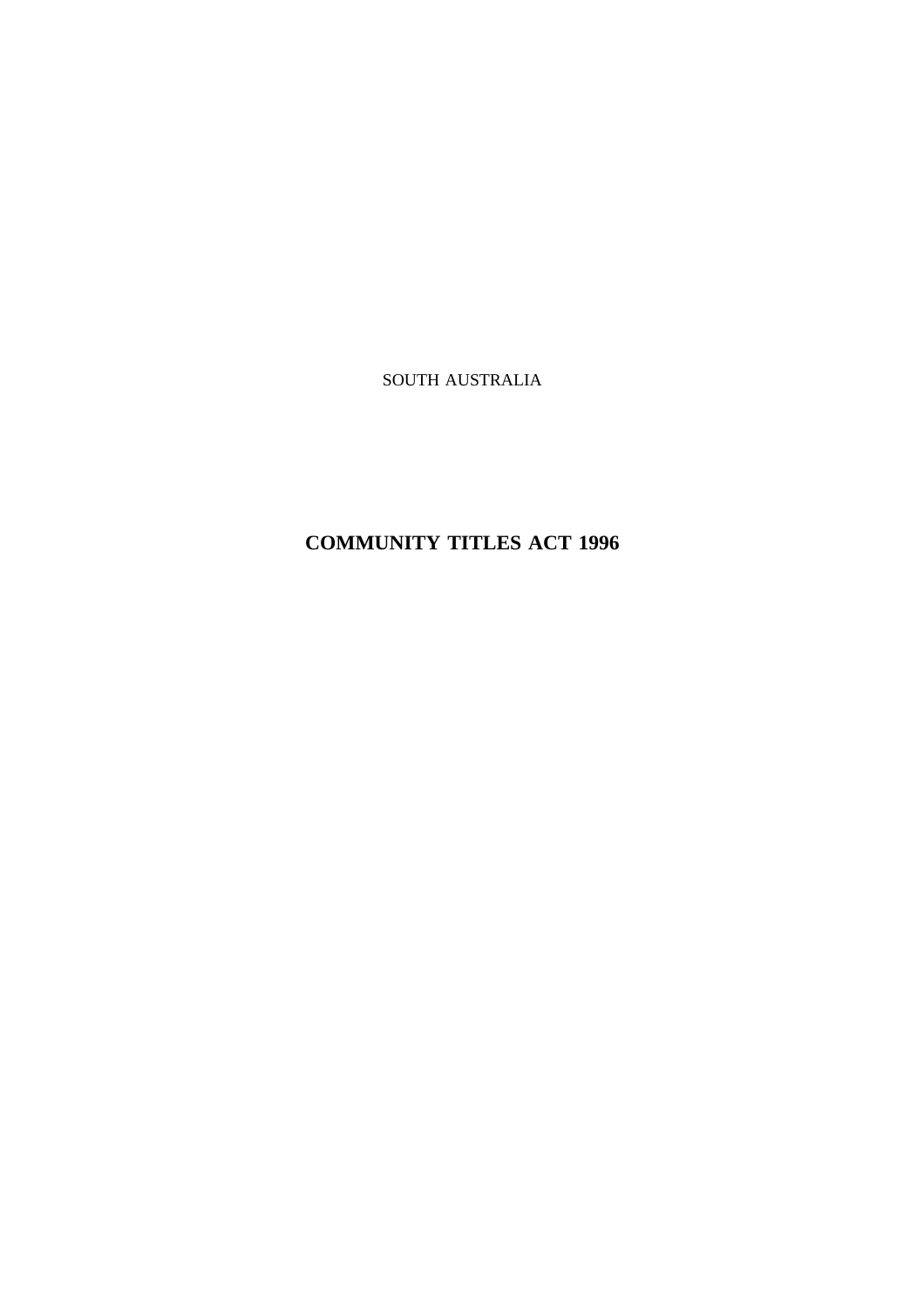# **SUMMARY OF PROVISIONS**

# **PART 1 PRELIMINARY**

- 1. Short title
- 2. Commencement
- 3. Interpretation
- 4. Associates
- 5. This Act and the Real Property Act 1886 to be read together

#### **PART 2 SCOPE OF THE ACT**

- 6. Nature of division under this Act
- 7. What land can be divided
- 8. Development lots
- 9. Strata division<br>10. The community
- The community corporation
- 11. The scheme description
- 12. By-laws<br>13. Staged d
- Staged development and development contracts

#### **PART 3 DIVISION OF LAND BY PLAN OF COMMUNITY DIVISION**

#### **DIVISION 1—APPLICATION FOR DIVISION**

- 14. Application<br>15. Scheme des
- Scheme description not required for certain small schemes
- 16. Consents to application
- 17. Application in relation to part of the land in a certificate
- 18. Status of plan and application
- 19. Special provisions relating to strata plans

#### **DIVISION 2—LOT ENTITLEMENT**

- 20. Lot entitlement
- 21. Application to amend schedule of lot entitlements

#### **DIVISION 3—DEPOSIT OF COMMUNITY PLAN**

- 22. Deposit of community plan
- 23. Vesting, etc., of lots, etc., on deposit of plan<br>24. Easements for support, shelter, services and p
- 24. Easements for support, shelter, services and projections<br>25. Easements in favour of Government instrumentalities
- 25. Easements in favour of Government instrumentalities 26. Vesting of certain land in council, etc.
- 26. Vesting of certain land in council, etc.<br>27. Encroachments
- **Encroachments**

#### **DIVISION 4—COMMON PROPERTY**

- 28. Common property
- 29. Vesting of the common property

#### **PART 4 THE SCHEME DESCRIPTION**

- 30. Scheme description
- 31. Amendment of scheme description
- 32. Persons whose consents are required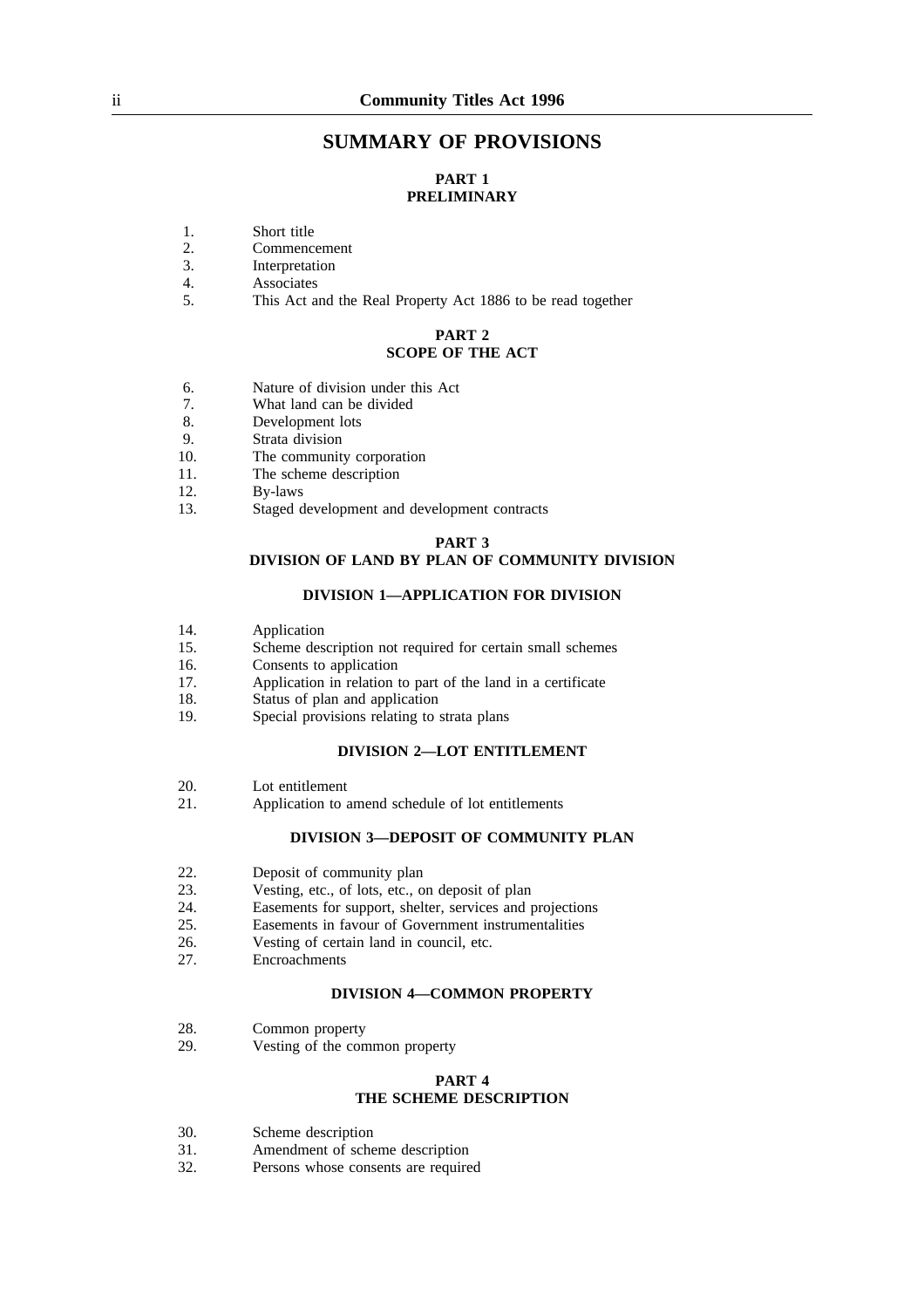33. Amended copy of scheme description to be filed

# **PART 5 BY-LAWS**

- 34. By-laws
- 35. By-laws may exempt corporation from certain provisions of the Act
- 36. By-law as to the exclusive use of part of the common property
- 37. Restrictions on the making of by-laws
- 38. Certain by-laws may be struck out by Court
- 39. Variation of by-laws
- 40. Date of operation of by-laws
- 41. Invalidity of by-laws
- 42. Application of council by-laws
- 43. Persons bound by by-laws<br>44. Availability of copies of b
- 44. Availability of copies of by-laws<br>45. By-laws need not be laid before
- 45. By-laws need not be laid before Parliament or published in *Gazette*

# **PART 6**

# **DEVELOPMENT CONTRACTS**

- 46. Interpretation
- 47. Development contracts
- 48. Consistency of development contract with scheme description and by-laws 49. Enforcement of a development contract
- 49. Enforcement of a development contract<br>50. Variation or termination of development
- 50. Variation or termination of development contract<br>51 Inspection and purchase of copies of contract
- Inspection and purchase of copies of contract

#### **PART 7**

## **AMENDMENT, AMALGAMATION AND CANCELLATION OF PLANS**

#### **DIVISION 1—AMENDMENT OF COMMUNITY PLANS**

- 52. Application for amendment<br>53. Status of application for am
- 53. Status of application for amendment of plan<br>54. Amendment of the plan
- 54. Amendment of the plan<br>55. Vesting, etc., of interest
- Vesting, etc., of interests on amendment of plan
- 56. Merging of land on amendment of plan
- 57. Alteration of boundaries of primary community parcel
- 58. Amendment of plan pursuant to a development contract
- 59. Amendment by order of District Court

#### **DIVISION 2—AMALGAMATION OF COMMUNITY PLANS**

- 60. Amalgamation of plans
- 61. Persons whose consents are required
- 62. Deposit of amalgamated plan
- 63. Effect of amalgamation on development contracts

#### **DIVISION 3—CANCELLATION OF COMMUNITY PLANS**

- 64. Cancellation by Registrar-General or Court
- 65. Application to the Registrar-General
- 66. Persons whose consent is required
- 67. Application to the Court
- 68. Lot entitlements
- 69. Cancellation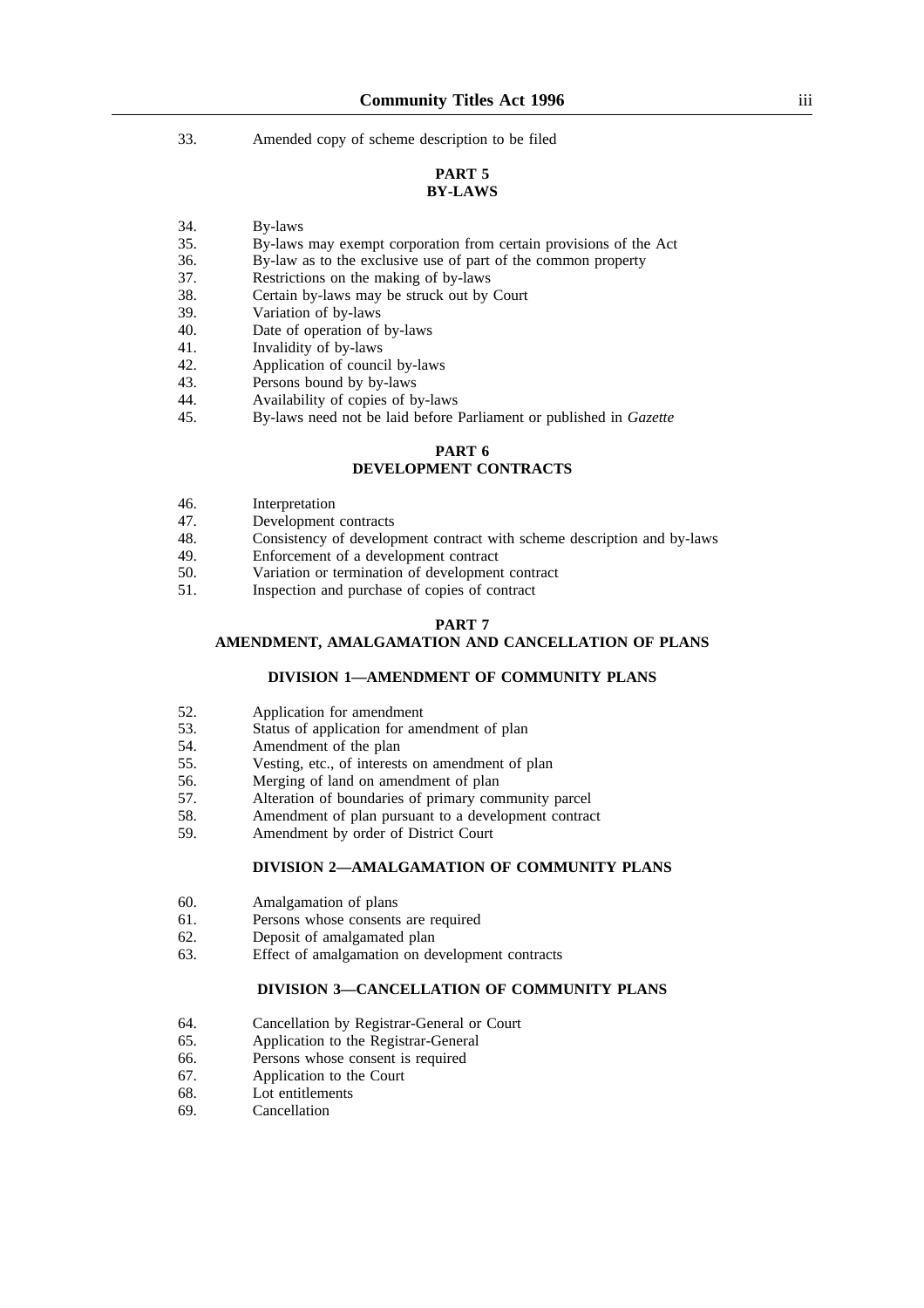#### **PART 8 DIVISION OF PRIMARY PARCEL UNDER PART 19AB**

70. Division of primary parcel under Part 19AB

#### **PART 9**

# **THE COMMUNITY CORPORATION**

#### **DIVISION 1—ESTABLISHMENT OF THE CORPORATION**

- 71. Establishment of corporation
- 72. Corporate nature of community corporations
- 73. The corporation's common seal
- 74. Members of corporation
- 75. Functions and powers of corporations<br>76. Presiding officer, treasurer and secretary
- 76. Presiding officer, treasurer and secretary
- 77. Corporation's monetary liabilities guaranteed by members
- Non-application of Corporations Law

#### **DIVISION 2—GENERAL MEETINGS**

- 79. First general meeting
- 80. Business at the first general meeting<br>81. Convening of general meetings
- 81. Convening of general meetings<br>82. Annual general meeting
- 82. Annual general meeting<br>83 Procedure at meetings
- 83. Procedure at meetings<br>84 Voting at general mee
- 84. Voting at general meetings<br>85 Nominee's duty to disclose
- Nominee's duty to disclose interest
- 86. Voting by a community corporation as a member of another community corporation
- 87. Value of votes cast at general meeting
- 88. Special resolutions—three lot schemes
- 89. Revocation, etc., of decisions by corporation

#### **DIVISION 3—MANAGEMENT COMMITTEE**

- 90. Establishment of management committee
- 91. Term of office
- 92. Functions and powers of committees
- 93. Convening of committee meetings
- 94. Procedure at committee meetings
- 95. Disclosure of interest
- 96. Members' duties of honesty
- 97. Casual vacancies
- 98. Validity of acts of a committee
- 99. Immunity from liability

#### **DIVISION 4—APPOINTMENT OF ADMINISTRATOR**

100. Administrator of community corporation's affairs

# **PART 10 PROPERTY MANAGEMENT**

#### **DIVISION 1—POWERS OF CORPORATION TO MAINTAIN INTEGRITY OF THE COMMUNITY SCHEME**

- 101. Power to enforce duties of maintenance and repair, etc.
- 102. Alterations and additions in relation to strata schemes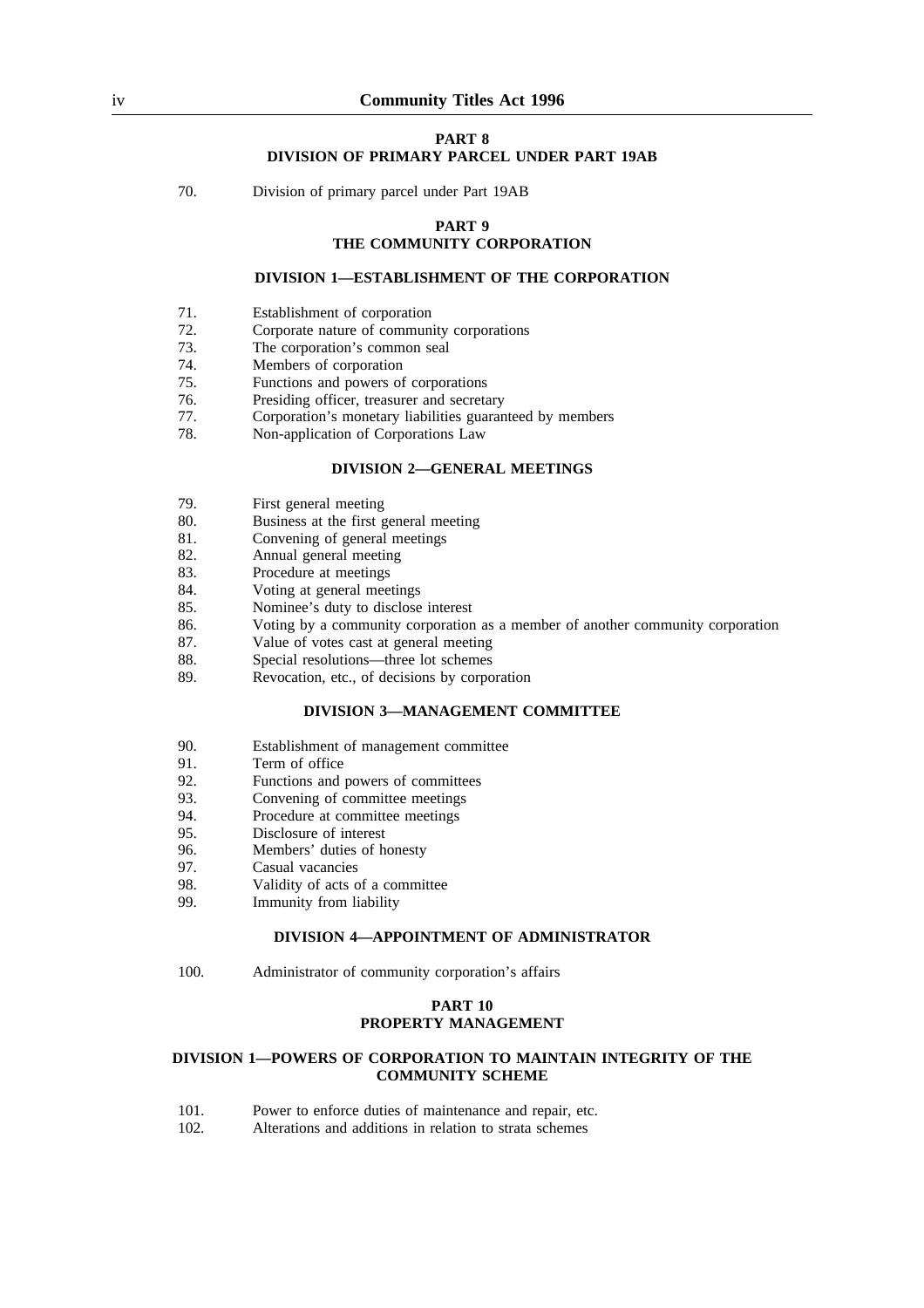#### **DIVISION 2—INSURANCE**

- 103. Insurance of buildings, etc., by community corporation
- 104. Other insurance by community corporation
- 105. Application of insurance money
- 106. Insurance to protect easements
- 107. Offences relating to failure to insure
- 108. Right to inspect policies of insurance
- 109. Insurance by owner of lot

#### **DIVISION 3—EASEMENTS**

110. Easements

#### **DIVISION 4—LEASING OF COMMON PROPERTY AND LOTS**

111. Limitations on leasing of common property and lots

#### **DIVISION 5—ACQUISITION OF PROPERTY FOR BENEFIT OF OWNERS AND OCCUPIERS OF LOTS**

112. Acquisition of property

# **PART 11 FINANCIAL MANAGEMENT**

#### **DIVISION 1—GENERAL**

- 113. Statement of expenditure, etc.
- 114. Contributions by owners of lots
- 115. Cases where owner not liable to contribute
- 116. Administrative and sinking funds
- 117. Disposal of excess money in funds<br>118. Power to borrow
- 118. Power to borrow<br>119. Limitation on exi
- Limitation on expenditure

#### **DIVISION 2—AGENT'S TRUST ACCOUNTS**

- 120. Application of Division
- 121. Interpretation
- 122. Trust money to be deposited in trust account
- 123. Withdrawal of money from trust account
- 124. Authorised trust accounts
- 125. Application of interest
- 126. Keeping of records
- 127. Audit of trust accounts
- 128. Obtaining information for purposes of audit
- 129. Banks, etc., to report deficiencies in trust accounts
- 130. Confidentiality
- 131. Banks, etc., not affected by notice of trust

#### **PART 12 OBLIGATIONS OF OWNERS AND OCCUPIERS**

- 132. Interference with easements and services
- 133. Nuisance
- 134. Maintenance of lots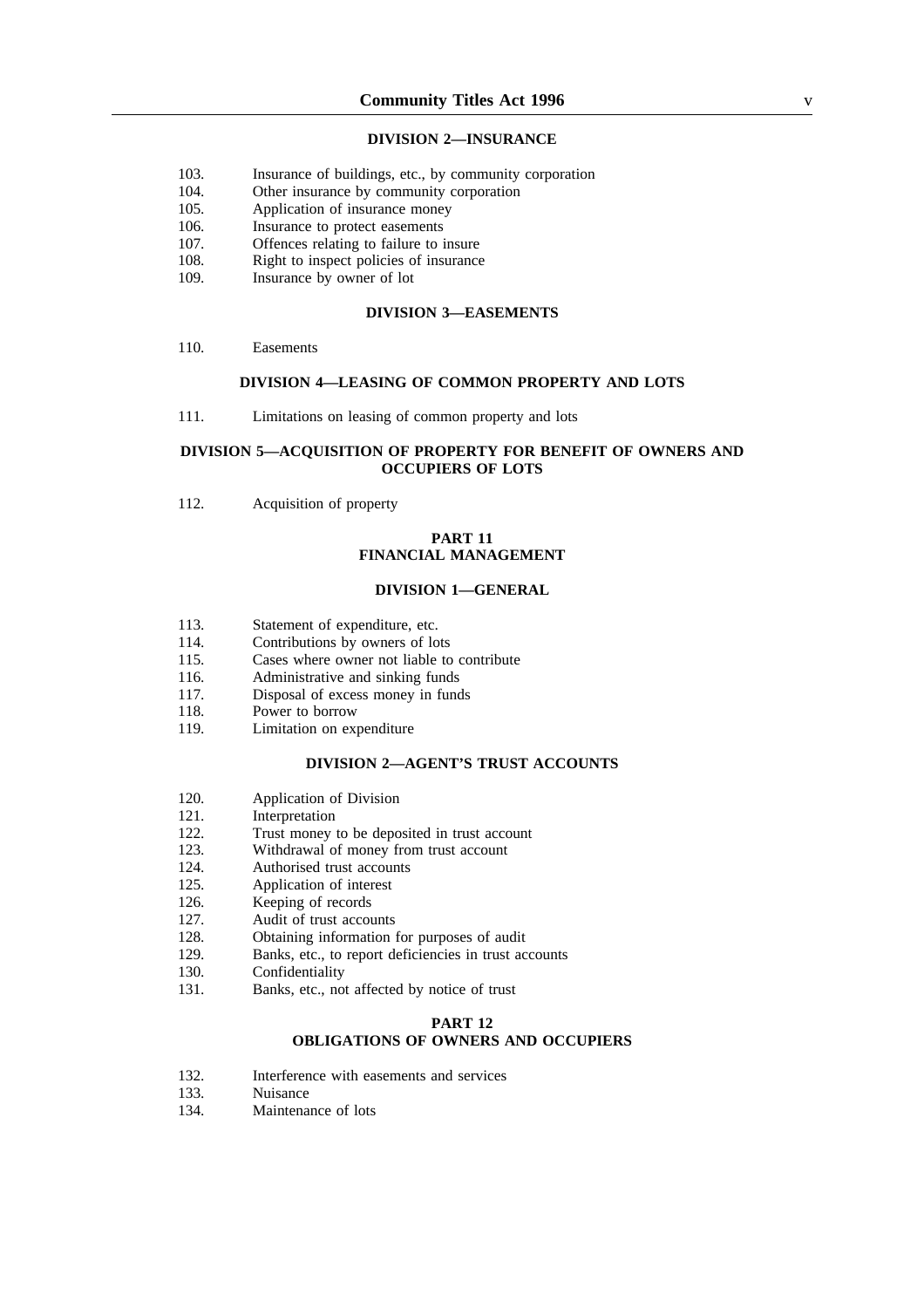#### vi **Community Titles Act 1996**

#### **PART 13 RECORDS, AUDIT AND INFORMATION TO BE PROVIDED BY CORPORATION**

#### **DIVISION 1—RECORDS**

- 135. Register of owners of lots
- 136. Records
- 137. Statement of accounts

#### **DIVISION 2—AUDIT**

#### 138. Audit

#### **DIVISION 3—INFORMATION TO BE PROVIDED BY CORPORATION**

- 139. Information to be provided by corporation 140. Information as to higher tier of community
- Information as to higher tier of community scheme

#### **PART 14 RESOLUTION OF DISPUTES**

- 141. Persons who may apply for relief 142. Resolution of disputes, etc.
- Resolution of disputes, etc.

#### **PART 15 MISCELLANEOUS**

- 143. Corporation may provide services<br>144 Preliminary examination of plan b
- 144. Preliminary examination of plan by Registrar-General<br>145. Filing of documents with plan
- Filing of documents with plan
- 146. Entry onto lot or common property<br>147. Power to require handing over of pr
- 147. Power to require handing over of property<br>148. Owner of lot under a legal disability
- 148. Owner of lot under a legal disability<br>149. Relief where unanimous or special re
- 149. Relief where unanimous or special resolution required<br>150. Stamp duty not payable in certain circumstances
- 150. Stamp duty not payable in certain circumstances<br>151. Destruction or disposal of certain documents
- Destruction or disposal of certain documents
- 152. Vicarious liability of management committee members
- 153. General defence
- 154. Procedure where the whereabouts of certain persons are unknown
- 155. Service
- 156. Regulations

#### **SCHEDULE**

*Transitional Provisions*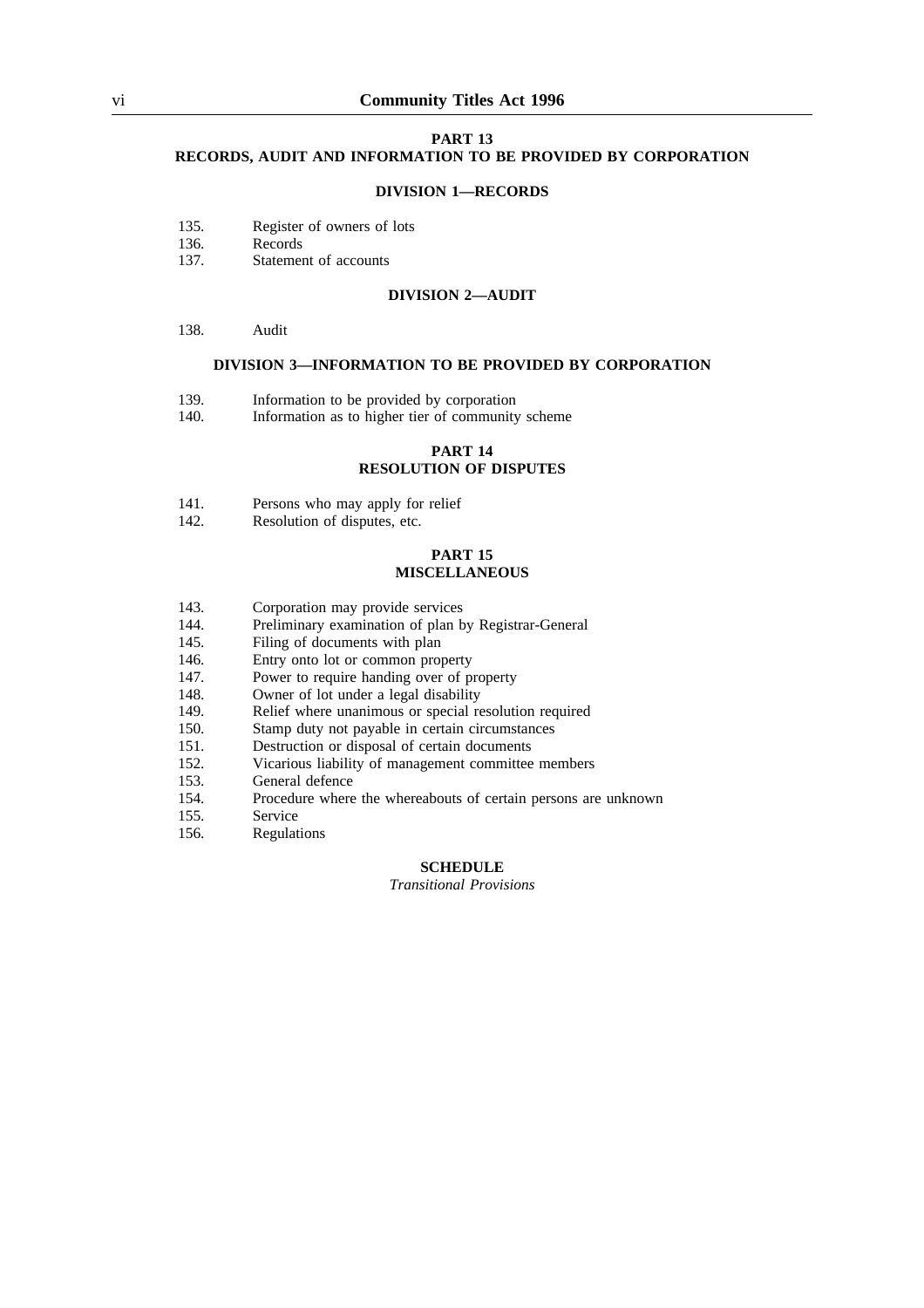# **COMMUNITY TITLES ACT 1996**

being

Community Titles Act 1996 Act No. 37 of 1996 [Assented to 9 May  $1996$ ]<sup>1</sup>

<sup>1</sup> Came into operation 4 November 1996: *Gaz*. 31 October 1996, p. 1460.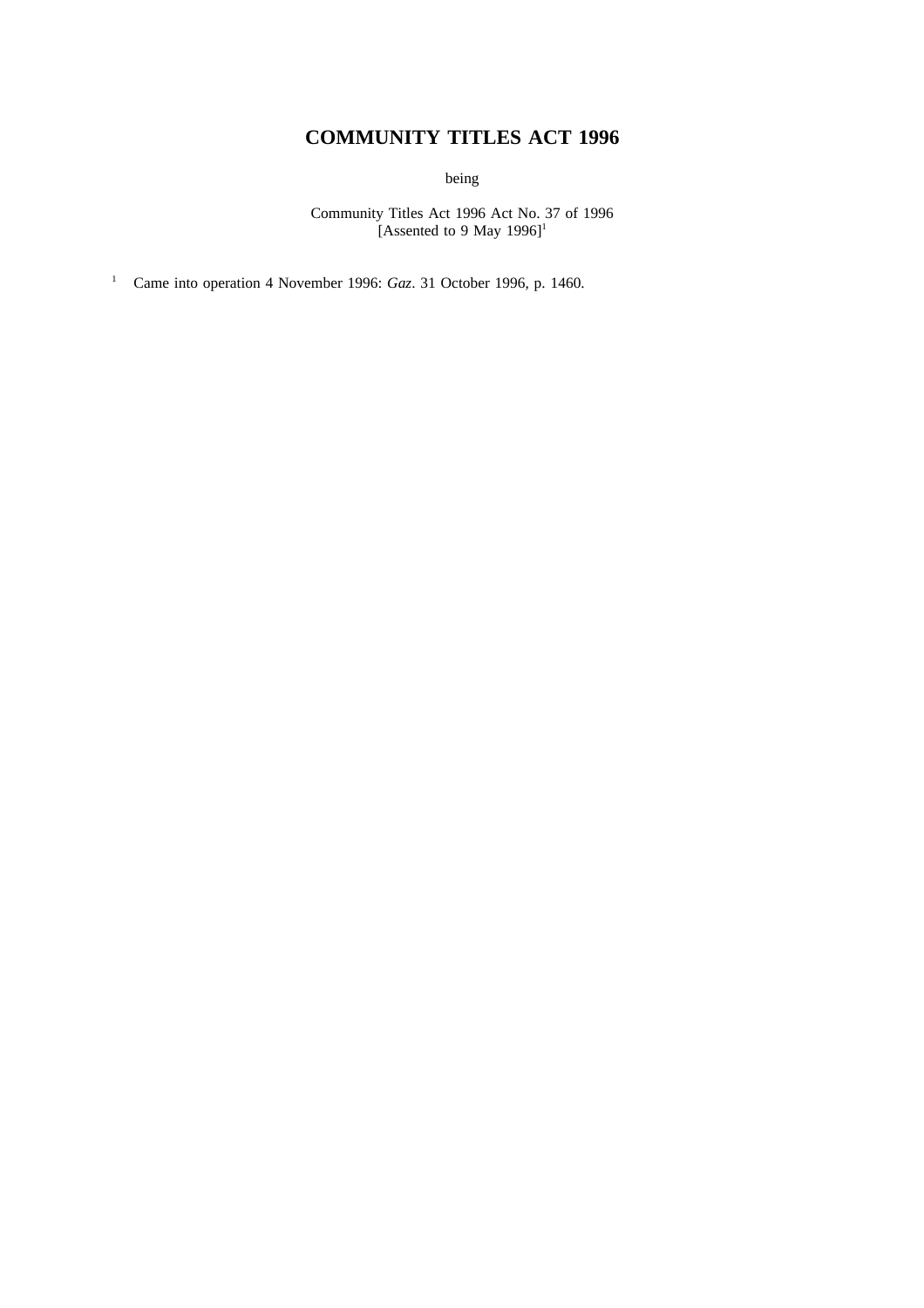**An Act to provide for the division of land into lots and common property; to provide for the administration of the land by the owners of the lots; and for other purposes.**

The Parliament of South Australia enacts as follows:

# **PART 1 PRELIMINARY**

#### **Short title**

**1.** This Act may be cited as the *Community Titles Act 1996*.

#### **Commencement**

**2.** This Act will come into operation on a day to be fixed by proclamation.

#### **Interpretation**

**3.** (1) In this Act, unless the contrary intention appears—

"**allotment**" means land registered under the *Real Property Act 1886* that comprises an allotment defined by Part 19AB of that Act;

"**annual general meeting**" means a general meeting of a community corporation that is held in compliance with section 82;

"**associate**"—*see section 4*;

"**by-laws**"—*see Part 5*;

"**building**" includes a fixed structure;

"**ceiling**" includes a false or suspended ceiling;

"**community corporation**" means a corporation established when a plan of community division is deposited in the Lands Titles Registration Office;

"**community lot**"—*see section 6*;

"**community parcel**" means the land divided by a plan of community division but does not include a street, road, thoroughfare, reserve or other similar open space vested in a council or prescribed authority or that has reverted to the Crown;

"**community plan**"—*see* "**plan of community division**";

"**community scheme**"—*see* "**scheme of community division**";

"**council**" means a municipal council or a district council;

"**deposited**" in relation to a plan of community division means deposited in the Lands Titles Registration Office by the Registrar-General;

"**developer**" in relation to a community scheme means the person who was the registered proprietor of the land comprising the community parcel immediately before the plan of community division was deposited in the Lands Titles Registration Office;

"**development lot**"—*see section 8*;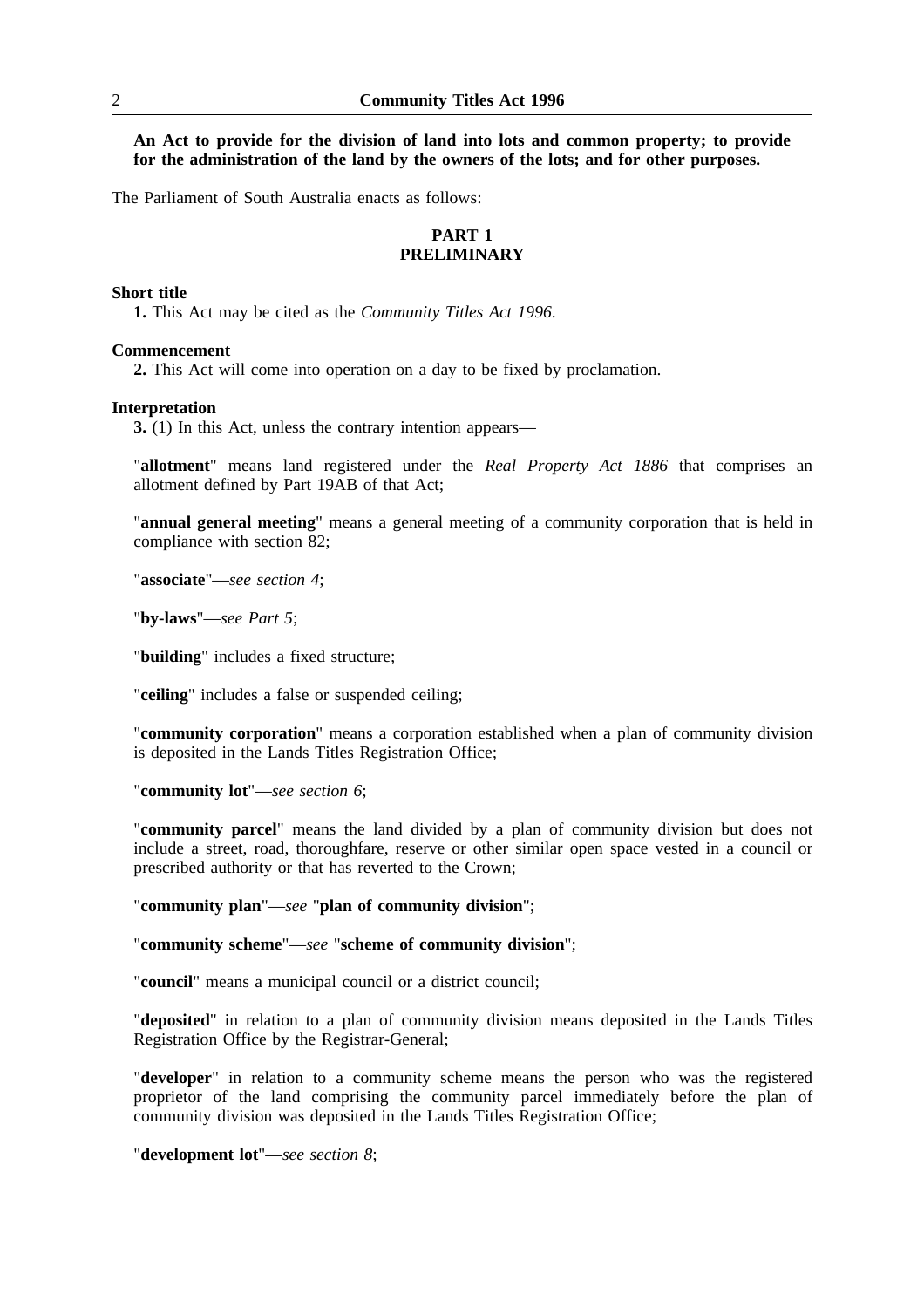"**encumbrance**" includes—

- *(a)* a life estate or a lease;
- *(b)* a mortgage or charge;
- *(c)* a claim or lien;
- *(d)* an easement;
- *(e)* a caveat;
- *(f)* a statutory encumbrance;

"**fence**" includes a gate;

"**floor**" includes a stairway or ramp;

"**land valuer**" means a person who lawfully carries on a business that consists of or involves valuing land;

"**leaseback arrangement**"—*see subsection (7)*;

"**lot**" means a community lot or a development lot;

"**lot entitlement**"—*see section 20*;

"**lot subsidiary**"—*see section 19(3)(d)*;

"**non-recurrent**" in relation to expenditure means expenditure for a particular purpose that is normally made less frequently than once a year;

"**occupier**" in relation to a lot means a person who occupies the lot on a temporary or permanent basis (either solely or jointly with other persons) and includes a person who is unlawfully in occupation of a lot;

"**ordinary resolution**" of a community corporation means a resolution passed at a properly convened meeting of the corporation by a simple majority of the votes of members present and voting on the resolution;

"**owner**"—

- *(a)* in relation to land (excluding a lot) means a person who is registered as the proprietor of an estate in fee simple in the land or, where a mortgagee is in possession of the land, means the mortgagee to the exclusion of the registered proprietor of the land;
- *(b)* in relation to a lot (other than a lot referred to in paragraph *(c)*) means—
	- (i) a person who is registered as the proprietor of an estate in fee simple in the lot; or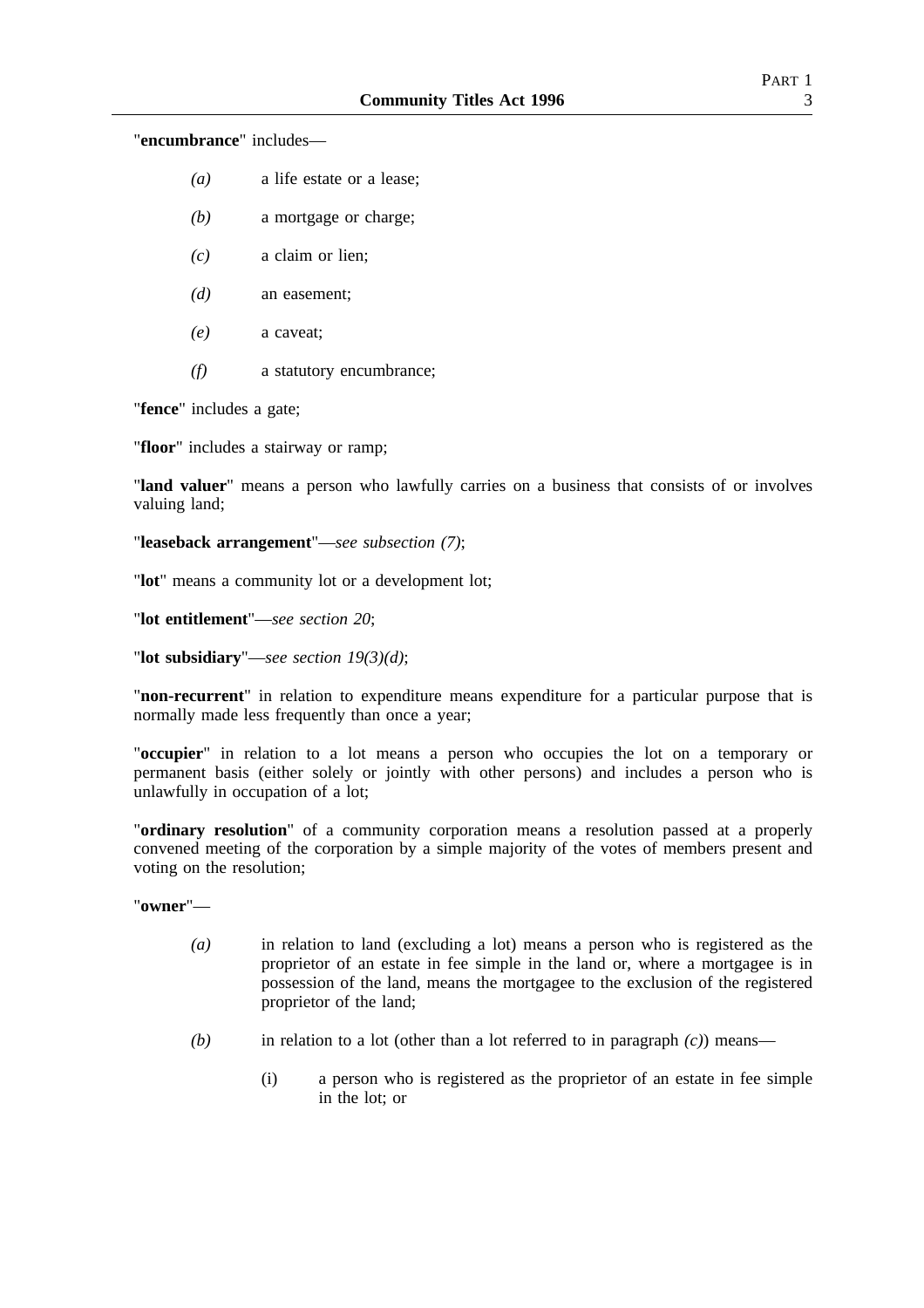- (ii) if the fee simple is divided into a life estate with a remainder or reversionary interest—the person registered as the proprietor of the life estate to the exclusion of the proprietor of the remainder or reversionary interest; or
- (iii) if a mortgagee is in possession of the lot—the mortgagee to the exclusion of the persons referred to in subparagraphs (i) and (ii);
- *(c)* in relation to a primary or secondary lot that has been divided by a secondary or tertiary plan, means the secondary or tertiary corporation established on deposit of the plan in the Lands Titles Registration Office;

"**plan of community division**" or "**community plan**" means a plan that divides land into lots and common property;

"**primary by-laws**" means by-laws made under this Act in relation to the division of land by a primary plan of community division;

"**primary community corporation**" or "**primary corporation**" means the community corporation established on the deposit of a primary plan of community division in the Lands Titles Registration Office;

"**primary lot**"—*see section 7(1)*;

"**primary parcel**" means land divided by a primary plan of community division but does not include a street, road, thoroughfare, reserve or other similar open space vested in a council or prescribed authority or that has reverted to the Crown;

"**primary plan of community division**" or "**primary plan**" means a plan of community division that divides land comprising an allotment;

"**primary scheme**" means a scheme of community division in which an allotment is divided into common property and primary lots;

"**recurrent**" in relation to expenditure means expenditure for a particular purpose that is normally made every year or more frequently;

"**registered encumbrance**" means an encumbrance registered or entered on the certificate of title for the land to which it relates;

"**relative**" in relation to a person, means the spouse (whether legal or putative) parent or remoter lineal ancestor, son, daughter or remoter issue or brother or sister of the person;

"**relevant development authority**" in relation to the division or other development of land means the person or body authorised by the *Development Act 1993* to consent to, or approve of, the division or other development of the land or to give any other development authorisation under that Act in relation to the division or other development of the land:

"**residential purposes**" in relation to the use of land does not include the use of land for the purposes of a hotel, motel or hostel or to provide any other form of temporary residential accommodation for valuable consideration;

"**schedule of lot entitlements**" means the schedule of lot entitlements included in a plan of community division;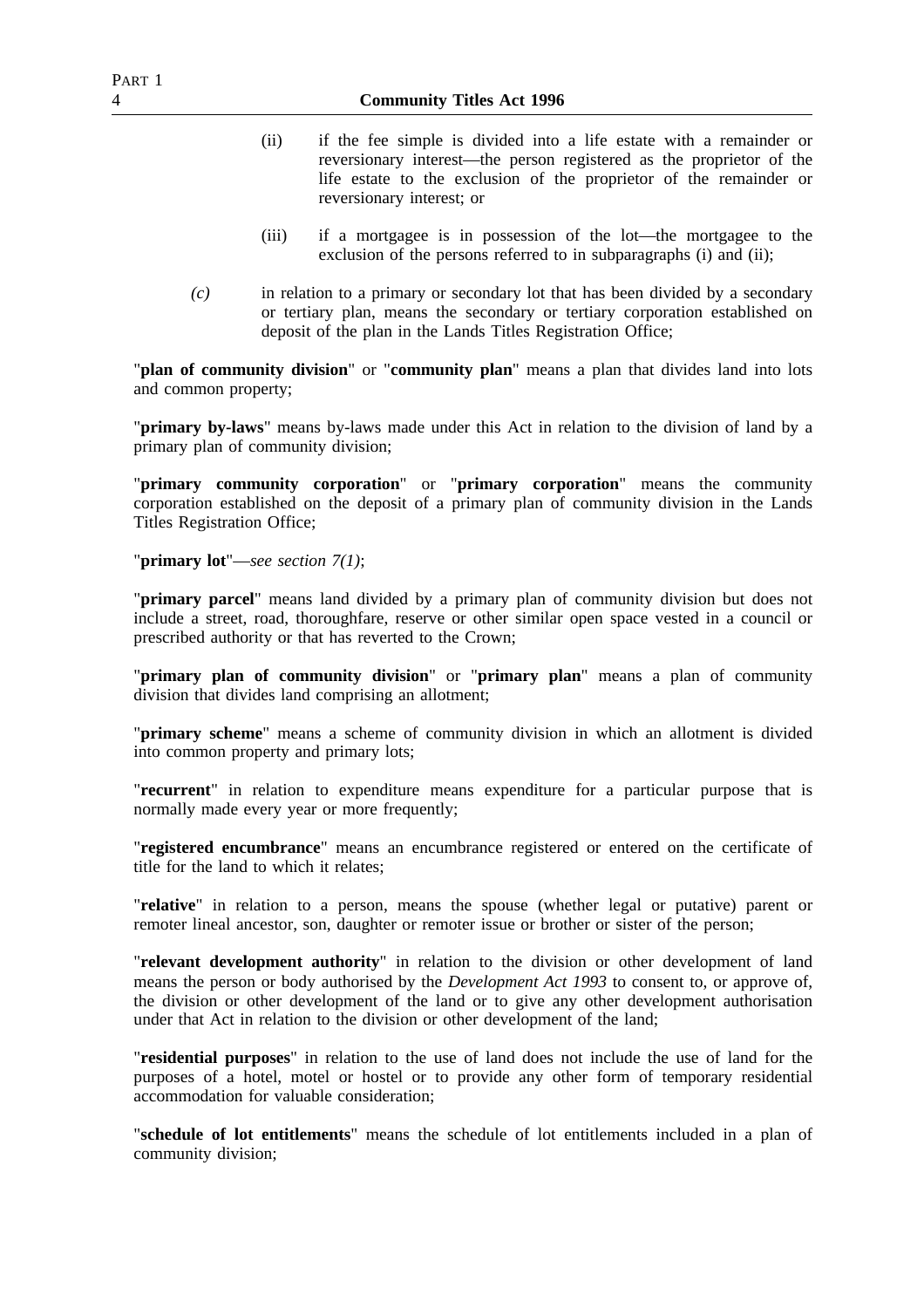"**scheme of community division**" or "**community scheme**" in relation to land means the scheme for the division, development and administration of the land set out in the scheme description (if any), plan of community division, by-laws and development contract (if any) lodged with the Registrar-General under this Act in relation to the land:

"**scheme description**" means the description of the community scheme filed with the plan of community division deposited in the Lands Titles Registration Office;

"**secondary community corporation**" or "**secondary corporation**" means the community corporation established on the deposit of a secondary plan of community division in the Lands Titles Registration Office;

"**secondary lot**"—*see section 7(2)*;

"**secondary parcel**" means land divided by a secondary plan of community division but does not include a street, road, thoroughfare, reserve or other similar open space vested in a council or prescribed authority or that has reverted to the Crown;

"**secondary plan of community division**" or "**secondary plan**" means a plan of community division that divides land comprising a primary lot;

"**secondary scheme**" means a scheme of community division in which a primary lot is divided into common property and secondary lots;

"**service infrastructure**" means cables, wires, pipes, sewers, drains, ducts, plant and equipment by which lots or common property are provided with—

- *(a)* water reticulation or supply; or
- *(b)* gas reticulation or supply; or
- *(c)* electricity supply; or
- *(d)* heating oil; or
- *(e)* air conditioning or ventilation; or
- *(f)* a telephone service; or
- *(g)* a radio service; or
- *(h)* a computer data or television service; or
- *(i)* sewer systems; or
- *(j)* drainage; or
- *(k)* systems for the removal or disposal of garbage or waste; or
- *(l)* other systems or services designed to improve the amenity, or enhance the enjoyment, of the lots or common property;

"**special resolution**" of a community corporation means—

*(a)* where the number of community lots is three—*see section 88*;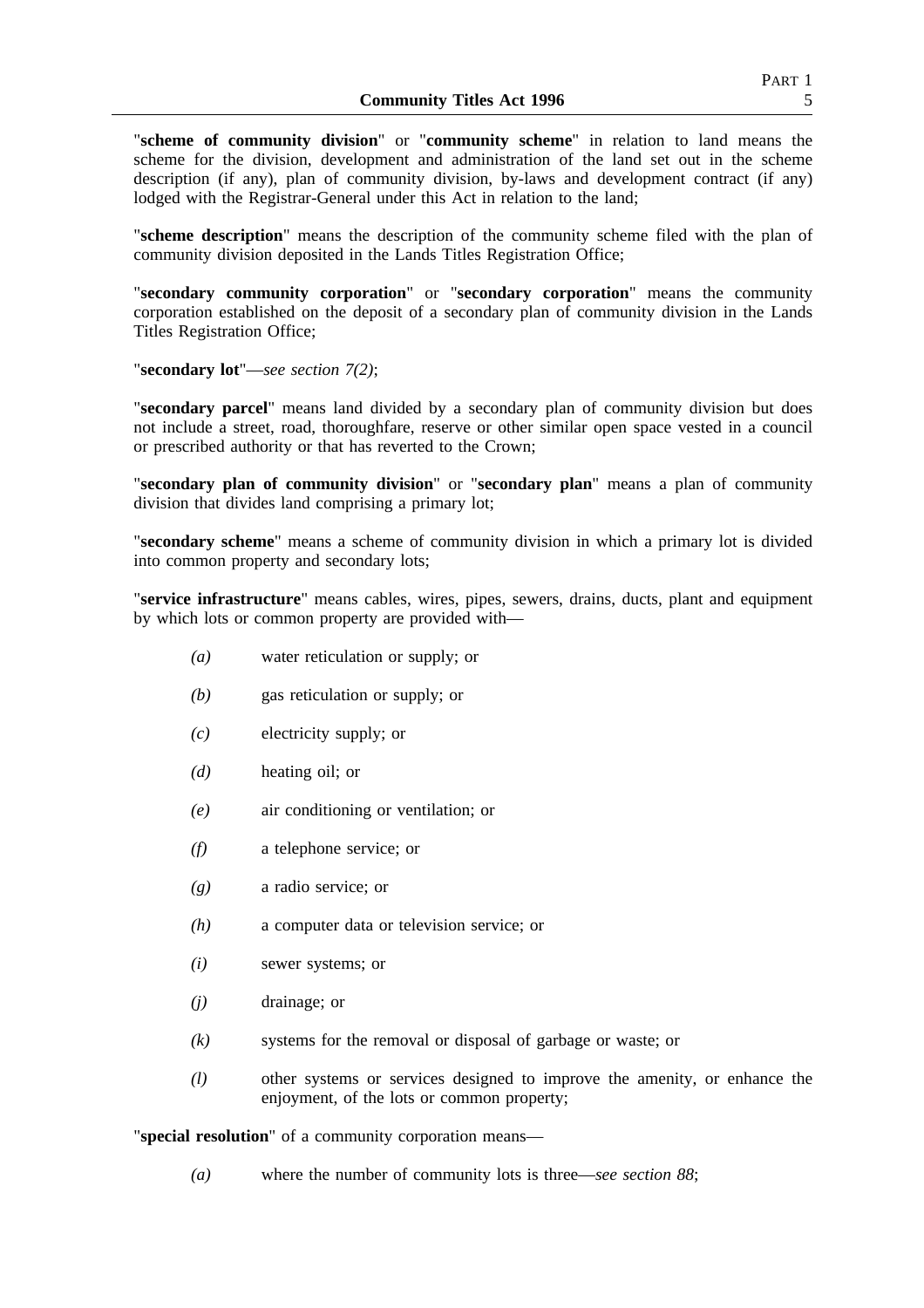- *(b)* in all other cases—a resolution—
	- (i) of which at least 14 days notice setting out the text of the proposed resolution has been served on all the owners of the community lots; and
	- (ii) that is passed at a properly convened meeting of the corporation at which the number of votes (if any) cast against the resolution is 25 per cent or less of the total number of votes that could be cast at a meeting at which all members are present and entitled to vote<sup>1</sup>;

<sup>1.</sup> Subparagraph (ii) looks at the number of votes against the resolution rather than the number of votes in favour of it. For example in an 80 lot scheme 20 votes must be cast against a resolution for it to fail to be a special resolution.

#### "**statutory encumbrance**" means—

- *(a)* an Aboriginal heritage agreement entered into under the *Aboriginal Heritage Act 1988*;
- *(b)* an agreement relating to the management, preservation or conservation of land lodged under Part 5 of the *Development Act 1993*;
- *(c)* any agreement or proclamation registered or noted on the title to land immediately before the commencement of the *Development Act 1993* that is continued in force by virtue of the provisions of the *Statutes Repeal and Amendment (Development) Act 1993*;
- *(d)* a heritage agreement entered into under the *Heritage Act 1993*;
- *(e)* a heritage agreement entered into under the *Native Vegetation Act 1991*;
- *(f)* any other encumbrance created by statute and prescribed by the regulations for the purposes of this definition;

"**strata lot**" means a community lot created by a strata plan;

"**strata plan**"—*see section 9(1)*;

"**strata scheme**" means a scheme of community division under which land is divided by a strata plan;

"**tertiary community corporation**" or "**tertiary corporation**" means the community corporation established on the deposit of a tertiary plan of community division in the Lands Titles Registration Office;

"**tertiary lot**"—*see section 7(3)*;

"**tertiary parcel**" means land divided by a tertiary plan of community division but does not include a street, road, thoroughfare, reserve or other similar open space vested in a council or prescribed authority or that has reverted to the Crown;

"**tertiary plan of community division**" or "**tertiary plan**" means a plan of community division that divides land comprising a secondary lot;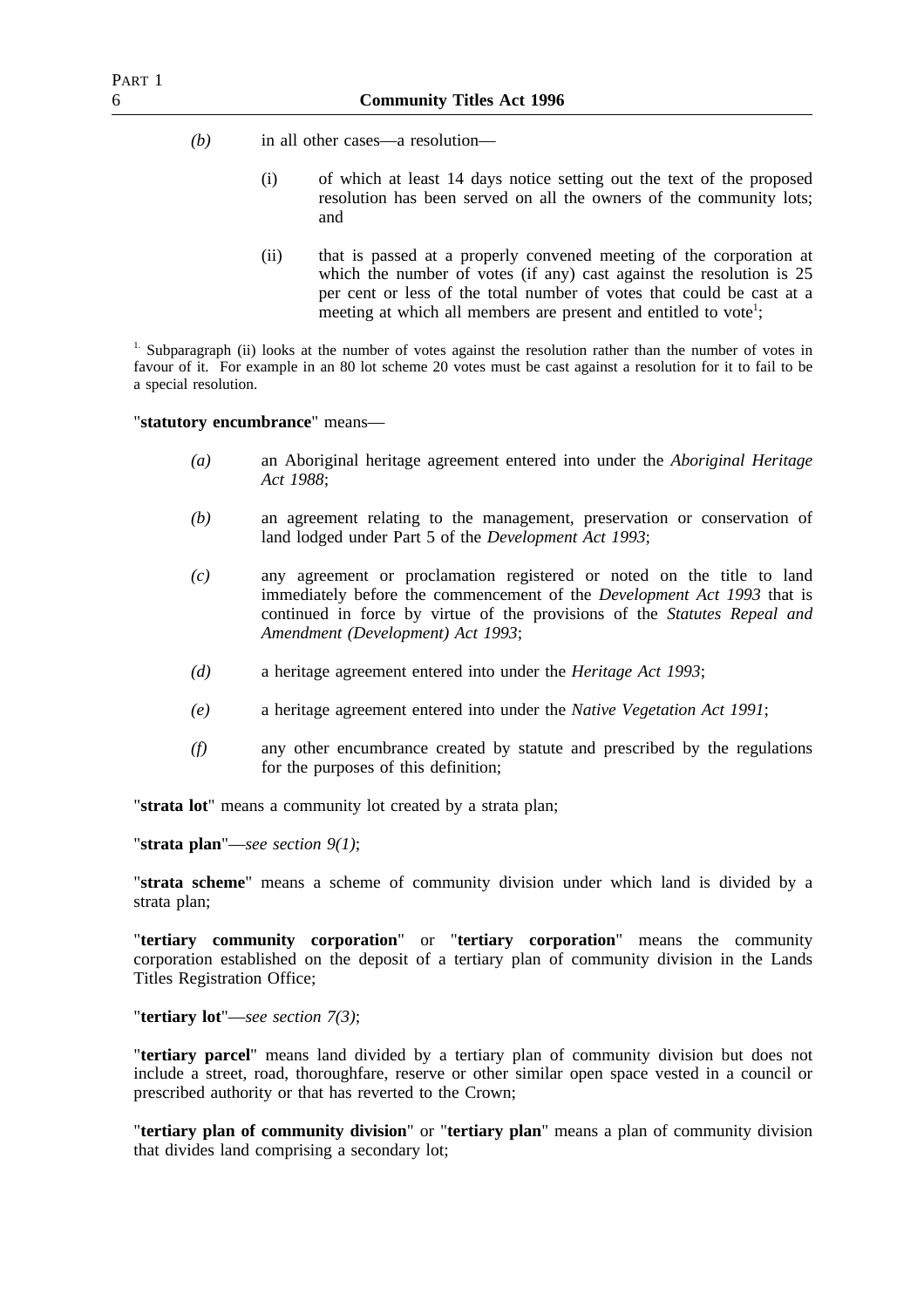"**tertiary scheme**" means a scheme of community division in which a secondary lot is divided into common property and tertiary lots;

"**unanimous resolution**" of a community corporation means a resolution—

- *(a)* of which at least 14 days notice setting out the text of the proposed resolution has been served on all the owners of the community lots; and
- *(b)* that is passed at a properly convened meeting of the corporation without any vote being cast against it;

"**wall**" includes a door or window.

(2) For the purposes of this Act, allotments or primary parcels will be taken to be contiguous if they abut one another at any point or if they are separated only by—

- *(a)* a street, road, railway, thoroughfare, travelling stock route, watercourse or channel; or
- *(b)* a reserve or other similar open space dedicated for public purposes.

(3) For the purposes of subsection (2) allotments or primary parcels will be taken to be separated by intervening land if a line projected at right angles from any point on the boundary of one of the allotments or primary parcels with the intervening land would intersect a boundary of the other allotment or primary parcel with the intervening land.

(4) If a primary lot is divided by a secondary plan and one or more of the secondary lots created by the plan are used, or are intended to be used, or are taken to be used (see subsection (5)), solely or predominantly for residential purposes, the primary lot will be taken, for the purposes of this Act, to be used solely or predominantly for residential purposes.

(5) If a secondary lot is divided by a tertiary plan and one or more of the tertiary lots created by the plan are used, or are intended to be used, solely or predominantly for residential purposes, the secondary lot will be taken, for the purposes of this Act, to be used solely or predominantly for residential purposes.

(6) If a primary lot is divided by a secondary plan, the secondary scheme will be taken to comprise part of the primary scheme and if a secondary lot is divided by a tertiary plan, the tertiary scheme will be taken to comprise part of the primary and secondary schemes.

(7) For the purposes of this Act a community parcel will be taken to be subject to a leaseback arrangement if each of the community lots is subject to a lease to the same person (whether the developer or some other person) or some but not all of the community lots are subject to leases to the same person and the remaining community lots are owned by the lessee.

(8) Where a community parcel comprised of a primary lot or a secondary  $\text{lot}^1$  is subject to a leaseback arrangement, the lessee (and not the secondary or tertiary corporation) will be taken to be the owner of the lot for the purpose of applying subsection (7).

<sup>&</sup>lt;sup>1.</sup> A primary lot that is divided by a secondary plan is a secondary community parcel and a secondary lot divided by a tertiary plan is a tertiary community parcel (see definitions of "secondary" and "tertiary parcels"). For the other purposes of the Act the secondary or tertiary corporation is regarded as the owner of the primary or secondary lot. But for the purpose of determining under subsection (7) whether a primary or secondary parcel is subject to a leaseback arrangement, the lessee under a leaseback arrangement over a primary or secondary lot forming part of the primary or secondary parcel should be regarded as the owner of the primary or secondary lot.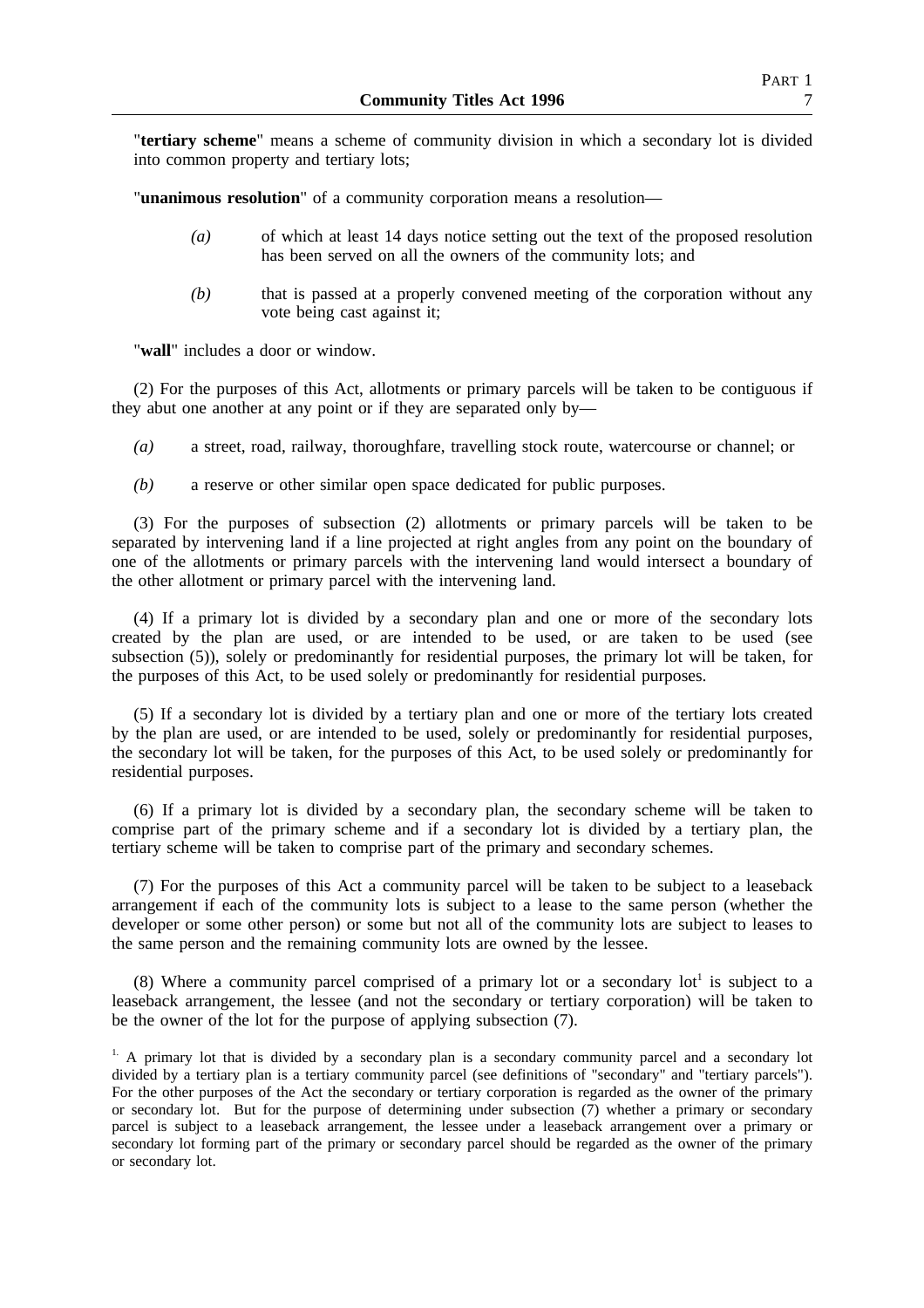(9) A document will be taken to have been filed with a plan of community division under this Act when the Registrar-General certifies that it has been filed with the plan in accordance with this Act.

(10) An explanatory note to a provision of this Act does not form part of the provision to which it relates.

 $(11)$  Where—

- *(a)* this Act requires the scheme description lodged with the Registrar-General to be endorsed by the relevant development authority; and
- $(b)$ 
	- (i) all the consents or approvals required under the *Development Act 1993* in relation to the division of the land (and a change in the use of the land (if any)) in accordance with the scheme description and the plan of community division have been granted; or
	- (ii) no consent or approval is required under that Act in relation to the division of the land (or a change in the use of the land),

the relevant development authority must, subject to section 30(4), endorse the scheme description to the effect of either paragraph  $(b)(i)$  or (ii).

(12) The endorsement of a scheme description does not limit the relevant development authority's right to refuse, or to place conditions on, development authorisation under the *Development Act 1993* in relation to any other development envisaged by the scheme description.

#### **Associates**

**4.** (1) A person is an associate of a developer for the purposes of this Act if—

- *(a)* a relationship of a kind referred to in subsection (2) exists between them; or
- *(b)* they are linked by a series of relationships of a kind or kinds referred to in subsection (2) through one or more other persons.
- (2) Subsection (1) applies in relation to the following kinds of relationships:
- *(a)* the relationship between relatives;
- *(b)* the relationship between a guardian and a child or a guardian and a protected person;
- *(c)* the relationship between partners;
- *(d)* the relationship between employer and employee;
- *(e)* the relationship where one person is bound to, or usually does, act in accordance with the directions, instructions or wishes of another person;
- *(f)* the relationship between a body corporate and an executive officer of the body corporate;
- *(g)* the relationship between a body corporate and a person who is in a position to control or influence the activities of the body corporate;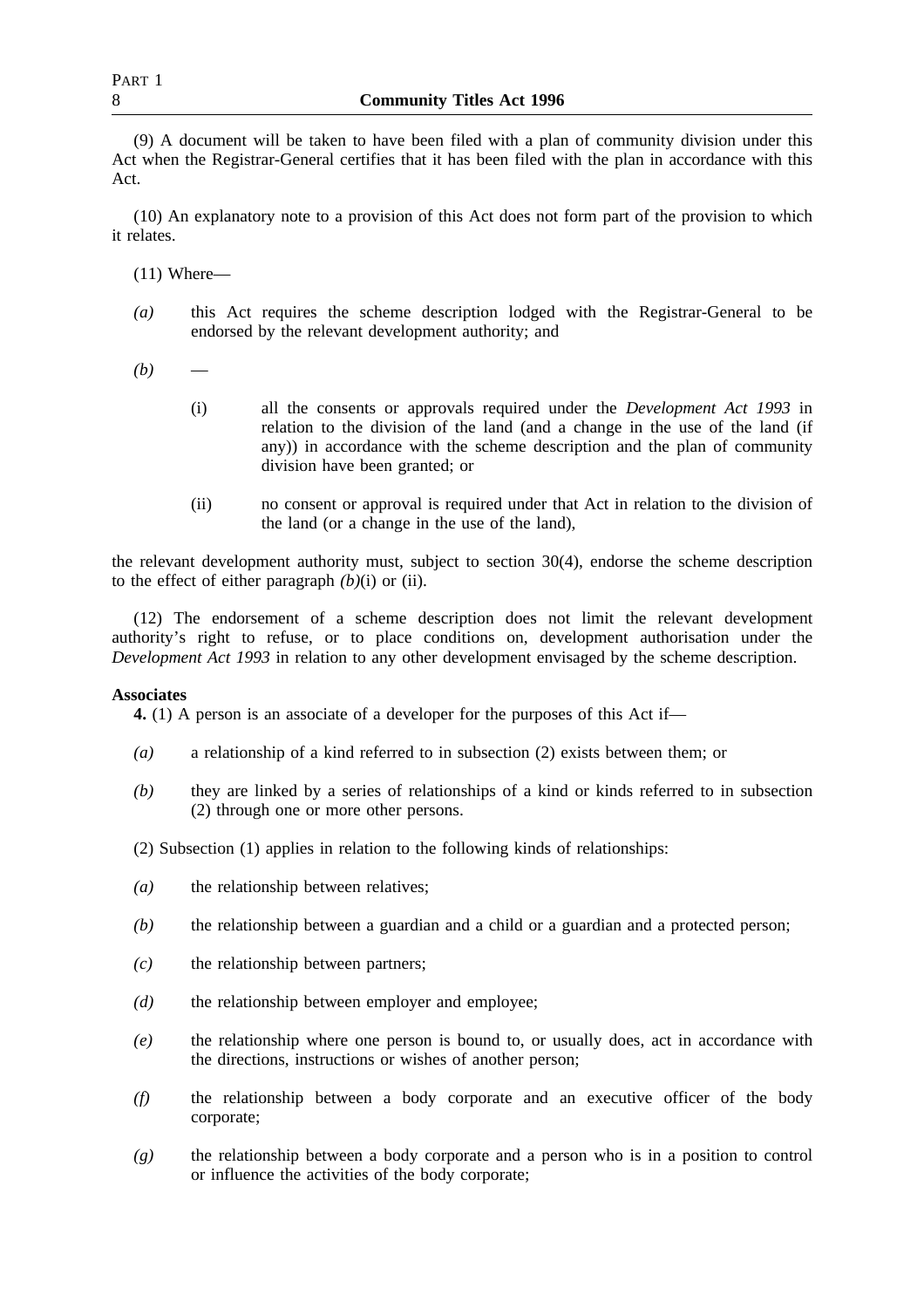# **This Act and the Real Property Act 1886 to be read together**

**5.** This Act and the *Real Property Act 1886* will be read together as a single Act.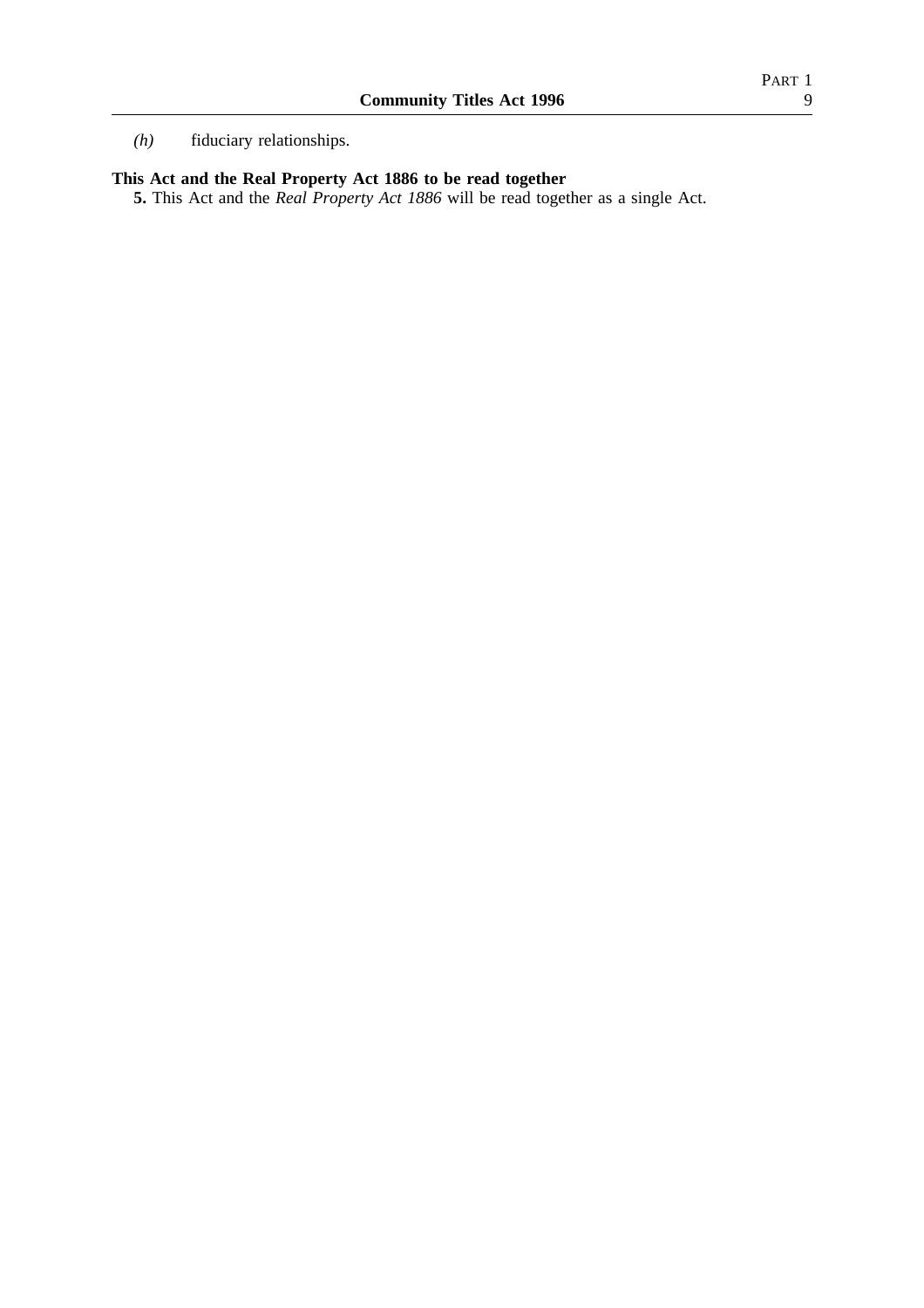# **PART 2 SCOPE OF THE ACT**

#### **Nature of division under this Act**

**6.** (1) This Act provides for the division of land into lots and common property.

(2) A lot created by division under this Act is a community lot or a development lot.

#### **What land can be divided**

**7.** (1) Land comprised in an allotment may be divided into two or more community lots ("**primary lots**") and common property by a primary plan of community division.1

(2) A primary lot created by a primary plan of community division under subsection (1) may be divided into two or more community lots ("**secondary lots**") and common property by a secondary plan of community division.

(3) A secondary lot created by a secondary plan of community division under subsection (2) may be divided into two or more community lots ("**tertiary lots**") and common property by a tertiary plan of community division.

<sup>1.</sup> The first level of division under this Act is into primary lots and common property. The Act does not require primary lots to be further divided into secondary lots and it is envisaged that most divisions (especially in the smaller schemes) will not go beyond the primary level.

#### **Development lots**

**8.** (1) A plan of community division may, in addition to dividing land into community lots and common property, create one or more development lots to enable division of the community parcel to be undertaken in stages.

(2) The land comprised in a development lot will be divided during a subsequent stage or stages in accordance with a development contract.

(3) The division of a development lot results in the creation of community lots of the same kind as those created in previous stages<sup>1</sup> and may involve the creation of common property as well.

<sup>1.</sup> For example, if a plan of community division divides land into primary lots, common property and a development lot, the lots created by subsequent division of the development lot can only be primary lots.

(4) Subject to the scheme description and the development contract, the owner of a development lot may, if he or she wishes to, divide the lot in stages.

#### **Strata division**

**9.** (1) A plan of community division (to be called a "**strata plan**") may create community lots with defined upper and lower boundaries as well as lateral boundaries.

(2) Each strata lot must be wholly or partly within a building that has been erected on the community parcel and the boundaries of the lots, or parts of the lots, that are within the building must be defined by reference to the building.

#### **The community corporation**

**10.** (1) A community corporation is established when a plan of community division is deposited by the Registrar-General in the Lands Titles Registration Office.

(2) The owners of the community lots are the members of the community corporation.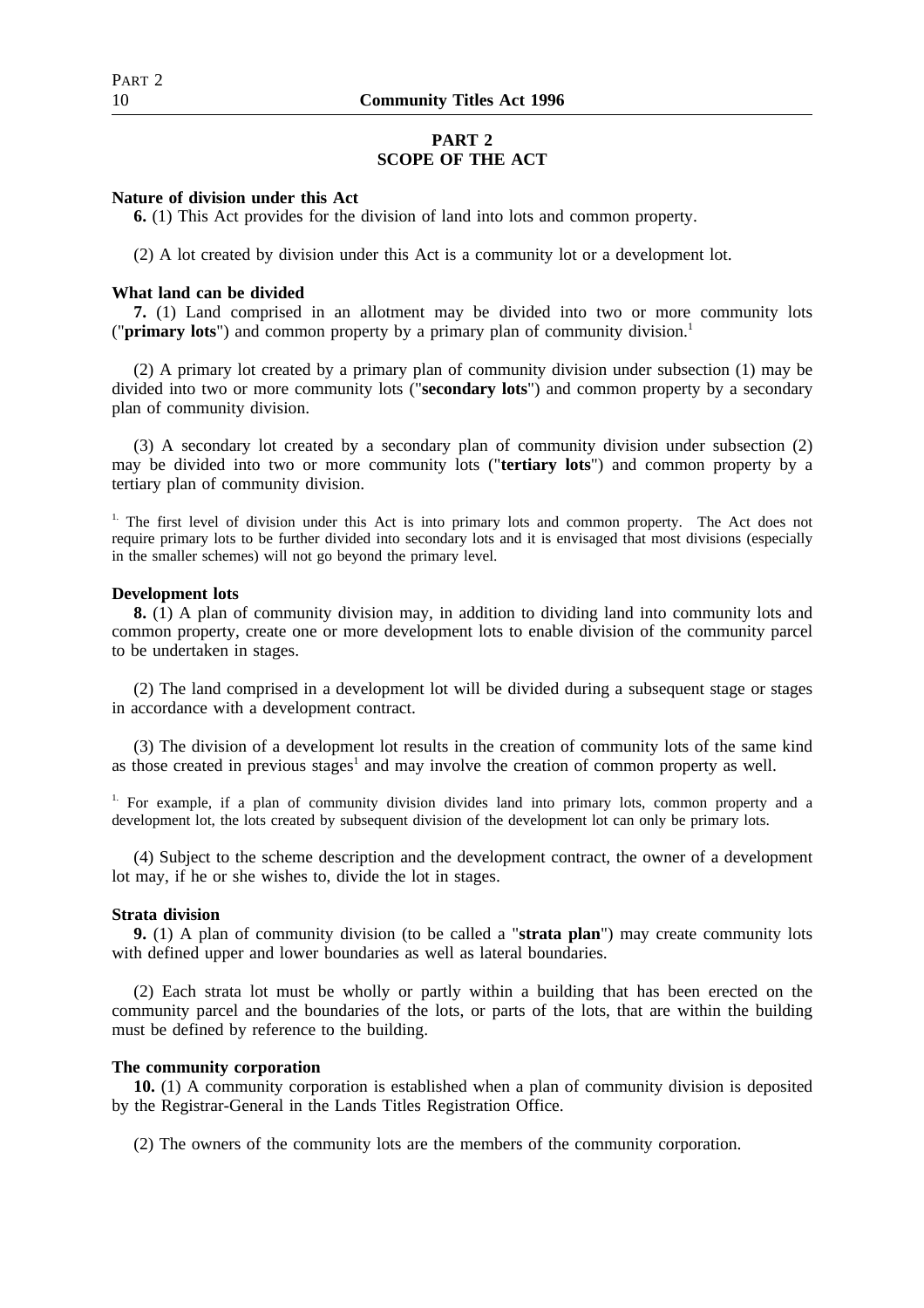(3) The corporation is the mechanism by which the owners of community lots participate in the administration of the community parcel.

#### **The scheme description**

**11.** (1) Except in the case of a small scheme (*see* section 15), the original owner of the community parcel ("**the developer**") is required to lodge a description of the scheme for the division, development and administration of the community parcel ("**the scheme description**") with the plan of community division.

(2) The scheme description is filed with the community plan by the Registrar-General when depositing the plan in the Lands Titles Registration Office.

(3) Its purpose is to provide a brief description of the nature of the scheme to which the relevant development authority has given its consent for the benefit of persons considering purchasing or entering into any other dealing with a lot created by the scheme.

(4) The by-laws of the scheme and a development contract (if any) relating to the scheme must be consistent with the scheme description.

#### **By-laws**

**12.** (1) By-laws may be used to regulate—

- *(a)* the use and enjoyment of the common property; and
- *(b)* the purpose or purposes for which community lots may be used; and
- *(c)* the design, construction and appearance of buildings on the common property and the community lots and the landscaping of community lots.

(2) The first by-laws are lodged with the application for division and may be varied from time to time by special resolution<sup> $1$ </sup> of the community corporation.

<sup>1.</sup> Except where the number of votes that may be cast in respect of each lot is to be changed in which case a unanimous resolution is required—*see section 87(2)*.

#### **Staged development and development contracts**

**13.** (1) If the scheme description provides for the division of the community parcel in stages—

- *(a)* the land to be divided in a subsequent stage must be shown on the community plan as a development lot; and
- *(b)* the developer must execute a development contract requiring him or her to apply for division of that land at a later date in accordance with the scheme description.<sup>1</sup>

<sup>1.</sup> A developer can be required by a development contract to divide a primary, secondary or tertiary parcel in stages. A part of the parcel (a development lot) is set aside for this purpose. A developer can also be required by a development contract to divide a primary lot by a secondary plan or a secondary lot by a tertiary plan (*see subsection (3)*). Although this division occurs after the division of the primary or secondary parcel it is not referred to in this Act as staged division.

(2) If the scheme description provides for the erection of buildings or other improvements on a development lot or the common property by the developer, the developer must execute a development contract requiring the developer to erect the buildings or make the improvements in accordance with the scheme description.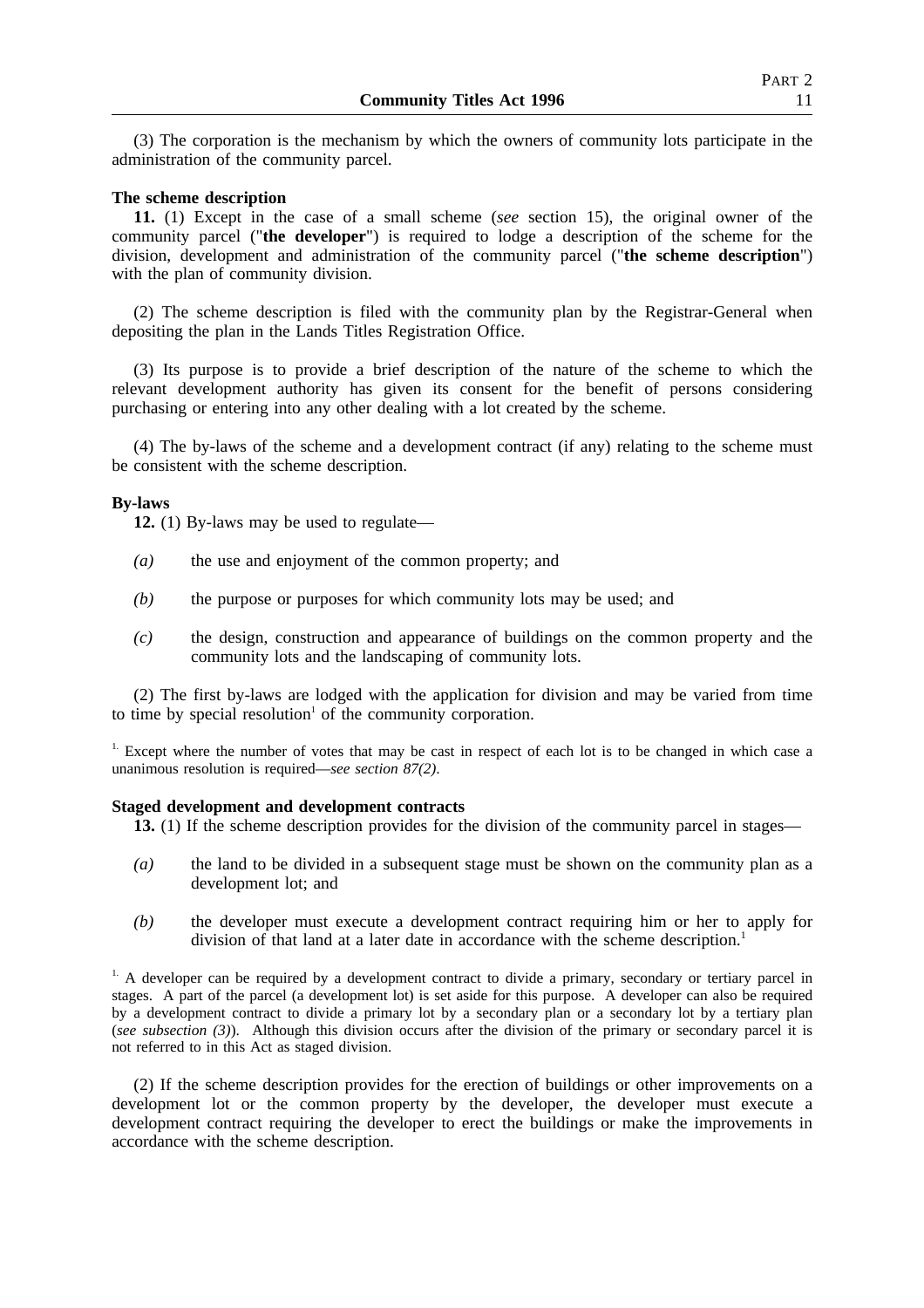(3) If the scheme description requires the division or other development of a community lot in a particular manner or for a particular purpose, the developer must execute a development contract requiring the developer to divide or develop the lot in that manner or for that purpose.

(4) Successive owners of the community lot are bound by the contract referred to in subsection (3).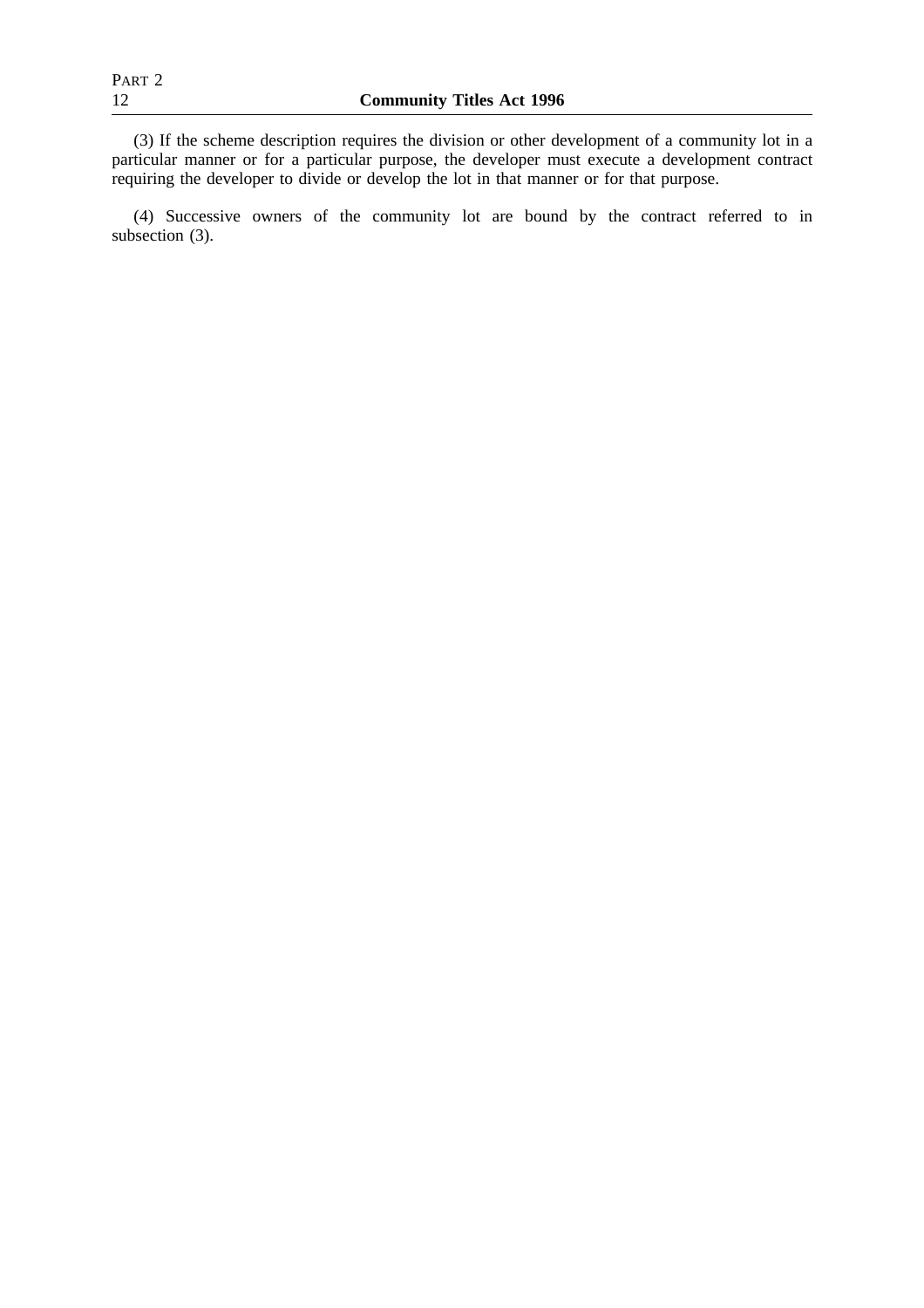# **PART 3 DIVISION OF LAND BY PLAN OF COMMUNITY DIVISION**

# **DIVISION 1—APPLICATION FOR DIVISION**

#### **Application**

**14.** (1) The registered proprietor of an estate in fee simple in—

- *(a)* land comprising an allotment or allotments;
- *(b)* land comprising a primary lot or a secondary lot,

may apply to the Registrar-General for the division of the land by a plan of community division.

(2) If the land to be divided is subject to a life estate, the proprietors of the life estate and the reversionary or remainder interest will be taken together, for the purposes of subsection (1), to be the proprietors of an estate in fee simple in the land.

- (3) The application must be in a form approved by the Registrar-General and must—
- *(a)* include the names and addresses of the first owners of the lots and must specify the lot or lots to be owned by each of them; and
- *(b)* include the address of the corporation that will be established on deposit of the plan of community division; and
- *(c)* include such other information as the Registrar-General requires.
- (4) The application must be accompanied by—
- *(a)* the fee prescribed by regulation; and
- *(b)* the plan of community division; and
- *(c)* the duplicate certificate of title for the land to be divided; and
- *(d)* the scheme description endorsed by the relevant development authority (a scheme description is not required for certain small schemes—*see section 15*); and
- *(e)* the certificate from the Development Assessment Commission required by section 51 of the *Development Act 1993* in relation to the development; and
- *(f)* the first by-laws of the scheme; and
- *(g)* if the scheme description—
	- (i) provides for the division of the community parcel in stages; or
	- (ii) provides that the owner of a particular community lot must divide the lot or develop it in any other manner; or
	- (iii) provides that the developer must make improvements to, or undertake development work on, a development lot or the common property,

an appropriate development contract or contracts;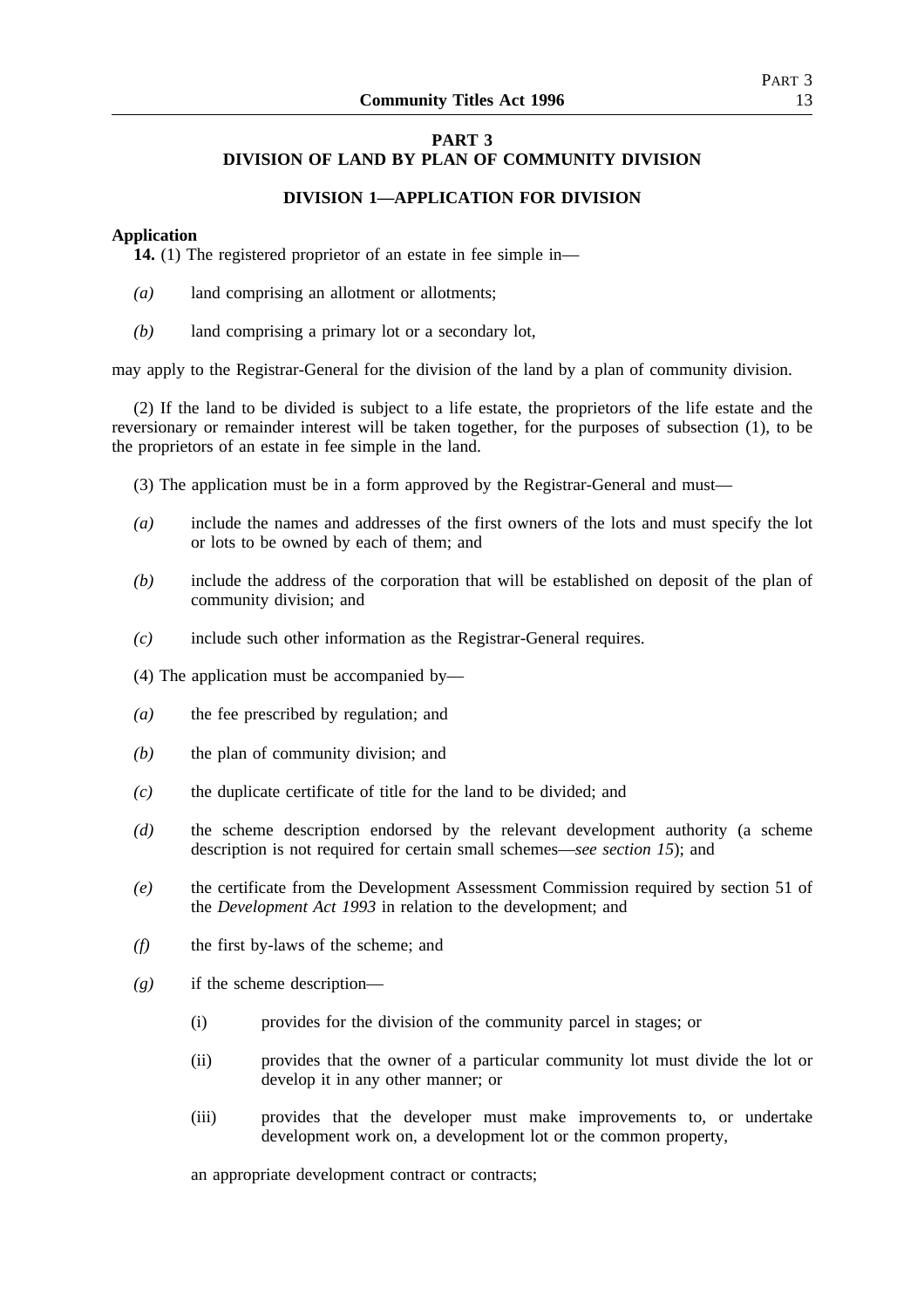| PART <sub>3</sub><br>14             | <b>Community Titles Act 1996</b>                                                                                                                                                                                                                                                                                     |  |
|-------------------------------------|----------------------------------------------------------------------------------------------------------------------------------------------------------------------------------------------------------------------------------------------------------------------------------------------------------------------|--|
| (h)                                 | a certificate from a licensed surveyor in the form prescribed by regulation (which must<br>be endorsed on the plan) certifying that the plan has been correctly prepared in<br>accordance with this Act to a scale prescribed by regulation; and                                                                     |  |
| (i)                                 | a certificate from a land valuer in the form prescribed by regulation (which must be<br>endorsed on the schedule of lot entitlements) certifying that the schedule is correct (the<br>Registrar-General may refuse to accept the certificate if given more than six months<br>before the application is lodged); and |  |
| (j)                                 | any instrument, duly executed, that is to be registered on deposit of the plan; and                                                                                                                                                                                                                                  |  |
| (k)                                 | such other documentary material as the Registrar-General may require.                                                                                                                                                                                                                                                |  |
| (5) The plan of community division- |                                                                                                                                                                                                                                                                                                                      |  |
| $\left(a\right)$                    | must be in a form approved by the Registrar-General; and                                                                                                                                                                                                                                                             |  |
| (b)                                 | must divide the land into two or more community lots and common property; and                                                                                                                                                                                                                                        |  |
| (c)                                 | may include one or more development lots; and                                                                                                                                                                                                                                                                        |  |
| (d)                                 | must delineate the boundaries of the land and the lots and common property into which<br>the land is divided in a manner that allows those boundaries to be ascertained; and                                                                                                                                         |  |
| (e)                                 | must as far as practicable delineate the service infrastructure (but not that part of the<br>service infrastructure within the boundaries of a community lot if it does not provide a<br>service to any other lot or the common property); and                                                                       |  |
| (f)                                 | must delineate the streets, roads, thoroughfares, reserves or similar open spaces (if any)<br>that will, on deposit of the plan, be vested in a council or prescribed authority or will<br>revert to the Crown; and                                                                                                  |  |
| (g)                                 | must delineate the easements (if any) of a kind referred to in section 25; and                                                                                                                                                                                                                                       |  |
| (h)                                 | must designate each lot by a distinguishing number; and                                                                                                                                                                                                                                                              |  |
| (i)                                 | must include a schedule of lot entitlements in relation to the community lots in a form<br>approved by the Registrar-General; and                                                                                                                                                                                    |  |
| (j)                                 | must comply with any requirements stipulated by the Registrar-General.                                                                                                                                                                                                                                               |  |
| certificate.                        | (6) The certificate from the Development Assessment Commission under section 51 of the<br>Development Act 1993 expires at the expiration of one year after the application for the division of<br>the land was lodged with the Registrar-General unless the Registrar-General extends the life of the                |  |
|                                     | (7) A primary lot cannot be divided by a secondary plan if the scheme description or the<br>by-laws of the primary scheme prohibit it.                                                                                                                                                                               |  |

(8) A secondary lot cannot be divided by a tertiary plan if the scheme description or the by-laws of the primary or secondary scheme prohibit it.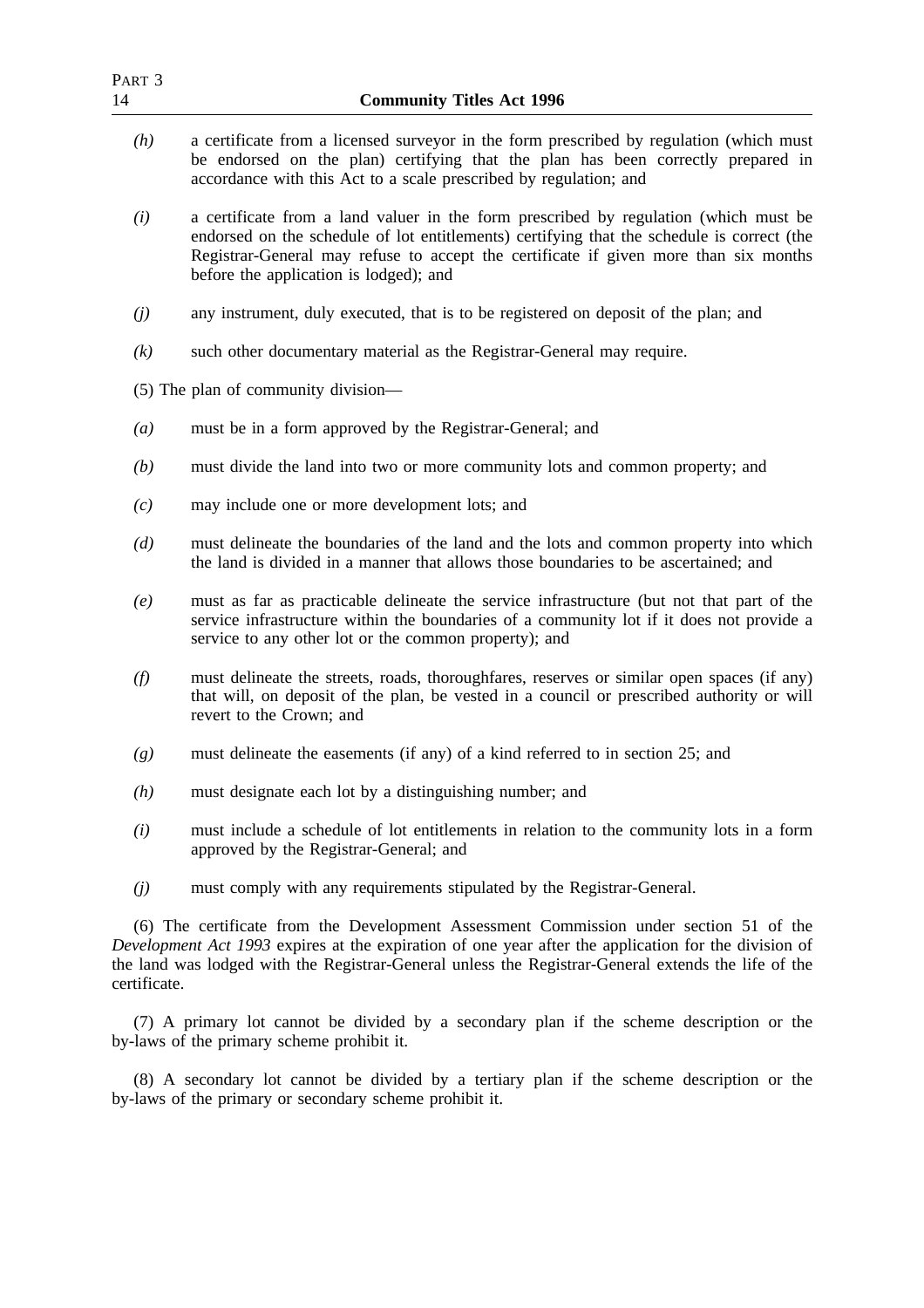#### **Scheme description not required for certain small schemes**

**15.** (1) There is no need to lodge a scheme description with the Registrar-General if—

- *(a)* the plan of community division—
	- (i) does not create more than six community lots (or such other number as is prescribed by regulation); and
	- (ii) does not create a development lot; and
- *(b)* each of the community lots is intended to be used solely or predominantly for residential purposes.

(2) If the community corporation subsequently applies to the Registrar-General to amend the plan of community division to increase the number of community lots to a number that exceeds the number prescribed by or under subsection  $(1)(a)(i)$ , the application must be accompanied by a scheme description endorsed by the relevant development authority.

#### **Consents to application**

**16.** (1) The applicant must provide evidence to the satisfaction of the Registrar-General that—

- *(a)* the holder of a registered encumbrance over the land to be divided consents to the application; and
- *(b)* where deposit of the plan in the Lands Titles Registration Office will affect the estate or interest of a person in land outside the community parcel—that person consents to the application; and
- *(c)* where deposit of the plan in the Lands Titles Registration Office will operate to vest an estate or interest in land (whether within or outside the community parcel) in a person—that person consents to the application.

(2) The Registrar-General may, if he or she thinks fit, dispense with the consent of a person referred to in subsection (1).

#### **Application in relation to part of the land in a certificate**

**17.** (1) Where an allotment comprises a part, but not the whole, of the land in a certificate of title, an application for division of the allotment under this Act can only be made if the remainder of the land in the certificate—

- *(a)* constitutes the whole of an allotment or a number of allotments; or
- *(b)* constitutes an allotment or allotments and a part allotment or part allotments that are contiguous with that allotment or one or more of those allotments.

(2) The requirement for contiguity in subsection  $(1)(b)$  does not apply to a part allotment that was not contiguous with any allotment in the certificate before the division occurred.

#### **Status of plan and application**

**18.** (1) The plan and the application for division will, upon being lodged with the Registrar-General, be taken for the purposes of the *Real Property Act 1886* to be a single instrument presented for registration and will have priority over other instruments in accordance with section 56 of that Act.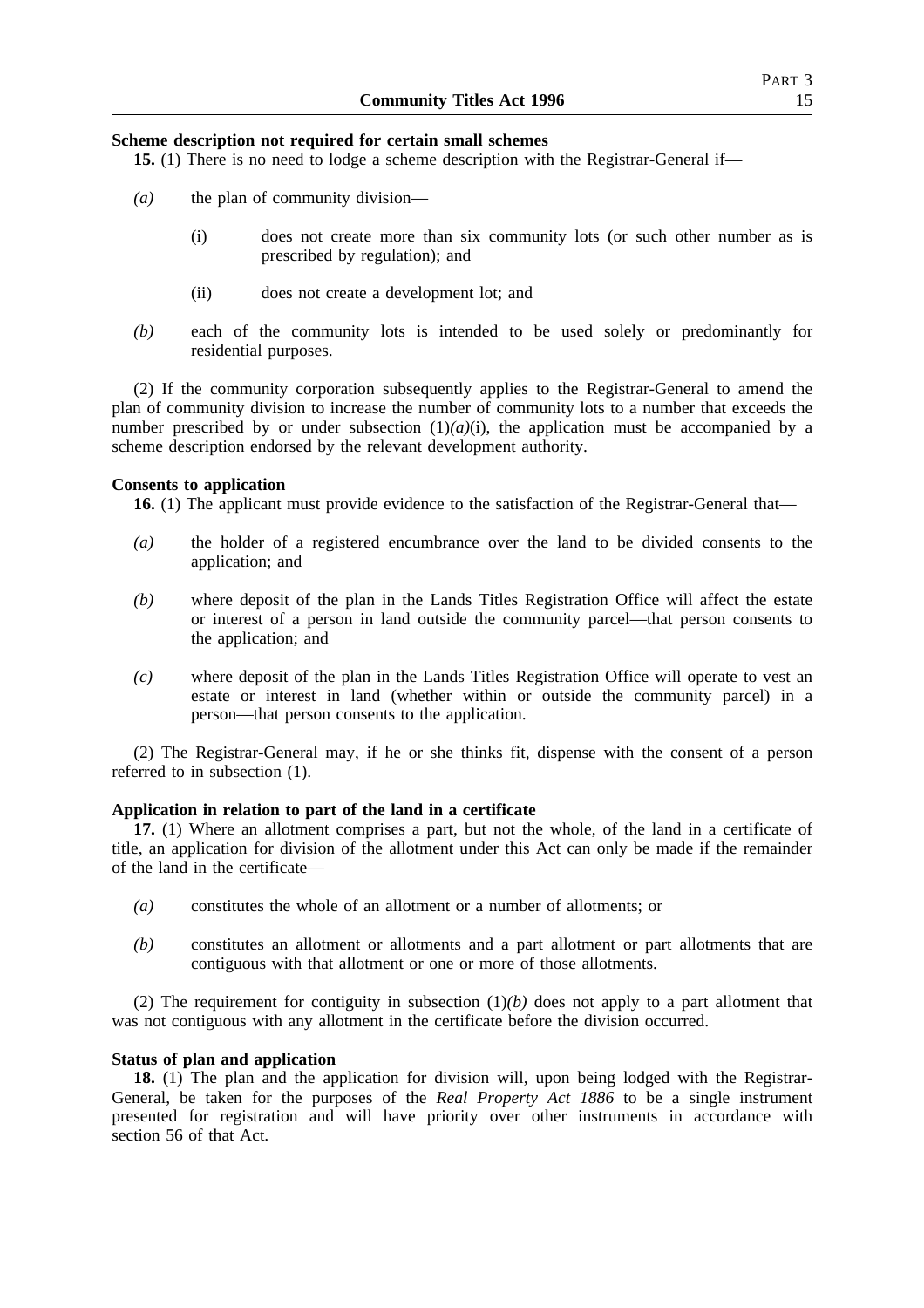(2) Subject to subsection (3), the plan or the application to which it relates cannot be withdrawn or amended without the consent of all the persons who have consented to the application.

(3) The Registrar-General may permit an applicant, or a person who has consented to the application, to amend the application or the plan to which it relates in order to comply with this Act or the *Real Property Act 1886* or with a requirement of the Registrar-General under this Act or the *Real Property Act 1886*.

(4) The provisions of the *Real Property Act 1886* that apply to, or in relation to, instruments of a particular class will, subject to this Part, apply (with any necessary adaptations or modifications) to, or in relation to, a plan and the application for division if deposit of the plan in the Lands Titles Registration Office—

- *(a)* would operate to vest in a person under section 23 the same kind of estate or interest as is vested by registration of instruments of that class; or
- *(b)* would discharge or otherwise extinguish an estate or interest in land under section 23 of the same kind as is discharged or extinguished by registration of instruments of that class.

# **Special provisions relating to strata plans**

**19.** (1) A strata plan must divide the building on the community parcel (or, if there is more than one building, at least one of them) so as to create at least one lot that is situated above another lot in the building.

(2) Subsection (1) does not apply to a strata plan that was originally deposited in the Lands Titles Registration Office under the *Strata Titles Act 1988* and has become a strata plan under this Act by virtue of an election under clause 2 of the Schedule.

(3) A strata lot—

- *(a)* may be below, on or above the surface of land; and
- *(b)* may be wholly on one storey or partly on one storey and partly on another or others; and
- *(c)* must have upper and lower boundaries as well as lateral boundaries that are defined by reference to parts of the building; and
- *(d)* may include an area (a "**lot subsidiary**") within the building or comprising land outside the building to be used for a purpose that is ancillary to the purpose for which the rest of the lot is to be used.

(4) Subject to any explicit statement to the contrary in a strata plan, the following principles apply to the definition of a lot by strata plan—

- *(a)* where a boundary is defined by reference to a wall or fence—the boundary is the inner surface of the wall or fence;
- *(b)* where a boundary is defined by reference to a floor—the boundary is the upper surface of the floor;
- *(c)* where a boundary is defined by reference to a ceiling or roof—the boundary is the under surface of the ceiling or roof.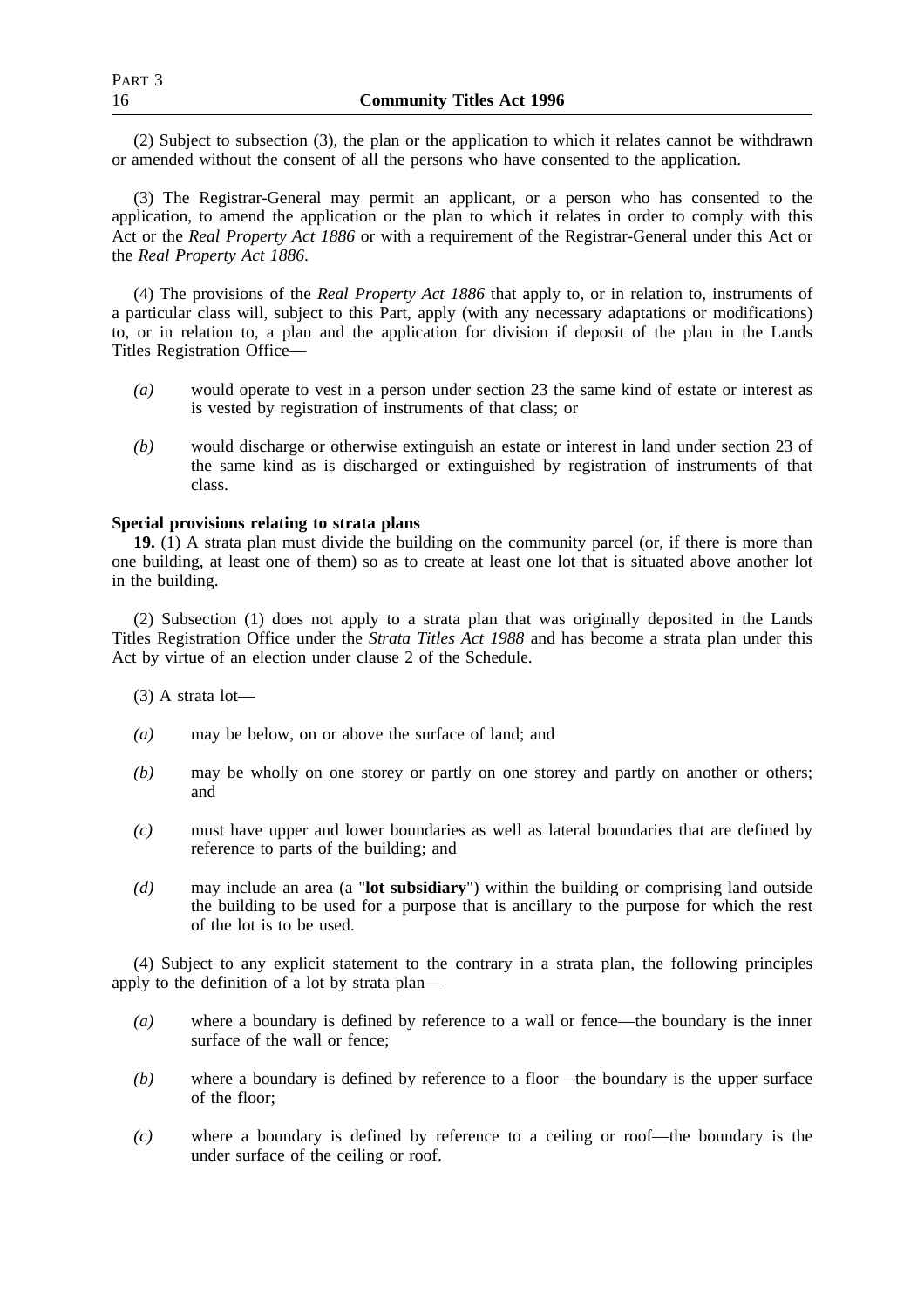#### **DIVISION 2—LOT ENTITLEMENT**

#### **Lot entitlement**

**20.** (1) The lot entitlement of a community lot is a number assigned to the lot that bears in relation to the aggregate of the lot entitlements of all of the community lots defined on the community plan (within a tolerance of plus or minus 10 per cent) the same proportion that the value of the lot bears to the aggregate value of those lots.<sup>1</sup>

 $1.$  Lot entitlements determine the shares in which lot owners make monetary contributions to the community corporation and are responsible for liabilities of the corporation and the shares in which the assets of the corporation are divided on cancellation.

(2) The lot entitlement of a lot must be expressed as a whole number.

(3) The regulations may provide that the aggregate of the lot entitlements of all the community lots defined on a plan must be equal to a number fixed by the regulations.

(4) The unimproved value of the lots will be used to establish lot entitlements.

(5) In the case of a strata lot this will be taken to include the value of the part of the building containing or comprising the lot without taking into account the value of fixtures or other improvements.

#### **Application to amend schedule of lot entitlements**

**21.** (1) A community corporation may apply to the Registrar-General to amend the schedule of lot entitlements.

(2) The application must be in a form approved by the Registrar-General and must be accompanied by—

- *(a)* the fee prescribed by regulation; and
- *(b)* a new schedule of lot entitlements in a form approved by the Registrar-General certified correct by a land valuer (the Registrar-General may refuse to accept the schedule if it was certified to be correct more than six months before the application was lodged).

(3) The corporation must provide evidence to the satisfaction of the Registrar-General that the application is made in pursuance of a unanimous resolution of the community corporation.

(4) The corporation must provide evidence to the satisfaction of the Registrar-General that the following persons have given their consent to the proposed amendment:

- *(a)* a person who is the owner of a community lot at the relevant time but who did not have the opportunity of voting against the resolution of the corporation authorising the proposed amendment because he or she was not a member of the corporation when the vote was taken; and
- *(b)* a prospective owner at the relevant time of a community lot; and
- *(c)* a registered encumbrancee or prospective encumbrancee at the relevant time of a community lot; and
- *(d)* the persons referred to in subsection (5).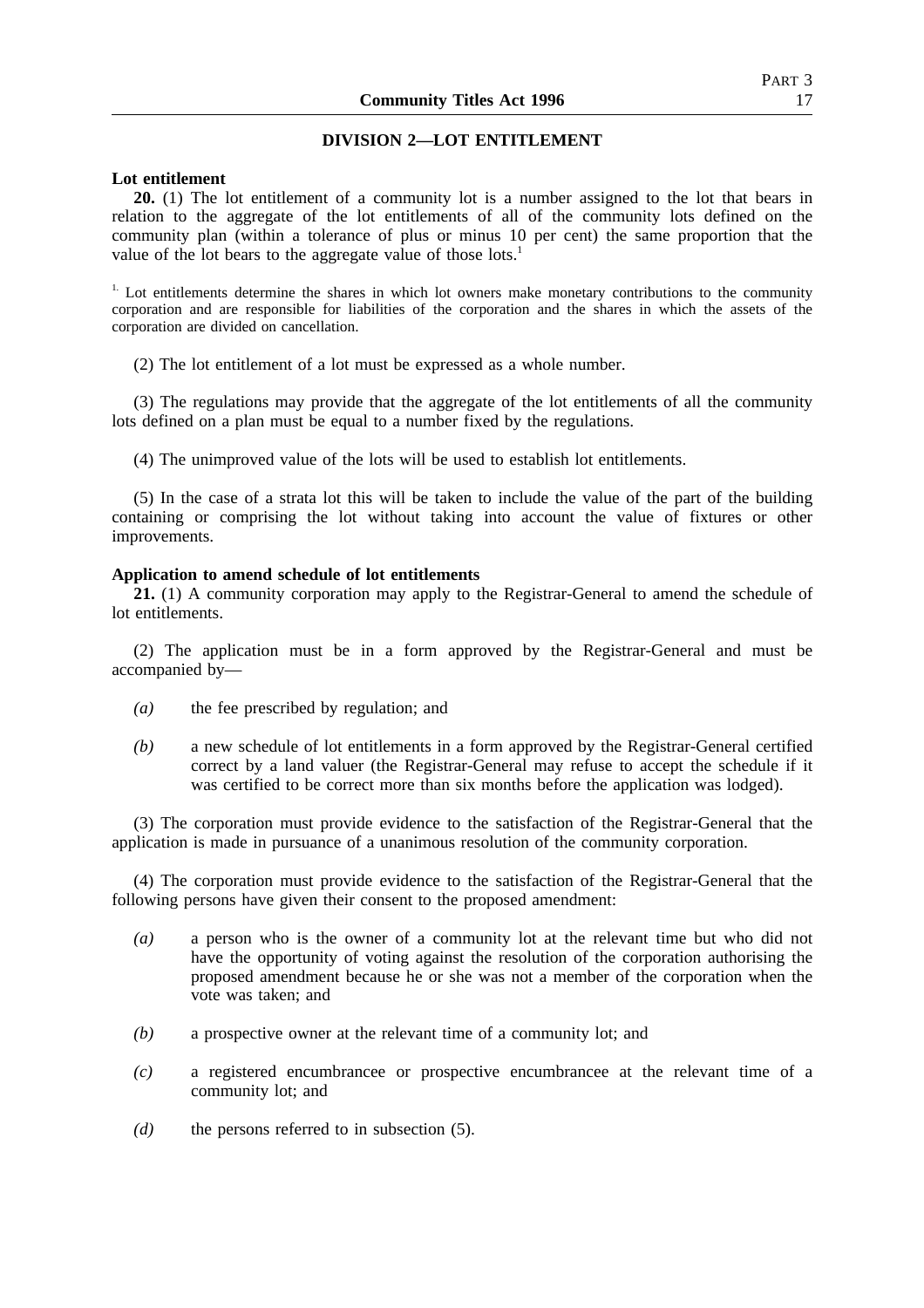- (5) The consents of the following persons are also required:
- *(a)* where the corporation is a primary corporation and a primary lot is divided by a secondary plan—
	- (i) a person who is the owner of a secondary lot at the relevant time but who did not have the opportunity of voting against the proposed amendment because he or she was not a member of the secondary corporation when the vote was taken; and
	- (ii) a prospective owner at the relevant time of a secondary lot; and
	- (iii) a registered encumbrancee or prospective encumbrancee at the relevant time of a secondary lot; and
- *(b)* where the corporation is a primary corporation and a primary lot is divided by a secondary plan and a secondary lot created by that plan is divided by a tertiary plan or where the corporation is a secondary corporation and a secondary lot is divided by a tertiary plan—
	- (i) a person who is the owner of a tertiary lot at the relevant time but who did not have the opportunity of voting against the proposed amendment because he or she was not a member of the tertiary corporation when the vote was taken; and
	- (ii) a prospective owner at the relevant time of a tertiary lot; and
	- (iii) a registered encumbrancee or prospective encumbrancee at the relevant time of a tertiary lot.

(6) The consent of a registered encumbrancee is not required under this section in relation to an easement registered in his or her name.

(7) The consent of the owner or encumbrancee of a lot is not required under this section if, before the relevant time, an instrument had been presented for registration at the Lands Titles Registration Office on the registration of which that person would cease to be the owner or an encumbrancee of the lot.

(8) The consent of an encumbrancee of a lot is not required under this section if the proportion that the new lot entitlement of the lot bears to the aggregate of the new lot entitlements of all the lots is within a range of plus or minus ten per cent of the proportion that the value of the lot bears to the aggregate values of all of the lots based on the valuations used when preparing the previous schedule of lot entitlements.

(9) If the requirements of this section are satisfied, the Registrar-General must substitute the new schedule of lot entitlements for the previous schedule.

(10) In this section—

"**prospective encumbrancee**" in relation to a lot means a person who will hold a registered encumbrance (not being an easement) over the lot on registration of an instrument that has been presented for registration at the Lands Titles Registration Office but has not been registered;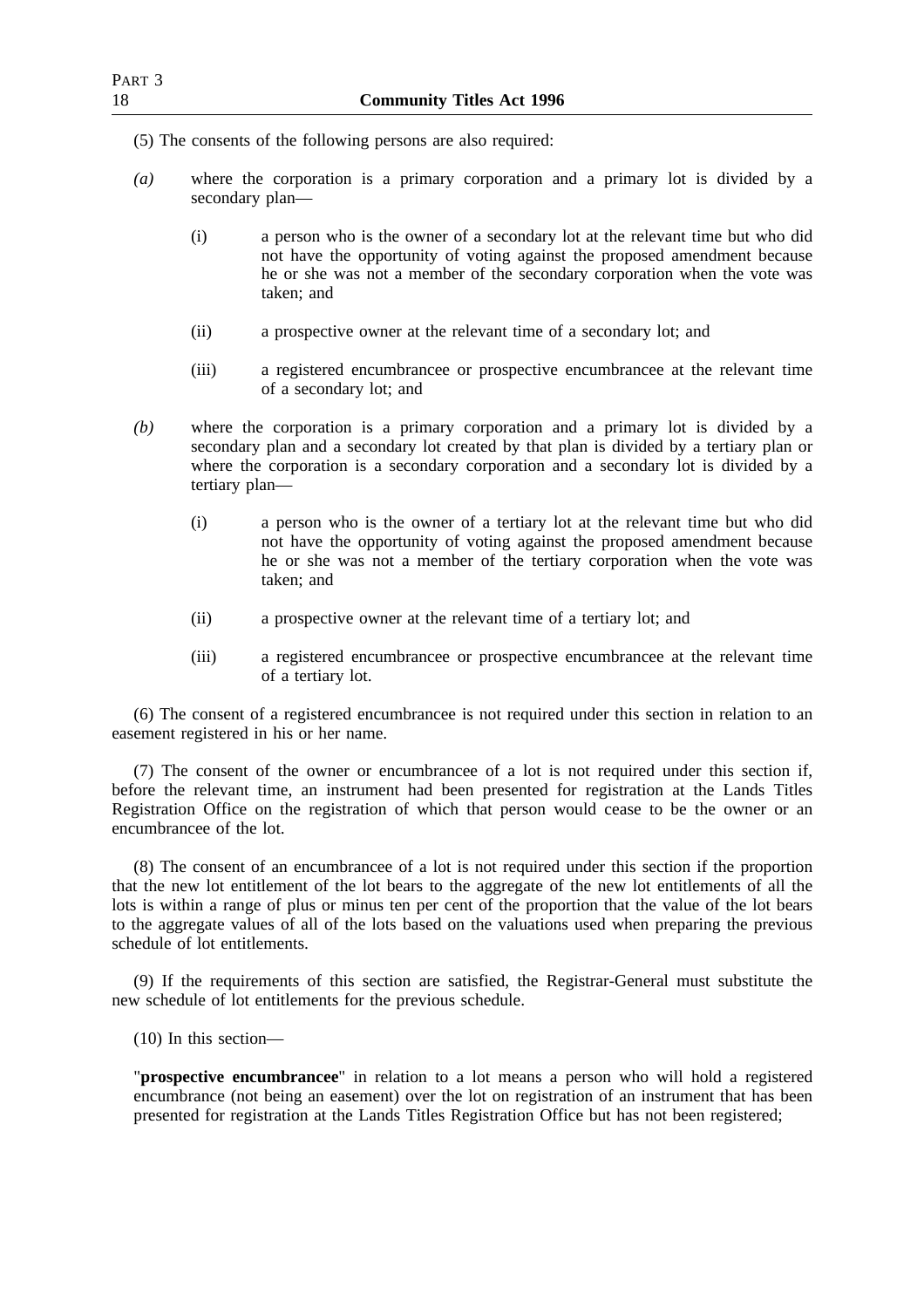"**prospective owner**" in relation to a lot means a person who will be the owner of the lot on registration of a transfer that has been presented for registration at the Lands Titles Registration Office but has not been registered;

"**relevant time**" means the time at which the application for amendment of the schedule of lot entitlements is lodged with the Registrar-General by the community corporation.

# **DIVISION 3—DEPOSIT OF COMMUNITY PLAN**

#### **Deposit of community plan**

**22.** (1) Where—

- *(a)* application is made for the division of land by a community plan in accordance with this Act; and
- *(b)* the requirements made by or under this Act in relation to the application have been satisfied; and
- *(c)* the plan conforms with the requirements of this Act,

the Registrar-General must deposit the plan in the Lands Titles Registration Office and assign a number to it.

(2) The Registrar-General must file the following documents with a plan deposited under subsection (1)—

- *(a)* the scheme description (except in the case of certain small schemes where a scheme description is not required—*see section 15*); and
- *(b)* the by-laws that will apply in relation to the scheme; and
- *(c)* the development contract or contracts (if any).
- (3) On the deposit of a community plan under subsection (1)—
- *(a)* an appropriate note must be entered on the certificate or certificates of title for the land to which the plan relates; and
- *(b)* the existing certificate or certificates for the land must then be cancelled and new certificates issued for the lots and common property created by the plan.

(4) A certificate of title for a lot or common property must state that the land comprised in the certificate is part of a community parcel which must be identified by reference to the number of the community plan.

(5) Where land comprising an allotment is divided by a plan of community division, the land ceases to comprise an allotment upon deposit of the plan.

#### **Vesting, etc., of lots, etc., on deposit of plan**

**23.** (1) On deposit of a plan of community division—

*(a)* the common property vests in the owners of the community lots but the certificate of title for the common property will be issued in the name of the community corporation;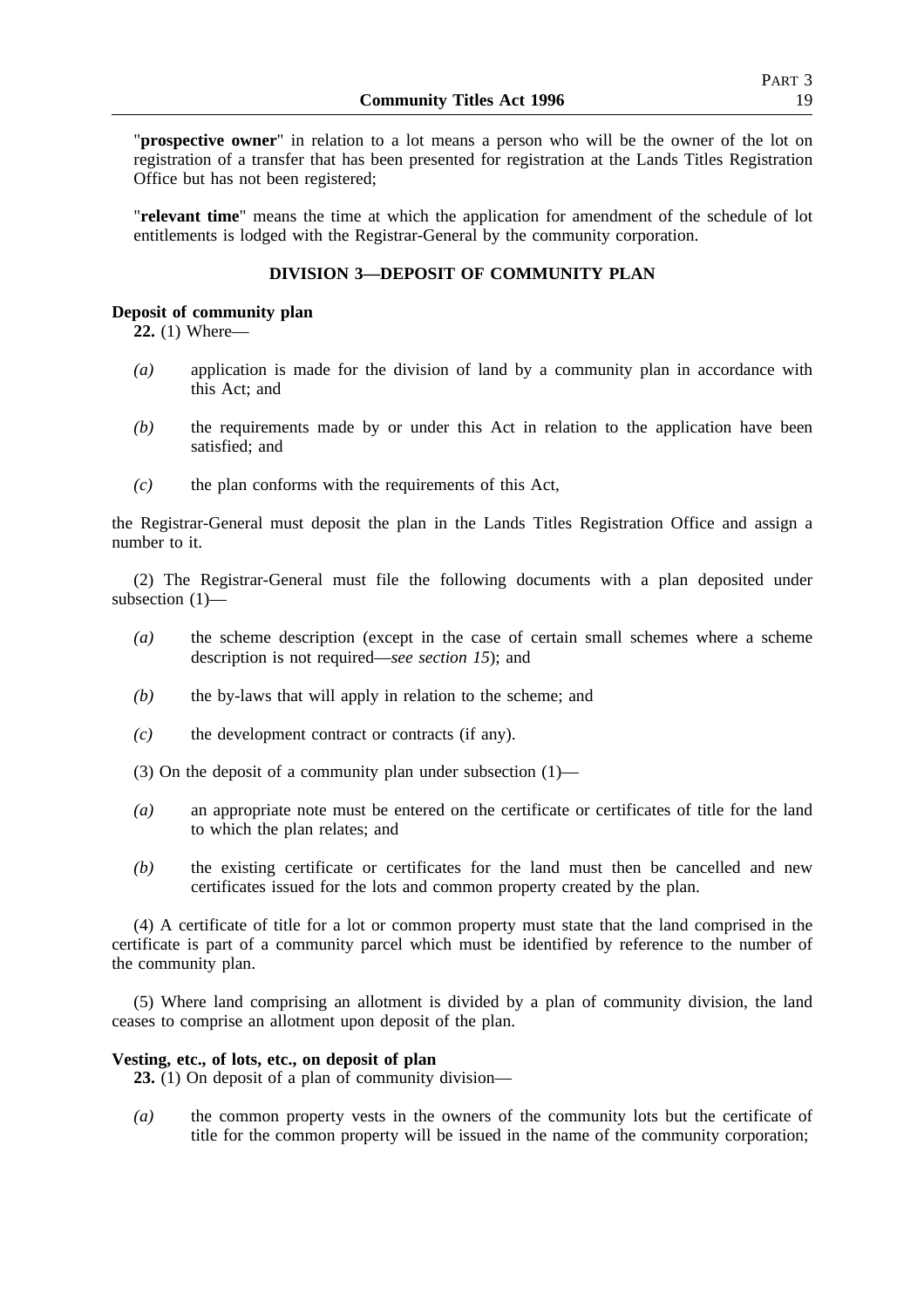| PART <sub>3</sub><br>20 | <b>Community Titles Act 1996</b>                                                                                                                                                                                                                                                      |
|-------------------------|---------------------------------------------------------------------------------------------------------------------------------------------------------------------------------------------------------------------------------------------------------------------------------------|
| (b)                     | if immediately before division the land divided comprised one allotment or two or more<br>allotments owned by the same person, the lots will vest in that person and certificates<br>for the lots will be issued in that person's name;                                               |
| (c)                     | if immediately before division the land divided comprised two or more allotments<br>owned by different persons, the lots will vest in one or two or more of those persons in<br>the manner stated by the application and the certificates for the lots will be issued<br>accordingly; |
| (d)                     | if the land divided comprises a primary or secondary lot, the lots created by the plan<br>will vest in the owner of the primary or secondary lot.                                                                                                                                     |
|                         | (0) Whom a plan on the confliction for division, states that an estate on intenset in land (pat                                                                                                                                                                                       |

(2) Where a plan, or the application for division, states that an estate or interest in land (not being an estate in fee simple in the common property or a lot) is vested in a person, deposit of the plan in the Lands Titles Registration Office operates to vest the estate or interest in that person to the extent to which it is not already vested in him or her.

(3) Where a plan, or the application for division, states that an estate or interest in land is discharged or otherwise extinguished whether wholly or in respect of part only of that land, deposit of the plan in the Lands Titles Registration Office operates to discharge or otherwise extinguish that estate or interest wholly or in respect of that part of the land.

(4) Where the deposit of a plan will operate to vest an encumbrance (other than an easement referred to in section 25) in a person, the terms on which the encumbrance will be held must be specified by including them in, or attaching them to, the application for division or by reference to another registered instrument.

(5) Where an easement is vested on deposit of a plan, the plan (or another plan referred to in the plan) must delineate the easement and the plan, or the application for division, must specify which land is the dominant land (if any) and which land is the servient land in respect of the easement.

(6) Subject to this section, where land divided by a community plan is subject to a registered easement, the easement will be registered on the relevant certificates of title issued under this section.

(7) Subject to this section, where land divided by a community plan is subject to a registered encumbrance (other than a statutory encumbrance or an easement) that is to continue after the deposit of the plan, the encumbrance—

- *(a)* will be registered on the certificate of title for each lot; but
- *(b)* will not be registered on the certificate for the common property and the encumbrance will be taken to be discharged to that extent.

(8) The Registrar-General, must in relation to a statutory encumbrance, make such notes or other endorsements on the certificate of title for any lot, or for the common property, as may be appropriate according to the nature and extent of the encumbrance.

(9) Where duty is payable under the *Stamp Duties Act 1923* in relation to two or more transactions that will be effected by deposit of a plan of community division, each of the transactions will be taken to be effected by a separate instrument for the purposes of assessing duty.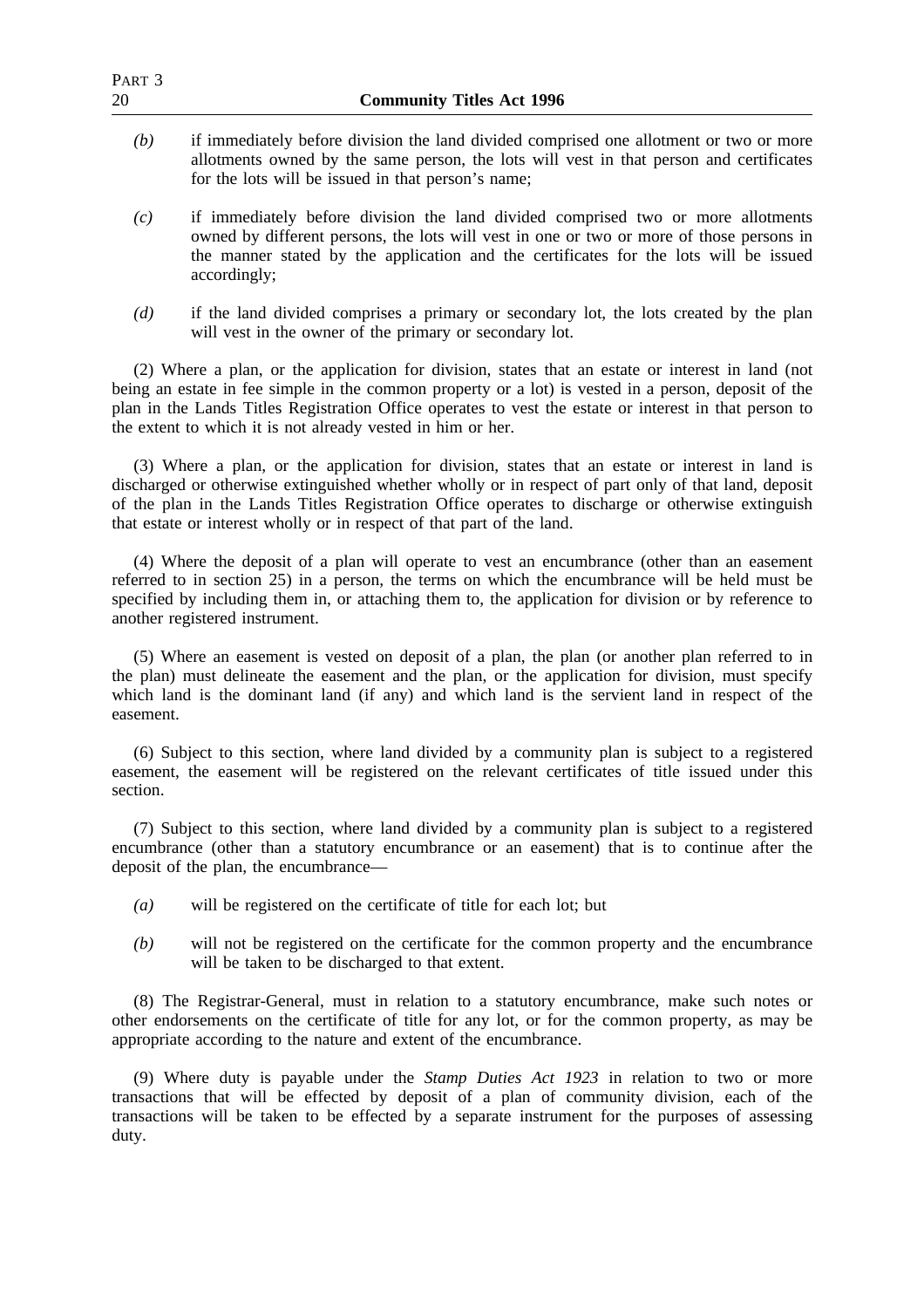#### **Easements for support, shelter, services and projections**

**24.** (1) The following easements exist between the lots and between the lots and common property, to the extent required by the nature of the community scheme or by the nature of the buildings or other improvements erected on, or made to, the community parcel (whether before or after deposit of the community plan)—

- $(a)$  easements of support<sup>1</sup> and shelter;
- *(b)* easements for the establishment, maintenance and repair of the service infrastructure;
- *(c)* easements for the provision of the following services by means of the service infrastructure—
	- (i) the supply of water, gas, electricity, heating oil or air-conditioned air; and
	- (ii) ventilation; and
	- (iii) the transmission of telephonic, radio, computer and television signals; and
	- (iv) the removal of sewage and the drainage and water; and
	- (v) the removal or disposal of garbage and waste; and
	- (vi) the provision of any other similar service;
- *(d)* easements for the projection of window sills, windows, window awnings, eaves, guttering and other minor parts of a building.

<sup>1.</sup> An example of an easement for support created by subsection (1) is the right to use a party wall for the support of floors, ceilings, roofs, etc.

(2) An easement for the support or shelter of a building or other improvement does not arise under subsection (1) if the building or other improvement was erected or made after the deposit of the community plan (or, in the case of a development lot, after the division of the development lot by amendment of the community plan) unless—

- *(a)* the building or other improvement is erected or made pursuant to a development contract; or
- *(b)* the building or other improvement provides support or shelter for the building or improvement from which it is to receive support or shelter.
- (3) An easement for projections only arises under subsection  $(1)(d)$  in respect of-
- *(a)* a building erected before the deposit of the community plan or, in the case of a development lot, before the division of the development lot by amendment of the community plan; or
- *(b)* a building erected pursuant to a development contract.

(4) The cables, wires, pipes, sewers, drains, ducts, plant and equipment comprising the service infrastructure will be located—

*(a)* in the positions specified in the plan of community division; or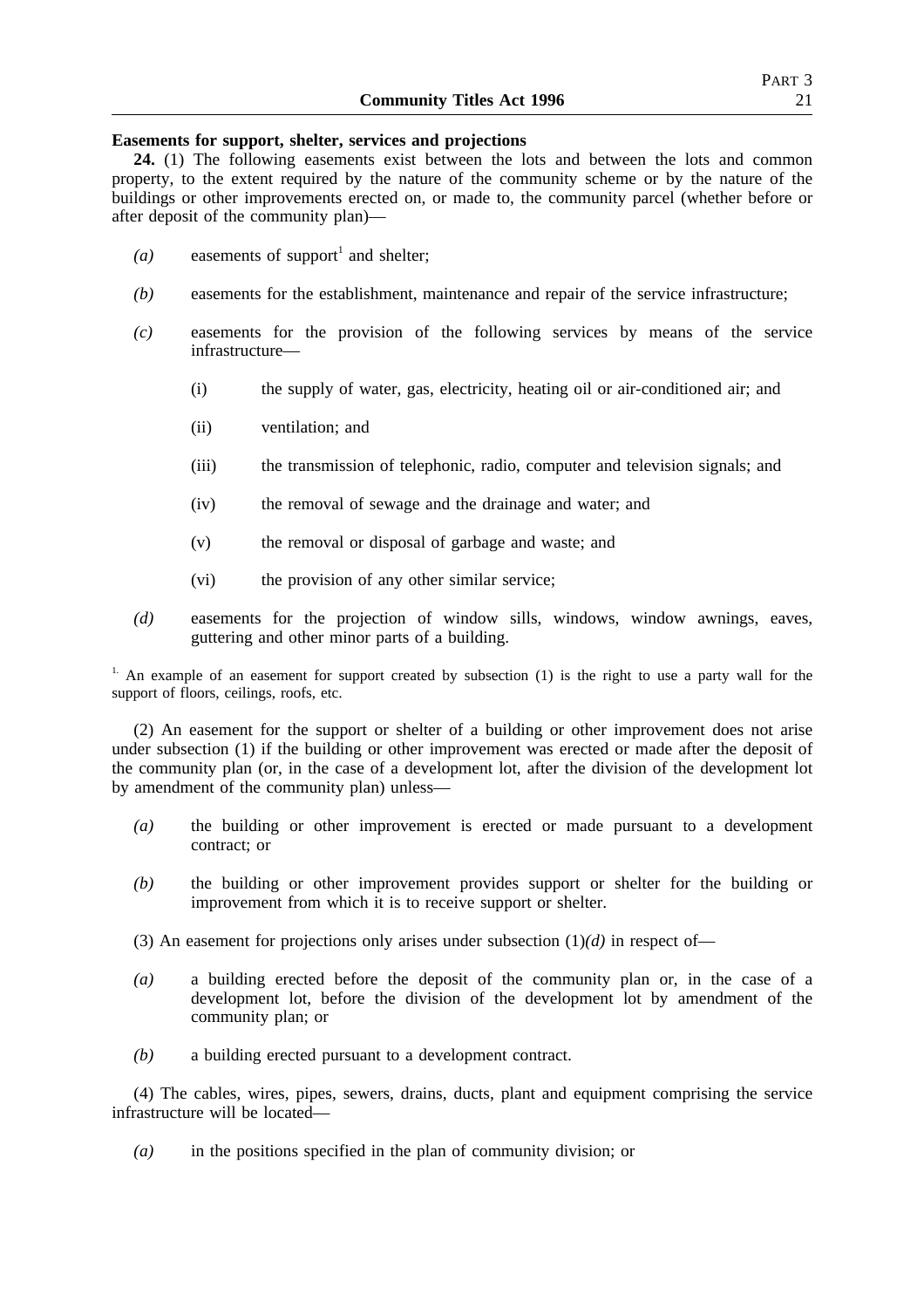*(b)* if no position has been specified—in the position agreed by the owners of the land affected or if they cannot reach agreement, the position determined by the appropriate court under Part 14.

(5) Where a cable, wire, pipe, sewer, drain, plant or equipment was laid or installed before the plan of community division was deposited, the owners of the land affected will be taken to have agreed to the position in which the cable, wire, pipe, sewer, drain, plant or equipment was laid or installed.

#### **Easements in favour of Government instrumentalities**

**25.** Section 223*l*g of the *Real Property Act 1886* applies in relation to a plan of community division deposited in the Lands Titles Registration Office as though it were a plan of division deposited under Part 19AB of that Act.

# **Vesting of certain land in council, etc.**

**26.** (1) Any land that comprises part of the land divided by a deposited plan of community division but that is not common property or part of a lot and is shown on the plan as a street, road, thoroughfare, reserve or similar open space—

- *(a)* is vested in fee simple in the council for the area in which the community parcel is situated; or
- *(b)* where the parcel is not within the area of a council—
	- (i) if provision is made by the regulations for the land to vest in an authority prescribed by the regulations—vests in that authority; or
	- (ii) in any other case—reverts to the Crown.

(2) All land shown on a deposited plan of community division as a street, road, thoroughfare, reserve or other similar open space that vests in a council or other authority or reverts to the Crown under this section—

- *(a)* must be held for the purposes indicated by the plan; and
- *(b)* is subject to such easements (excluding rights-of-way in the case of a street, road or thoroughfare) as are indicated on the plan; and
- *(c)* is free of all other estates and interests.

(3) All land shown on a deposited plan of community division as a street, road, or thoroughfare that vests in a council or other authority or reverts to the Crown under this section will, for all purposes, be regarded as a public street, road, or thoroughfare.

(4) Compensation is not payable in respect of the vesting or reversion of land under this section.

(5) An easement that is appurtenant to land shown on a deposited plan of community division as a street, road, thoroughfare, reserve or other similar open space that vests in a council or other authority or reverts to the Crown under this section ceases to be appurtenant to that land upon deposit of the plan in the Lands Titles Registration Office unless the plan shows that the easement will remain appurtenant to that land.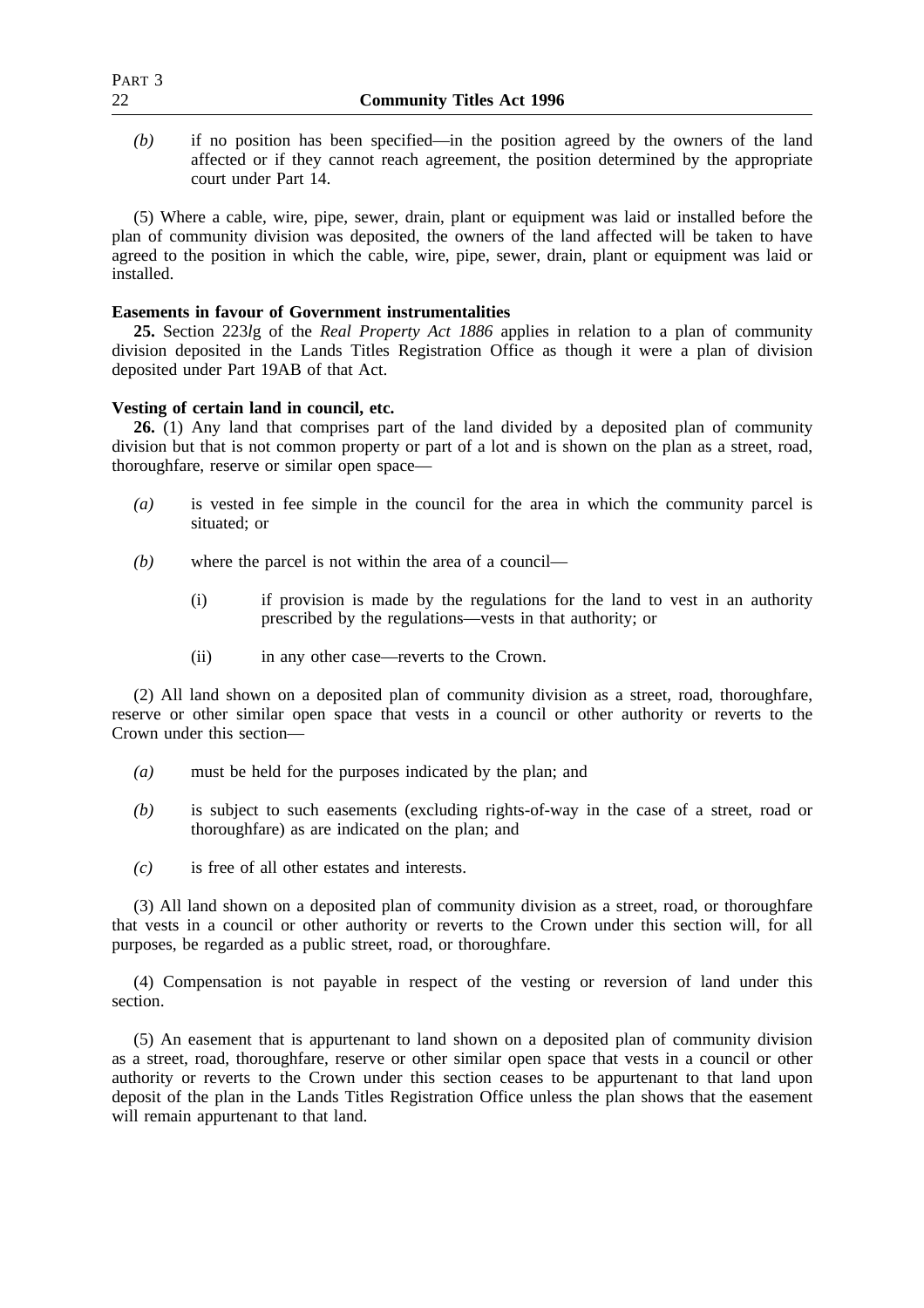#### **Encroachments**

**27.** (1) If it appears from a community plan that any part of a building encroaches over land not included in the community parcel, the plan can only be deposited if—

- *(a)* no part of a lot to be created by the plan forms part of the encroachment; and
- $(b)$ 
	- (i) the encroachment is over land vested in, or under the control or management of, a council and the council consents to the encroachment; or
	- (ii) the encroachment consists of the protrusion of footings, or footings and associated structures of a nature prescribed by regulation, by not more than the distance prescribed by regulation beyond the boundaries of the parcel, and the owner of the land over which the encroachment occurs consents to the encroachment; or
	- (iii) it is established to the Registrar-General's satisfaction that the encroachment is otherwise authorised by law.
- (2) Where an application affected by an encroachment is granted by the Registrar-General—
- *(a)* the Registrar-General will, on the deposit of the plan, enter the encroachment on any relevant certificate of title or on any relevant instrument registered in the General Registry Office; and
- *(b)* any consent given in relation to the encroachment is binding on present and subsequent owners and occupiers of the land.

# **DIVISION 4—COMMON PROPERTY**

#### **Common property**

**28.** (1) The common property created by a community plan comprises—

- *(a)* those parts of the community parcel that do not comprise or form part of a lot; and
- *(b)* the service infrastructure (except for any part of the service infrastructure that is vested in a Minister of the Crown or other authority or person and the parts of the service infrastructure that provide a service to only one lot); and
- *(c)* in the case of a strata plan—those parts of the building that are not part of a lot; and
- *(d)* any building that is not for the exclusive use of a lot and was erected before the deposit of the community plan; and
- *(e)* any building erected by the developer or the community corporation as part of the common property; and
- *(f)* any other building on the community parcel that has been committed to the care of the community corporation as part of the common property.
- (2) The common property may be used for any lawful purpose including a commercial purpose.

(3) Any income arising from the use of the common property must be paid into the administrative fund or the sinking fund.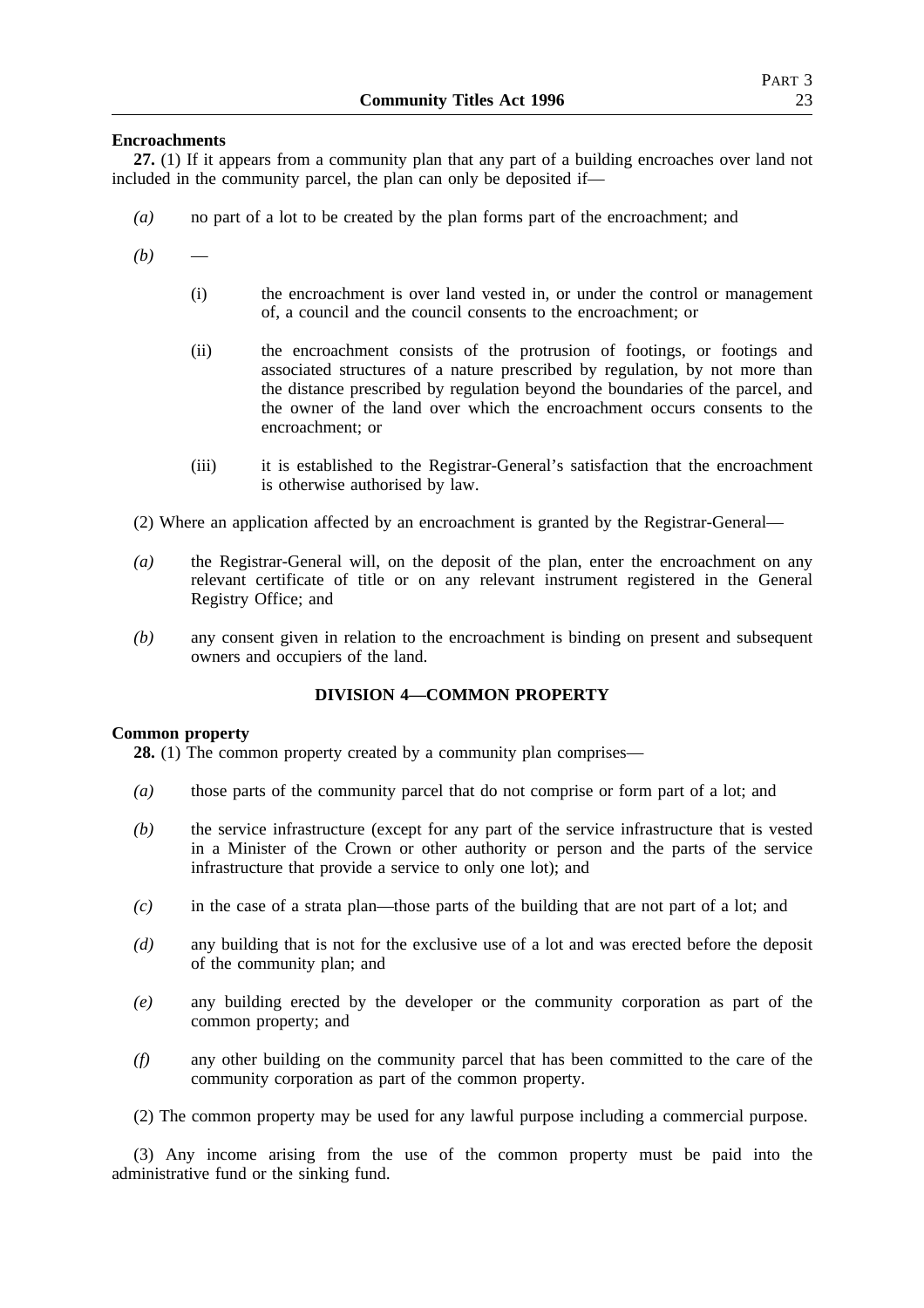(4) If a plan of community division indicates that members of the public have access to the common property, or a part of it, then members of the public are entitled to use the common property, or the relevant part of it, in accordance with the by-laws.

(5) Despite any Act or law to the contrary, uninterrupted use by the public of common property under subsection (4) does not vest the public or any local or State government authority any rights in respect of the common property.

# **Vesting of the common property**

**29.** (1) The common property of a community parcel is vested in fee simple as tenants in common in the owners for the time being of the community lots in shares proportionate to the lot entitlements of their respective lots.

(2) If a primary parcel has been divided into primary and secondary lots or primary, secondary and tertiary lots, the common property of the primary parcel is vested in fee simple as tenants in common in the owners for the time being of the primary and secondary lots or the primary, secondary and tertiary lots in shares proportionate to the lot entitlements of their respective lots.

(3) If a secondary parcel has been divided into secondary and tertiary lots, the common property of the secondary parcel is vested in fee simple as tenants in common in the owners for the time being of the secondary and tertiary lots in shares proportionate to the lot entitlements of their respective lots.

(4) An owner's interest in a lot is inseparable from his or her interest in the common property and accordingly—

- *(a)* a dealing affecting the lot affects, without express reference, the interest in the common property in the same manner and to the same extent; and
- *(b)* the owner of a lot cannot separately deal with or dispose of the interest in the common property.

(5) If the community corporation is authorised by or under this Act to enter into a transaction affecting the common property, it may enter into the transaction and execute documents related to the transaction, in its own name, as if it were the owner of an estate in fee simple in the common property.

(6) A community corporation may sue and be sued for rights and liabilities related to the common property as if it were the owner and occupier of the common property.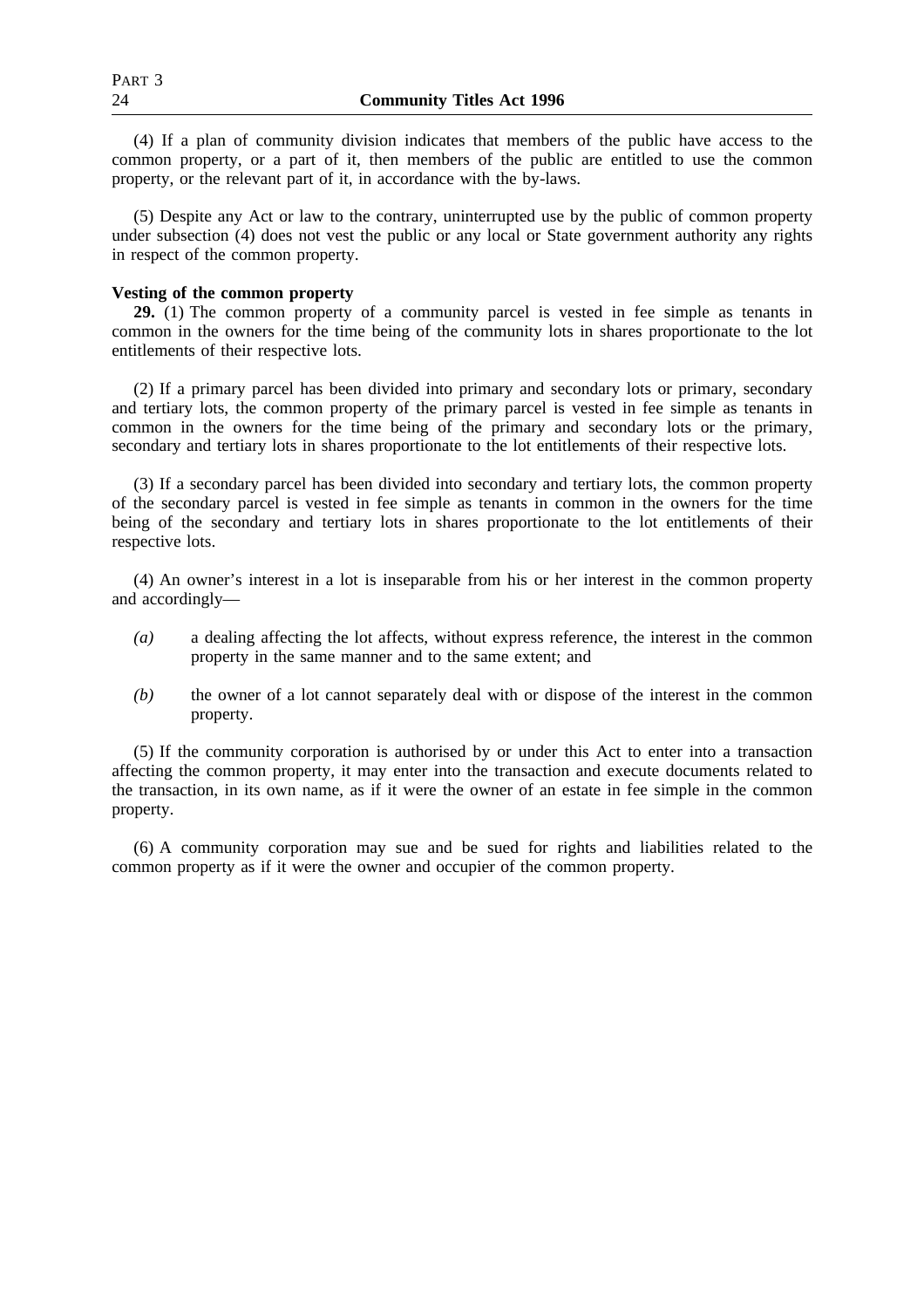# **PART 4 THE SCHEME DESCRIPTION**

#### **Scheme description**

**30.** (1) A scheme description must—

- *(a)* be in a form approved by the Registrar-General; and
- *(b)* identify the community parcel and the lots and common property into which the parcel is to be divided (this may be done by reference to the plan of community division with which the description will be filed); and
- *(c)* describe the purpose or purposes for which the lots and common property may be used; and
- *(d)* specify the standard of buildings and other improvements (if any) to be, or which may be, erected on or made to the lots or common property; and
- *(e)* if the scheme is to be completed in stages—
	- (i) identify the part or parts of the community parcel (which may, in the case of a strata scheme, include a stratum or strata of space not defined by a building or other monument) to be developed in a subsequent stage or subsequent stages; and
	- (ii) provide a brief description of the nature and scope of the development to be undertaken in respect of each stage; and
	- (iii) state the time expected for the completion of each stage or, if it is not possible to estimate a time for completion, explain briefly why it is not possible to do so; and
- *(f)* if the owner or owners of one or more of the community lots is to be under an obligation to develop the lot—include a brief description of the nature and scope of that development and the time for its completion or, if it is not possible to estimate a time for completion, explain briefly why it is not possible to do so; and
- *(g)* if the developer is to make improvements to the common property or undertake any other development work on the common property—include a brief description of the nature and scope of those improvements or that work and the time expected for their completion or, if it is not possible to estimate a time for completion, explain briefly why it is not possible to do so; and
- *(h)* if the division or other development of the land pursuant to the scheme is subject to conditions imposed by the relevant development authority when granting its consent or imposed by the *Development Act 1993* or by regulations under that Act—set out those conditions in full; and
- *(i)* set out any other important features of the scheme; and
- *(j)* include any other information required by the regulations.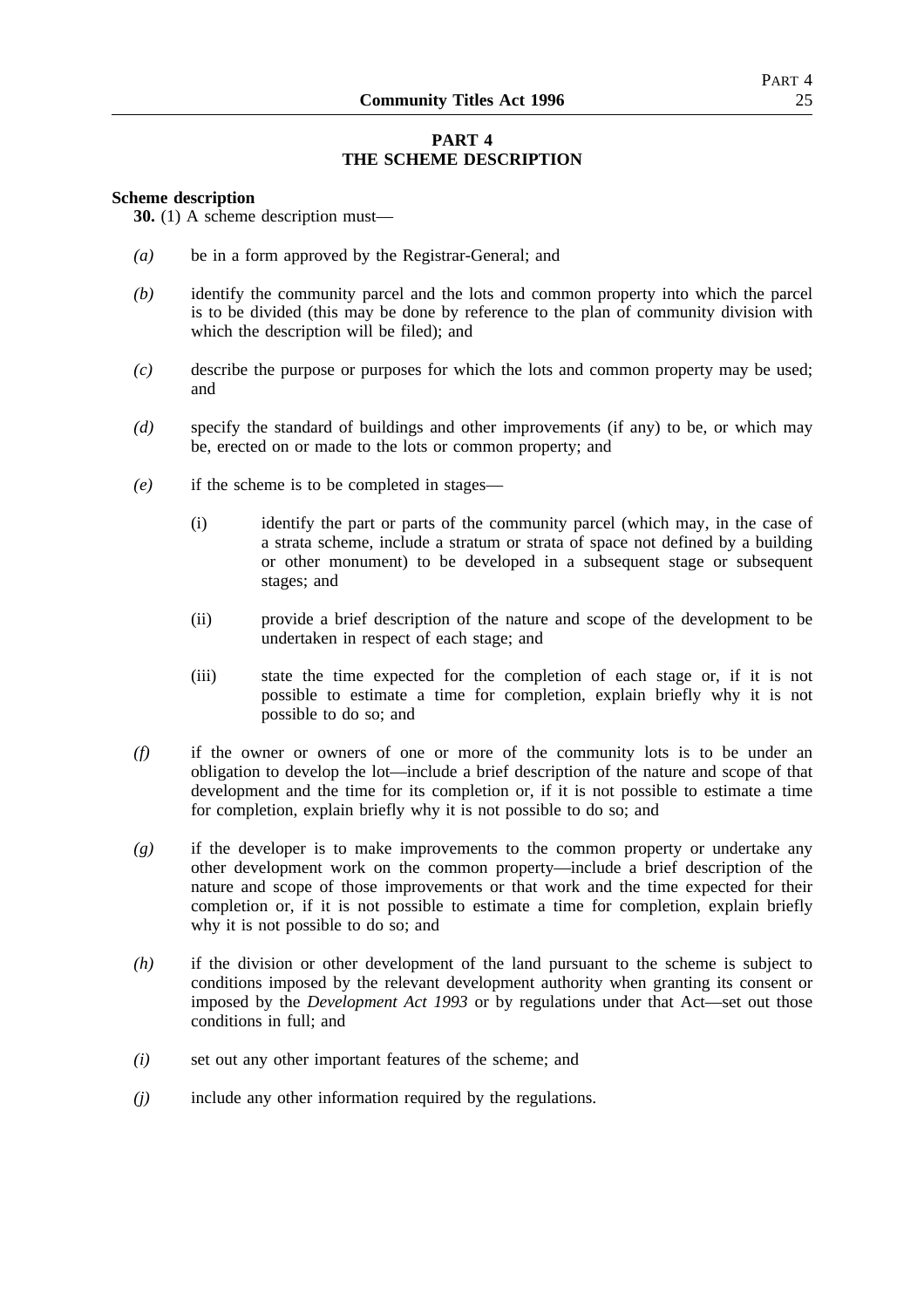(2) The scheme description of a secondary scheme must not be inconsistent with the scheme description or the by-laws of the primary scheme and the scheme description of a tertiary scheme must not be inconsistent with the scheme description or the by-laws of the secondary or primary scheme.

(3) A scheme description should be written as clearly as possible and should not include any unnecessary detail.

(4) Before endorsing a scheme description, the relevant development authority may require modifications to it—

- *(a)* to add any information that is necessary or desirable in the opinion of the development authority; or
- *(b)* to clarify any part of the description; or
- *(c)* to remove any unnecessary detail.

#### **Amendment of scheme description**

**31.** (1) The scheme description of a community scheme may be amended by unanimous resolution of the community corporation but only if consistency is maintained—

- *(a)* with the plan of community division, the by-laws and the development contract or contracts (if any) of the community scheme; and
- *(b)* where the scheme description relates to a primary scheme and a primary lot is divided by a secondary plan—with the scheme description, the by-laws and the development contract or contracts (if any) of the secondary scheme and if a secondary lot created by the secondary plan is divided by a tertiary plan, the scheme description, the by-laws and the development contract or contracts (if any) of the tertiary scheme; and
- *(c)* where the scheme description relates to a secondary scheme and a secondary lot is divided by a tertiary plan—with the scheme description, the by-laws and the development contract or contracts (if any) of the tertiary scheme.<sup>1</sup>

<sup>1.</sup> The scheme description is based on the plan of community division and the by-laws and development contracts must conform with the scheme description. It may be necessary, therefore, to amend the plan, the by-laws or a development contract when amending the scheme description.

(2) The community corporation must lodge a copy of the scheme description as amended (certified in accordance with the regulations) with the Registrar-General.

- (3) The certified copy must—
- *(a)* be endorsed by the relevant development authority; and
- *(b)* be accompanied by the fee prescribed by regulation.

(4) The corporation must provide evidence to the satisfaction of the Registrar-General that the amendment was made by a unanimous resolution of the corporation.

(5) The amendment comes into force when a certified copy of the scheme description as amended is filed with the deposited plan of community division by the Registrar-General.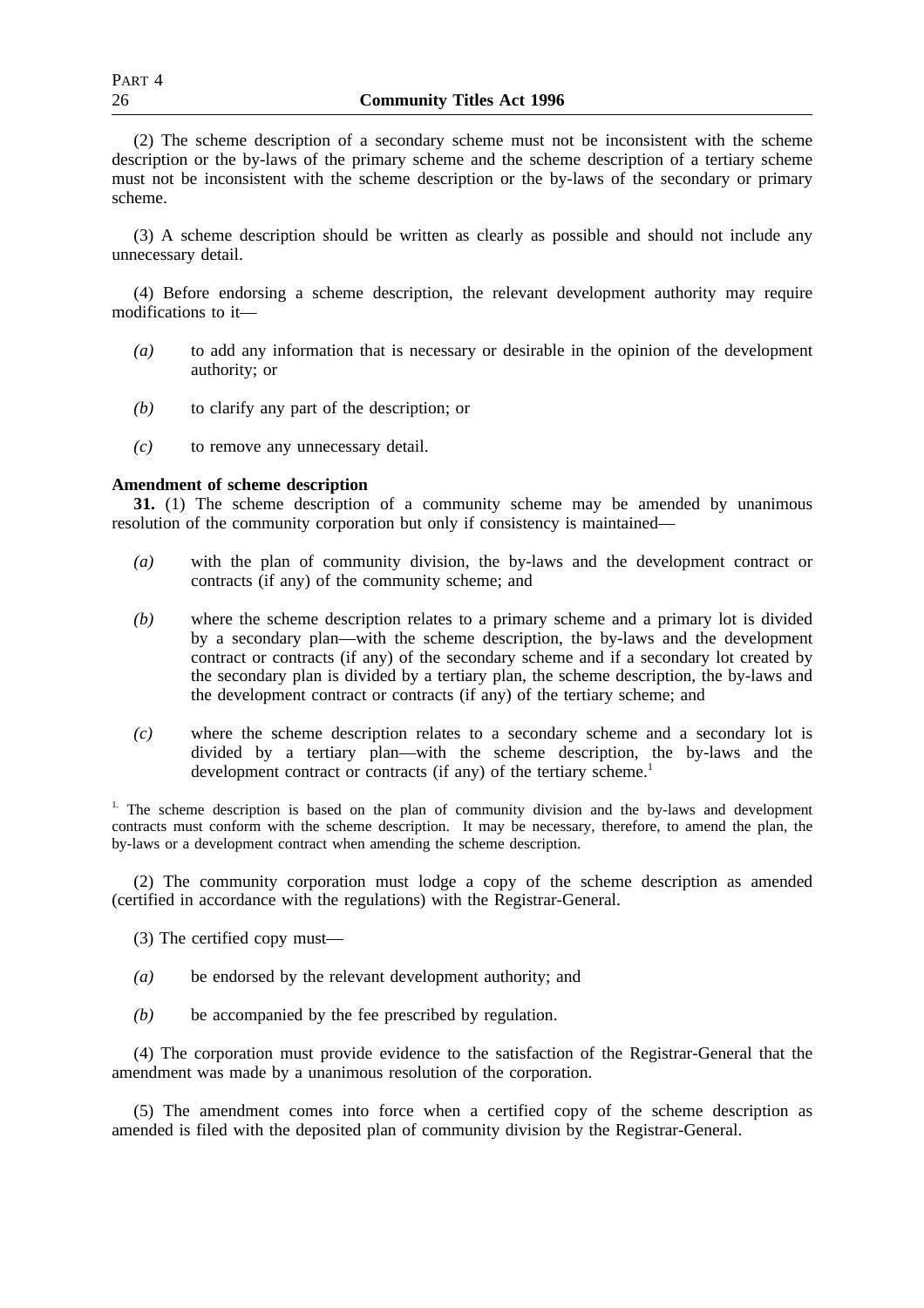# PART 4

#### **Persons whose consents are required**

**32.** (1) The corporation must provide evidence to the satisfaction of the Registrar-General that the following persons have given their consent to the amendment—

- *(a)* a person who is the owner of a community lot at the relevant time but who did not have the opportunity of voting against the resolution of the corporation amending the scheme description because he or she was not then a member of the corporation; and
- *(b)* the prospective owner at the relevant time of a community lot; and
- *(c)* the owner or prospective owner at the relevant time of a development lot; and
- *(d)* a registered mortgagee or prospective mortgagee and a registered lessee or prospective lessee at the relevant time of a community lot or development lot; and
- *(e)* the owner or prospective owner at the relevant time of a development lot in a secondary or tertiary scheme that comprises part of the community scheme to which the scheme description relates; and
- *(f)* the persons referred to in subsection (2).
- (2) The consents of the following persons are required—
- *(a)* where the corporation is a primary corporation and a primary lot is divided by a secondary plan—
	- (i) a person who is the owner of a secondary lot at the relevant time but who did not have the opportunity of voting against the proposed amendment to the scheme description because he or she was not then a member of the secondary corporation; and
	- (ii) the prospective owner at the relevant time of a secondary lot; and
	- (iii) a registered mortgagee or prospective mortgagee and a registered lessee or prospective lessee at the relevant time of a secondary lot or development lot; and
- *(b)* where the corporation is a primary corporation and a primary lot is divided by a secondary plan and a secondary lot created by that plan is divided by a tertiary plan or where the corporation is a secondary corporation and a secondary lot is divided by a tertiary plan—
	- (i) a person who is the owner of a tertiary lot at the relevant time but who did not have the opportunity of voting against the proposed amendment to the scheme description because he or she was not then a member of the tertiary corporation; and
	- (ii) the prospective owner at the relevant time of a tertiary lot; and
	- (iii) a registered mortgagee or prospective mortgagee and a registered lessee or prospective lessee at the relevant time of a tertiary lot or development lot.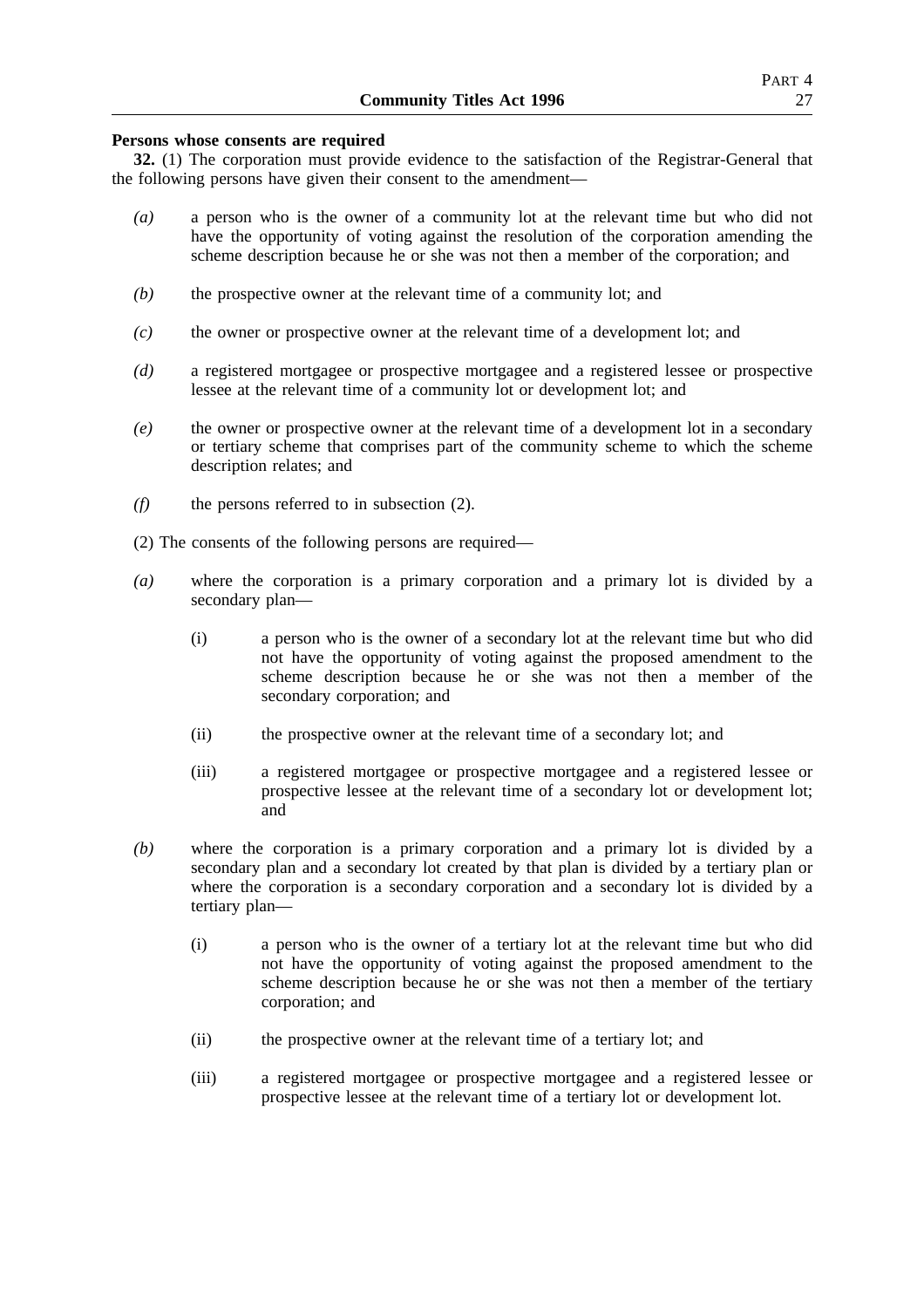(3) The consent of the owner, mortgagee or lessee of a lot is not required under this section if before the relevant time an instrument had been presented for registration at the Lands Titles Registration Office on the registration of which that person would cease to be the owner, mortgagee or lessee of the lot.

(4) In this section—

"**prospective lessee**" means the lessee under a lease that has been presented for registration at the Lands Titles Registration Office but has not been registered;

"**prospective mortgagee**" means the mortgagee under a mortgage that has been presented for registration at the Lands Titles Registration Office but has not been registered;

"**prospective owner**" in relation to a lot means the person who will be the owner of the lot on registration of a transfer that has been presented for registration at the Lands Titles Registration Office but has not been registered;

"**the relevant time**" means the time at which the certified copy of the scheme description as amended is lodged by the community corporation with the Registrar-General.

#### **Amended copy of scheme description to be filed**

**33.** If the requirements of this Part are satisfied, the Registrar-General must file the certified copy of the scheme description as amended with the deposited plan of community division in substitution for the scheme description previously filed with the plan.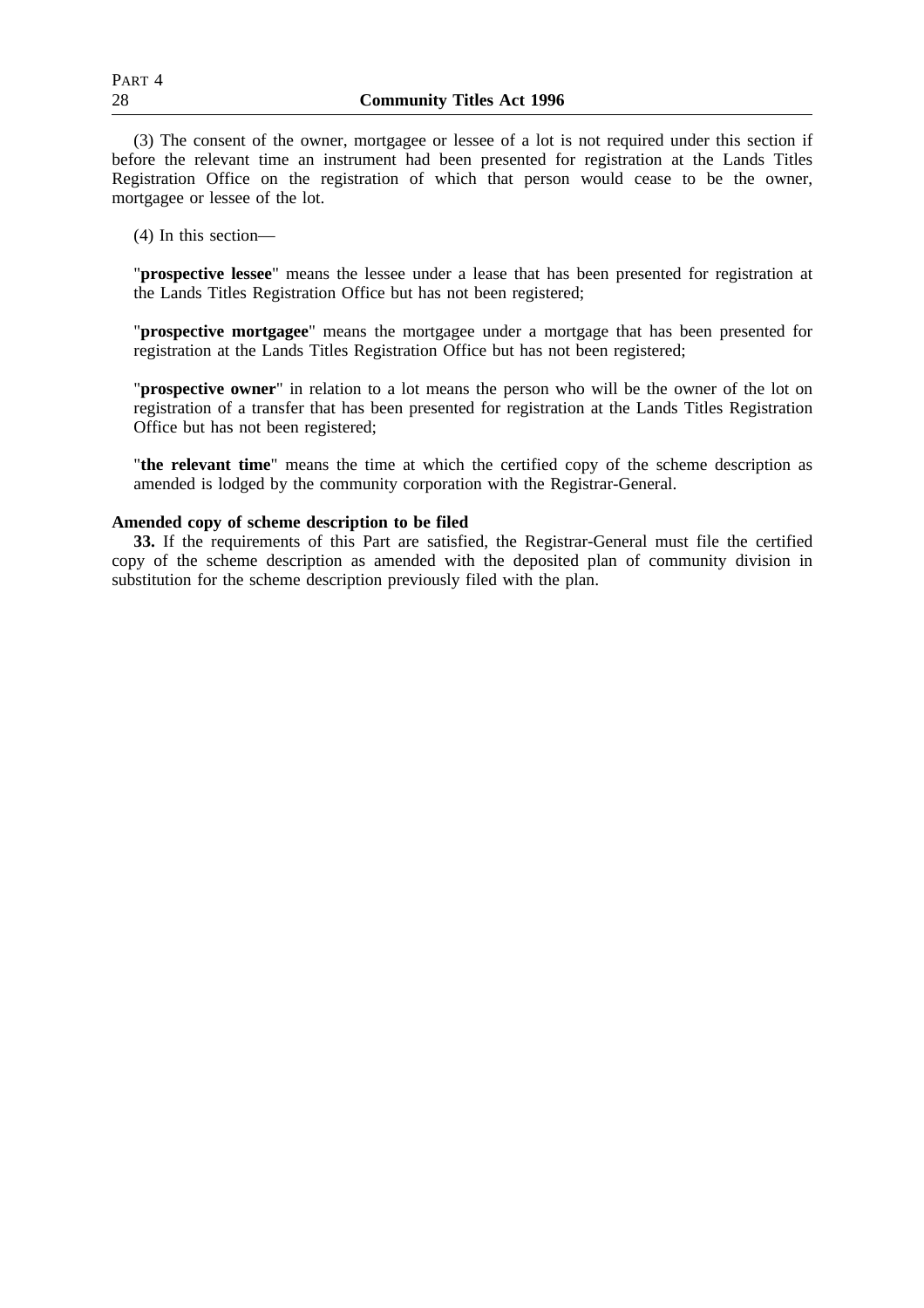# **PART 5 BY-LAWS**

### **By-laws**

**34.** (1) The first by-laws of a community scheme are the by-laws filed with the community plan by the Registrar-General when depositing the plan in the Lands Titles Registration Office.

- (2) The by-laws of a community scheme must—
- *(a)* be in a form approved by the Registrar-General; and
- *(b)* provide for the administration, management and control of the common property; and
- *(c)* regulate the use and enjoyment of the common property; and
- *(d)* regulate the use and enjoyment of the community lots to the extent necessary to give effect to the scheme description.
- (3) A by-law may also—
- *(a)* regulate—
	- (i) the position, design, dimensions, methods and materials of construction and external appearance of buildings or other improvements on community lots; or
	- (ii) the maintenance and repair of buildings or other improvements on community lots; or
	- (iii) landscaping, including the establishment, care and maintenance of lawns, gardens and other areas on community lots; or
- *(b)* impose requirements or restrictions relating to the appearance of community lots or buildings or other improvements situated on community lots; or
- *(c)* regulate the use and enjoyment of community lots in order to prevent interference with the use and enjoyment of other lots; or
- *(d)* regulate such other matters as are permitted by this Act to be regulated by by-laws; or
- *(e)* impose a penalty, not exceeding \$500, for contravention of, or failure to comply with, a by-law.

(4) A by-law may confer discretionary powers on the community corporation or any other person.

(5) A by-law may apply to a particular lot or lots, to a class or classes of lots, or to lots generally.

(6) Notwithstanding section 29 of the *Acts Interpretation Act 1915*, a fine recovered for contravention of, or failure to comply with, a by-law must be paid to the community corporation.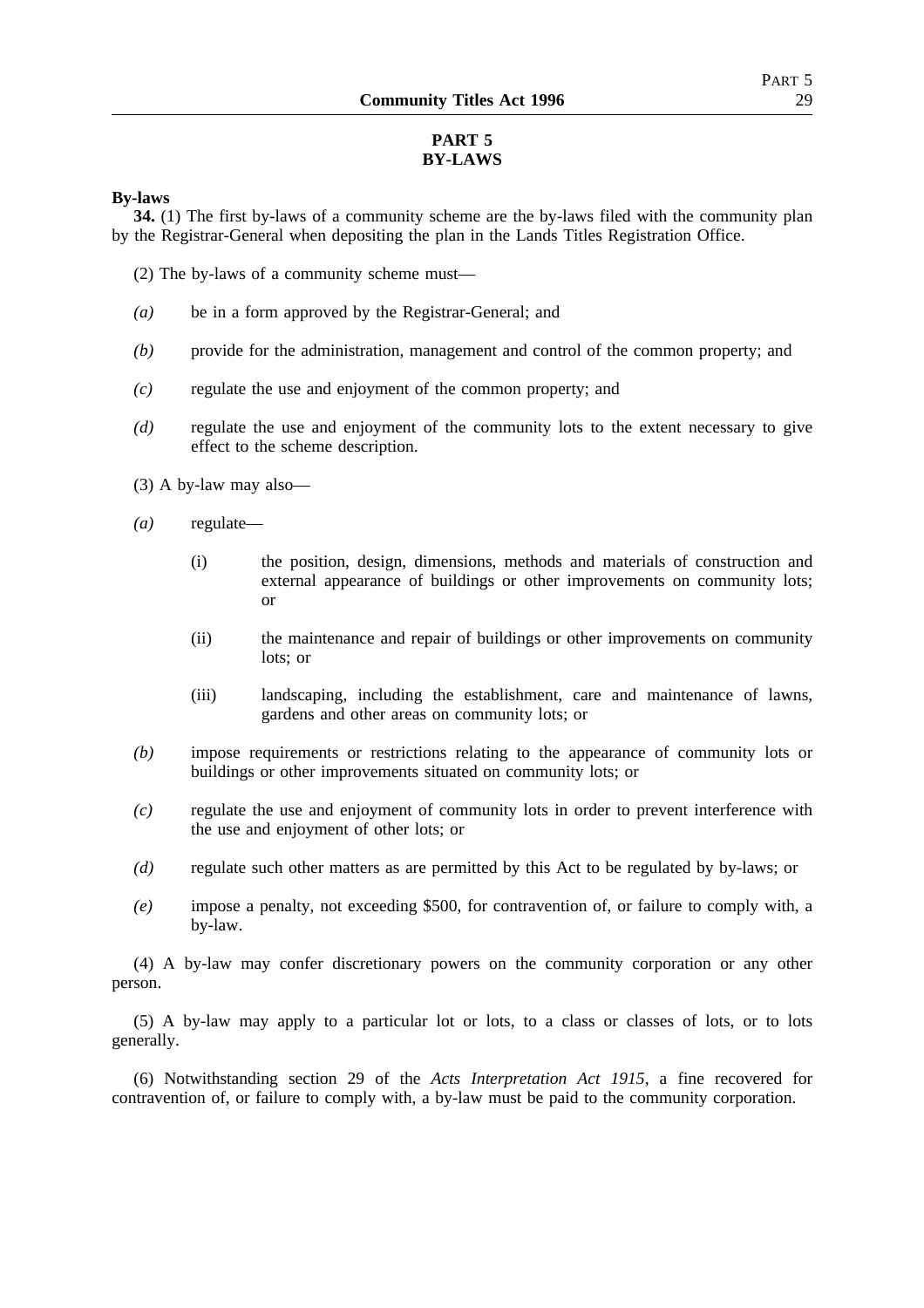| R.<br>J. |  |
|----------|--|
|          |  |

#### **By-laws may exempt corporation from certain provisions of the Act**

**35.** (1) The by-laws of a community scheme that does not include more than two community lots may exempt the community corporation from one or more of the following requirements of the Act—

- *(a)* the requirement to hold annual general meetings (except the first general meeting);
- *(b)* the requirement to prepare accounting records of the corporation's receipts and expenditure and to prepare an annual statement of accounts;
- *(c)* the requirement to have the annual statement of accounts audited;
- *(d)* the requirement to establish administrative and sinking funds;
- *(e)* the requirement to maintain a register of the names of the owners of the community lots.

(2) The by-laws of a community scheme that does not include more than three community lots may exempt the community corporation from the requirement to maintain a register of the names of the owners of the community lots.

## **By-law as to the exclusive use of part of the common property**

**36.** (1) A by-law may confer on the occupier for the time being of a community lot (or the occupiers of a group of lots) the exclusive right to use a specified part of the common property for the purpose or purposes stated in the by-law.

- (2) Where the owner of the lot is—
- *(a)* a secondary corporation, the by-law will, subject to any restriction or limitation expressed in the by-law, operate for the benefit of the occupiers of the secondary lots; and
- *(b)* a tertiary corporation, the by-law will, subject to any restriction or limitation expressed in the by-law, operate for the benefit of the occupiers of the tertiary lots.

(3) The by-law—

- *(a)* may impose conditions in relation to the use of that part of the common property; and
- *(b)* may impose requirements on the owner or occupier of the lot; and
- *(c)* without limiting paragraph *(b)*, may require the owner of the lot to pay a fee (whether periodically or not) to the community corporation or to the owner or owners of another lot or lots.

(4) The occupier cannot erect a building or install a fixture on the part of the common property of which he or she has exclusive use or alter that part of the common property in any other way without the approval of a special resolution of the corporation.

(5) A by-law cannot be made under this section without the written consent of the owner of the lot (or the owners of the group of lots) to which it relates.

(6) The benefits of a by-law under this section apply for the benefit of subsequent occupiers of the lot or lots concerned and the obligations imposed by a by-law under this section attach to subsequent owners and occupiers of the lot or lots concerned.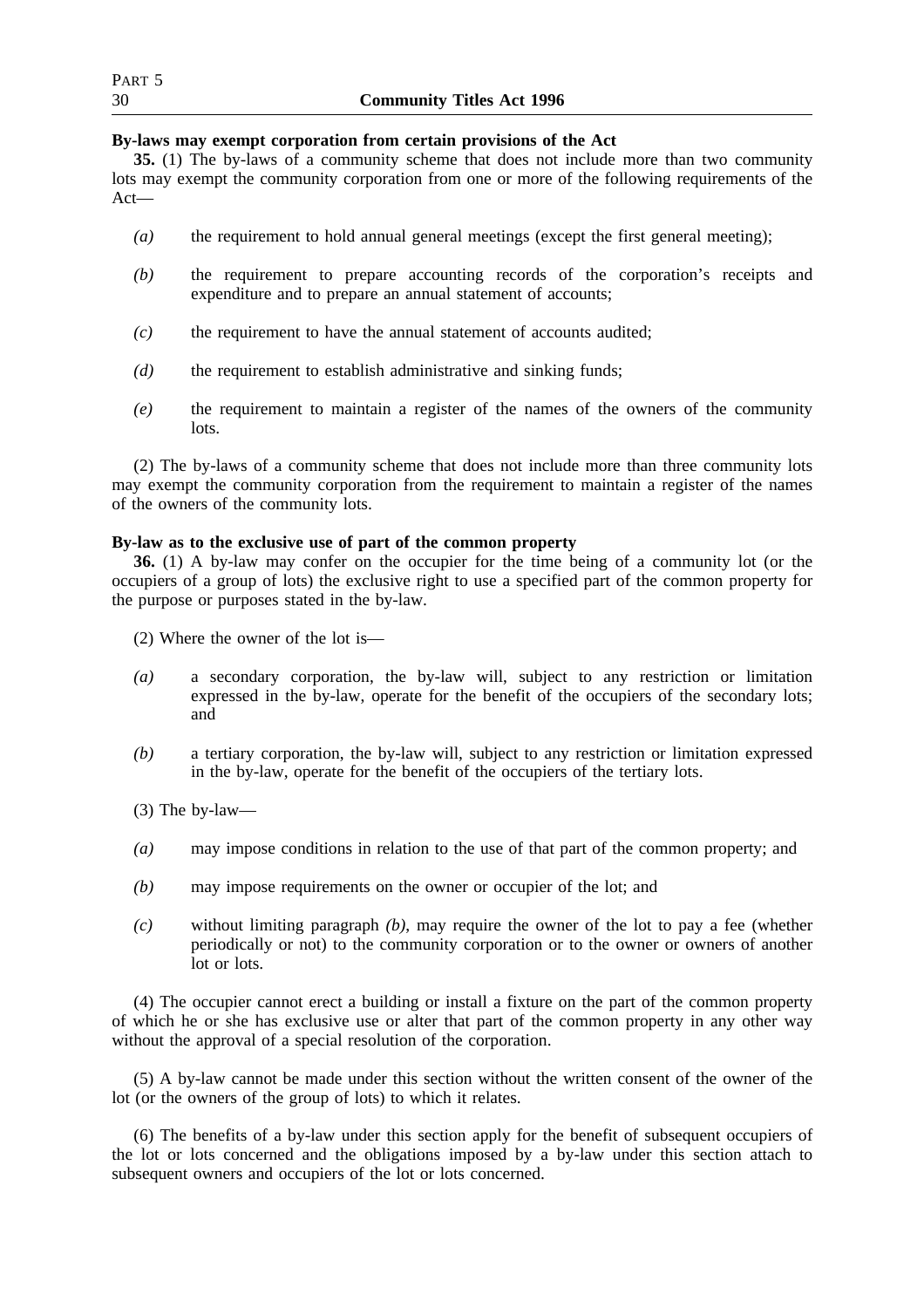(7) The fee referred to in subsection  $(3)(c)$  may be recovered as a debt and the owner of the lot when the fee became payable and the succeeding owners of the lot are jointly and severally liable for payment of the fee.

### **Restrictions on the making of by-laws**

**37.** (1) Subject to subsection (2), a by-law cannot—

- *(a)* prohibit or restrict the transfer, transmission, leasing (including the granting of a right of occupation) or mortgaging of, or other dealing with, a lot; or
- *(b)* impose a monetary obligation on the owner or occupier of a lot except where the bylaw provides for the exclusive use of part of the common property; or
- *(c)* prevent access by the owner or occupier or other person to a lot; or
- *(d)* prevent an occupier of a lot who suffers from a disability from keeping a dog on the lot or restrict the use of a dog by the occupier if the dog is trained to assist the occupier in respect of that disability; or
- *(e)* prevent a visitor to the community parcel who suffers from a disability from using a dog trained to assist the visitor in respect of the disability.

(2) A by-law may prohibit or restrict the owner of a lot from leasing or granting rights of occupation in respect of the lot for valuable consideration for a period of less than two months.

## **Certain by-laws may be struck out by Court**

**38.** (1) A by-law that—

- *(a)* reduces the value of a lot; or
- *(b)* unfairly discriminates against the owner of a lot,

may be struck out by order of the Magistrates Court or the District Court on an application made under Part 14.

(2) An application referred to in subsection (1) can only be made by the person who owned the lot when the by-law came into force and must be made within three months after the owner (or either or any of the owners where the lot is owned by two or more persons) first knew, or could reasonably be expected to have known, that the by-law had been made.

### **Variation of by-laws**

**39.** (1) Subject to section 87(2), by-laws may be varied by special resolution of the community corporation.

(2) Within 14 days after the passing of a resolution varying the by-laws or the making of an order by a court varying a by-law, the corporation must lodge with the Registrar-General—

- *(a)* a copy of the by-laws as varied; and
- *(b)* a copy of the resolution or order; and
- *(c)* the fee prescribed by regulation.

(3) The Registrar-General may extend the period for lodgement in the case of variation of the by-laws by a court order but not in the case of variation by resolution.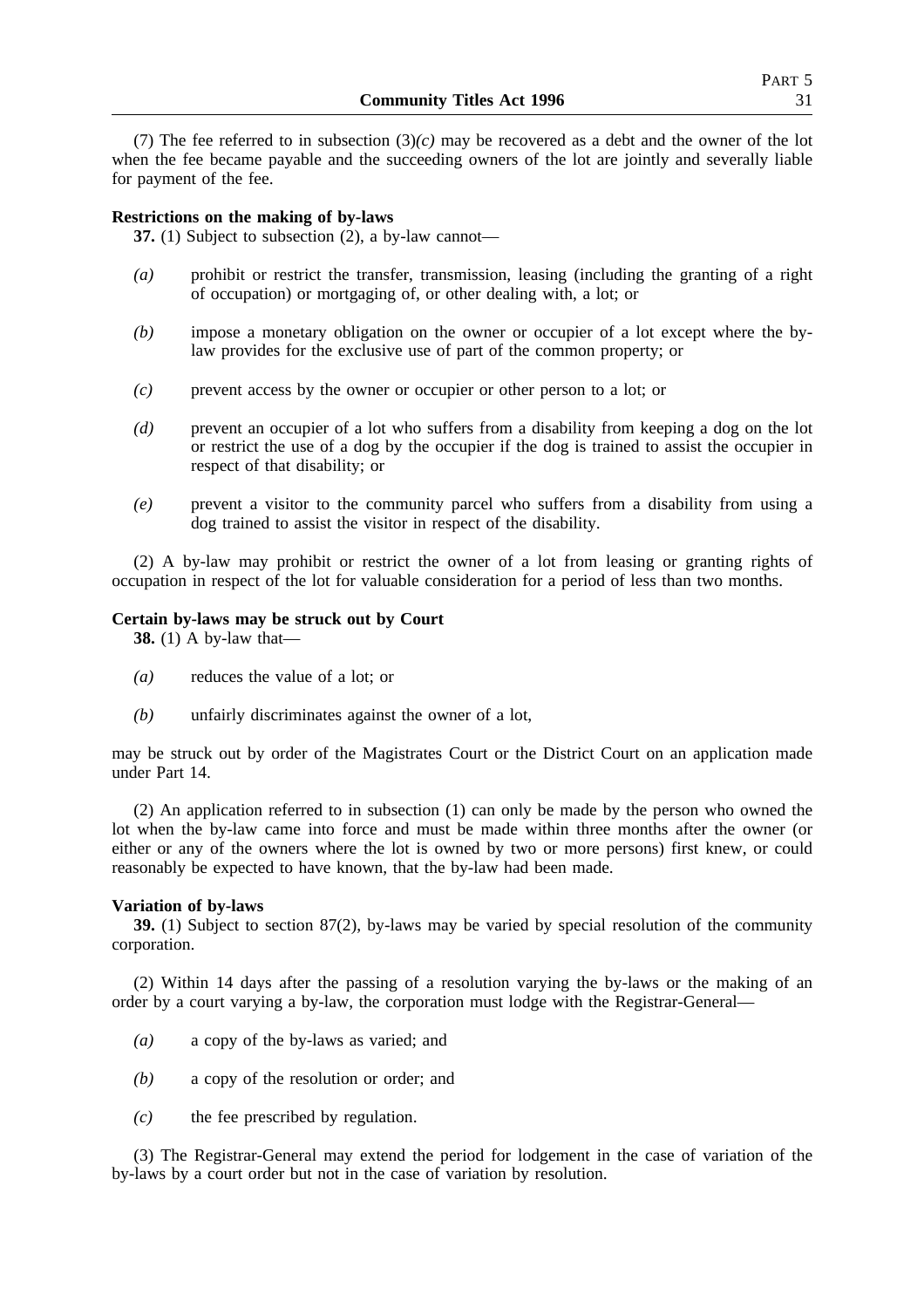(4) In the case of variation of the by-laws by resolution, the corporation must provide evidence to the satisfaction of the Registrar-General that the variation was made by a special resolution of the corporation.

(5) Copies of the resolution and the by-laws as varied must be certified in accordance with the regulations.

(6) If the requirements of this Part are satisfied, the Registrar-General must file the certified copy of the by-laws with the plan of community division in substitution for the copy previously filed with the plan.

(7) If a community corporation fails to comply with the requirements of this section in relation to the variation of the by-laws by a court order, a member of the corporation may comply with them on its behalf.

### **Date of operation of by-laws**

**40.** (1) The first by-laws of a community corporation come into operation when the plan of community division is deposited in the Lands Titles Registration Office.

(2) A resolution or court order varying by-laws comes into operation when the certified copy of the by-laws as varied is filed with the community plan by the Registrar-General.

### **Invalidity of by-laws**

**41.** (1) Subject to this section, by-laws are invalid to the extent to which they are inconsistent with—

- *(a)* this Act or any other Act or subordinate legislation made under this or any other Act; or
- *(b)* the scheme description filed with the community plan; or
- *(c)* a development contract filed with the community plan; or
- *(d)* a development contract of a secondary or tertiary scheme that comprises part of the community scheme to which the by-laws relate; or
- *(e)* in the case of the by-laws of a secondary scheme—
	- (i) the scheme description of the primary scheme; or
	- (ii) the by-laws of the primary scheme; or
- *(f)* in the case of the by-laws of a tertiary scheme—
	- (i) the scheme descriptions of the primary or secondary scheme; or
	- (ii) the by-laws of the primary or secondary scheme.

(2) A by-law will be taken to be inconsistent with a scheme description, the by-laws of another scheme or a development contract if, and only if, there are no circumstances in which the by-law can operate consistently with the scheme description, by-laws or development contract.<sup>1</sup>

<sup>&</sup>lt;sup>1.</sup> For instance if the scheme description provides that the community lots will be used for residential purposes without specifying the kinds of residential use, the by-laws may prohibit some kinds of residential use such as flats or boarding house accommodation but cannot prohibit all kinds of residential use.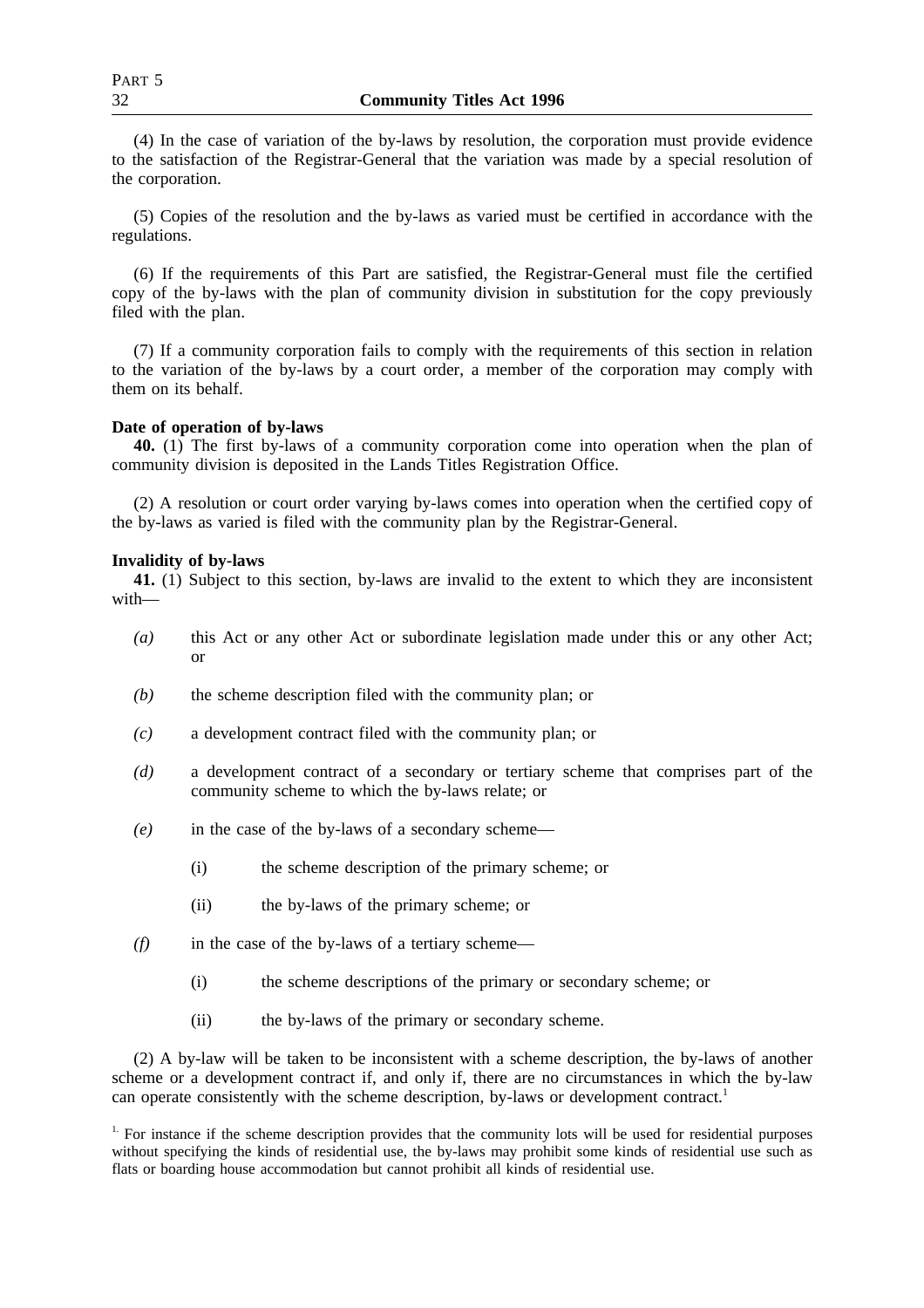## **Application of council by-laws**

**42.** The by-laws of a council that apply to, or in relation to, an act or activity in a public place but not on private property do not apply in those parts of a community parcel to which members of the public have access and a scheme by-law is not invalid for inconsistency with such a council by-law.

## **Persons bound by by-laws**

**43.** (1) The following persons are bound by the by-laws of a community scheme—

- *(a)* the community corporation;
- *(b)* the owners and occupiers of the community lots and the development lot or lots (if any) comprising the scheme;
- *(c)* persons entering the community parcel.

(2) If the by-laws are the by-laws of a primary scheme and a primary lot is divided by a secondary plan or a primary lot is divided by a secondary plan and a lot created by that plan is divided by a tertiary plan, the following persons are also bound by the by-laws—

- *(a)* the secondary corporation and (where applicable) the tertiary corporation;
- *(b)* the owners and occupiers of the community lots and the development lots (if any) created by the secondary plan and (where applicable) the tertiary plan.

(3) If the by-laws are the by-laws of a secondary scheme and a secondary lot is divided by a tertiary plan, the tertiary corporation and the owners and occupiers of the community lots and the development lots (if any) created by the tertiary plan are also bound by the by-laws.

### **Availability of copies of by-laws**

**44.** (1) A community corporation must make up-to-date copies of the by-laws available for inspection or purchase by—

- *(a)* owners and occupiers of lots and (where applicable) of secondary and tertiary lots; and
- *(b)* persons considering purchasing a lot referred to in paragraph *(a)* or entering into any other transaction in relation to such a lot.

(2) The inspection of by-laws must be free of charge and a fee charged for the purchase of bylaws must not exceed the fee prescribed by regulation.

(3) The Registrar-General must make copies of by-laws filed with plans of community division available for purchase by members of the public at the fee prescribed by regulation.

## **By-laws need not be laid before Parliament or published in** *Gazette*

**45.** Sections 10 and 11 of the *Subordinate Legislation Act 1978* do not apply to by-laws under this Part.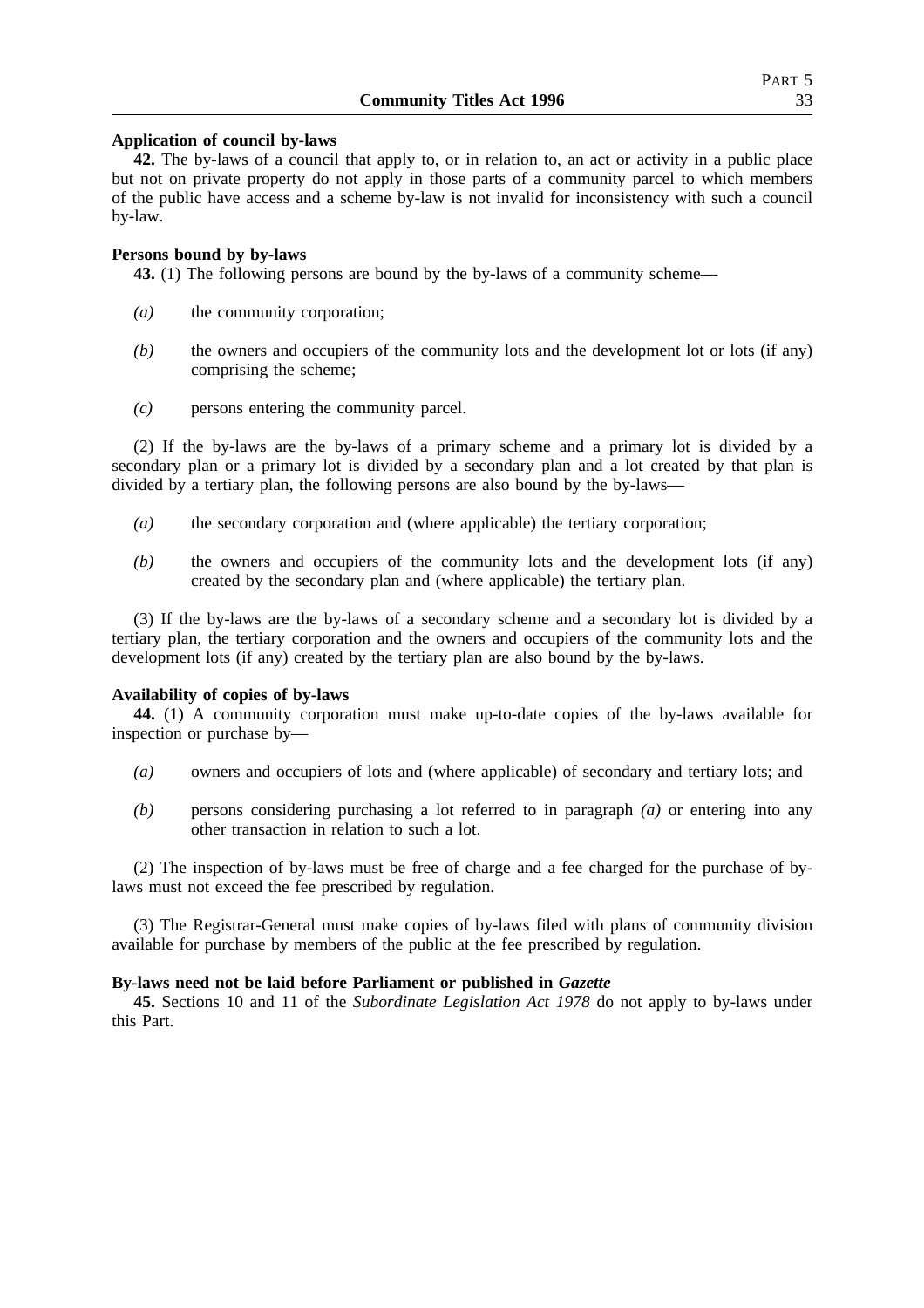# **PART 6 DEVELOPMENT CONTRACTS**

# **Interpretation**

**46.** In this Part—

"**developer**" includes—

- *(a)* in respect of the period before a plan of community division is deposited in the Lands Titles Registration Office—the person who will, on deposit of the plan, be the owner of a lot to which a proposed development contract will relate;
- *(b)* in respect of the period after the plan of community division is deposited—the owner of a lot to which a development contract relates.

# **Development contracts**

**47.** (1) The purpose of a development contract is—

- *(a)* to place a developer under a binding obligation to do one or both of the following—
	- (i) to develop a development lot;
	- (ii) to develop the common property, or a part of the common property,

in accordance with the scheme description; or

- *(b)* to place a developer under a binding obligation to develop a community lot in accordance with the scheme description.
- (2) A development contract must—
- *(a)* be in a form approved by the Registrar-General and be executed by the developer in a manner approved by the Registrar-General; and
- *(b)* identify the land to be developed; and
- *(c)* set out the developer's obligations for the implementation of the scheme description in relation to the development of the land concerned; and
- *(d)* state whether development authorisation under the *Development Act 1993* will need to be obtained before development in accordance with the contract can proceed; and
- *(e)* include an undertaking by the developer that he or she will interfere as little as is reasonably practicable with the use and enjoyment of the lots and common property in the course of performing his or her obligations under the contract; and
- *(f)* include an undertaking by the developer to repair, or to pay the costs of repairing, any damage caused by the developer to the common property or to a lot or to any building or other improvement on the common property or a lot; and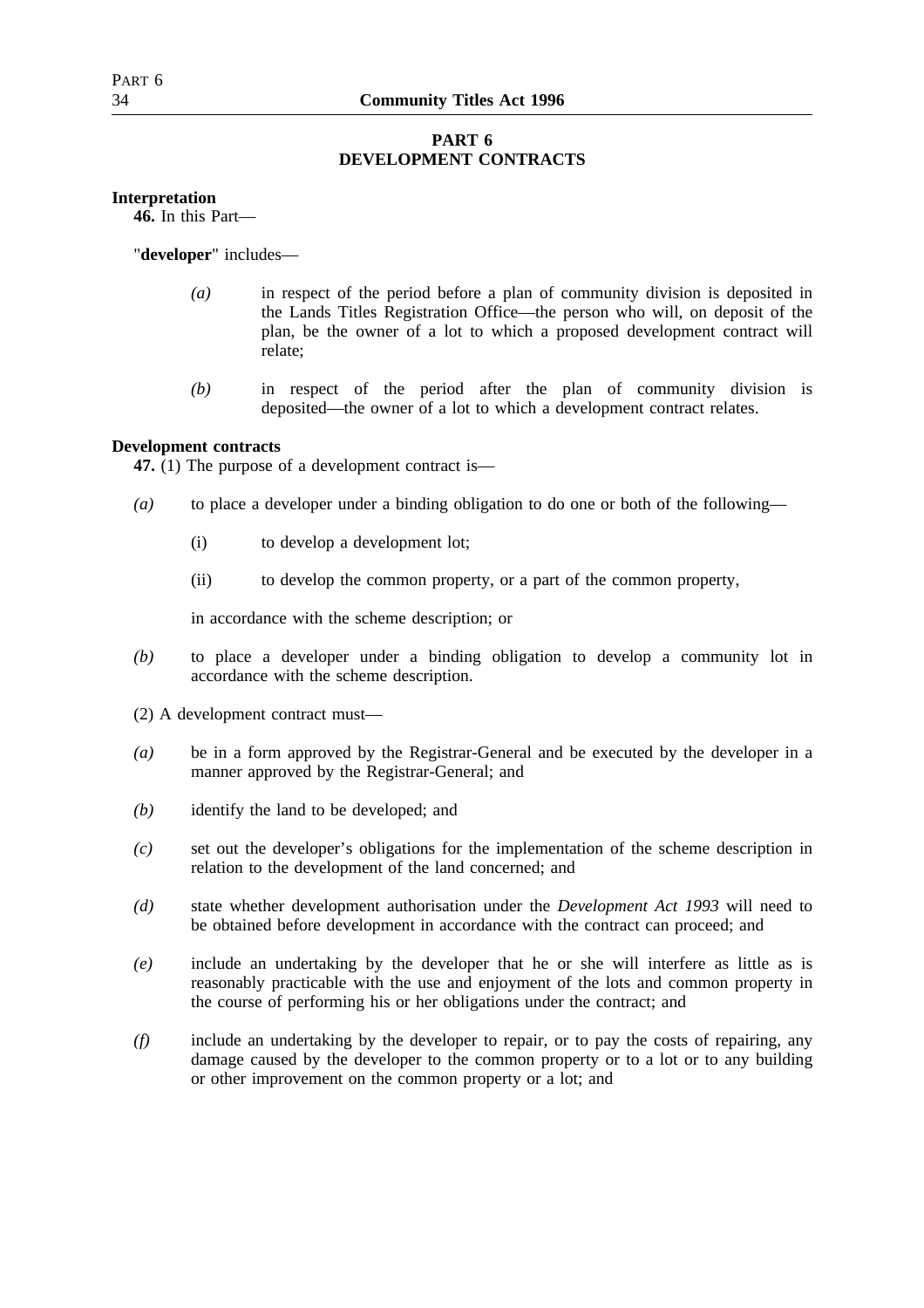- *(g)* if the developer is to be under an obligation to apply for division under this Act of a development or community lot—include a plan delineating the boundaries of the lot to be divided that indicates, as far as possible, the likely position of the lots and the common property (if any) into which it is to be divided (if no decision has been made as to the position of the lots and common property the contract must include a statement to that effect instead of the plan required by this paragraph); and
- *(h)* set out the means by which the developer will obtain access to the development lot, common property or community lot and the part or parts of the community parcel that the developer will need to occupy or have access to; and
- *(i)* set out the obligations (if any) of the community corporation and owners and occupiers of lots: $^1$  and
- *(j)* state the days on which and the hours during which the developer may carry out building and landscaping work and perform the other obligations under the contract; and
- *(k)* state the time for fulfilment by the developer of his or her obligations under the contract; and
- *(l)* include any other provisions required by the regulations.

<sup>1.</sup> The obligations of a corporation or the owner or occupier of a lot will normally be confined to providing access to, or allowing occupation of, various parts of the community parcel by the developer for the purpose of fulfilling obligations under the contract.

(3) Where the developer's obligations under a contract include the construction or erection of a building or other facility, the contract must specify the position of the building or facility and include a brief description of the design, dimensions, methods and materials of construction and external appearance of the building or facility and a pictorial representation of the appearance of the building or facility after completion.

(4) Where the developer's obligations under a contract include landscaping, the contract must identify the area to be landscaped, briefly describe the nature of the landscaping and include a plan of the area showing the design of the proposed landscaping.

(5) A development contract may specify the standard to which the developer will perform the work required by the contract and the standard of the materials to be used but if the contract does not specify those standards it will be a term of the contract that the developer will perform the work required by the contract to the highest standard using materials of the highest standard.

### **Consistency of development contract with scheme description and by-laws**

**48.** (1) A development contract must not be inconsistent with the scheme description and the by-laws of the community scheme of which it forms part.

(2) A development contract for a secondary scheme must not be inconsistent with the scheme description and the by-laws of the primary scheme.

(3) A development contract for a tertiary scheme must not be inconsistent with the scheme descriptions and the by-laws of the primary or secondary schemes.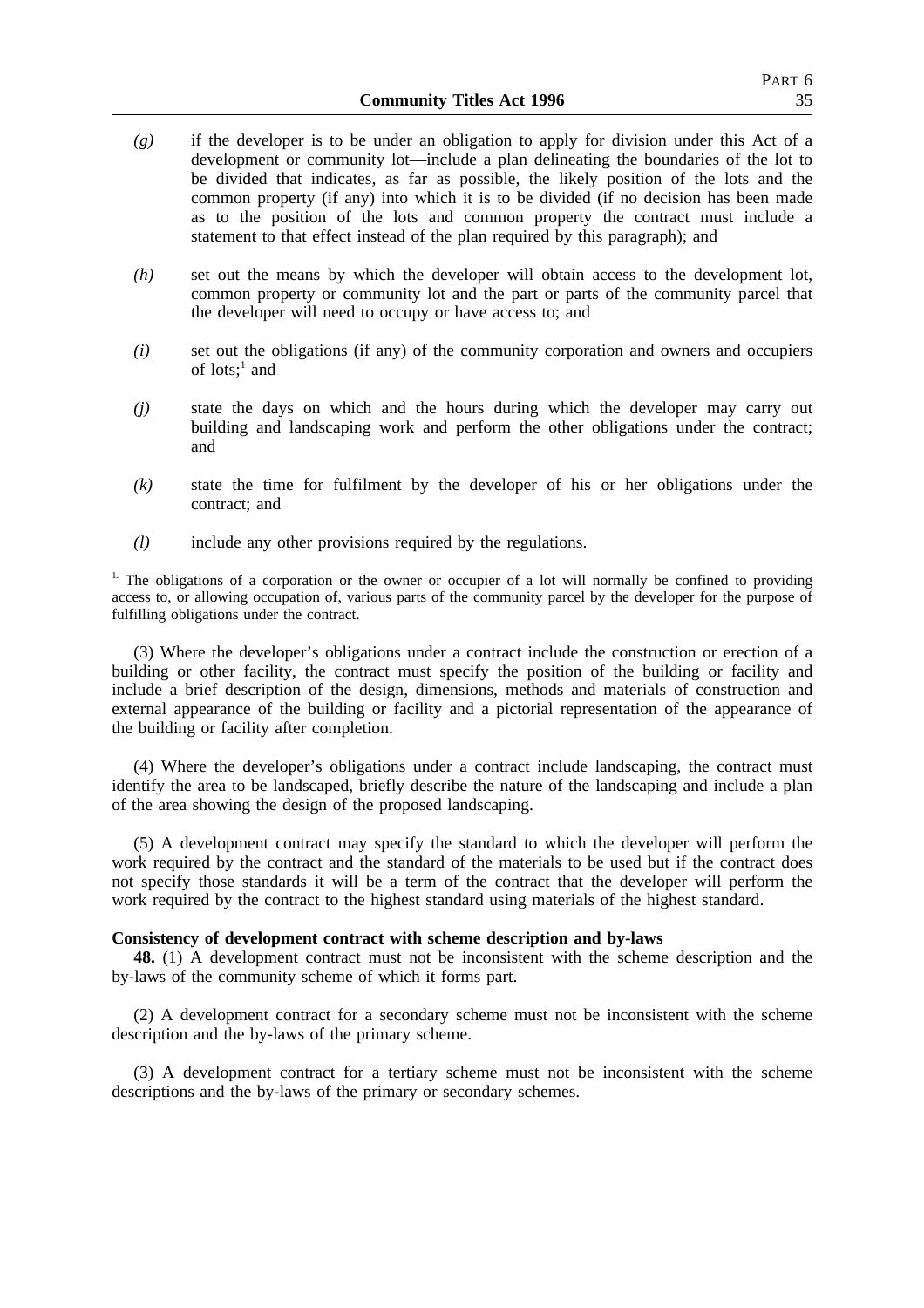| Part 6 |                                  |
|--------|----------------------------------|
| 36     | <b>Community Titles Act 1996</b> |

## **Enforcement of a development contract**

**49.** (1) A development contract will be taken to be a contract made by the following persons:

- *(a)* the developer; and
- *(b)* if the contract relates to a development lot or a community lot—each subsequent owner of the lot to the extent that it relates to that lot; and
- *(c)* the community corporation; and
- *(d)* the owners and occupiers of the community lots; and
- *(e)* the owner of the other development lot or lots (if any); and
- *(f)* if the plan to which the contract relates has been amalgamated with another plan under Part 7 Division 2—the community corporation created on deposit of the amalgamated plan and the owners and occupiers of the community lots shown on that plan; and
- *(g)* if the scheme is a primary scheme and a primary lot is divided by a secondary plan—
	- (i) the secondary corporation; and
	- (ii) the owners and occupiers of the secondary lots; and
	- (iii) the owner of a development lot (if any) in the secondary scheme; and
	- (iv) if a secondary lot created by the plan is divided by a tertiary plan—the tertiary corporation, the owners and occupiers of the tertiary lots and the owner of a development lot (if any) in the tertiary scheme; and
- *(h)* if the scheme is a secondary scheme and a secondary lot is divided by a tertiary plan—
	- (i) the tertiary corporation; and
	- (ii) the owners and occupiers of the tertiary lots; and
	- (iii) the owner of a development lot (if any) in the tertiary scheme.

(2) A community corporation or an owner or occupier of a lot who is, by virtue of subsection (1), a party to a development contract is entitled to take proceedings for its enforcement (including damages for breach of the contract) in a court of competent jurisdiction against—

- *(a)* the developer; and
- *(b)* if the contract is for the development of a development lot or a community lot—the subsequent owner or owners (if any) of the lot,

even though no obligations attach to the corporation, owner and occupier under the contract.

(3) Despite any other provision of this section, a person who is the owner of a development lot or a community lot by virtue of being a mortgagee in possession of the lot is not bound by a development contract relating to the lot unless he or she—

*(a)* becomes the registered proprietor of the lot on foreclosure; or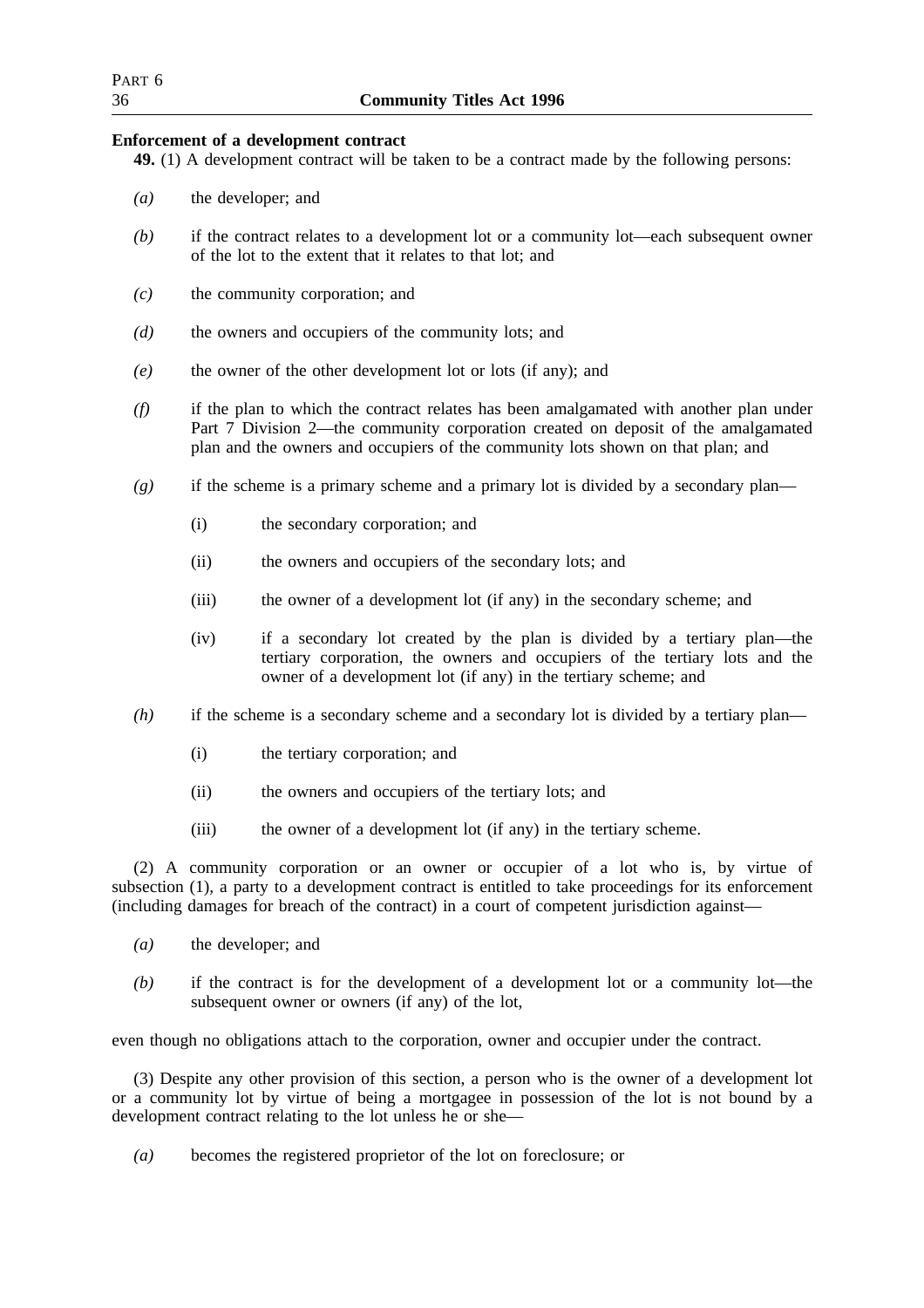*(b)* remains in possession of the lot for a period of 12 months and, in that event, he or she will be bound by the contract from the end of that period.

## **Variation or termination of development contract**

**50.** (1) A development contract may be varied or terminated by agreement between the developer (or the developer's successor in title) and the community corporation but only if—

- *(a)* in the case of variation—the contract as varied would not be inconsistent with a scheme description or by-laws referred to in section 48; or
- *(b)* in the case of termination—termination of the contract would not be inconsistent with a scheme description referred to in section 48.

(2) The community corporation's agreement must be authorised by a special resolution of its members.

(3) An agreement to vary a development contract comes into force when the Registrar-General files a certified copy of the development contract as varied with the deposited plan of community division.

(4) An agreement to terminate a development contract comes into force when the Registrar-General files a certified copy of the agreement with the deposited plan.

(5) Within 14 days after the passing of a resolution authorising the agreement, the community corporation must lodge with the Registrar-General a certified copy of the contract as varied or a certified copy of the agreement to terminate the contract.

(6) The period for lodgement cannot be extended by the Registrar-General.

(7) The certified copy must be accompanied by the fee prescribed by regulation.

(8) The corporation must provide evidence to the satisfaction of the Registrar-General that the variation or termination of the contract was authorised by a special resolution of the corporation.

(9) If the requirements of this Part are satisfied, the Registrar-General must—

- *(a)* in the case of variation—file the certified copy of the contract as varied with the plan of community division in substitution for the copy previously filed with the plan;
- *(b)* in the case of termination—file the certified copy of the agreement to terminate the contract with the plan and rule a line diagonally across each page of the contract filed with the plan and endorse it prominently with the word "Terminated".

(10) Copies of the contract as varied, or the agreement to terminate must be certified in accordance with the regulations.

## **Inspection and purchase of copies of contract**

**51.** (1) A community corporation must make an up-to-date copy of a development contract that is in force and that relates to a lot or the common property available for inspection or purchase by owners of lots and (where applicable) of secondary and tertiary lots.

(2) The inspection of a contract must be free of charge and a fee charged for purchase of a copy of the contract must not exceed the fee prescribed by regulation.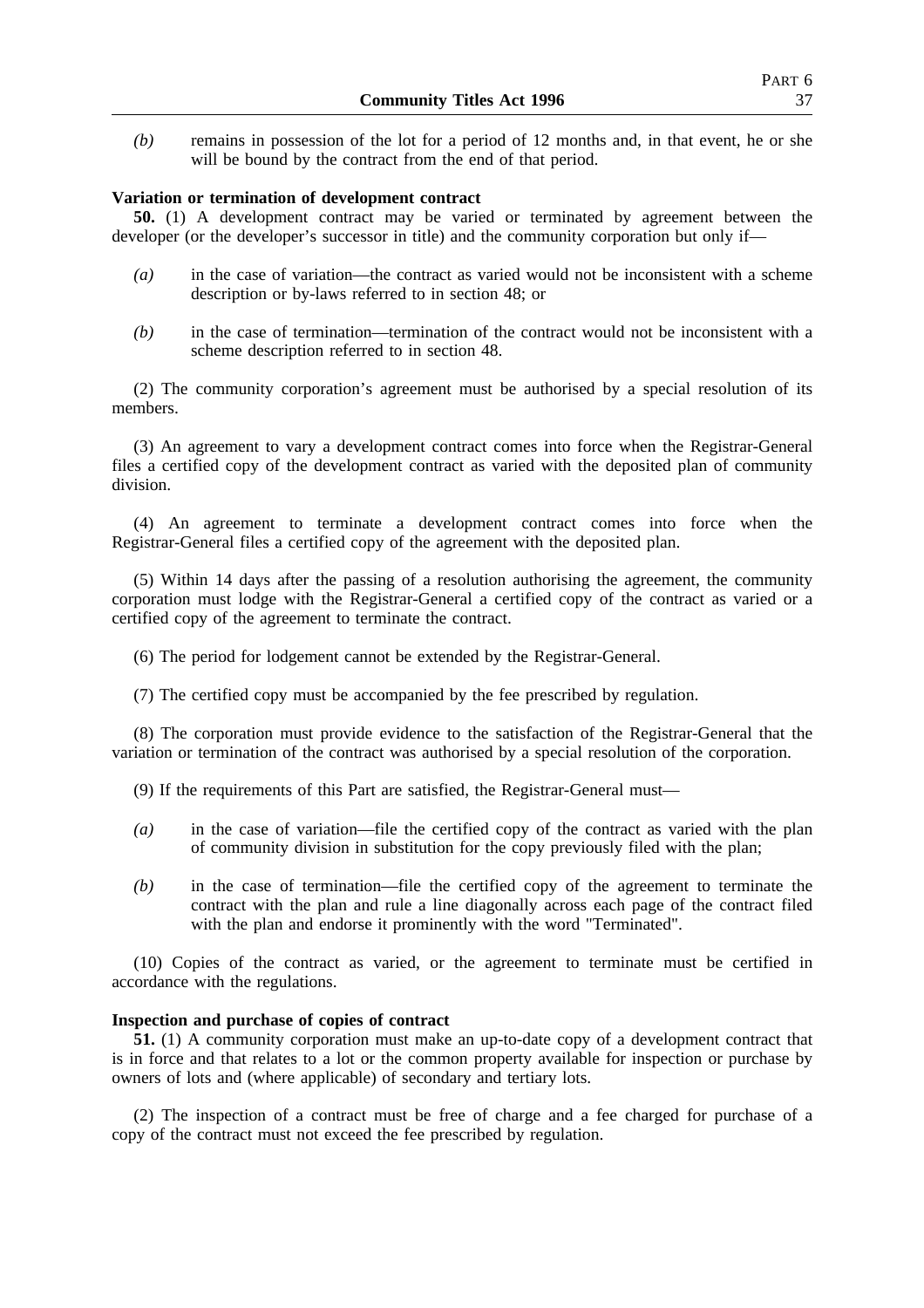(3) The Registrar-General must make copies of development contracts filed with plans of community division available for purchase by members of the public at the fee prescribed by regulation.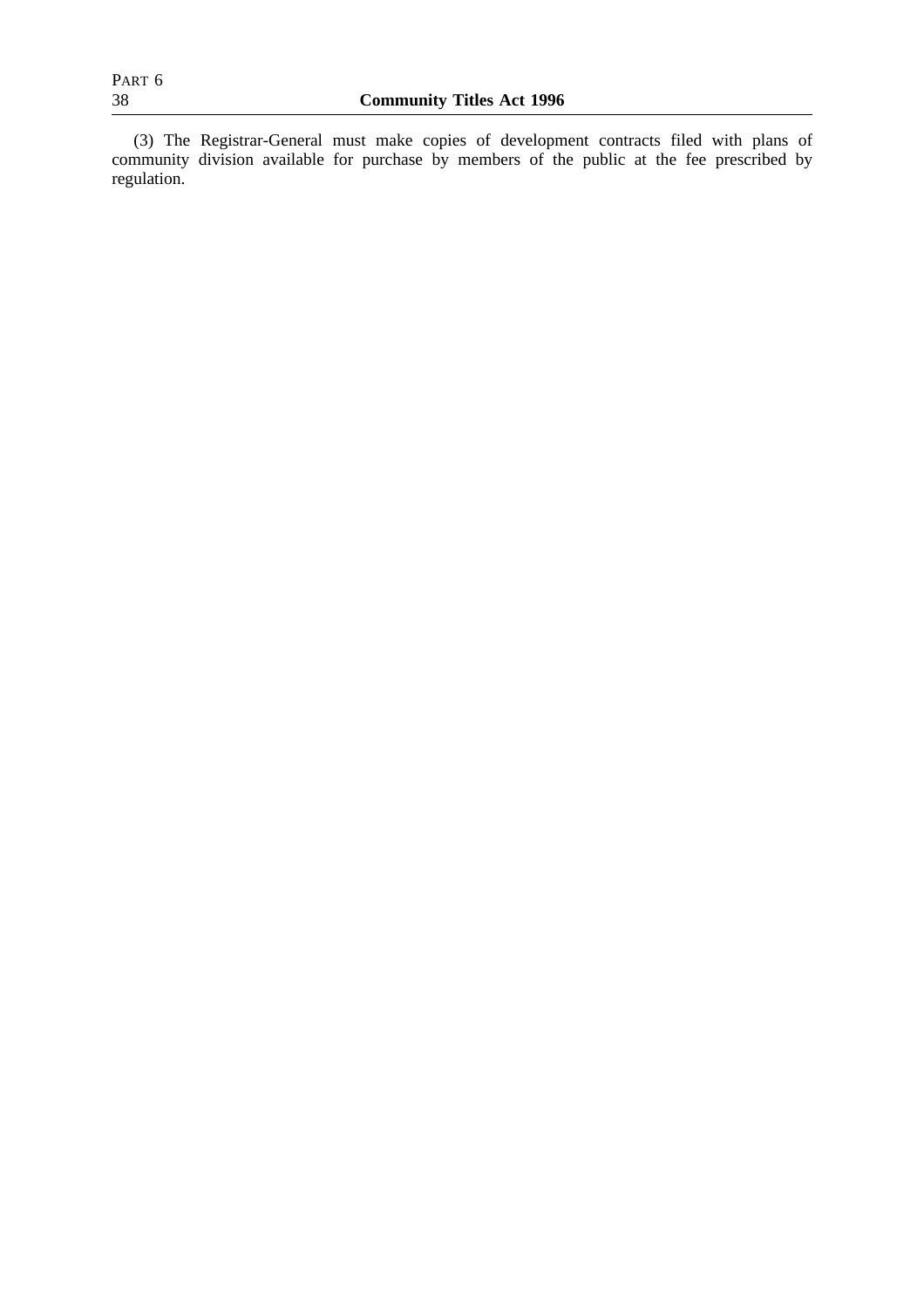## **PART 7**

# **AMENDMENT, AMALGAMATION AND CANCELLATION OF PLANS**

# **DIVISION 1—AMENDMENT OF COMMUNITY PLANS**

### **Application for amendment**

**52.** (1) An application for the amendment of a deposited community plan may be made by the community corporation in a form approved by the Registrar-General.

- (2) The applicant must provide evidence to the satisfaction of the Registrar-General—
- *(a)* that the application is made in pursuance of a unanimous resolution of the corporation; and
- *(b)* if the boundaries of a community lot or a development lot are affected by the amendment or if a community lot or a development lot is extinguished by the amendment—that the owner of the lot and a person who holds a registered encumbrance over the lot consent to the amendment; and
- *(c)* where amendment of the plan will operate to vest an estate or interest in land in a person—that that person consents to the application.

(3) The Registrar-General may dispense with the consent under subsection (2)*(b)* of a person who holds an easement that will not be affected by the amendment of the community plan.

- (4) The application must be accompanied by—
- *(a)* the fee prescribed by regulation; and
- *(b)* the duplicate certificates of title for the land affected by the amendment; and
- *(c)* if the scheme description will be inaccurate as a result of the amendment—a copy of the scheme description appropriately amended in accordance with Part 4; and
- *(d)* if the amendment affects the delineation of lots or common property or creates new lots—a copy of the scheme description (appropriately amended if necessary) endorsed by the relevant development authority; and
- *(e)* if the amendment affects the delineation of lots or common property or creates new lots—the certificate from the Development Assessment Commission required by section 51 of the *Development Act 1993* in relation to the amendment; and
- *(f)* if the amendment affects the delineation of lots, or common property or any building on the community parcel or creates new lots—
	- (i) a new plan to be substituted for the existing plan or, with the approval of the Registrar-General, a sheet or sheets to be substituted for a sheet or sheets of the deposited plan or to be added to it; and
	- (ii) a certificate from a licensed surveyor in the form prescribed by regulation (which must be endorsed on the plan) certifying that the plan has been correctly prepared to a scale prescribed by regulation in accordance with this Act; and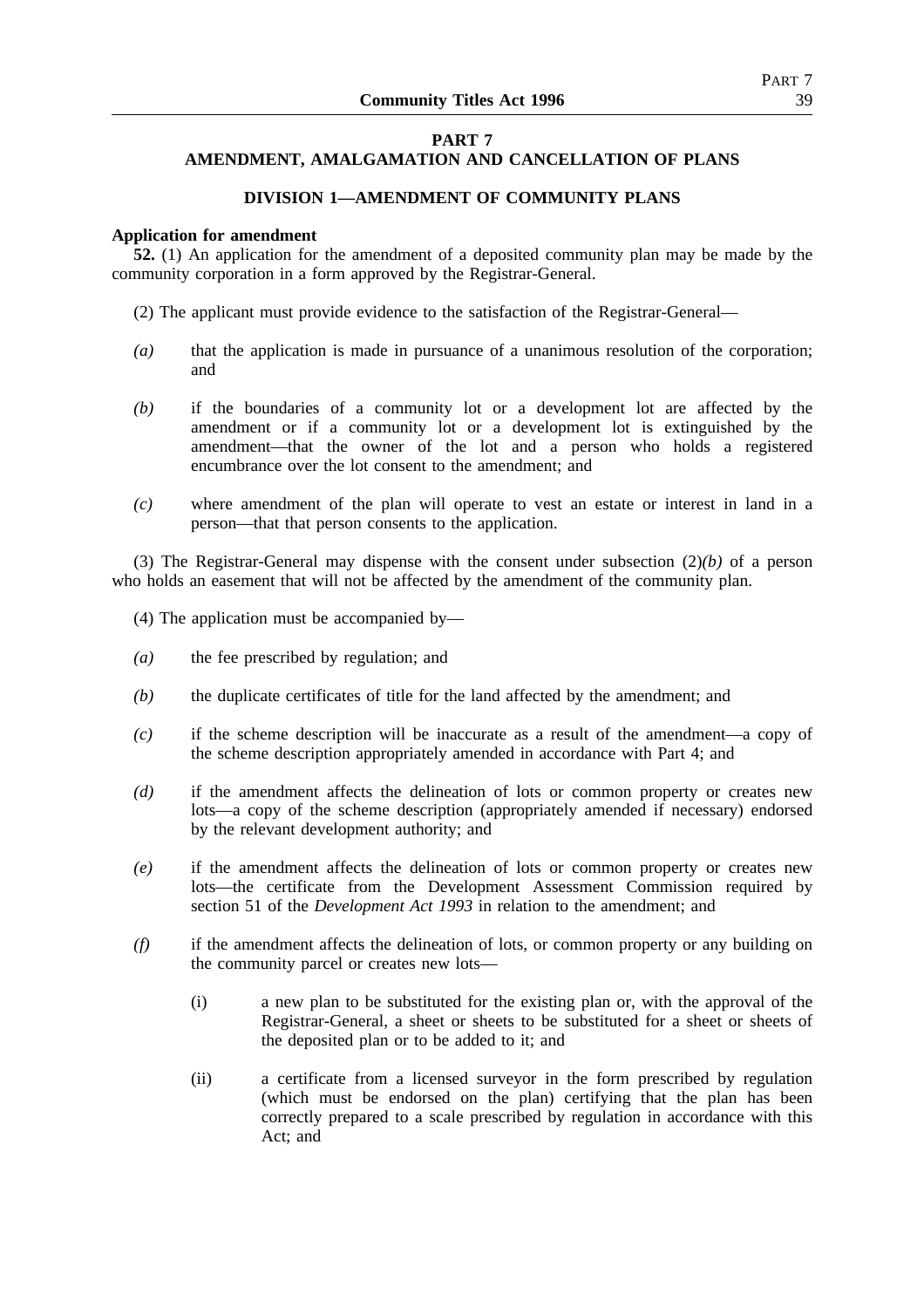| PART 7<br>40 | <b>Community Titles Act 1996</b>                                                                                                      |
|--------------|---------------------------------------------------------------------------------------------------------------------------------------|
| (g)          | if the amendment affects the relative value of the lots—a new schedule of lot<br>entitlements certified correct by a land valuer; and |
| (h)          | if the amendment does not affect the relative value of the lots—a certificate from a land<br>valuer to that effect; and               |

*(i)* such other documentary material as the Registrar-General may require.

(5) If the land valuer's certification referred to in subsection  $(4)(g)$  or *(h)* was given more than six months before the application was lodged with the Registrar-General, the Registrar-General may reject the schedule of lot entitlements or the certificate referred to in subsection (4)*(h)*.

(6) The certificate from the Development Assessment Commission under section 51 of the *Development Act 1993* expires at the expiration of one year after the application for amendment of the plan was lodged with the Registrar-General unless the Registrar-General extends the life of the certificate.

# **Status of application for amendment of plan**

**53.** (1) An application by a community corporation for the amendment of a deposited community plan will, upon being lodged with the Registrar-General, be taken for the purposes of the *Real Property Act 1886* to be an instrument presented for registration and will have priority over other instruments in accordance with section 56 of that Act.

(2) Subject to subsection (3), an application cannot be withdrawn or amended without the consent of all the persons who have consented to the application.

(3) The Registrar-General may permit an applicant, or a person who has consented to the application, to amend the application in order to comply with this Act or the *Real Property Act 1886* or with a requirement of the Registrar-General under this Act or the *Real Property Act 1886*.

(4) The provisions of the *Real Property Act 1886* that apply to, or in relation to, instruments of a particular class will, subject to this Part, apply (with any necessary adaptations or modifications) to, or in relation to, an application for the amendment of a deposited community plan if amendment of the plan by the Registrar-General—

- *(a)* would operate to vest in a person under section 55 the same kind of estate or interest as is vested by registration of instruments of that class; or
- *(b)* would discharge or otherwise extinguish an estate or interest in land under section 55 of the same kind as is discharged or extinguished by registration of instruments of that class.

## **Amendment of the plan**

**54.** (1) Where due application is made for the amendment of a deposited community plan, the Registrar-General may amend the plan or substitute a new plan and in either case the Registrar-General must amend or endorse any certificate of title affected by the amendment, or cancel any such certificate and issue a new certificate or new certificates.

(2) If the Registrar-General substitutes a new plan, he or she must ensure that the documents required by this Act to be filed with a deposited plan are filed with the new plan.

(3) Where the amendment affects the delineation of lots or common property to only a minor extent (to be prescribed by regulation) the Registrar-General may dispense with one or more of the following—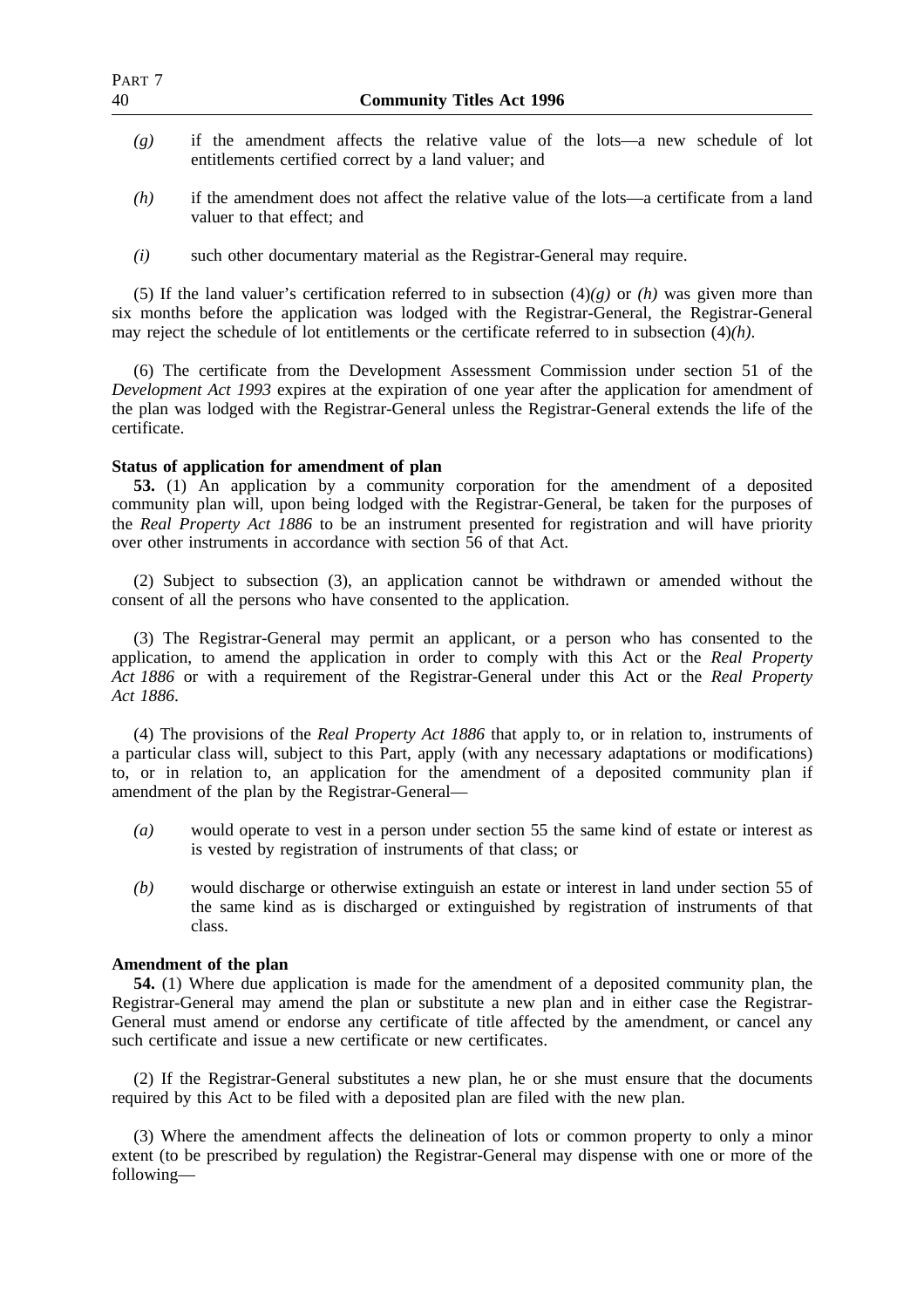- *(a)* the consent of the holder of a registered encumbrance;
- *(b)* the endorsement of the scheme description by the relevant development authority;
- *(c)* the certificate from the Development Assessment Commission under section 51 of the *Development Act 1993*;
- *(d)* the certificate from a licensed surveyor;
- *(e)* the certificate from a land valuer.

(4) Subject to this Division, the provisions of Part 3 apply to, and in relation to, the amendment or substitution of a plan of community division under this Division as if the application for amendment of the plan were an application for division under that Part and the amendment or substitution of the plan were the deposit of the plan as amended in the Lands Titles Registration Office.

# **Vesting, etc., of interests on amendment of plan**

**55.** (1) Where an application by a community corporation for the amendment of a deposited community plan states that an estate or interest in land is vested in a person, amendment of the plan by the Registrar-General operates to vest the estate or interest in that person to the extent to which it is not already vested in him or her.

- (2) An estate in fee simple will vest in a person under subsection (1) only if—
- *(a)* the person was, immediately before amendment of the plan, the proprietor of an estate or interest in some part, or the whole, of the land, shown on the plan; or
- *(b)* the person is an agent or instrumentality of the Crown or the Commonwealth Crown or is entitled to acquire the land compulsorily under an Act or law of the State or the Commonwealth.

(3) Where an application for the amendment of a deposited community plan states that an estate or interest in land shown on the plan is discharged or otherwise extinguished, whether wholly or in respect of part only of that land, amendment of the plan by the Registrar-General operates to discharge or otherwise extinguish that estate or interest wholly or in respect of that part of the land.

(4) Where amendment of a plan will operate to vest an estate or interest (other than an estate in fee simple or an easement referred to in section 25) in a person, the terms on which the estate or interest will be held must be specified by including them in, or attaching them to, the application or by reference to another registered instrument.

(5) Where the estate or interest that vests on amendment of the plan is an easement, the plan (or another plan referred to in the plan) must delineate the easement and the plan or the application for amendment must specify which land is the dominant land (if any) and which land is the servient land in respect of the easement.

(6) Where duty is payable under the *Stamp Duties Act 1923* in relation to two or more transactions that will be effected by the amendment of a plan of community division, each of the transactions will be taken to be effected by a separate instrument for the purpose of assessing duty.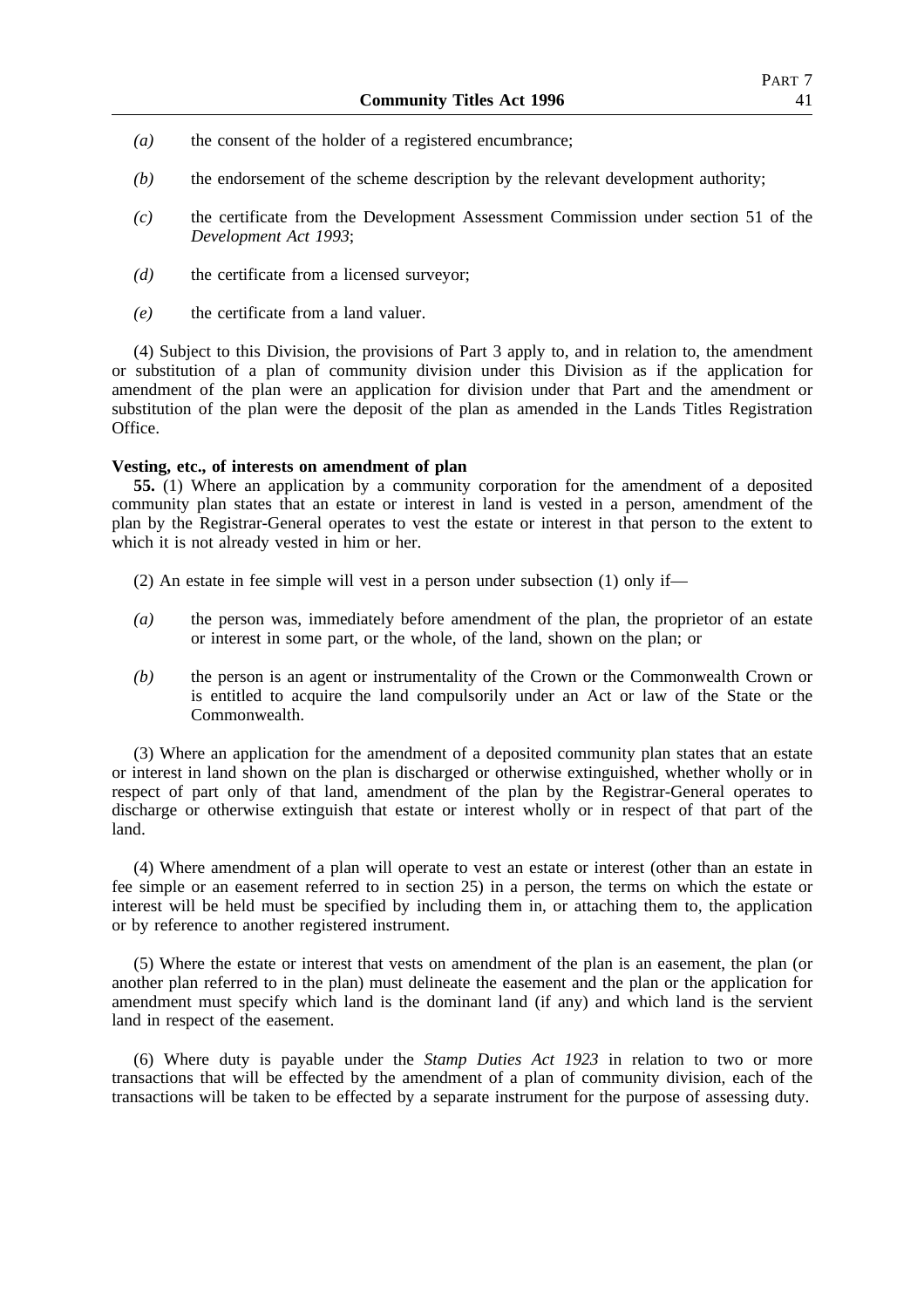## **Merging of land on amendment of plan**

**56.** Subject to any provision to the contrary in an application for the amendment of a deposited community plan, the following provisions apply where one or more pieces of land are merged upon the amendment of the plan—

- *(a)* subject to paragraph *(b)*, if one of the pieces of land is subject to a registered encumbrance (other than a life estate, a lease or an easement) the whole of the land formed by the merger is subject to the encumbrance;
- *(b)* if an encumbrance (other than an easement or statutory encumbrance) is registered over a lot, or part of a lot, that is merged with land that remains common property after, or becomes common property upon, the amendment of the community plan, the encumbrance is discharged in respect of that lot or part lot;
- *(c)* if one, but not all, of the pieces of land is subject to a life estate or a lease, the life estate or lease is discharged by the merger in so far as it affects that piece of land.

# **Alteration of boundaries of primary community parcel**

**57.** (1) This section applies if a primary plan is to be amended by the inclusion of land from outside the primary parcel or by the removal of land from the primary parcel.

(2) If part but not the whole of an allotment is to be included in the primary parcel or land is to be removed from the parcel, the application under this Division will be taken to be an application for division under Part 19AB of the *Real Property Act 1886* as well as being an application under this Division and accordingly—

- *(a)* both this Division and Part 19AB apply to, and in relation to, the application; and
- *(b)* if part of an allotment is to be included from outside the parcel, the application must be made jointly by the community corporation and the registered proprietor of the allotment to be divided; and
- *(c)* the Registrar-General may direct that a combined plan or a substituted part or parts of the plan or plans to be amended be lodged with the application.

(3) Subsection (2) does not apply where the only transfer of land to or from the parcel is from or to the primary community parcel of another scheme.<sup>1</sup>

1. Pieces of land that can be dealt with separately are created by division under Part 19AB of the *Real Property Act 1886* (allotments) or by division under this Act (lots). If part of an allotment is to be incorporated into a primary community parcel or part of a primary parcel is to be merged with an allotment, deposit of a plan of division will be required under Part 19AB. If however the only land involved in the alteration of the boundaries of a primary parcel is land that forms part of, or will form part of, another primary parcel, division under Part 19AB is not applicable.

# **Amendment of plan pursuant to a development contract**

**58.** (1) The registered proprietor of an estate in fee simple in a development lot may apply to the Registrar-General for the division of the development lot in pursuance of the development contract and for the consequential amendment of the community plan.

(2) The application must be in a form approved by the Registrar-General and must include such information as the Registrar-General requires.

- (3) The application must be accompanied by—
- *(a)* the fee prescribed by regulation; and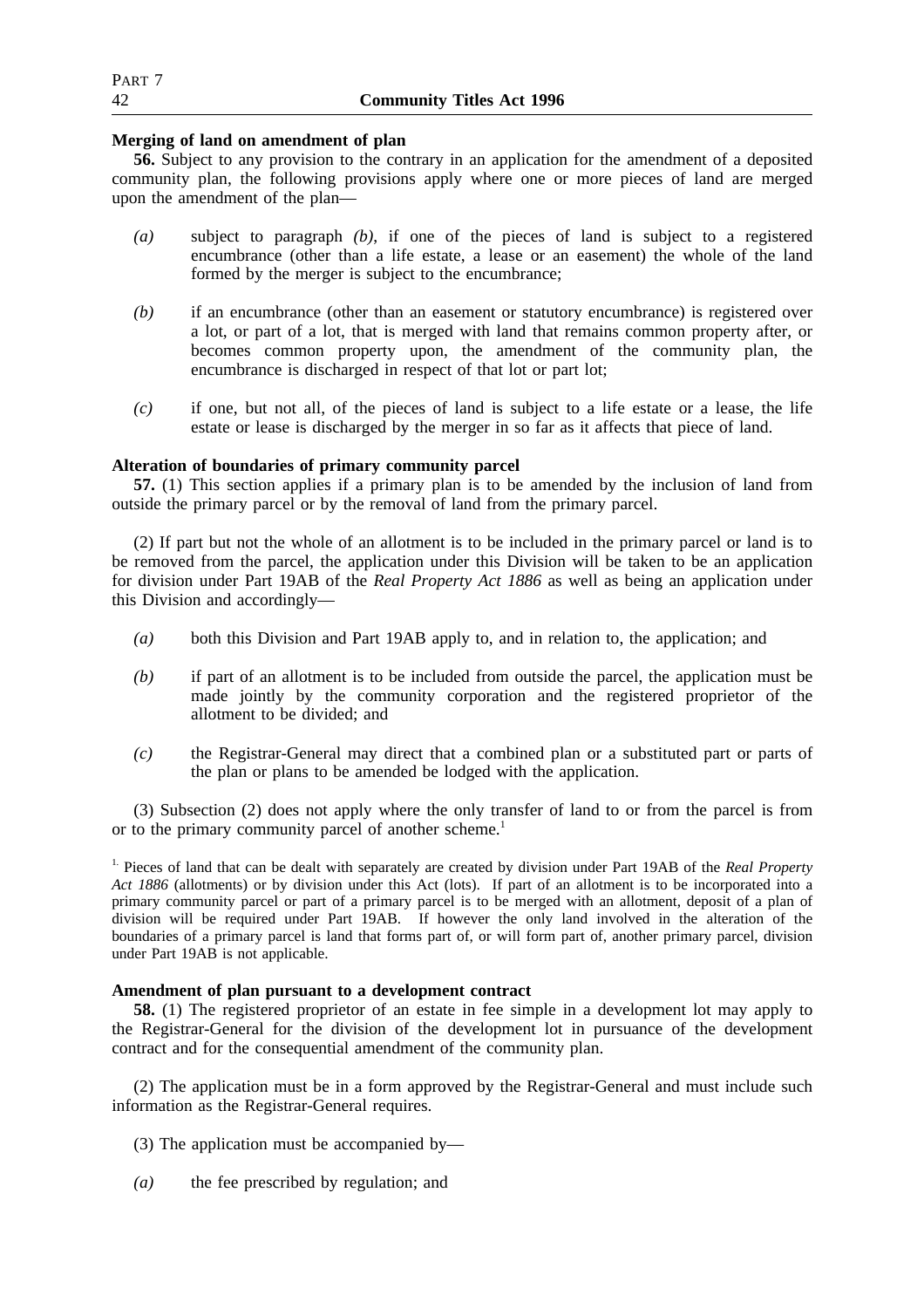- *(b)* a new plan to be substituted for the existing plan; and
- *(c)* the duplicate certificate of title for the development lot; and
- *(d)* the certificate from the Development Assessment Commission required by section 51 of the *Development Act 1993* in relation to the proposed development of the land; and
- *(e)* a certificate from a licensed surveyor in the form prescribed by regulation (which must be endorsed on the plan) certifying that the plan has been correctly prepared to a scale prescribed by regulation in accordance with this Act; and
- *(f)* a certificate from a land valuer in the form prescribed by regulation (which must be endorsed on the schedule of lot entitlements) certifying that the schedule is correct (the Registrar-General may refuse to accept the certificate if given more than six months before the application is lodged); and
- *(g)* any instrument, duly executed, that is to be registered on substitution of the plan; and
- *(h)* such other documentary material as the Registrar-General may require.
- (4) The plan—
- *(a)* must be in a form approved by the Registrar-General; and
- *(b)* must divide the development lot in the manner required by the development contract; and
- *(c)* must delineate the boundaries of the land and lots and common property into which the community parcel is divided in a manner that allows those boundaries to be ascertained; and
- *(d)* must designate each lot by a distinguishing number; and
- *(e)* must include a schedule of lot entitlements in relation to the lots in a form approved by the Registrar-General; and
- *(f)* must as far as practicable delineate the service infrastructure (but not that part of the service infrastructure within the boundaries of a community lot if it does not provide a service to any other lot or the common property); and
- *(g)* must delineate the streets, roads, thoroughfares, reserves or similar open spaces (if any) that are, or will on amendment of the plan be, vested in a council or prescribed authority or that have reverted or will revert to the Crown; and
- *(h)* must delineate the easements (if any) of a kind referred to in section 25; and
- *(i)* must comply with any requirements stipulated by the Registrar-General.
- (5) Where—
- *(a)* the application is made in accordance with this Act; and
- *(b)* the requirements made by or under this Act in relation to the application have been satisfied; and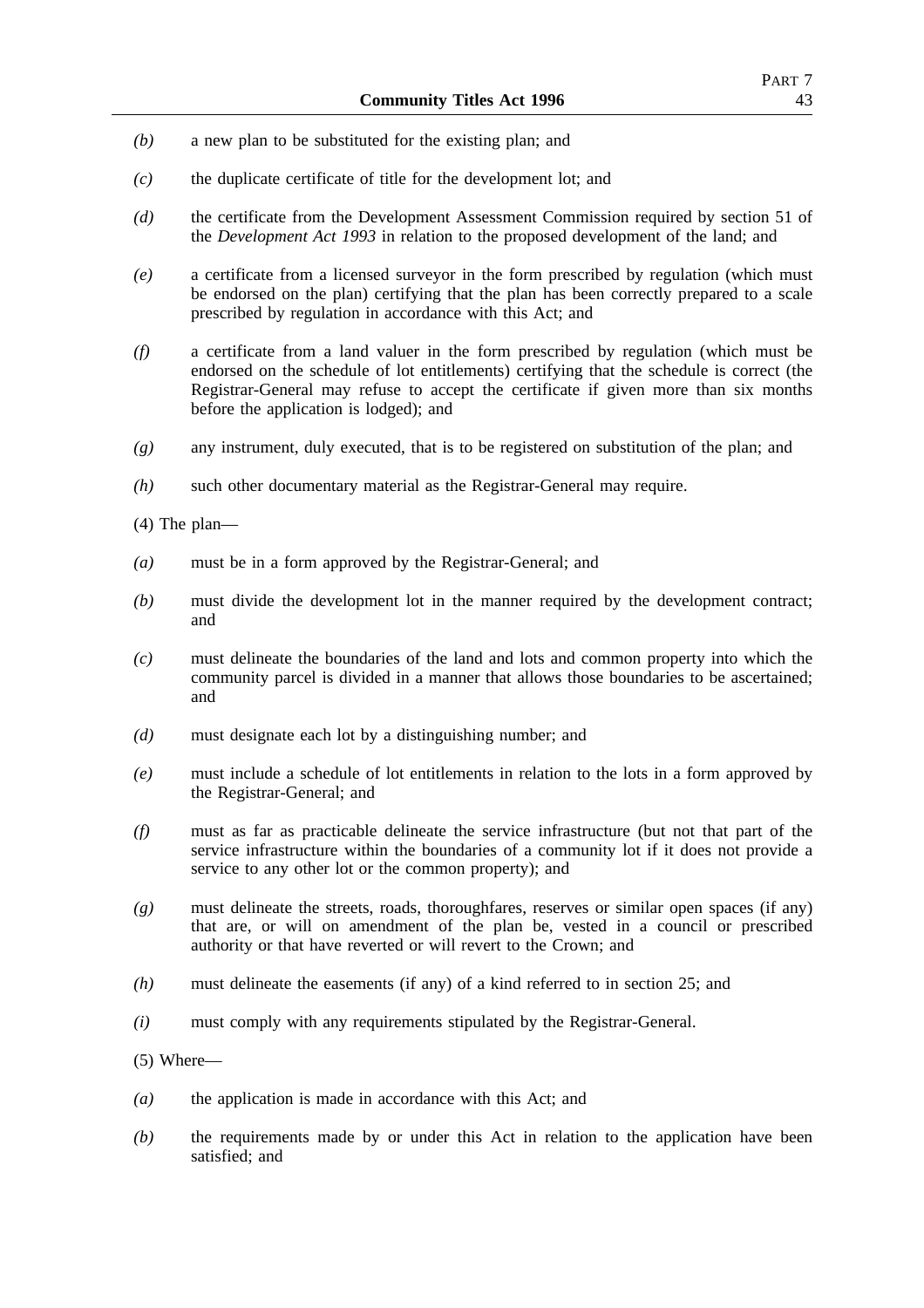*(c)* the plan conforms with the requirements of this Act,

the Registrar-General may substitute the plan for the plan previously deposited and the provisions of this Act relating to the deposit of a plan apply in relation to the plan.

(6) The Registrar-General may permit the applicant to lodge a sheet or sheets to be substituted for a sheet or sheets of the deposited plan or to be added to it instead of lodging a complete plan to be substituted for the existing plan.

### **Amendment by order of District Court**

**59.** (1) The District Court may, on application under this section, order the amendment of a community plan.

- (2) An application may be made under this section by—
- *(a)* the community corporation; or
- *(b)* the owner of a community lot or a development lot; or
- *(c)* a person who holds a registered encumbrance over a community lot or a development lot; or
- *(d)* in the case of a strata scheme—an insurer of a community lot or any part of the common property.
- (3) Such an application may only be made—
- *(a)* for the purpose of correcting an error in the plan; or
- *(b)* for the purpose of varying the lot entitlements of the lots; or
- *(c)* in the case of a strata scheme—for the purpose of achieving amendments that have become desirable in view of damage to buildings within the strata scheme; or
- *(d)* for the purpose of achieving any other amendments that are desirable in the circumstances of a particular case.

(4) The Court may, on an application under this section, make one or more of the following orders—

- *(a)* an order for amendment of the community plan;
- *(b)* if the plan is a primary or secondary plan—an order for amendment of a secondary or tertiary plan (if any) that divides a primary or secondary lot;
- *(c)* any further orders that may be necessary to achieve justice between those affected by the amendment;
- *(d)* incidental or ancillary orders.

(5) Where an order for the amendment of a community plan is made, the Registrar-General must, on lodgement of a copy of the order and any other documentary material the Registrar-General requires, amend the plan in accordance with the order.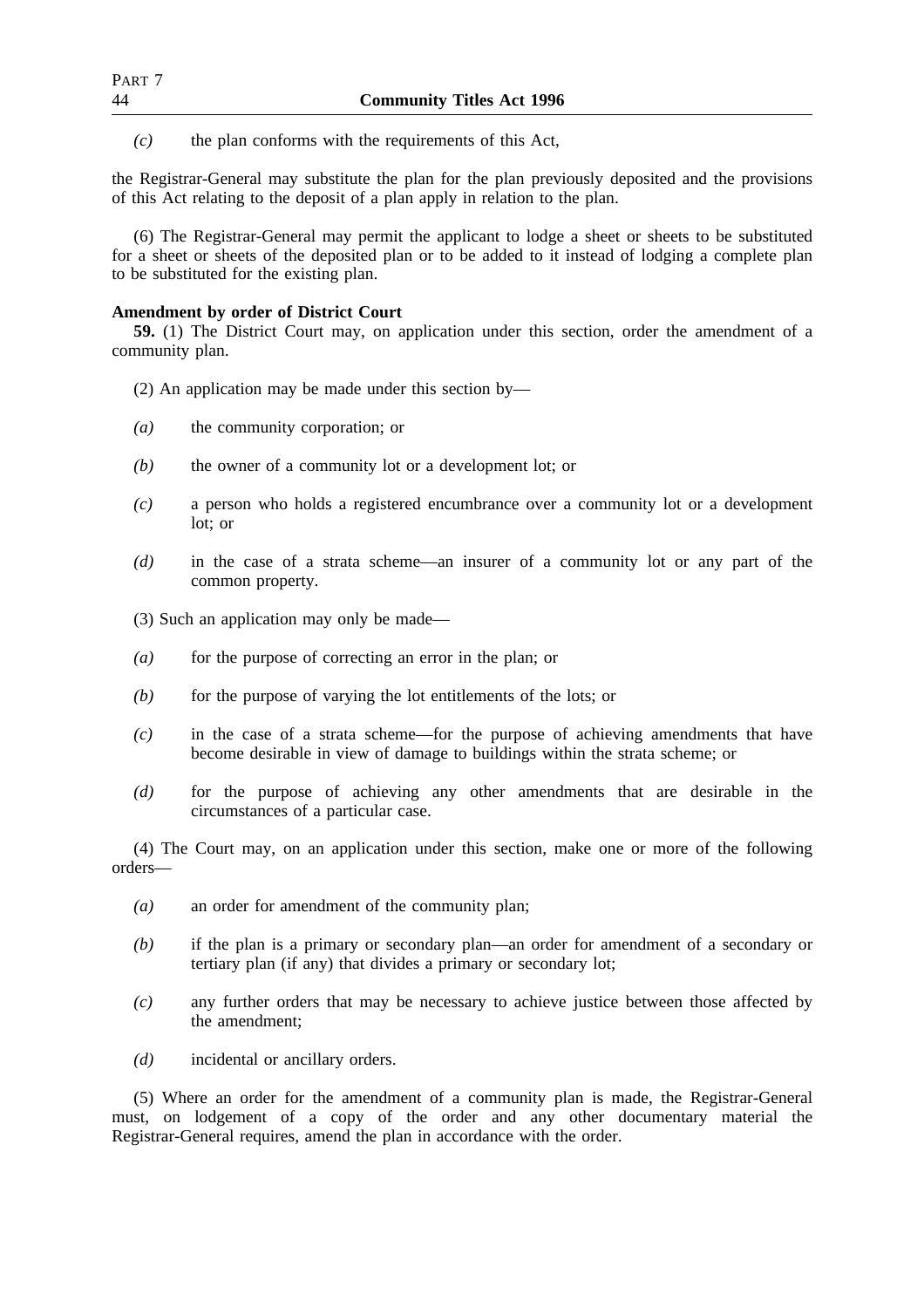# **DIVISION 2—AMALGAMATION OF COMMUNITY PLANS**

## **Amalgamation of plans**

**60.** (1) Two or more deposited community plans may be amalgamated to form a single community plan under this Division subject to the following restrictions—

- *(a)* a primary plan can only be amalgamated with another primary plan and then only if the primary parcels are contiguous;
- *(b)* a secondary plan can only be amalgamated with another secondary plan and then only if both the secondary parcels form part of the same primary scheme;<sup>1</sup>
- *(c)* a tertiary plan can only be amalgamated with another tertiary plan and then only if both the tertiary parcels form part of the same secondary scheme;<sup>1</sup>
- $(d)$  a strata plan can only be amalgamated with another strata plan.<sup>1</sup>

<sup>1.</sup> Amalgamation of secondary or tertiary plans in different schemes can be achieved by amendment of the plans of each scheme under Division 1.

(2) An application for amalgamation must be made jointly by the community corporations affected by the proposed amalgamation in a form approved by the Registrar-General.

- (3) The application must be accompanied by—
- *(a)* the fee prescribed by regulation; and
- *(b)* the duplicate certificates of title for all of the lots and common properties affected by the amalgamation; and
- *(c)* a plan of community division prepared in accordance with this Act that divides the new community parcel into the same lots and common property as the plans that it replaces; and
- *(d)* a scheme description of the combined scheme that is consistent with the scheme descriptions of the constituent schemes and is endorsed by the relevant development authority; and
- *(e)* the by-laws for the new scheme authorised by a unanimous resolution of each applicant corporation; and
- *(f)* a certificate from a licensed surveyor in the form prescribed by regulation (which must be endorsed on the plan) certifying that the plan has been correctly prepared to a scale prescribed by regulation in accordance with this Act; and
- *(g)* a certificate from a land valuer in the form prescribed by regulation certifying that the schedule of lot entitlements included in the new community plan is correct (the Registrar-General may refuse to accept the certificate if given more than six months before the application is lodged); and
- *(h)* where consequential amendments to a primary or secondary plan will be required—such plans or parts of plans as the Registrar-General may require; and
- *(i)* such other documentary material as the Registrar-General may require.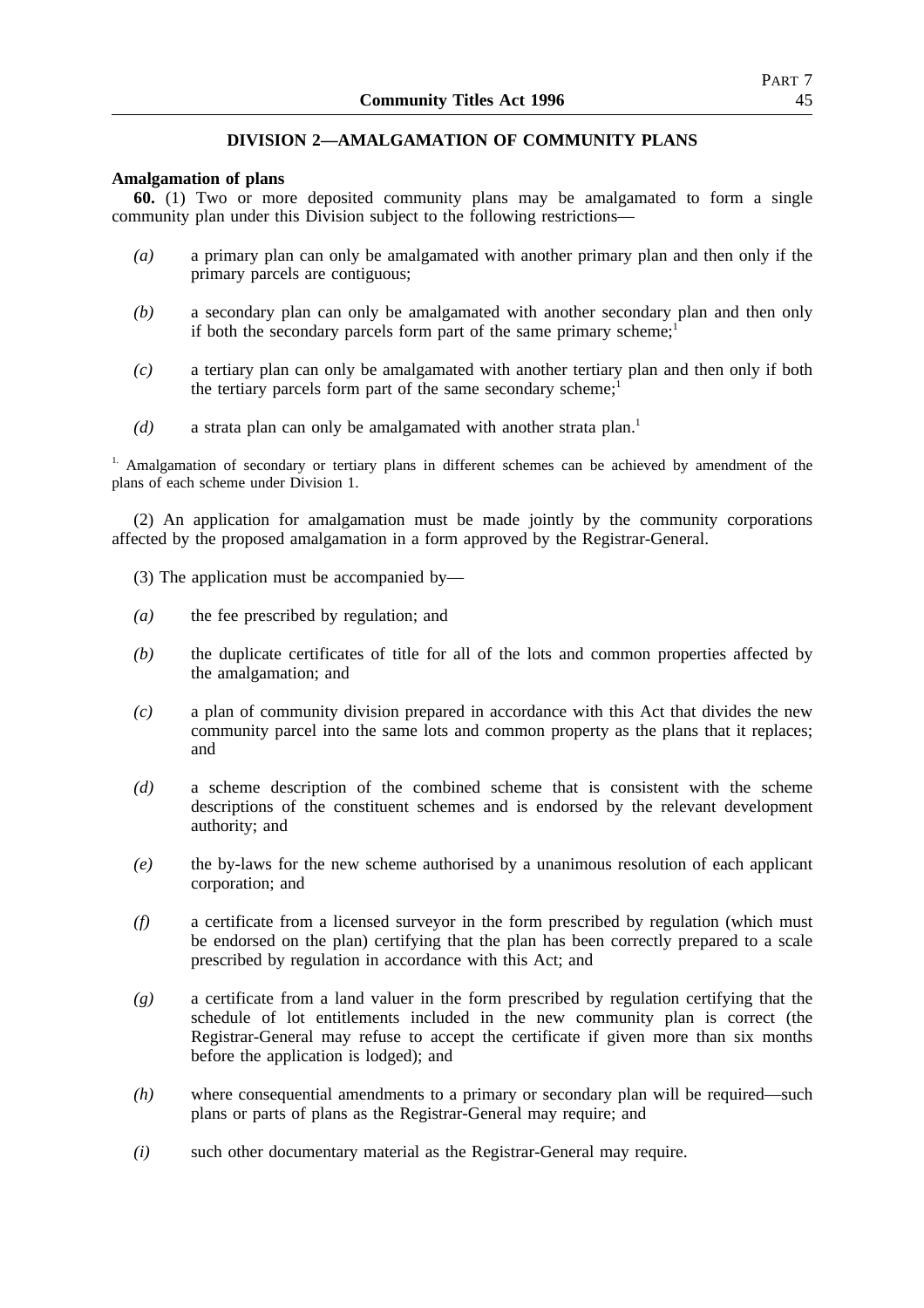(4) The applicants must provide evidence to the satisfaction of the Registrar-General that the application is made in pursuance of a unanimous resolution of each applicant corporation.

# **Persons whose consents are required**

**61.** (1) The applicants must provide evidence to the satisfaction of the Registrar-General that the following persons have given their consent to the amalgamation—

- *(a)* a person who is the owner of a community lot at the relevant time but who did not have the opportunity of voting against the resolution of the corporation authorising the proposed amalgamation because he or she was not then a member of the corporation; and
- *(b)* the prospective owner at the relevant time of a community lot; and
- *(c)* the owner or prospective owner at the relevant time of a development lot; and
- *(d)* a registered encumbrancee or prospective encumbrancee at the relevant time of a community lot or a development lot; and
- *(e)* the persons referred to in subsection (2).
- (2) The consents of the following persons are required—
- *(a)* where the plans to be amalgamated are primary plans and a primary lot is divided by a secondary plan—
	- (i) a person who is the owner of a secondary lot at the relevant time but who did not have the opportunity of voting against the proposed amalgamation because he or she was not then a member of the secondary corporation; and
	- (ii) the prospective owner at the relevant time of a secondary lot; and
	- (iii) the owner or prospective owner at the relevant time of a development lot in the secondary scheme; and
	- (iv) a registered encumbrancee or prospective encumbrancee at the relevant time of a secondary lot or development lot; and
- *(b)* where the plans to be amalgamated are primary plans and a primary lot is divided by a secondary plan and a secondary lot created by that plan is divided by a tertiary plan or where the plans to be amalgamated are secondary plans and a secondary lot is divided by a tertiary plan—
	- (i) a person who is the owner of a tertiary lot at the relevant time but who did not have the opportunity of voting against the proposed amalgamation because he or she was not then a member of the tertiary corporation; and
	- (ii) the prospective owner at the relevant time of a tertiary lot; and
	- (iii) the owner or prospective owner at the relevant time of a development lot in the tertiary scheme; and
	- (iv) a registered encumbrancee or prospective encumbrancee at the relevant time of a tertiary lot or development lot.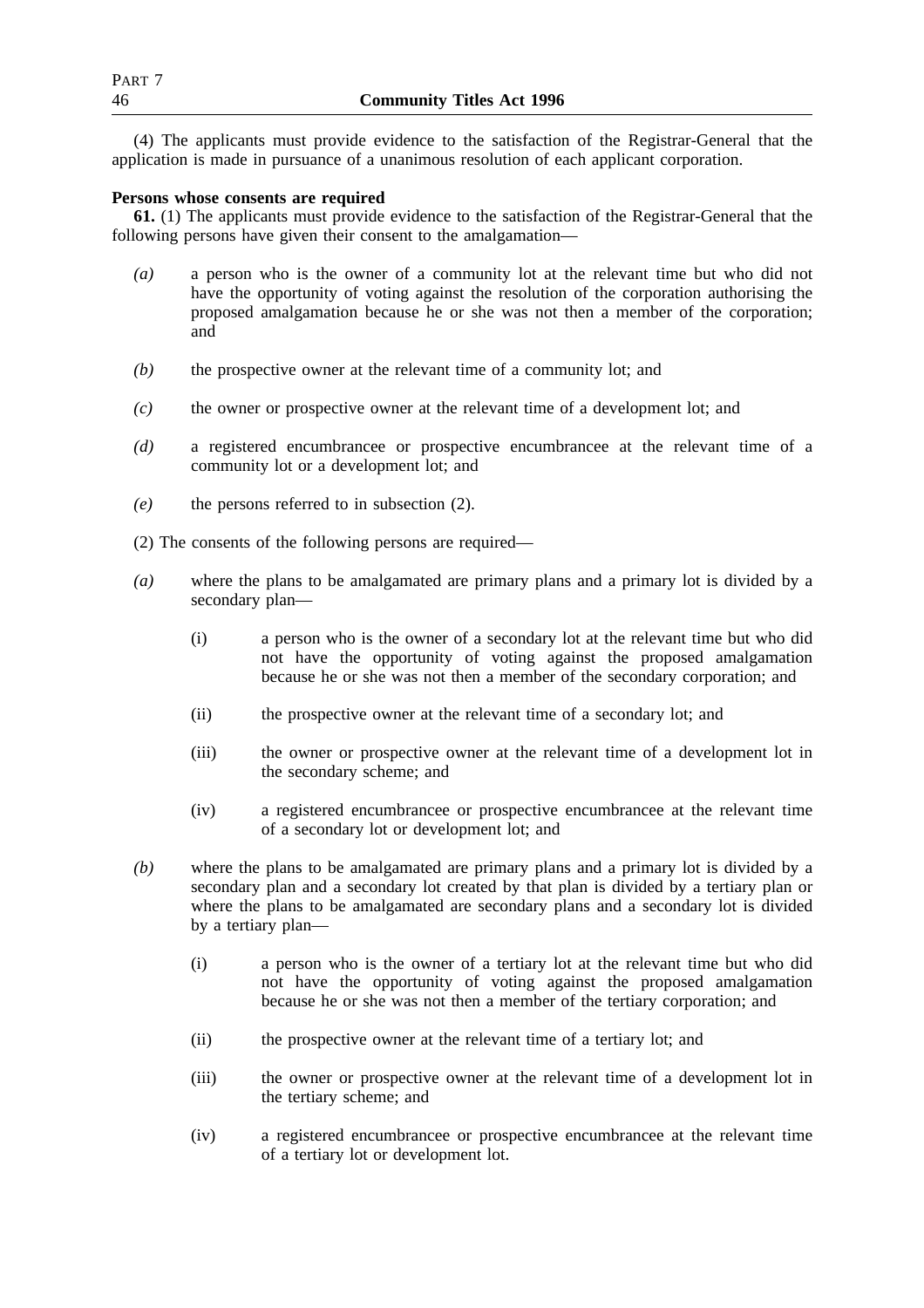(3) The consent of the owner or an encumbrancee of a lot is not required under this section if before the relevant time an instrument had been presented for registration at the Lands Titles Registration Office on the registration of which that person would cease to be the owner or an encumbrancee of the lot.

(4) The Registrar-General may dispense with the consent of a registered encumbrancee or a prospective encumbrancee in relation to an easement that will not be affected by the amalgamation.

(5) In this section—

"**prospective encumbrancee**" in relation to a lot means a person who will hold a registered encumbrance over the lot on registration of an instrument that has been presented for registration at the Lands Titles Registration Office but has not been registered;

"**prospective owner**" in relation to a lot means a person who will be the owner of the lot on registration of a transfer that has been presented for registration at the Lands Titles Registration Office but has not been registered;

"**relevant time**" means the time at which the application for amalgamation is lodged with the Registrar-General by the community corporations.

## **Deposit of amalgamated plan**

**62.** (1) Where—

- *(a)* application is made in accordance with this Division for the amalgamation of community plans; and
- *(b)* the requirements of this Division in relation to the application have been satisfied; and
- *(c)* the new community plan conforms with the requirements of this Act,

the Registrar-General must deposit the new plan in the Lands Titles Registration Office.

(2) When the Registrar-General deposits a new community plan in pursuance of an application under this section—

- *(a)* the existing deposited community plans are cancelled;
- *(b)* the Registrar-General must assign a number to the plan;
- *(c)* the Registrar-General must file with the plan—
	- (i) the new scheme description;
	- (ii) the by-laws for the new scheme;
	- (iii) the development contracts (if any) filed with the previous plans;
- *(d)* the Registrar-General must issue new certificates of title for the lots and common property;
- *(e)* the existing community corporations are dissolved and a new community corporation is created;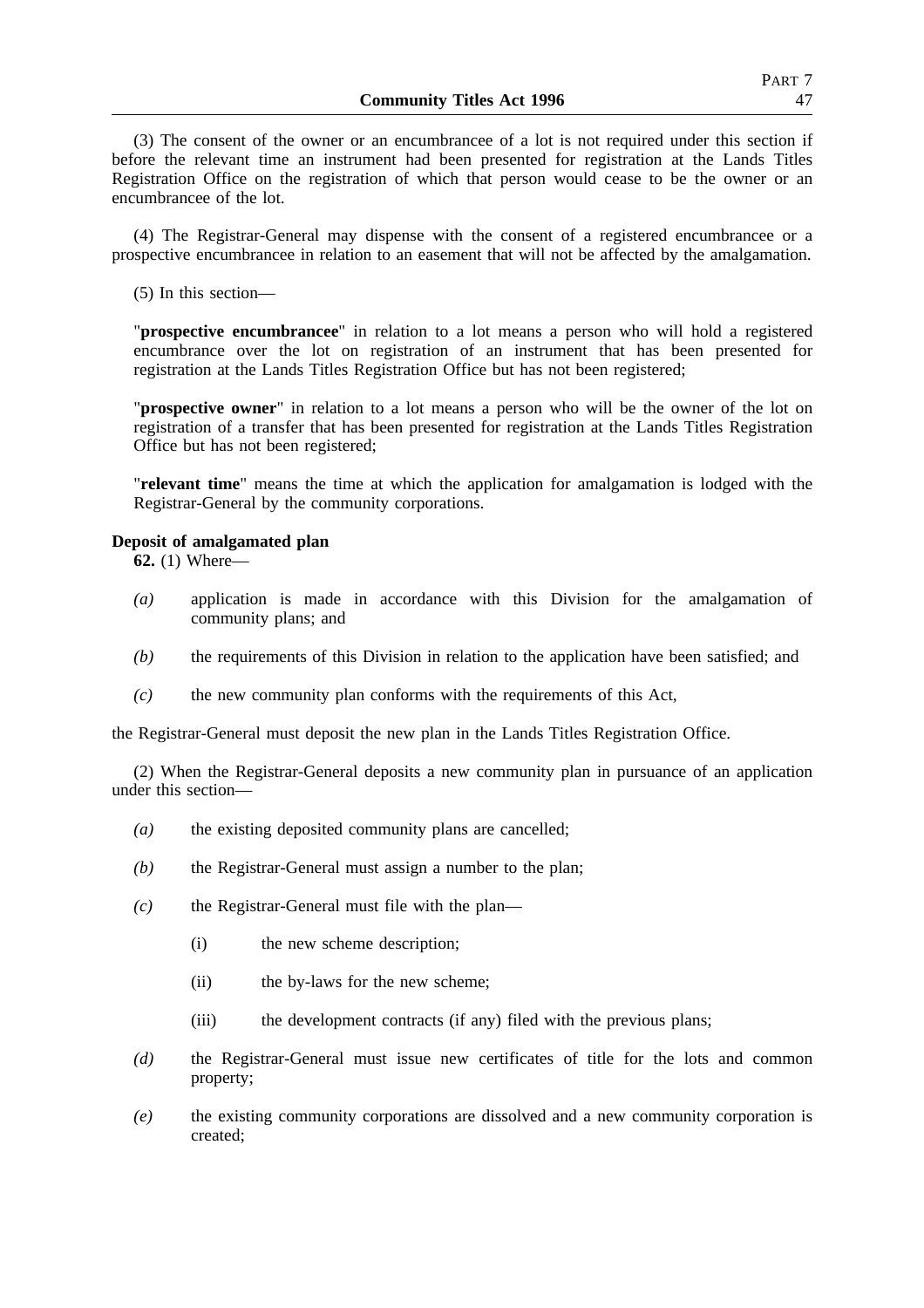- *(f)* the assets and liabilities of the old community corporations vest in or attach to the new corporation;
- *(g)* the common property vests in the owners of the community lots.

 $(3)$  If—

- *(a)* an easement is appurtenant to the common property shown on one or more (but not all) of the plans to be amalgamated; and
- *(b)* the consent of the owner of the servient land and of all persons who appear from the Register Book to hold a registered encumbrance over the servient land (other than an easement that will not be affected) is endorsed on the application for amalgamation,

the easement will, upon amalgamation of the community plans, be appurtenant to the common property of the parcel formed by the amalgamation.

- (4) On the amalgamation of two or more secondary or tertiary plans under this Division—
- *(a)* the primary or secondary lots divided by those plans are amalgamated into a single primary or secondary lot and the lots from which that lot is formed cease to exist; and
- *(b)* the Registrar-General must make appropriate amendments to the primary or secondary plan that created those lots.

# **Effect of amalgamation on development contracts**

**63.** The amalgamation of community plans does not affect the operation of a development contract except to increase the number of persons who can take proceedings for its enforcement.

# **DIVISION 3—CANCELLATION OF COMMUNITY PLANS**

## **Cancellation by Registrar-General or Court**

**64.** (1) A deposited community plan may be cancelled—

- *(a)* on application by the community corporation to the Registrar-General; or
- *(b)* by order of the District Court.

(2) If a primary lot created by a primary plan has been divided by a secondary plan, the primary plan cannot be cancelled until the secondary plan has been cancelled and if a secondary lot created by a secondary plan has been divided by a tertiary plan, the secondary plan cannot be cancelled until the tertiary plan has been cancelled.

# **Application to the Registrar-General**

**65.** An application to the Registrar-General must be in a form approved by the Registrar-General and must be accompanied by—

- *(a)* the fee prescribed by regulation; and
- *(b)* if the application is for the cancellation of a primary plan—a plan that delineates the outer boundaries of the primary parcel; and
- *(c)* unless the Registrar-General directs otherwise—the duplicate certificate of title for every lot and the common property and the duplicate instruments (if any) for the registered encumbrances (if any) over the lots; and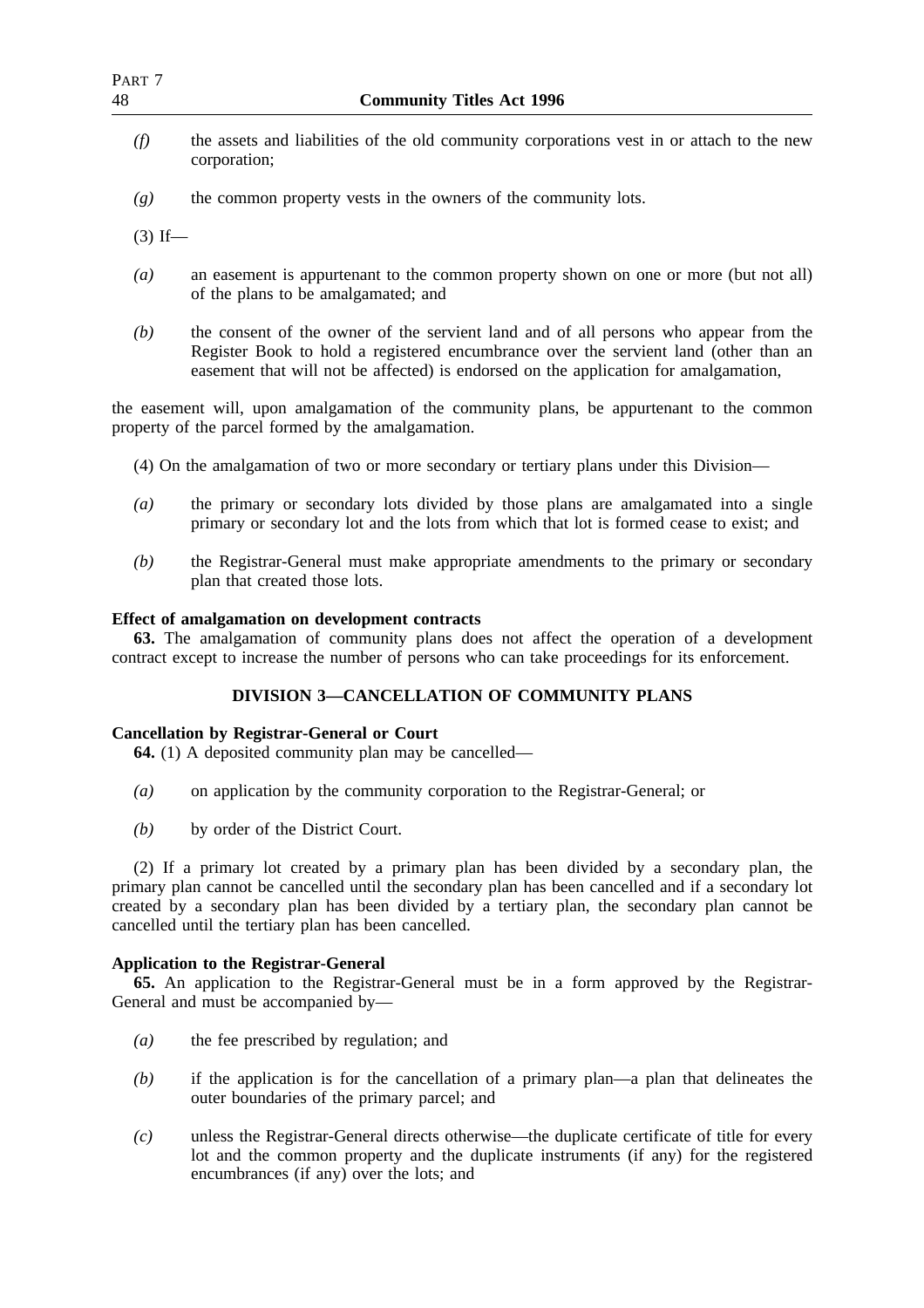- *(d)* if the plan includes a development lot or lots—
	- (i) a schedule of lot entitlements in a form approved by the Registrar-General setting out lot entitlements determined in accordance with section 68 for the community lots and the development lot or lots; and
	- (ii) a certificate from a land valuer certifying that the schedule of lot entitlements is correct (the Registrar-General may refuse to accept the certificate if given more than six months before the application is lodged); and
- *(e)* such other documentary material as the Registrar-General may require.

## **Persons whose consent is required**

**66.** (1) The corporation must provide evidence to the satisfaction of the Registrar-General that the following persons have given their consent to the application—

- *(a)* the owners at the relevant time of the community lots and the development lots (if any); and
- *(b)* the prospective owner at the relevant time of a community lot or a development lot; and
- *(c)* a registered encumbrancee or prospective encumbrancee at the relevant time of a community lot or development lot.

(2) The consent of the owner or an encumbrancee of a lot is not required under this section if before the relevant time an instrument had been presented for registration at the Lands Titles Registration Office on the registration of which that person would cease to be the owner or an encumbrancee of the lot.

(3) The Registrar-General may dispense with the consent of a registered encumbrancee or prospective encumbrancee in relation to an easement that will not be affected by the cancellation.

(4) In this section—

"**prospective encumbrancee**" in relation to a lot means a person who will hold a registered encumbrance over the lot on registration of an instrument that has been presented for registration at the Lands Titles Registration Office but has not been registered;

"**prospective owner**" in relation to a lot means a person who will be the owner of the lot on registration of a transfer that has been presented for registration at the Lands Titles Registration Office but has not been registered;

"**relevant time**" means the time at which the application for cancellation is lodged with the Registrar-General by the community corporation.

## **Application to the Court**

**67.** (1) An application to the Court for an order cancelling a community plan may be made  $by-$ 

- *(a)* the community corporation; or
- *(b)* the owner of a community lot or a development lot; or
- *(c)* a person who has a registered encumbrance (excluding an easement) over a community lot or a development lot.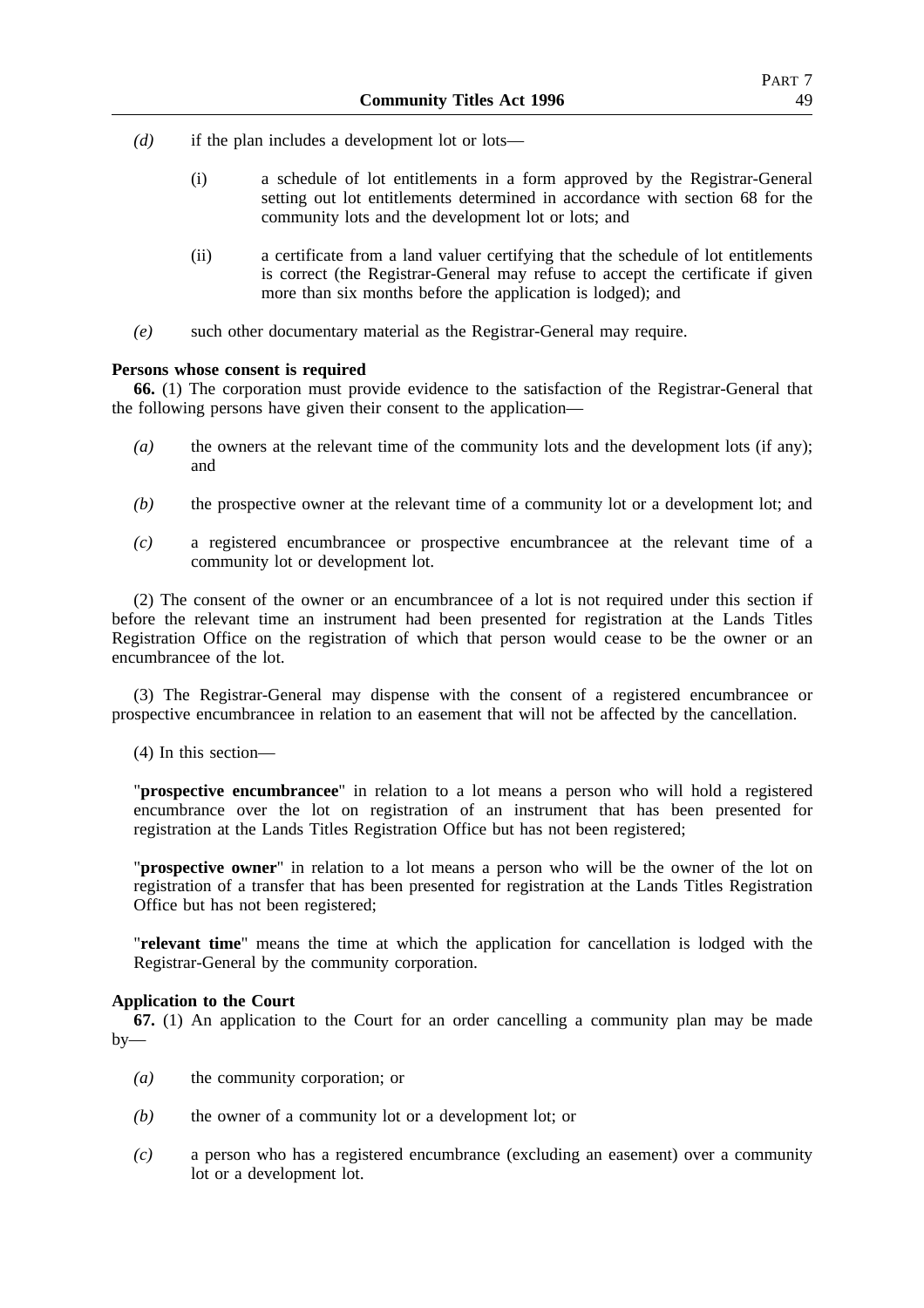(2) If the Court makes an order for the cancellation of a community plan, the community corporation must lodge with the Registrar-General—

- *(a)* an application to note the order in a form approved by the Registrar-General; and
- *(b)* the fee prescribed by regulation; and
- *(c)* a copy of the order; and
- *(d)* if the plan is a primary plan—a plan that delineates the outer boundaries of the primary parcel; and
- *(e)* the duplicate certificates of title for the lots and common property and the duplicate instruments (if any) for registered encumbrances (if any) over the lots (except any duplicate certificates and instruments exempted from production by the Court); and
- *(f)* if the plan includes a development lot or lots—
	- (i) a schedule of lot entitlements in a form approved by the Registrar-General setting out lot entitlements determined in accordance with section 68 for the community lots and the development lot or lots; and
	- (ii) a certificate from a land valuer certifying that the schedule of lot entitlements is correct (the Registrar-General may refuse to accept the certificate if given more than six months before it is lodged).

# **Lot entitlements**

**68.** (1) The lot entitlement of a community lot or a development lot for the purposes of section  $65(1)(d)$  or  $67(2)(f)$  is a number assigned to the lot that bears in relation to the aggregate of the lot entitlements of all of the lots defined on the community plan (within a tolerance of plus or minus 10 per cent) the same proportion that the value of the lot bears to the aggregate value of those lots.

- (2) The lot entitlement of a lot must be expressed as a whole number.
- (3) The unimproved value of the lots will be used to establish lot entitlements.

(4) In the case of a strata lot this will be taken to include the value of the part of the building containing or comprising the lot without taking into account the value of fixtures or other improvements.

## **Cancellation**

**69.** (1) The Registrar-General must, if he or she is—

- *(a)* in the case of an application to cancel a plan—satisfied that the application conforms with the requirements of this Act; or
- *(b)* in the case of an order by the Court for cancellation of a plan—satisfied that all terms of the order and the requirements of this Act that are to be complied with before the plan is cancelled have been complied with,

cancel the community plan by making an endorsement to that effect on the plan and making a note of the cancellation in the Register Book on every certificate affected by the cancellation.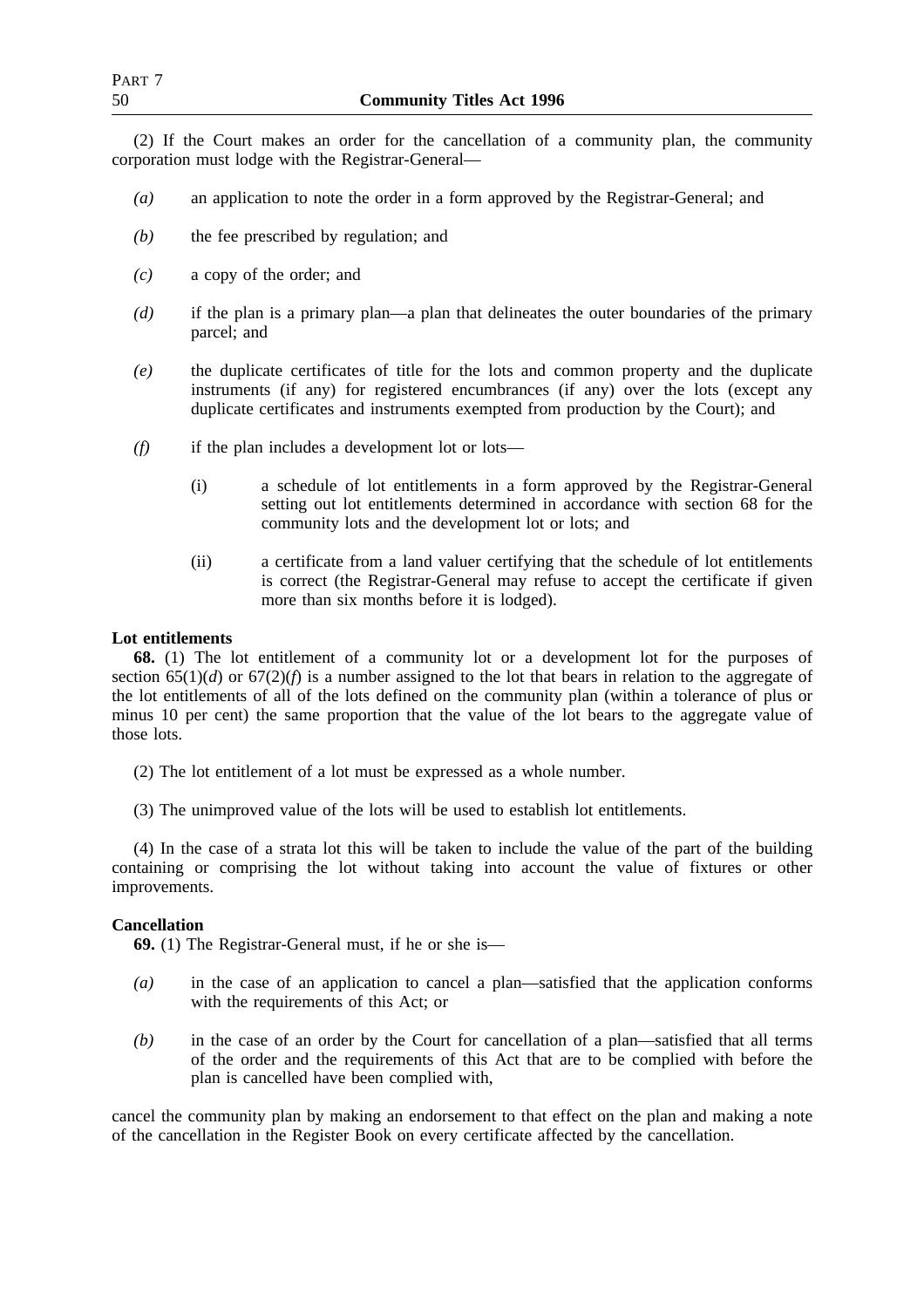- (2) On cancellation of a community plan—
- *(a)* the land formerly comprised in the community parcel vests in fee simple in the owners of the former community and development lots (if any) as tenants in common in proportions fixed by reference to the lot entitlements of their respective lots;
- *(b)* a lease over a lot or the common property is extinguished;
- *(c)* all internal easements are extinguished;
- *(d)* an easement over a lot or the common property where the dominant land is outside the community parcel (or where there is no dominant land) is unaffected;
- *(e)* an easement that was appurtenant to part, but not the whole, of the community parcel will be appurtenant to the whole of the land formerly comprised in the community parcel if the owner of the servient land and all persons who hold a registered encumbrance over the servient land (other than an easement that will not be affected) consent to the cancellation of the plan;
- *(f)* the community corporation is dissolved;
- *(g)* the liabilities of the former community corporation attach directly to the owners of the former community lots jointly and severally (but they will be entitled to contribution amongst each other in proportion to the lot entitlements of the former community lots);
- *(h)* subject to any order of the Court, the assets of the former community corporation will be divided between the owners of the former community lots in proportion to the lot entitlements of the former community lots.
- (3) For the purposes of subsection  $(2)(a)$  the lot entitlements will be—
- *(a)* where the plan to be cancelled included a development lot—those set out in the schedule lodged with the application for cancellation or for noting the Court's order; or
- *(b)* where the plan did not include a development lot—those set out in the schedule included in the plan.

(4) For the purposes of subsection  $(2)(g)$  and *(h)* the lot entitlements will be those set out in the schedule included in the plan.

- (5) The estate vested in the owner of a former lot under subsection  $(2)(a)$  will be subject to-
- *(a)* an easement (other than an internal easement) over any of the former lots or common property; and
- *(b)* any encumbrance (other than a lease) that was, immediately prior to the cancellation of the community plan, entered on the original certificate of his or her lot.

(6) If when a strata plan was deposited in the Lands Titles Registration Office an easement was partially extinguished so as not to pass through a strata lot created by the plan, the easement will be reinstated on cancellation of the plan if a request for reinstatement is made to the Registrar-General by the registered proprietors of the servient land and the dominant land (if any).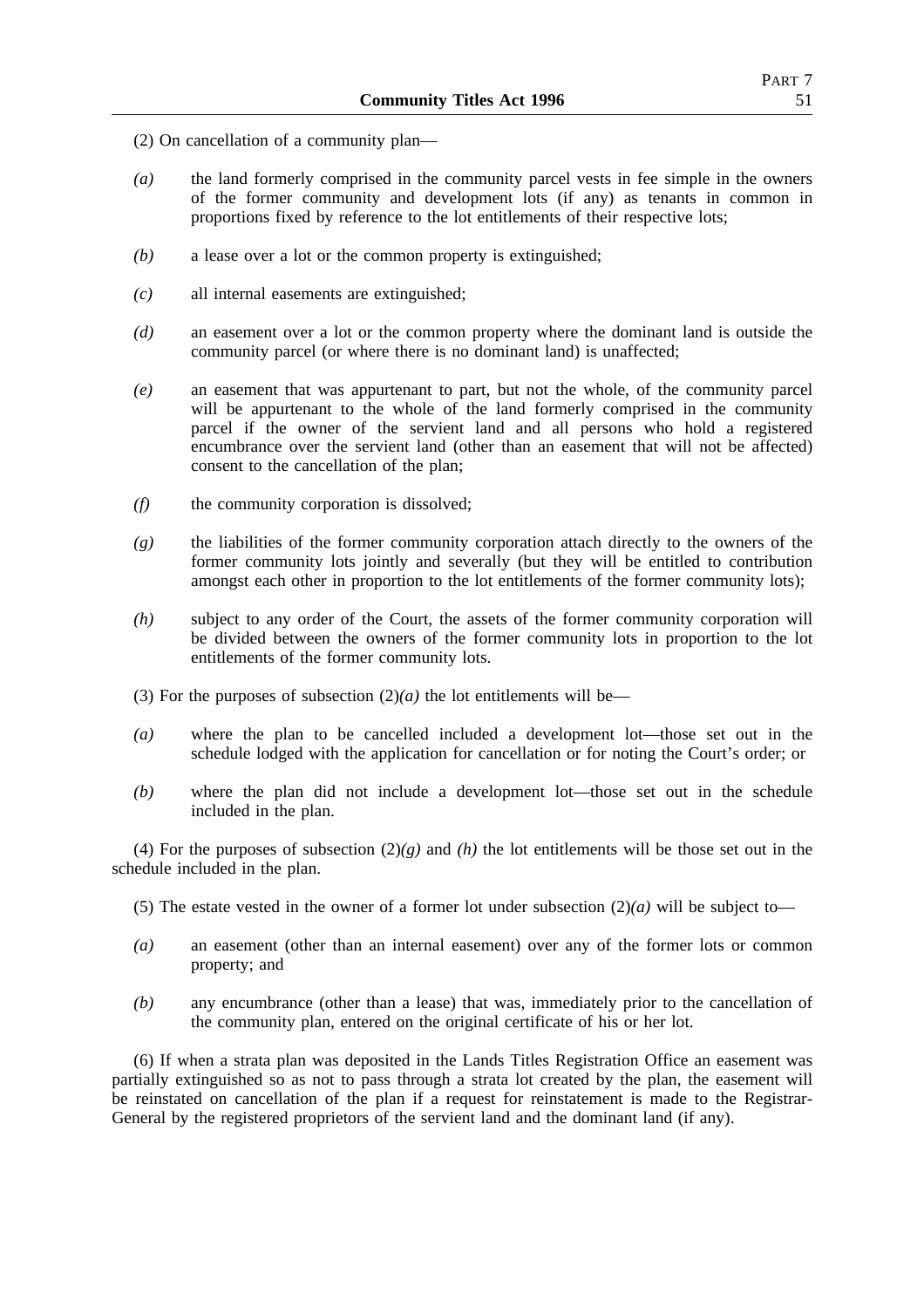(7) On cancellation of a primary plan, the primary parcel becomes an allotment for the purposes of Part 19AB of the *Real Property Act 1886* but if that land was comprised of two or more allotments before division under this Act those allotments are not revived.

(8) The cancellation of a plan of community division revokes the by-laws of the community scheme and discharges the development contract or contracts (if any) included in the scheme.

(9) For the purposes of subsection (2), the owner of a former lot is the person who was the owner of the lot immediately before the cancellation of the plan.

(10) In this section—

"**internal easement**" means an easement where both the dominant and servient land comprised the whole or part of a lot or the common property within the community parcel.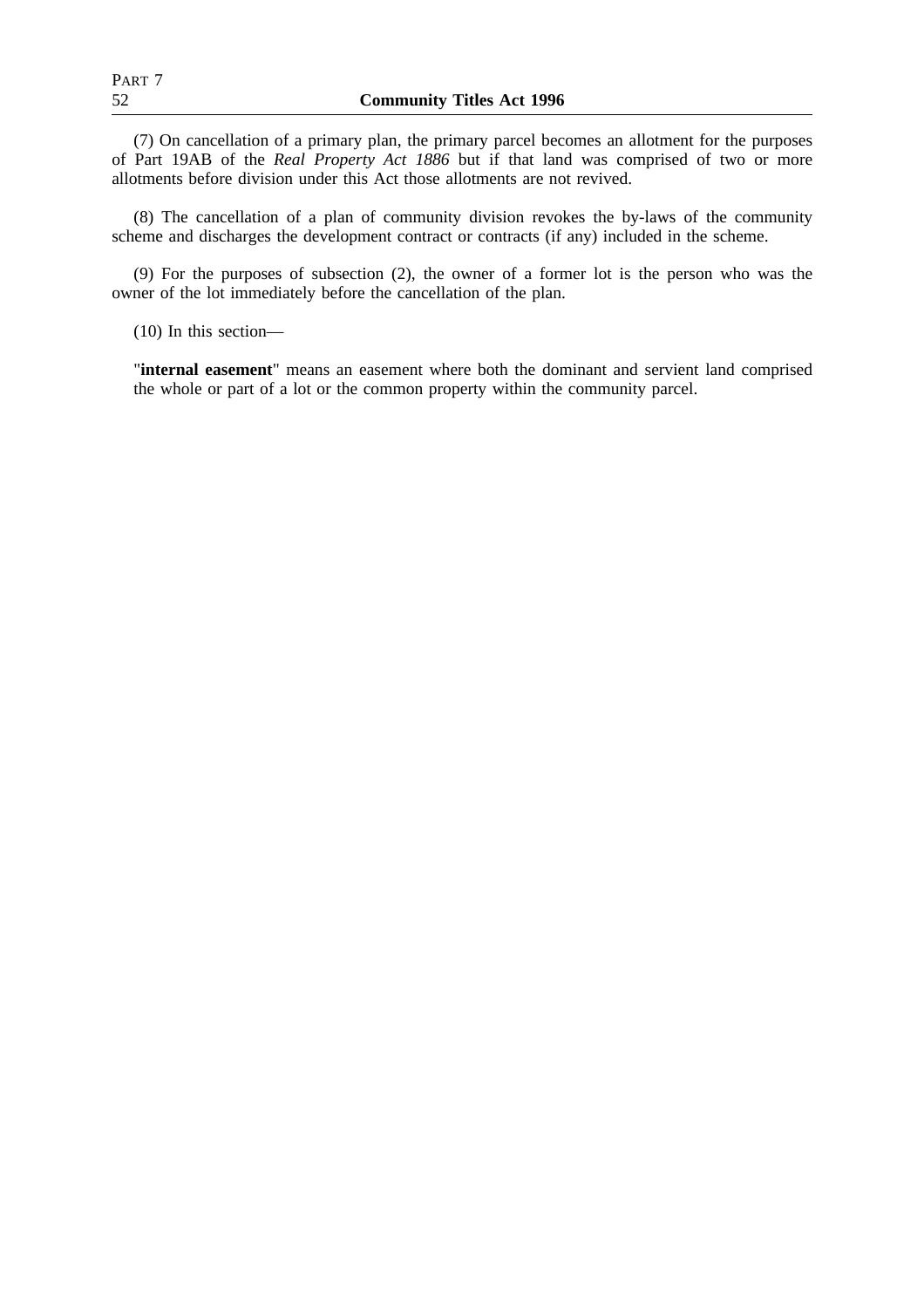# **PART 8 DIVISION OF PRIMARY PARCEL UNDER PART 19AB**

## **Division of primary parcel under Part 19AB**

**70.** (1) A primary community corporation may apply to the Registrar-General for the division of the primary parcel under Part 19AB of the *Real Property Act 1886* and for that purpose the primary parcel will be taken to be an allotment within the meaning of Part 19AB and the primary corporation will be taken to be the registered proprietor of the primary parcel.

(2) The plan of division lodged with the application must be endorsed with the consent of—

- *(a)* the owners of the primary lots and the owner of the development lot or lots (if any) comprising the primary parcel; and
- *(b)* if a primary lot is divided by a secondary plan—the owners of the secondary lots and the owner of the development lot or lots (if any) comprising the secondary parcel; and
- *(c)* if a secondary lot is divided by a tertiary plan—the owners of the tertiary lots and the owner of the development lot or lots (if any) comprising the tertiary parcel,

as well as the consents of the other persons required by Part 19AB Division 2 of the *Real Property Act 1886*.

(3) If a primary lot has been divided by a secondary plan or if a secondary lot created by such a plan has been divided by a tertiary plan, the plan of division under Part 19AB may (with the approval of the relevant development authority) retain the primary or secondary lot as an allotment.

(4) If a primary lot referred to in subsection (3) is retained as a separate allotment, the secondary plan will be taken to be a primary plan and any tertiary plan that divides a lot created by that plan will be taken to be a secondary plan.

(5) If a primary lot referred to in subsection (3) is not retained as a separate allotment but a secondary lot that has been divided by a tertiary plan is so retained, the tertiary plan will be taken to be a primary plan.

(6) The primary plan is cancelled by the deposit of a plan of division under Part 19AB and a secondary or tertiary plan (if any) is also cancelled unless the primary or secondary lot divided by the plan is retained as an allotment in the division.

(7) On cancellation of a primary, secondary or tertiary plan under this section, the primary, secondary or tertiary community corporation is dissolved and—

- *(a)* the liabilities of the former corporation attach directly to the owners of the former community lots jointly and severally (but they will be entitled to contribution amongst each other in proportions determined by reference to the lot entitlements of the former lots);
- *(b)* the assets of the former community corporation will be divided between the owners of the former community lots in proportions determined by reference to the lot entitlements of the former lots.

(8) The cancellation of a plan of community division on the deposit of a plan of division under Part 19AB revokes the by-laws of the community scheme and discharges the development contract or contracts (if any) included in the scheme.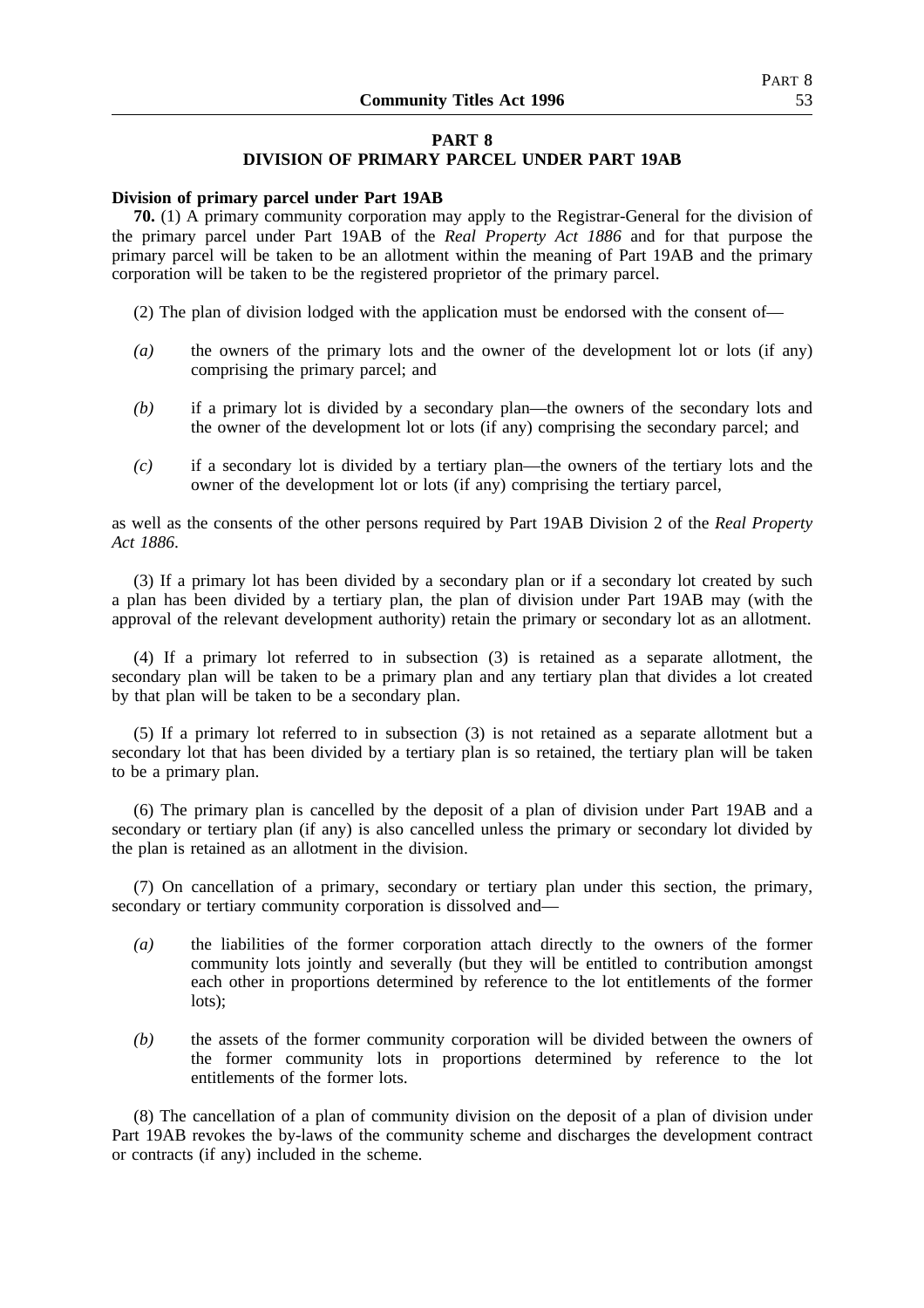(9) If, on the division of a primary parcel under this Part, the land comprising the former parcel is transferred to the owners of the former lots in the same shares as if the community plan had been cancelled under Part 7 Division 3, no duty is payable under the *Stamp Duties Act 1923* in respect of the transfer.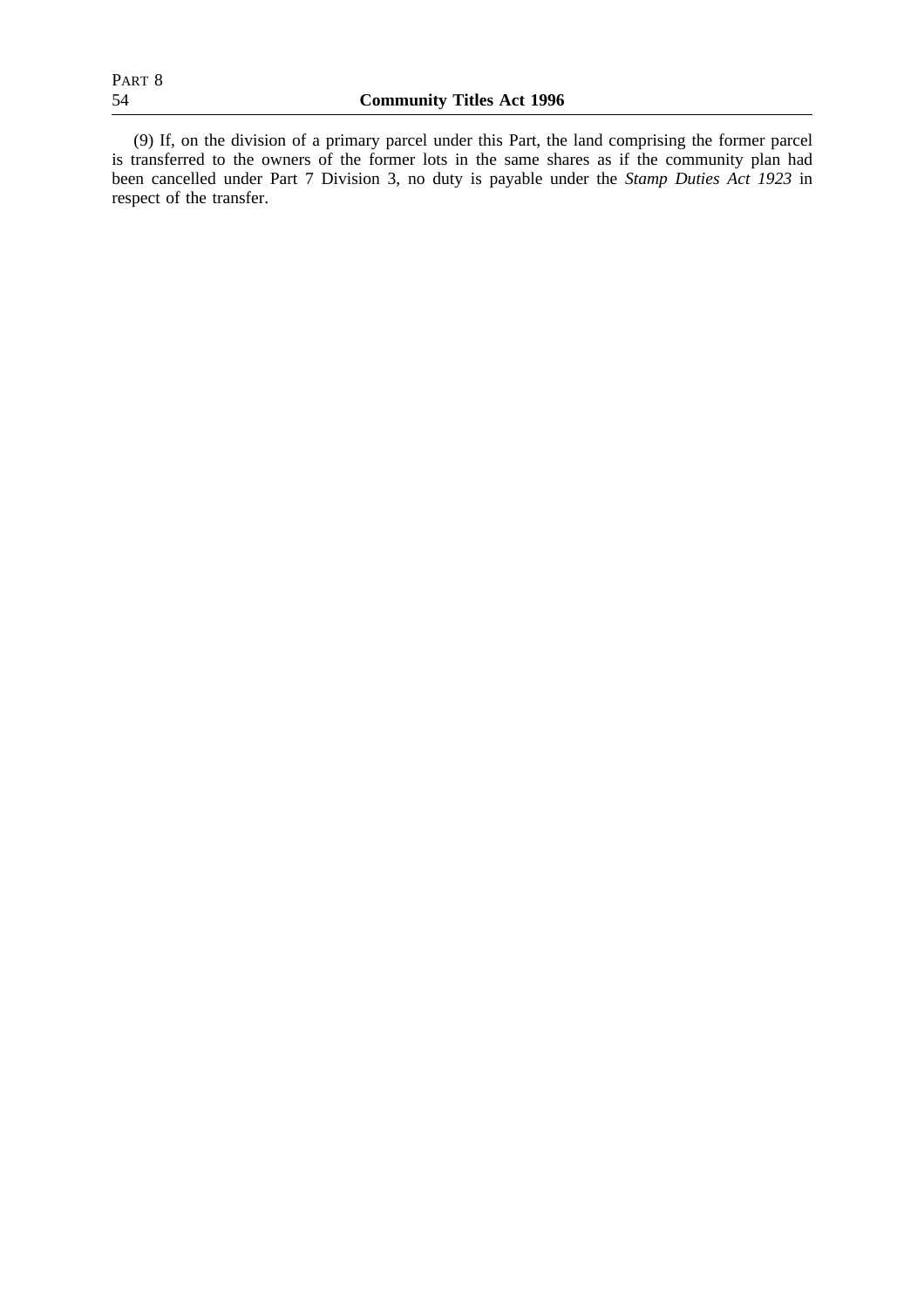# **PART 9 THE COMMUNITY CORPORATION**

## **DIVISION 1—ESTABLISHMENT OF THE CORPORATION**

#### **Establishment of corporation**

**71.** (1) A community corporation is established when a plan of community division is deposited in the Lands Titles Registration Office.

(2) The name of the corporation is "Community Corporation No. Incorporated" where the number is the number of the deposited community plan.

(3) The abbreviation "Inc." may be used in place of the word "Incorporated".

(4) The address of the corporation is the address of the corporation for the time being shown on the certificate of title for the common property.

(5) The address may be changed on application to the Registrar-General by the corporation in a form approved by the Registrar-General.

### **Corporate nature of community corporations**

**72.** A community corporation is a body corporate and—

- *(a)* has perpetual succession; and
- *(b)* may sue and be sued in its corporate name; and
- *(c)* has the functions and powers assigned or conferred by or under this Act or any other Act.

#### **The corporation's common seal**

**73.** (1) A corporation must have a common seal bearing its name.

(2) The seal may only be used in a manner directed by the corporation in general meeting or, if the corporation has not given such a direction, may only be used in the presence of any two of the presiding officer, treasurer and secretary of the corporation both of whom must sign the document to which the seal is affixed as witnesses.

(3) Where all three of those offices are held by one person, the presence of that person is sufficient for compliance with subsection  $(2)$ .

### **Members of corporation**

**74.** (1) The owners for the time being of the community lots<sup>1</sup> into which a community parcel is divided are the members of the corporation established on deposit of the plan.

 $1$ . The owner of a development lot is not a member of the corporation.

(2) If a primary lot is divided by a secondary plan or a secondary lot is divided by a tertiary plan, the secondary or tertiary corporation (not the owners of the secondary or tertiary lots) is a member of the primary or secondary corporation in respect of that lot.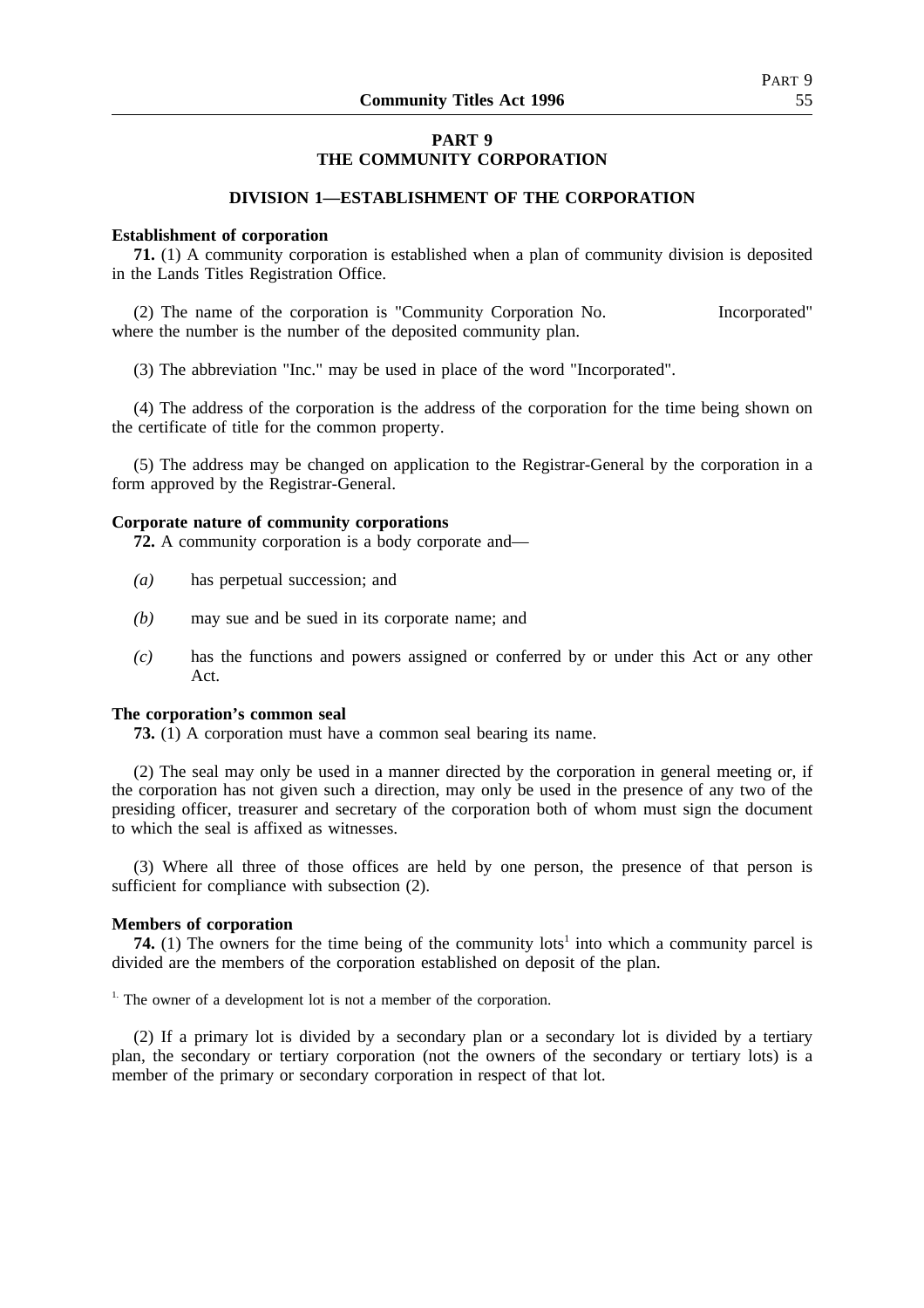## **Functions and powers of corporations**

**75.** (1) The functions of a corporation are—

- *(a)* to administer, manage and control the common property for the benefit of the owners of the community lots; and
- *(b)* to maintain the common property and the property of the corporation in good order and condition; and
- *(c)* where practicable, to establish and maintain lawns or gardens on those parts of the common property not required or used for any other purpose; and
- *(d)* to enforce the by-laws and the development contracts (if any); and
- *(e)* to carry out the other functions assigned to it by this Act or conferred on it by the bylaws.

(2) Subject to this section, a community corporation has all the powers of a natural person for the purpose of carrying out its functions as well as the powers conferred by the other provisions of this Act.

(3) A corporation's decision to erect a building on, or to make any other improvements to, the common property (other than those referred to in subsection  $(1)(c)$ ) must be made by special resolution.

- (4) A corporation's power to carry on business is limited to—
- *(a)* activities necessary or desirable to carry out its functions; and
- *(b)* investment of money held by it that is not immediately required in carrying out its functions in the same manner and subject to the same requirements as a trustee investing trust funds under the *Trustee Act 1936*; and
- *(c)* use of the common property or the property of the corporation to produce income (but only if authorised by a unanimous resolution of the corporation).

(5) A community corporation can only delegate its functions or powers to the extent permitted by regulation.

(6) A delegation of functions or powers is revocable by the corporation at any time notwithstanding any agreement to the contrary by the corporation.

(7) A delegate of a community corporation who has a direct or indirect pecuniary interest in any matter in relation to which he or she proposes to perform delegated functions or powers must disclose the nature of the interest in writing to the corporation.

Maximum penalty: \$15 000.

(8) A delegate who is the owner of a community lot is not obliged by subsection (7) to disclose an interest that he or she has in common with the owners of other community lots.

(9) It is a defence to a charge of an offence against subsection (7) to prove that the defendant was not, at the time of the alleged offence, aware of his or her interest in the matter.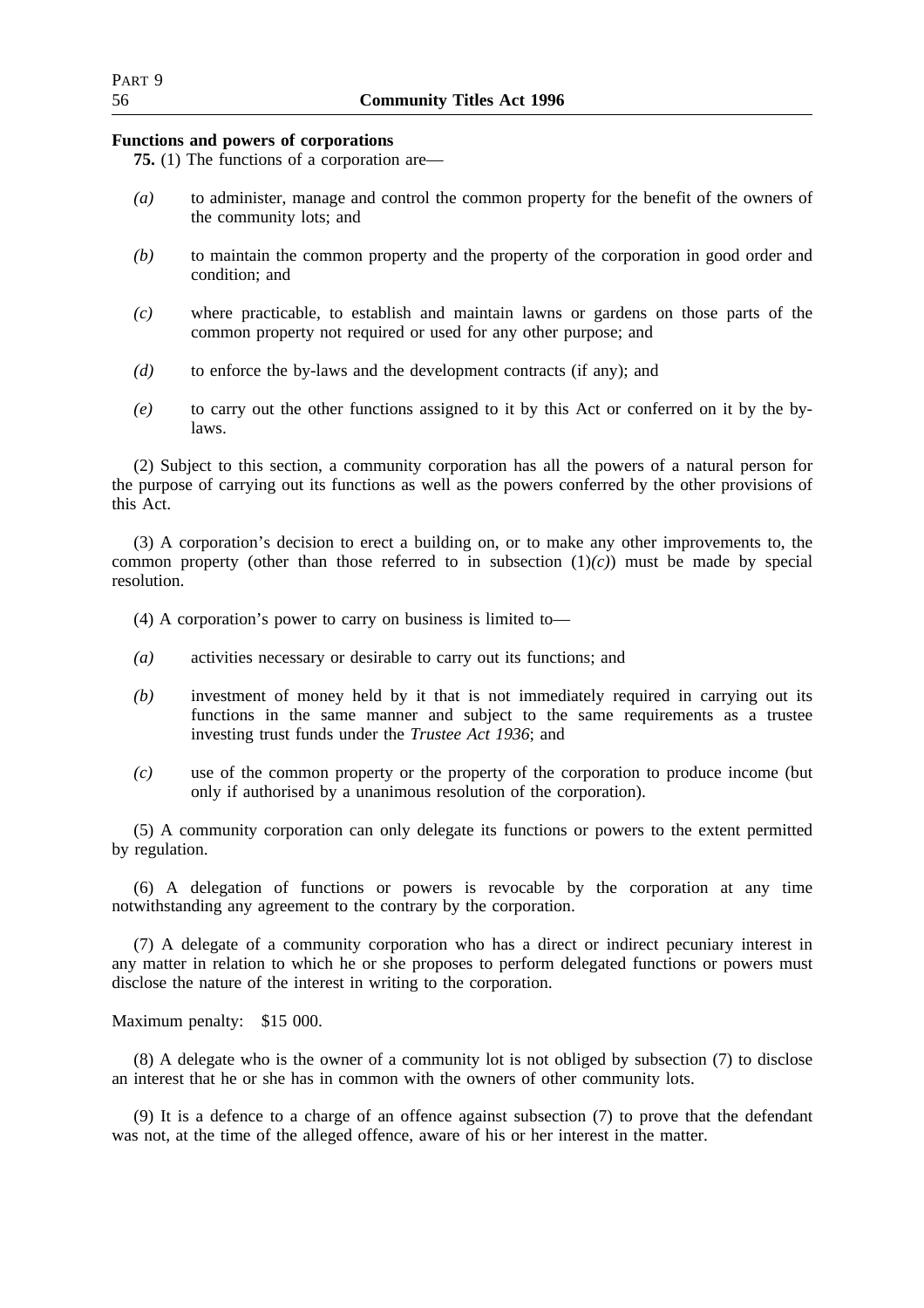## **Presiding officer, treasurer and secretary**

**76.** (1) A community corporation must, by ordinary resolution, appoint a presiding officer, treasurer and secretary.

(2) Subject to this section, the offices of presiding officer, treasurer and secretary must be held by natural persons who are members of the corporation.

- (3) In the case of a community scheme—
- *(a)* comprising ten community lots or less—two or all of those offices may be held by one person;
- *(b)* comprising eleven or more community lots—two of those offices may be held by one person.

(4) A person for the time being appointed by a body corporate that is a member of a corporation to attend and vote at meetings of the corporation is a member of the corporation for the purposes of subsection (2).

(5) If the community parcel is subject to a leaseback arrangement the corporation may appoint a person, or persons (who need not be a member, or members, of the corporation), nominated by the lessee to hold one, two or all of the offices of presiding officer, treasurer and secretary.

(6) The presiding officer, treasurer and secretary must be appointed for a term that expires at or before the next annual general meeting of the corporation.

- (7) The office of a person appointed under this section becomes vacant if he or she—
- *(a)* dies; or
- *(b)* completes his or her term of office and is not reappointed; or
- *(c)* in the case of a person who was a member of the corporation when he or she was appointed to the office—ceases to be a member of the corporation; or
- *(d)* in the case of a person appointed by a body corporate that is a member of the corporation to attend and vote at meetings—ceases to hold that appointment; or
- *(e)* resigns by written notice to the secretary or, in the case of the secretary, to the presiding officer; or
- *(f)* becomes bankrupt or applies to take the benefit of a law for the relief of insolvent debtors; or
- *(g)* is convicted of an indictable offence or sentenced to imprisonment for an offence; or
- *(h)* is removed from office by special resolution of the corporation.

(8) A resolution referred to in subsection  $(7)(h)$  can only be passed on one or more of the following grounds—

- *(a)* misconduct;
- *(b)* neglect of duty;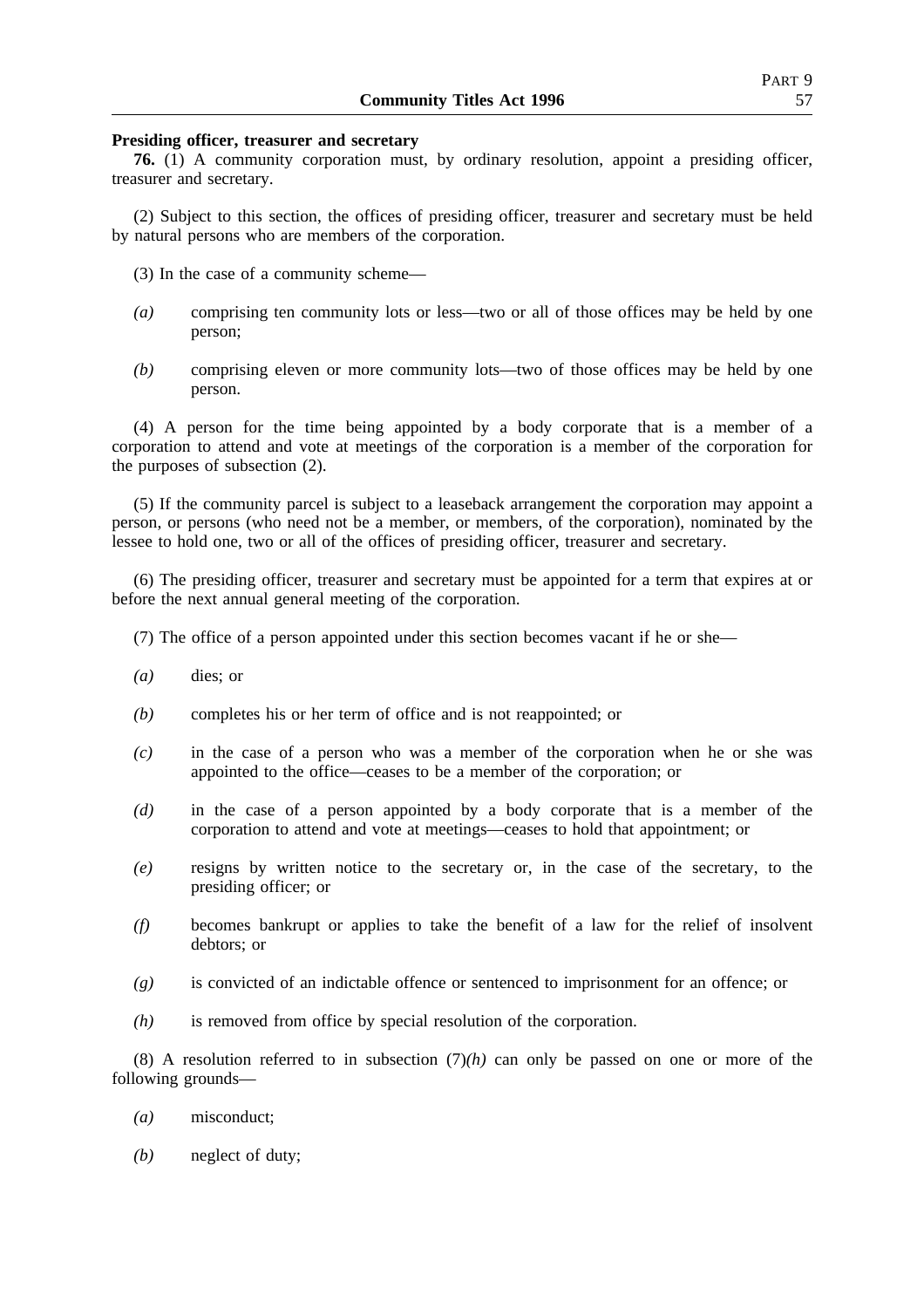*(c)* incapacity or failure to carry out satisfactorily the duties of the office.

(9) A community corporation may appoint or engage a person to assist the presiding officer, treasurer or secretary.

## **Corporations's monetary liabilities guaranteed by members**

**77.** (1) Subject to subsection (3), if a community corporation defaults in payment of a monetary liability, the liability is enforceable against the members of the corporation jointly and severally.

(2) The members have a right of contribution amongst themselves in proportion to the lot entitlements of their lots.

(3) If the liability was incurred when the community parcel was subject to a leaseback arrangement and was not authorised by an ordinary resolution of the corporation (or by a special or unanimous resolution where required by some other provision of this Act), the liability is enforceable against the lessee but not against the members of the corporation.

### **Non-application of Corporations Law**

**78.** The *Corporations Law* does not apply to a community corporation.

# **DIVISION 2—GENERAL MEETINGS**

## **First general meeting**

**79.** (1) The developer must convene a general meeting of the community corporation within three months after the day on which two or more community lots are first owned by different persons.

Maximum penalty: \$15 000.

(2) A member of the corporation may convene the first meeting if the developer fails to do so.

## **Business at the first general meeting**

**80.** (1) The developer must deliver to the corporation at the first general meeting—

- *(a)* a copy of the plan of community division deposited in the Lands Titles Registration Office which shows the service infrastructure by which the lots and common property are provided with water, gas, electricity and other services; and
- *(b)* a copy of—
	- (i) the scheme description (if any); and
	- (ii) the by-laws; and
	- (iii) the development contract or contracts (if any),

filed by the Registrar-General with the deposited plan; and

- *(c)* a copy of specifications, diagrams and drawings relating to the buildings or other improvements (if any) on the community parcel; and
- *(d)* the duplicate certificate of title for the common property; and
- *(e)* all policies of insurance taken out by the developer; and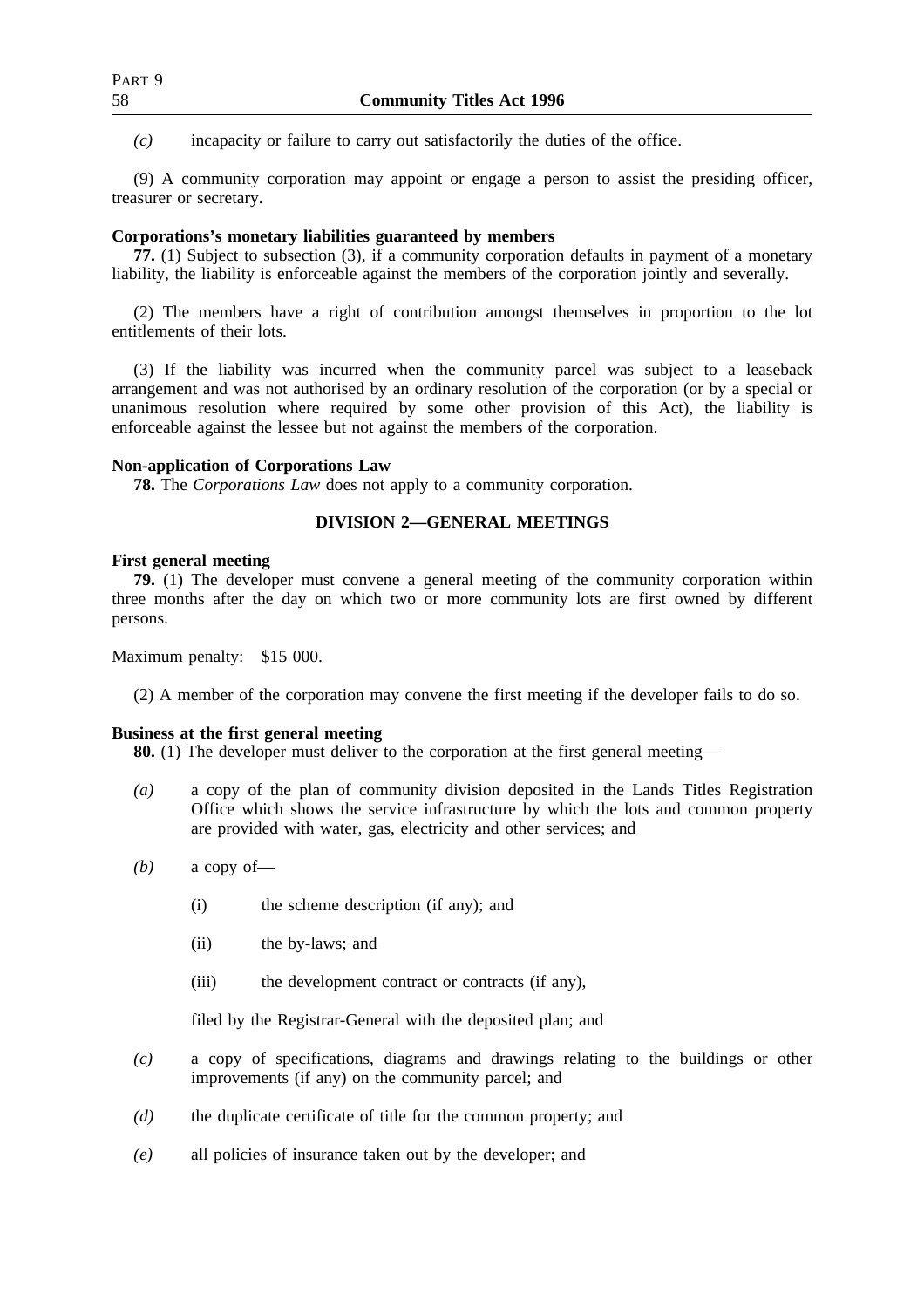- *(f)* a statement of the corporation's assets and liabilities; and
- *(g)* an expenditure and contribution statement complying with section 113; and
- *(h)* books of account and other records relating to the corporation; and
- *(i)* the corporation's common seal; and
- *(j)* a copy of all other documents in the developer's possession that are likely to be of use to the corporation.

Maximum penalty: \$15 000.

- (2) The following matters must be addressed at the first general meeting—
- *(a)* the appointment of the presiding officer, treasurer and secretary;
- *(b)* the custody of the corporation's common seal and the manner of its use;
- *(c)* the corporation's recurrent and non-recurrent expenditure in its first financial year and the amount to be raised by contributions from owners of community lots to cover that expenditure;
- *(d)* the appointment of an auditor of the corporation's accounts in its first financial year or a special resolution that the accounts for that year need not be audited;
- *(e)* such other matters as are required by regulation.

(3) If a document of a kind referred to in subsection (1) comes into the possession of the developer within 12 months after the corporation's first general meeting, the developer must deliver it, or a copy of it, to the corporation.

Maximum penalty: \$15 000.

### **Convening of general meetings**

**81.** (1) A general meeting (other than the first general meeting) may be convened—

- *(a)* by the presiding officer, treasurer or secretary of the corporation;
- *(b)* by any two members of the management committee of the corporation;
- *(c)* by a member or members of the corporation—
	- (i) the value of whose lot entitlement or combined lot entitlements is 20 per cent or more of the aggregate value of all the lot entitlements; or
	- (ii) who holds, or who together hold, 20 per cent or more of the total number of community lots in the scheme; or
- *(d)* on the order of a Magistrates court.

(2) A meeting (including the first general meeting) is convened by giving written notice of the day, time and place of the meeting to all members of the corporation at least 14 days before the date of the meeting.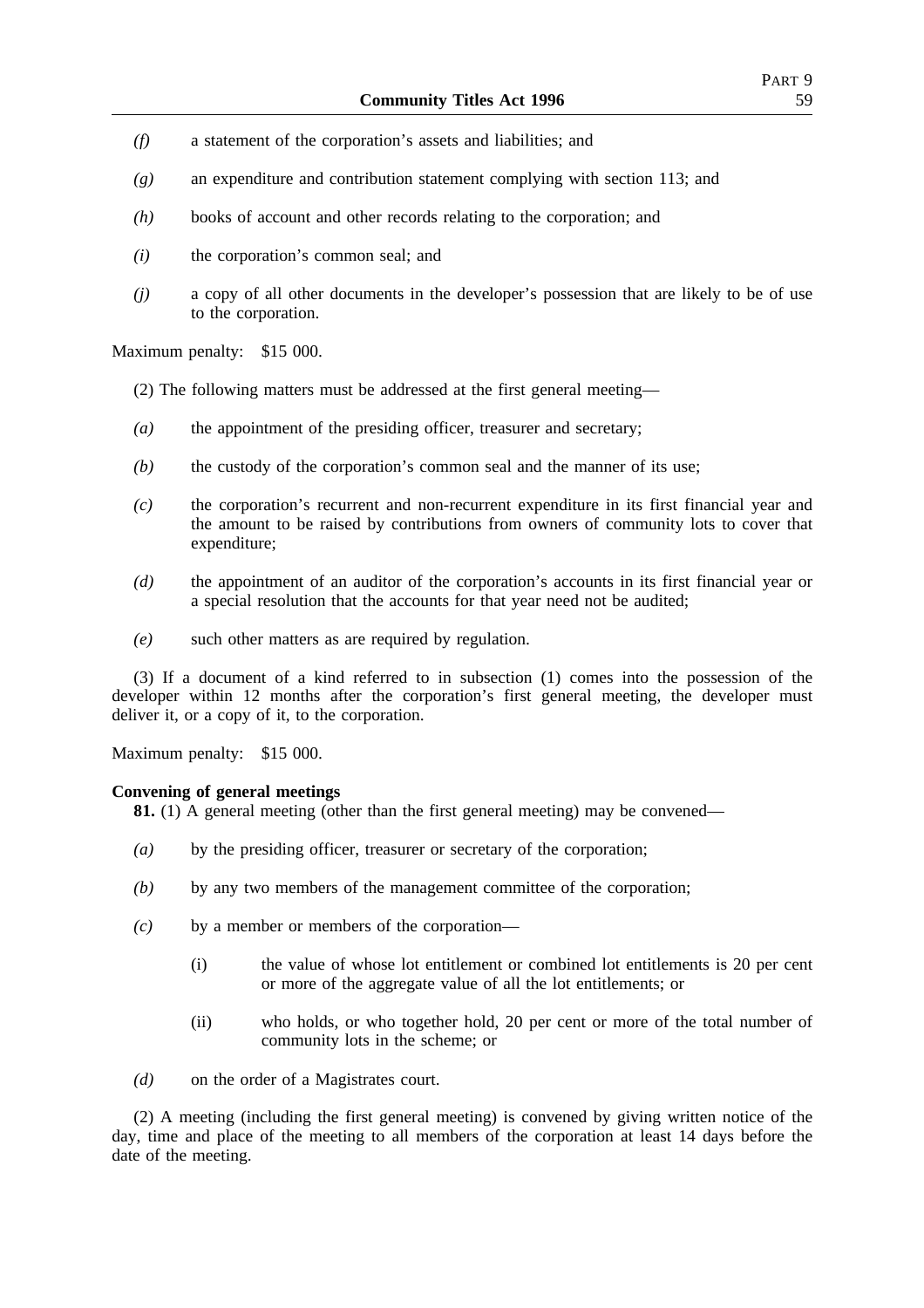(3) The day, time and place of the meeting must be reasonably convenient to a majority of the members of the corporation.

- (4) The notice convening a general meeting must set out the agenda for the meeting.
- (5) The agenda must include—
- *(a)* the text of any unanimous or special resolutions to be moved at the meeting; and
- *(b)* a motion confirming the minutes of the previous general meeting; and
- *(c)* in the case of the first general meeting—the matters required to be dealt with by section 80(2); and
- *(d)* in the case of an annual general meeting—
	- (i) presentation of the accounts for the previous financial year; and
	- (ii) in the case of a corporation that is required to have its annual statement of accounts audited—the appointment of an auditor of the accounts for the current financial year; and
	- (iii) contributions to be paid by members for the current financial year; and
	- (iv) such other matters as are required by regulation.

# **Annual general meeting**

**82.** (1) The annual general meeting of a primary community corporation must be held within three months after the commencement of each financial year.

(2) The annual general meeting of a secondary or tertiary community corporation must be held within one month after the annual general meeting of the primary or secondary corporation of which it is a member.

## **Procedure at meetings**

**83.** (1) The presiding officer of a corporation will preside at general meetings of the corporation.

(2) The developer (or one of the developers if there are two or more), or the person appointed by the developer to attend and vote on the developer's behalf, will preside at the first meeting of the corporation until the presiding officer has been appointed.

(3) In the absence of the presiding officer, a person present may be appointed to preside at the meeting by the persons present and entitled to vote at the meeting.

(4) The quorum for the transaction of business at a general meeting is determined by dividing the number of persons entitled to attend and vote at the meeting by two, disregarding any fraction and adding one.

- (5) If a quorum is not present within half an hour of the time appointed for a general meeting—
- *(a)* the members present must appoint—
	- (i) another day for the meeting being at least seven days but not more than 14 days later; and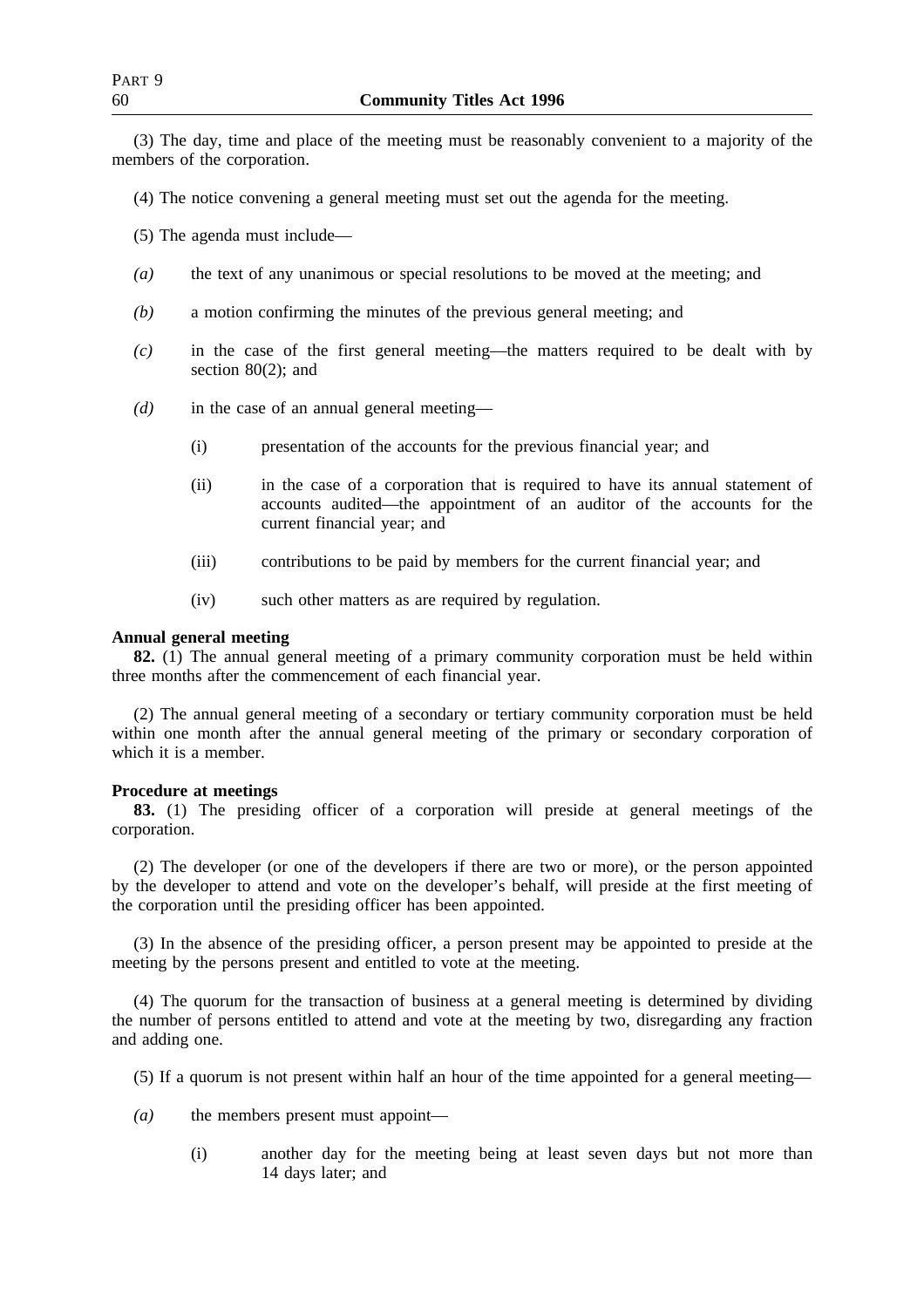- (ii) the time and place for the meeting; and
- *(b)* the meeting stands adjourned to that day at that time and place; and
- *(c)* if a quorum is not formed at the adjourned meeting within half an hour, the persons present who are entitled to vote constitute a quorum.

(6) Where a meeting of a corporation is adjourned under subsection (5), the secretary of the corporation must cause reasonable notice of the day, time and place of the adjourned meeting to be given in writing to the members of the corporation.

(7) Except where otherwise provided by this Act or by the by-laws of a community corporation, the decisions of the corporation in general meeting will be made by ordinary resolutions.

(8) A corporation must cause accurate minutes to be kept of proceedings at its meetings.

(9) Subject to this Act and the by-laws, a corporation may determine procedures at its meetings.

## **Voting at general meetings**

**84.** (1) Subject to this section the owner of a community lot is entitled to attend and vote at general meetings of the corporation.

(2) The owner of a development lot is not entitled to attend or to vote at general meetings in his or her capacity as the owner of that lot.

(3) Subject to subsection (8), an owner (whether a secondary or tertiary corporation or any other body corporate or a natural person) may nominate another person to attend and vote at meetings on his or her behalf.

(4) Subject to subsection (8), where there is more than one owner of a lot, a person (who may, but need not, be one of the owners) may be nominated by all of the owners to vote on their behalf.

(5) A nomination referred to in subsection (3) must be made by written notice to the secretary of the corporation and may be revoked at any time by the owner by subsequent written notice to the secretary.

- $(6)$  A nomination referred to in subsection  $(4)$ —
- *(a)* must be made by written notice to the secretary of the corporation by all of the owners of the lot;
- *(b)* must specify the meeting or meetings to which it relates;
- *(c)* may be revoked at any time by one of the owners by written notice to the secretary.

(7) Where there is more than one owner of a lot and there is no person who is entitled to vote on behalf of the owners pursuant to a nomination under subsection (4), the following provisions apply—

- *(a)* if only one of the owners attends a meeting—the vote is exercisable by that person;
- *(b)* if two or more of the owners attend a meeting—the vote is exercisable by one of them in accordance with an agreement between all the owners attending the meeting but, if there is no such agreement, none of them is entitled to vote.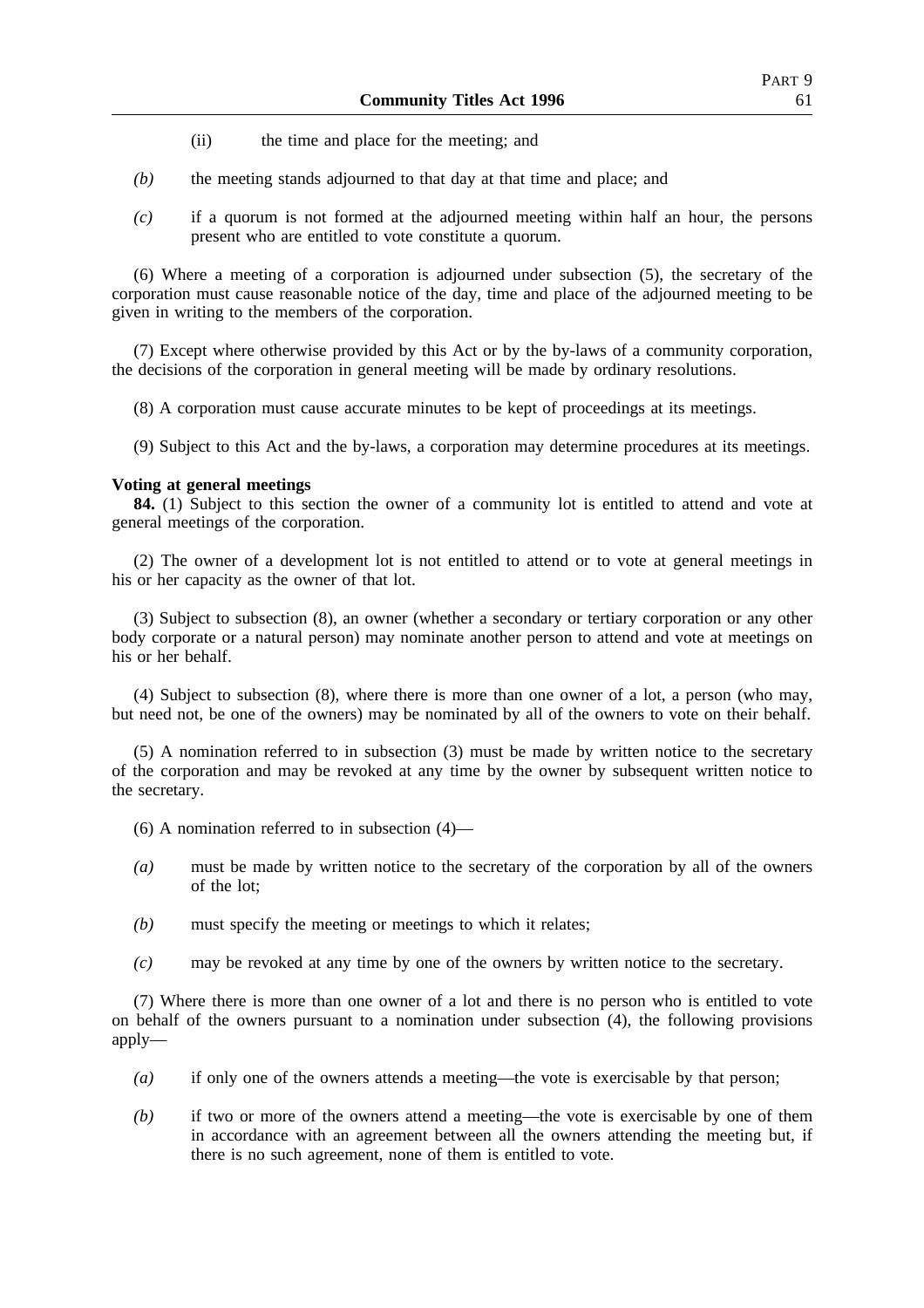(8) Subject to subsection (9), the developer or an associate of the developer cannot be nominated under subsection (3) or (4) if one or more of the community lots is used, or is intended to be used, solely or predominantly for residential purposes.

(9) Subsection (8) does not apply if the community parcel is subject to a leaseback arrangement.

(10) A person who is not an owner of a community lot but has been nominated by an owner or owners to attend and vote at a general meeting of the corporation, must be regarded as a member of the corporation for the purposes of proceedings at the meeting.

(11) The owner of a lot may exercise an absentee vote on a proposed resolution by giving the secretary written notice of the proposed vote at least six hours before the time of the meeting.

(12) A member attending a meeting of a corporation may demand a written ballot on any question.

(13) The ballot will be taken in such manner as the person presiding at the meeting thinks fit.

(14) A vote cannot be exercised in relation to a lot unless all amounts payable to the corporation in respect of the lot have been paid.

(15) If the number of votes supporting a resolution is equal to the number of votes against the resolution, the resolution is lost.

### **Nominee's duty to disclose interest**

**85.** (1) A person (whether a co-owner of a lot or not) who has been nominated to attend and vote at meetings of a community corporation on behalf of another person and who has a direct or indirect pecuniary interest in any matter to be voted on at a meeting must—

- *(a)* if it is practicable to do so, disclose the nature of the interest to his or her principal before the vote is taken; or
- *(b)* in any other case, disclose the nature of the interest to his or her principal as soon as practicable after the vote is taken.

Maximum penalty: \$15 000.

(2) A co-owner of a lot is not obliged by subsection (1) to disclose an interest that he or she has in common with his or her other co-owners.

(3) It is a defence to a charge of an offence against subsection (1) to prove that the defendant was not, at the time of the alleged offence, aware of his or her interest in the matter.

## **Voting by a community corporation as a member of another community corporation**

**86.** (1) A secondary corporation that is a member of a primary corporation or a tertiary corporation that is a member of a secondary corporation may vote at a meeting of the primary or secondary corporation if it has been authorised to do so by resolution of its members.

(2) When determining whether a resolution of a community corporation is a unanimous resolution, the vote of a secondary or tertiary corporation (that is a member of the corporation) that is cast in favour of the resolution—

*(a)* will be counted in favour of the resolution if it was authorised by a unanimous resolution of the secondary or tertiary corporation;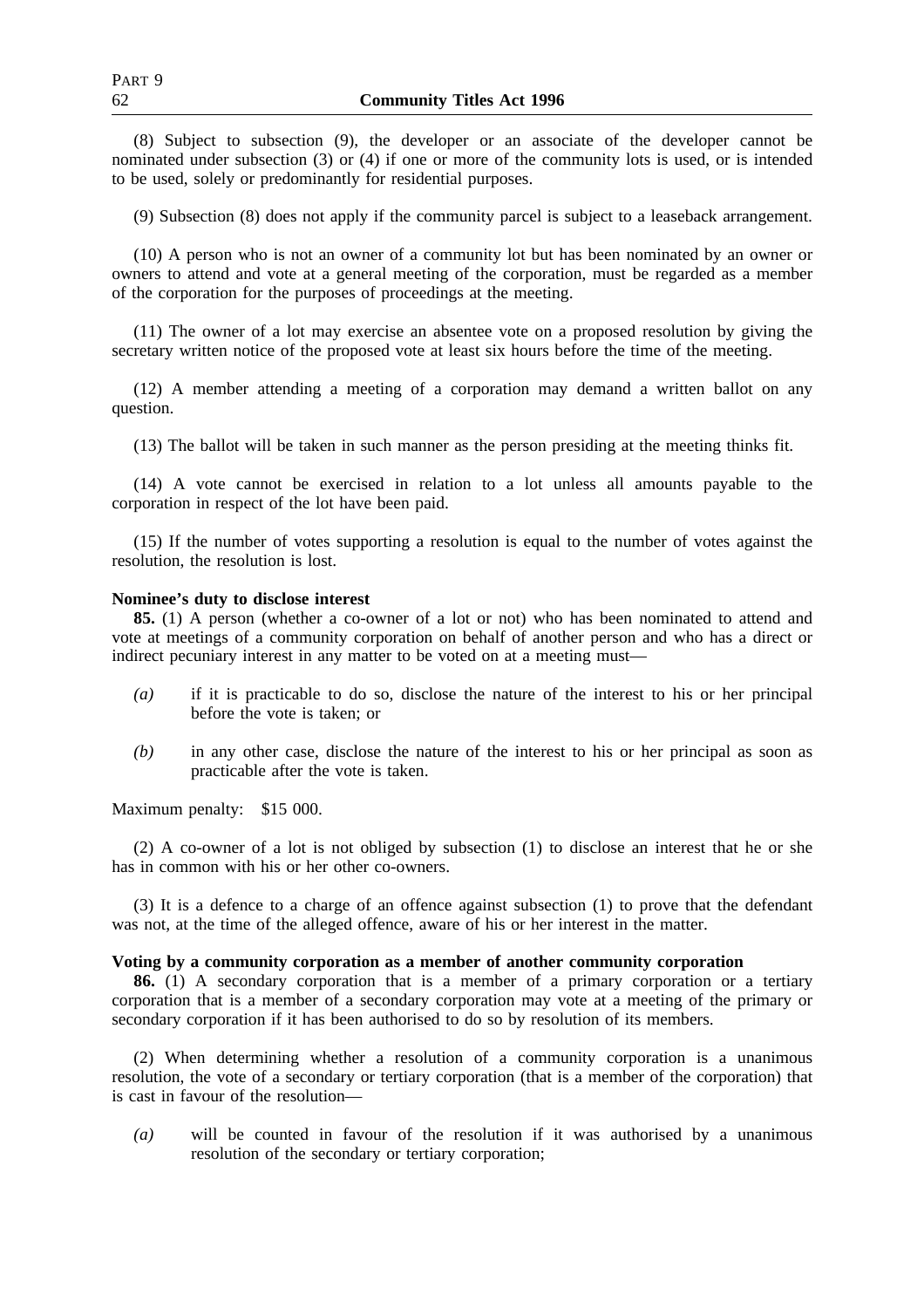*(b)* will be taken to be cast against the resolution if it was not authorised by a unanimous resolution of the secondary or tertiary corporation.

(3) When determining whether a resolution of a community corporation is a special resolution, the vote of a secondary or tertiary corporation that is a member of the corporation will only be counted if it was authorised by a special resolution of the secondary or tertiary corporation.

### **Value of votes cast at general meeting**

**87.** (1) The number of votes that may be cast in respect of each community lot on any matter arising for decision at a general meeting of a community corporation is—

- *(a)* if one or more of the lots is used, or is intended to be used, solely or predominantly for residential purposes—one;
- *(b)* in any other case—
	- (i) the number prescribed for that purpose by the by-laws; or
	- (ii) if the by-laws do not prescribe a number—one.

(2) A unanimous resolution is required to vary the number of votes prescribed by the by-laws that may be cast in respect of each community lot.

(3) If the developer owns one or more, but not all, of the community lots in a community parcel he or she is entitled to the aggregate of the votes determined in accordance with subsection (1) in respect of those lots or to a number of votes equivalent to the aggregate of the votes determined in accordance with that subsection that may be exercised by all the other members of the corporation, whichever is the lesser.<sup>1</sup>

<sup>1.</sup> The effect of this provision is that the voting power of the developer can never be greater than the combined voting power of the other members of the corporation.

### **Special resolutions—three lot schemes**

**88.** (1) This section applies to a community corporation if there are three community lots in the community scheme and the owner of each lot is entitled to one vote in respect of his or her lot.

(2) A resolution of a community corporation to which this section applies is a special resolution if—

- *(a)* at least 14 days notice setting out the text of the proposed resolution has been served on all the owners of the community lots; and
- *(b)* the resolution is passed at a properly convened meeting of the corporation at which either no vote, or only one vote, is cast against the resolution.

### **Revocation, etc., of decisions by corporation**

**89.** (1) A decision that is required by this Act to be made by unanimous resolution of a community corporation may be varied or revoked by a unanimous resolution of the corporation.

(2) A decision that is required by this Act to be made by a special resolution of a corporation may be varied or revoked by a special resolution of the corporation.

(3) All other decisions of a corporation may be varied or revoked by an ordinary resolution of the corporation.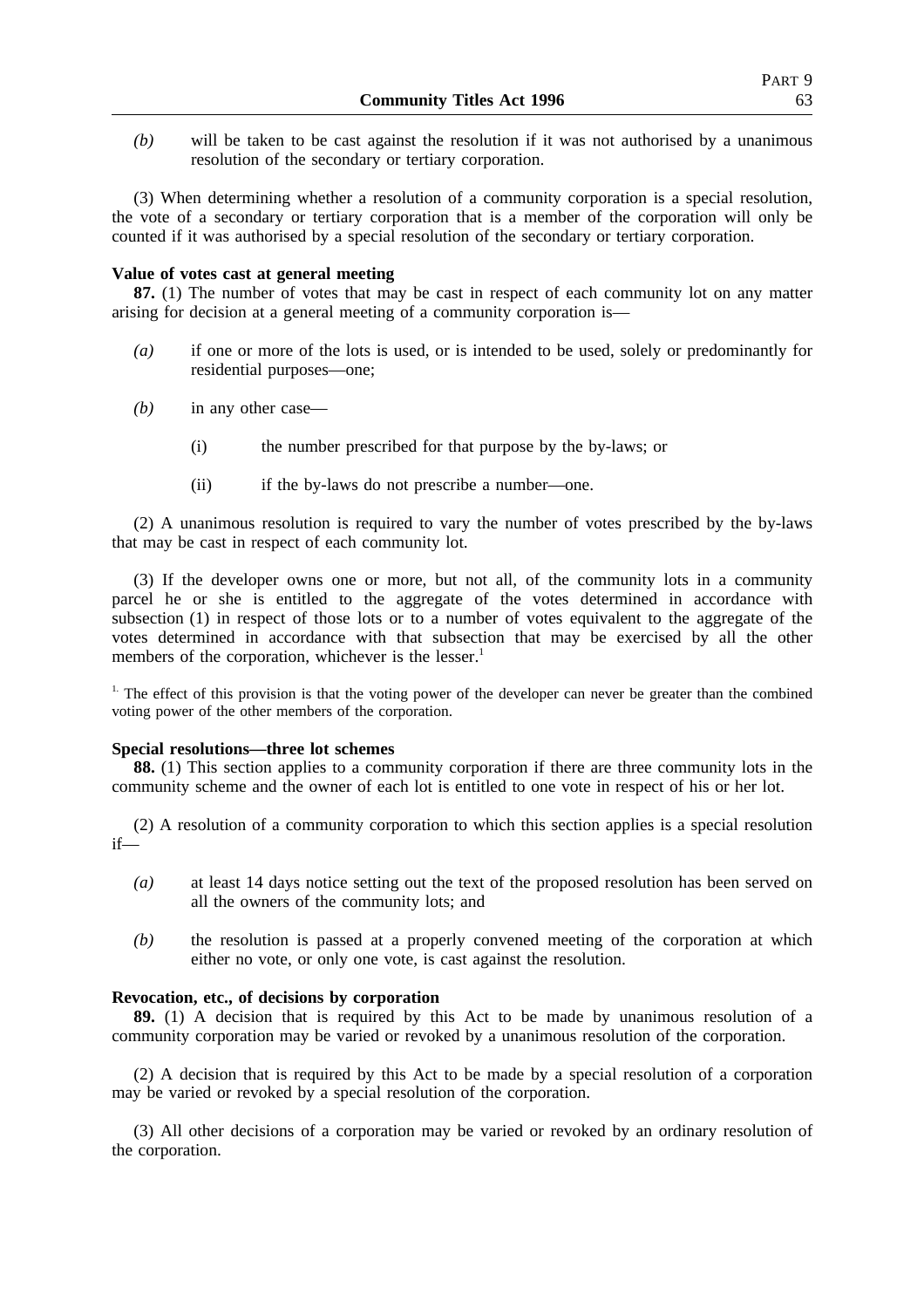# **DIVISION 3—MANAGEMENT COMMITTEE**

## **Establishment of management committee**

**90.** (1) A community corporation may (but is not obliged to) establish a management committee.

(2) A committee is established by ordinary resolution of the corporation.

(3) The members of a committee must be natural persons and must include the presiding officer, the treasurer and the secretary of the corporation.

(4) Subject to subsection (6), where each of the community lots is used, or is intended to be used, solely or predominantly for residential purposes, all the members of the committee must be members of the corporation and for that purpose a person for the time being appointed by a body corporate that is a member of the corporation to attend and vote at meetings of the corporation will be taken to be a member of the corporation.

(5) Where one or more of the community lots are not used, or intended to be used, solely or predominantly for residential purposes, the committee may be comprised of or include persons who are not members of the corporation.

(6) Where the community parcel is subject to a leaseback arrangement, the management committee may consist of one or more persons nominated by the lessee and appointed by ordinary resolution of the corporation.

## **Term of office**

**91.** (1) A member of the committee must be appointed for a term that expires at or before the next annual general meeting of the corporation.

(2) A member's office becomes vacant if the member—

- *(a)* dies; or
- *(b)* completes his or her term of office and is not reappointed; or
- *(c)* in the case of a person who was a member of the corporation when he or she was appointed to the office—ceases to be a member of the corporation; and
- *(d)* in the case of a member who is the presiding officer, treasurer or secretary of the corporation—ceases to hold that office and does not hold either of the other of those offices; or
- *(e)* in the case of any member other than the presiding officer, treasurer or secretary of the corporation—resigns by written notice to the secretary of the corporation; or
- *(f)* becomes bankrupt or applies to take the benefit of a law for the relief of insolvent debtors; or
- *(g)* is convicted of an indictable offence or sentenced to imprisonment for an offence; or
- *(h)* is removed from office by ordinary resolution of the corporation.

(3) A resolution referred to in subsection  $(2)(h)$  can only be passed on one or more of the following grounds: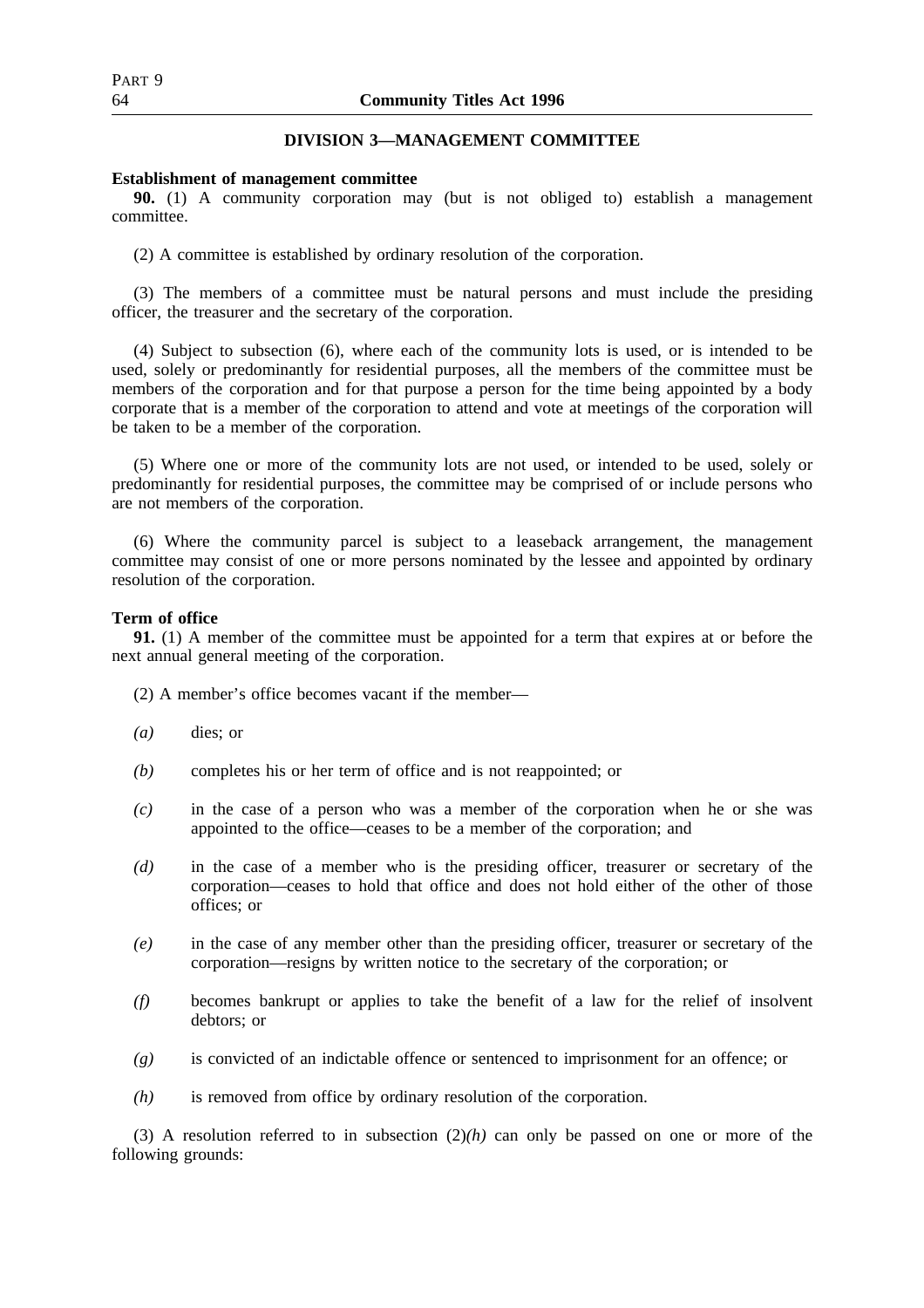- *(a)* misconduct;
- *(b)* neglect of duty;
- *(c)* incapacity or failure to carry out satisfactorily the duties of the office.

### **Functions and powers of committees**

**92.** (1) Subject to any limitations imposed by the corporation, it is the function of a management committee to carry out the functions and perform the duties of the corporation within the limits of the committee's powers.

(2) Subject to this Act and to any limitations imposed by the corporation or by the by-laws of the community scheme, a management committee has full power to transact any business of the corporation.

(3) A committee cannot delegate its functions or powers but a community corporation may appoint or engage a person to assist the committee in the performance of the committee's functions.

(4) A committee does not have power to do anything for which a special or unanimous resolution of the corporation is required.

#### **Convening of committee meetings**

**93.** (1) A meeting of a management committee may be convened by the presiding officer, treasurer or secretary of the corporation or by any two members of the committee.

(2) A meeting is convened by giving written notice of the day, time and place of the meeting to all members of the committee at least three days before the date of the meeting.

(3) The day, time and place of the meeting must be reasonably convenient to a majority of the members of the committee.

(4) The notice convening a meeting must set out the agenda for the meeting.

## **Procedure at committee meetings**

**94.** (1) The presiding officer will preside at committee meetings but in his or her absence the members present may appoint a member to preside at that meeting.

(2) The quorum for the transaction of business at a committee meeting is determined by dividing the number of members of the committee by two, disregarding any fraction and adding one.

(3) A decision supported by a majority of the members present at a management committee meeting is a decision of the committee.

(4) A member of a committee may appoint another person to act as his or her proxy at a committee meeting that the member is unable to attend.

(5) The person appointed must, if each of the community lots is used, or is intended to be used, solely or predominantly for residential purposes, be another member of the committee or a member of the community corporation.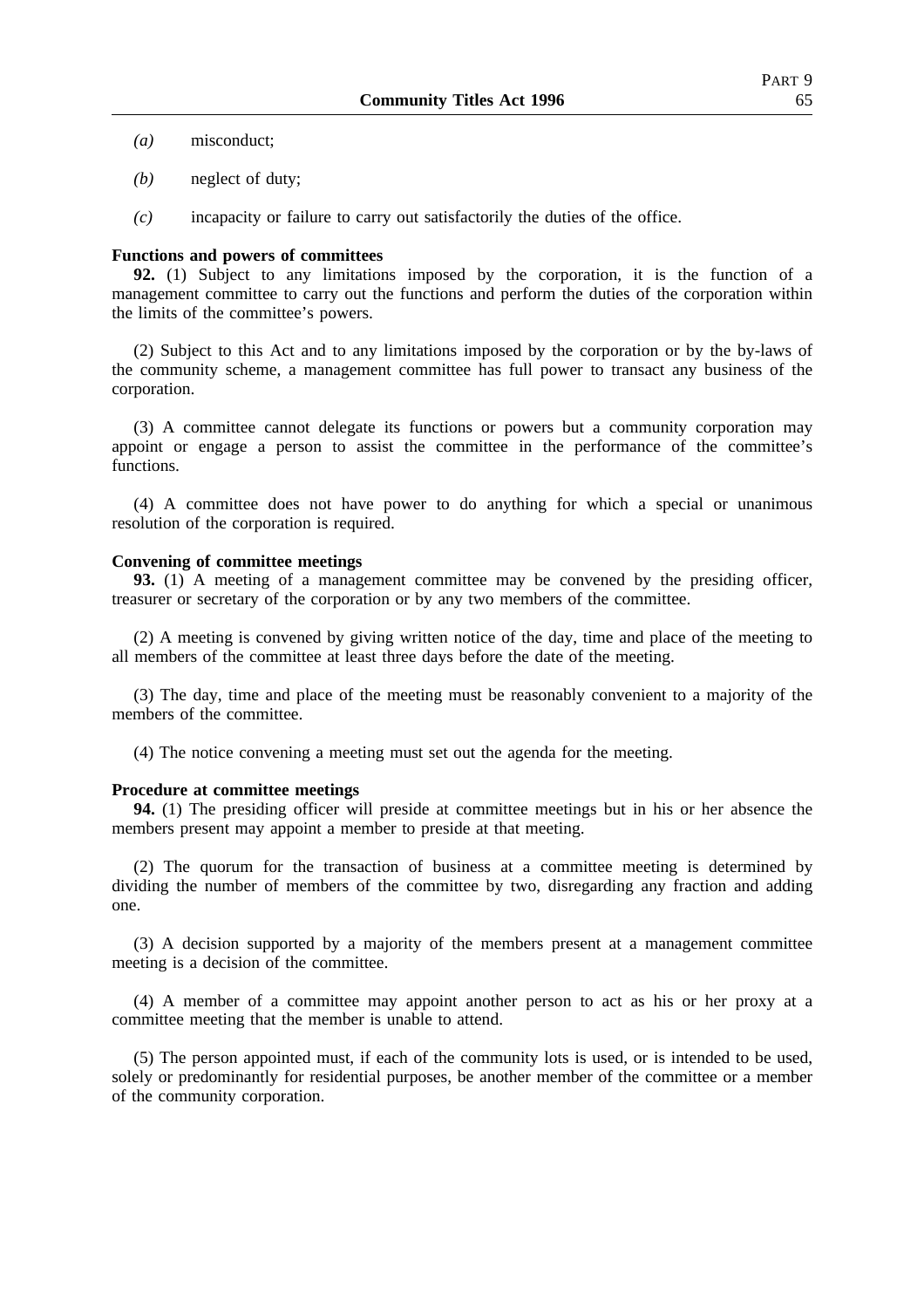(6) A decision is made by a committee without meeting if—

- *(a)* written notice setting out the proposed decision is served on every member of the committee; and
- *(b)* within seven days after the notice is served on all members of the committee a majority of the members give written notice to the secretary setting out the proposed decision and expressing their agreement with it.

(7) A management committee must cause accurate minutes to be kept of proceedings at its meetings.

(8) Subject to this Act, the by-laws and to any direction of the community corporation, a committee may regulate procedures at its meetings as it thinks fit.

### **Disclosure of interest**

**95.** (1) A member of a committee who has a direct or indirect pecuniary interest in a matter under consideration by the committee—

- *(a)* must disclose the nature of the interest to the committee; and
- *(b)* must not take part in any deliberations or decisions of the committee in relation to that matter.

Maximum penalty: \$15 000.

(2) It is a defence to a charge of an offence against subsection (1) to prove that the defendant was not, at the time of the alleged offence, aware of his or her interest in the matter.

(3) A disclosure under this section must be recorded in the minutes of the committee.

(4) In this section—

"**pecuniary interest**" of a member of a committee does not include an interest arising solely from the fact that the member is also a member of the community corporation.

## **Members' duties of honesty**

**96.** (1) A member of a committee must at all times act honestly in the performance of his or her duties.

Maximum penalty—

- *(a)* if an intention to deceive or defraud is proved—\$15 000 or four years imprisonment;
- *(b)* in any other case—\$4 000.

(2) A member of a committee must not make improper use of his or her official position to gain a personal advantage for himself, herself or another.

Maximum penalty: \$15 000 or four years imprisonment.

### **Casual vacancies**

**97.** A management committee may co-opt a suitable person to fill a casual vacancy in the membership of the committee.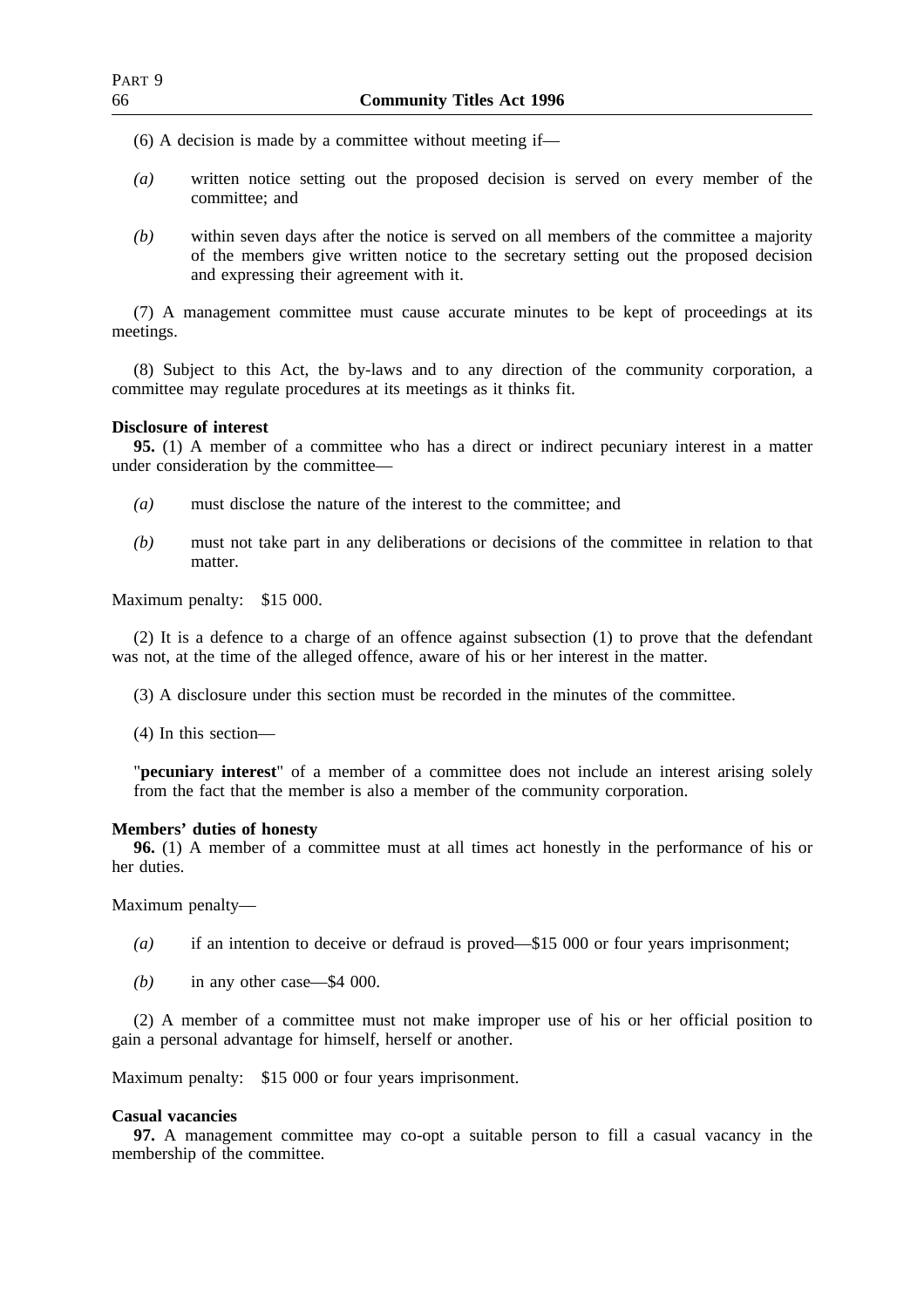**98.** If a management committee acts honestly, a vacancy in its membership or the subsequent discovery of a defect affecting the appointment of a member, or the right of a person to act as a member, does not invalidate the act of the committee.

### **Immunity from liability**

**99.** (1) A committee member is not liable for an act or omission while acting, or purportedly acting, as a committee member unless the act or omission was dishonest or negligent.

(2) A liability that would, but for subsection (1), attach to a committee member attaches instead to the corporation or, where the community parcel is subject to a leaseback arrangement, to the lessee.

## **DIVISION 4—APPOINTMENT OF ADMINISTRATOR**

### **Administrator of community corporation's affairs**

100. (1) The District Court may, on application by—

- *(a)* a community corporation; or
- *(b)* a creditor of a community corporation; or
- *(c)* the owner of a community lot or a development lot; or
- *(d)* a person who holds a registered encumbrance over a community lot or a development lot,

appoint an administrator of the community corporation, or remove or replace an administrator previously appointed.

(2) An administrator has, while the appointment remains in force, full and exclusive power to administer the affairs of the community corporation (including power to do anything for which a special or unanimous resolution of the corporation is required).

(3) The administrator must comply with any directions that the court may give from time to time.

(4) The remuneration of an administrator will be fixed by the court and is payable from the corporation's funds.

(5) The administrator may, by written instrument, delegate any of his or her powers.

(6) A delegation under subsection (5)—

- *(a)* may be made on such conditions as the administrator thinks fit; and
- *(b)* is revocable at will; and
- *(c)* does not derogate from the power of the administrator to act in any matter personally.

(7) A person to whom powers have been delegated under subsection (5) who has a direct or indirect pecuniary interest in any matter in relation to which he or she proposes to exercise delegated powers must disclose the nature of the interest in writing to the administrator.

Maximum penalty: \$15 000.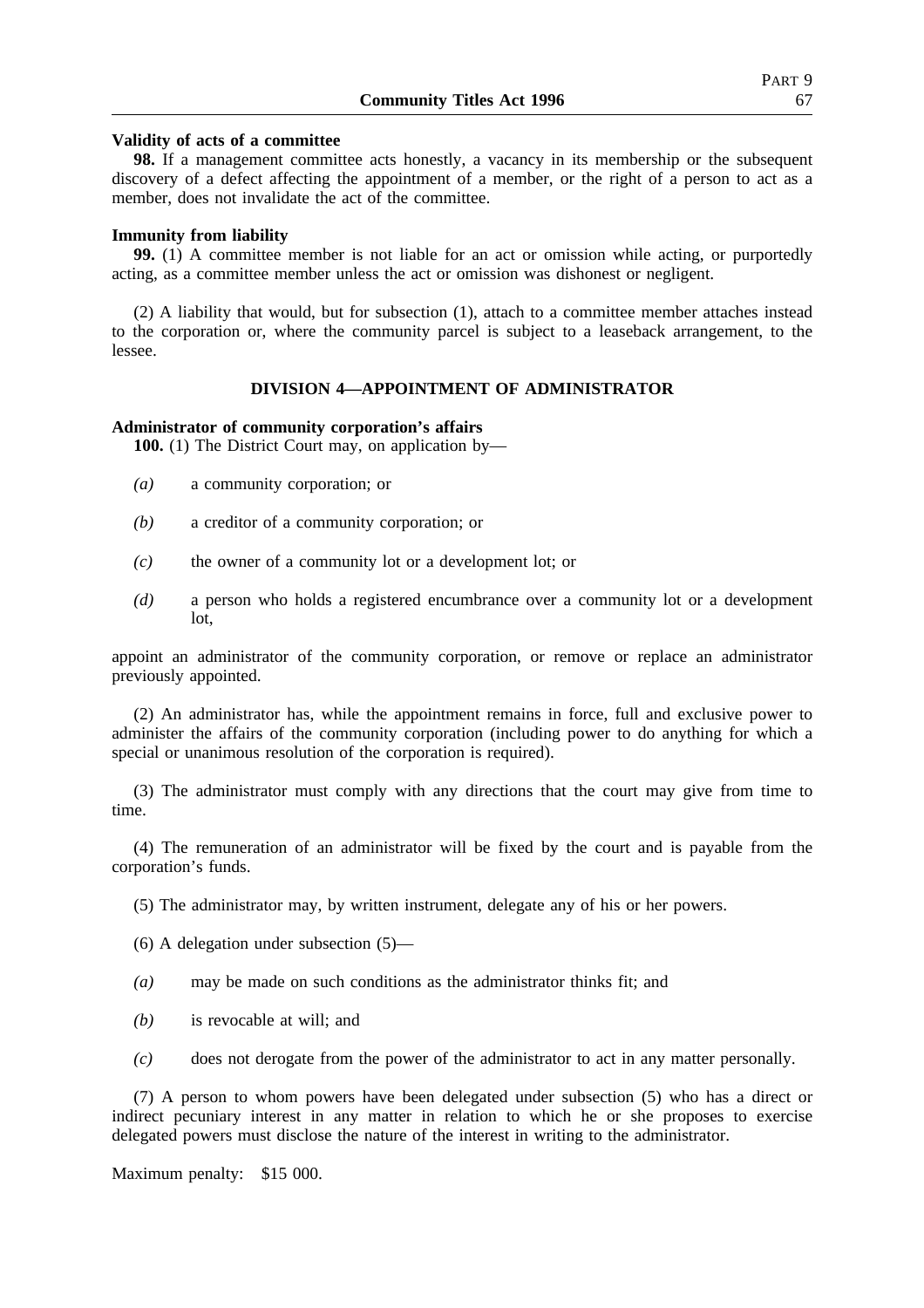(8) It is a defence to a charge of an offence against subsection (7) to prove that the defendant was not, at the time of the alleged offence, aware of his or her interest in the matter.

- (9) A person who—
- *(a)* is appointed as an administrator; or
- *(b)* is removed or replaced as an administrator,

must, within 14 days, give the Registrar-General written notice of his or her appointment, removal or replacement together with such supporting evidence as the Registrar-General requires.

(10) The Registrar-General must file the notice with the plan of community division.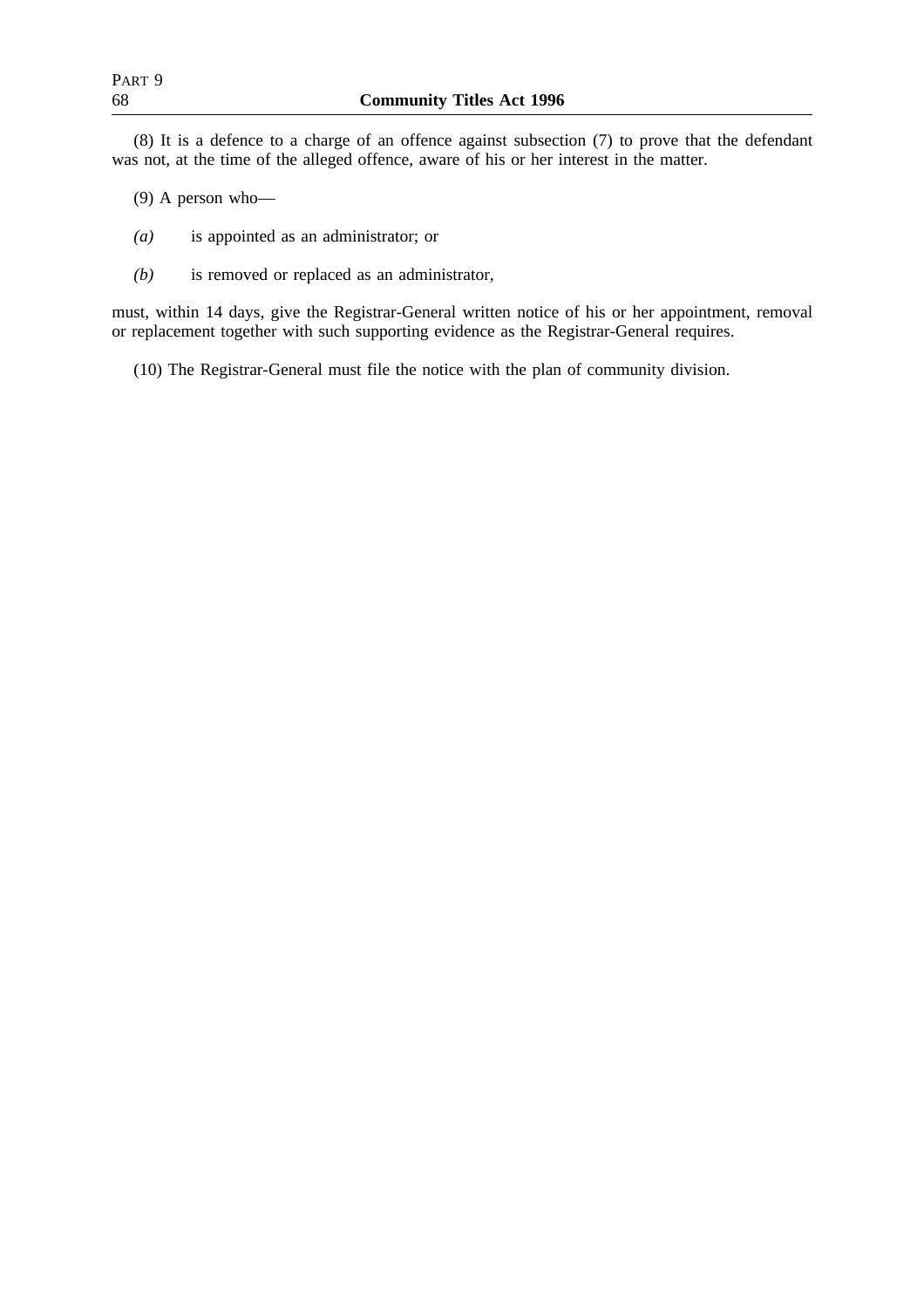## **PART 10 PROPERTY MANAGEMENT**

# **DIVISION 1—POWERS OF CORPORATION TO MAINTAIN INTEGRITY OF THE COMMUNITY SCHEME**

## **Power to enforce duties of maintenance and repair, etc.**

**101.** (1) A community corporation may, by notice in writing to the owner of a lot, require the owner—

- *(a)* to carry out specified work in pursuance of a duty of maintenance or repair imposed on the owner by this Act or the by-laws;
- *(b)* to carry out specified work to remedy—
	- (i) a breach of this Act or the by-laws by the owner or a former owner or an occupier or former occupier of the lot; or
	- (ii) a situation that is likely to result in a breach of this Act or the by-laws;
- *(c)* to carry out specified work required to be carried out on the lot by a council or other public authority.

(2) Subject to subsection (4), if the owner of a lot does not comply with a requirement imposed under this section within the time allowed in the notice, a person or persons authorised by the corporation may (using such force as may be reasonably necessary in the circumstances) enter the lot and carry out the specified work.

(3) A power of entry must not be exercised under subsection (2) unless the owner of the lot has been given reasonable notice of the proposed entry.

(4) A person must not use force to enter a strata lot or a building on any other lot under subsection (2) except pursuant to an order of the Magistrates Court authorising the entry.

(5) Any cost reasonably incurred by the corporation in having work carried out under this section may be recovered as a debt from the owner of the lot.

- (6) Where—
- $(a)$ 
	- (i) the owner of a lot incurs costs in complying with a notice under subsection (1); or
	- (ii) the corporation recovers costs from the owner of a lot under subsection (5); and
- *(b)* the circumstances out of which the work was required are attributable to the act or default of another person,

the owner of the lot may recover those costs from that other person as a debt.

(7) Where a community parcel is subject to a leaseback arrangement, this section applies to, and in relation to, the lessee instead of the owners of the community lots.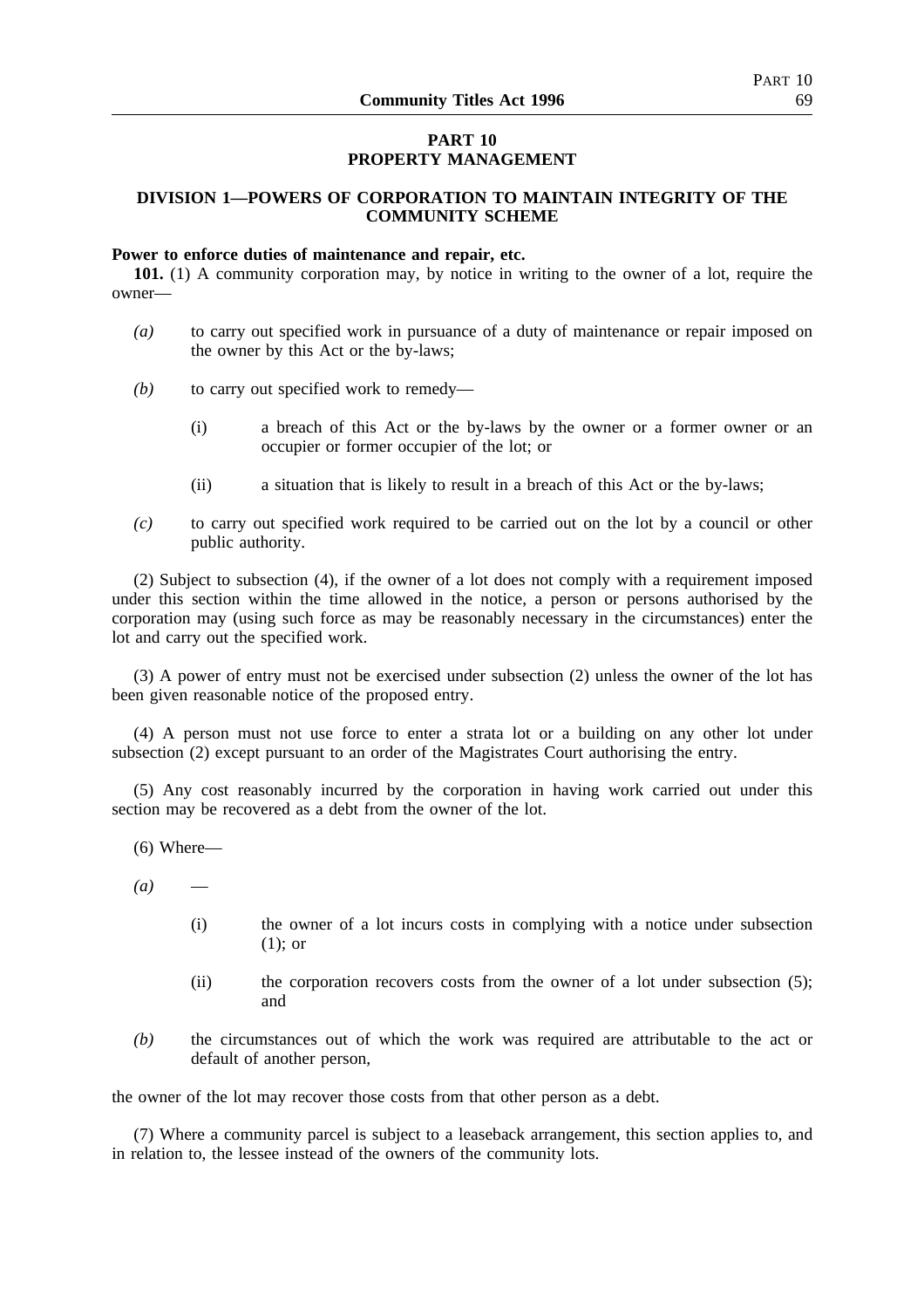## **Alterations and additions in relation to strata schemes**

**102.** (1) A person must not carry out prescribed work in relation to a strata lot unless the person is authorised to do so—

- *(a)* where each of the lots comprised in the strata scheme is used, or is intended to be used, solely or predominantly for non-residential purposes—by the by-laws of the strata scheme; or
- *(b)* in any other case—by special resolution of the community corporation.

(2) Where a person acts in contravention of this section, the corporation may, by notice in writing to the owner of the lot, require him or her to carry out, within a reasonable period fixed in the notice, specified work—

- *(a)* to remedy any structural deficiency caused by the work; or
- *(b)* to restore the lot to its previous state.

(3) If the owner of a lot does not comply with a requirement imposed under this section within the time allowed in the notice, a person or persons authorised by the corporation may enter the lot and carry out the specified work.

(4) A power of entry must not be exercised under subsection (3) unless the owner of the lot has been given reasonable notice of the proposed entry.

(5) A person may only use force to enter a lot under subsection (3) pursuant to an order of the Magistrates Court authorising the entry.

(6) Any cost reasonably incurred by the corporation in having work carried out under this section may be recovered as a debt from the owner of the lot.

(7) In this section—

"**prescribed work**" in relation to a lot means—

- *(a)* the erection, alteration, demolition or removal of a building;
- *(b)* the alteration of the external appearance of a building.

## **DIVISION 2—INSURANCE**

## **Insurance of buildings, etc., by community corporation**

**103.** (1) A community corporation must insure—

- *(a)* the buildings and other improvements (if any) on the common property; and
- *(b)* in the case of a strata scheme—the building or buildings divided by the strata plan.

## Maximum penalty: \$15 000.

- (2) The insurance—
- *(a)* must be against risks that a normally prudent person would insure against and risks that are prescribed by regulation; and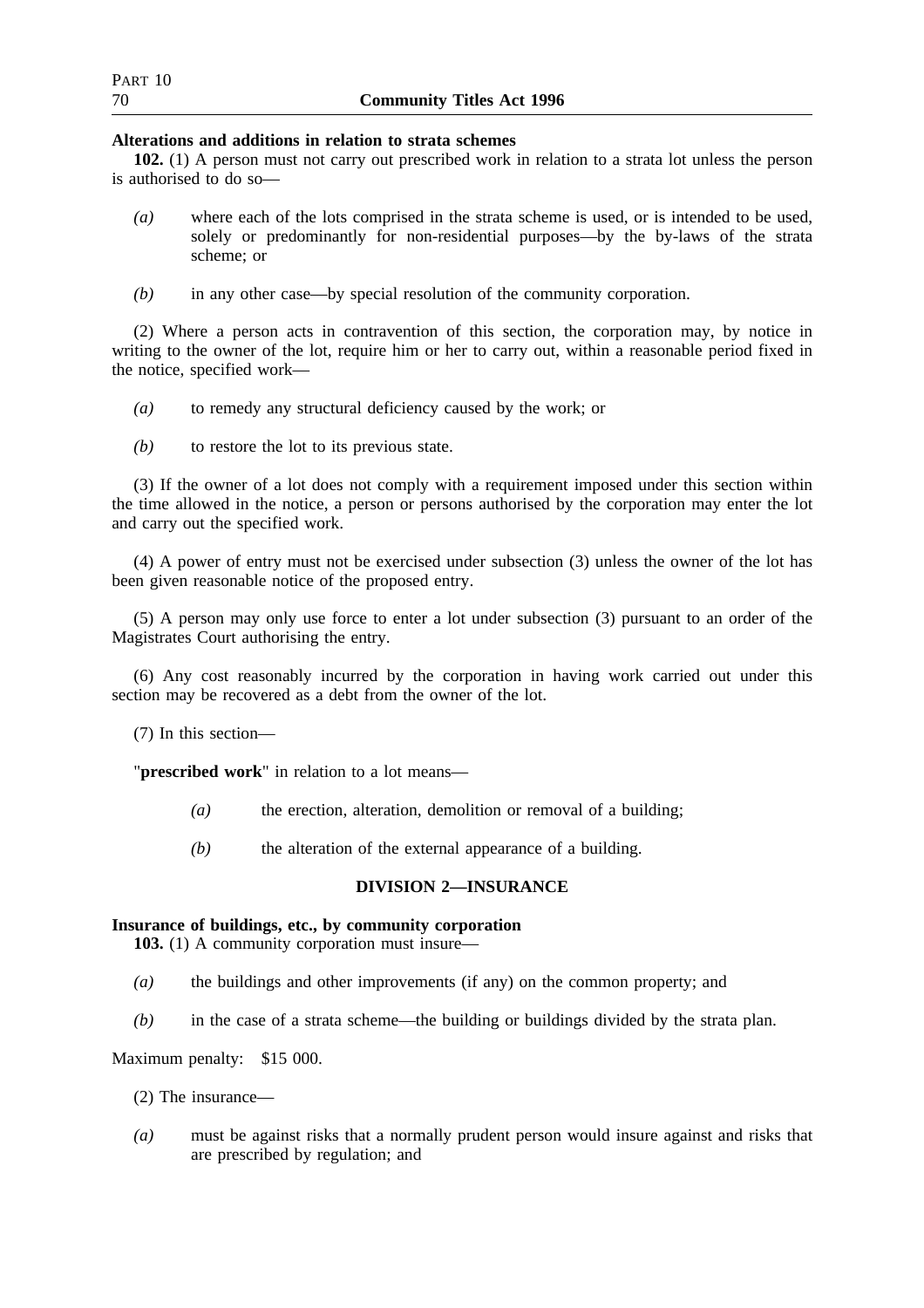- *(b)* must be for the full cost of replacing the buildings or improvements with new materials; and
- *(c)* must cover incidental costs such as demolition, site clearance and architect's fees.

(3) In the event of a claim, any excess or shortfall resulting from under insurance must be met by the corporation.

### **Other insurance by community corporation**

**104.** (1) A community corporation must insure itself—

- *(a)* against risks that a normally prudent person would insure against; and
- *(b)* against such other risks as are prescribed by regulation.

Maximum penalty: \$15 000.

(2) The amount of the insurance must be the amount that a normally prudent person would insure for but in the case of bodily injury must be at least ten million dollars or such greater amount as is prescribed by regulation.

## **Application of insurance money**

**105.** A community corporation must, subject to a unanimous resolution to the contrary, apply money received by it under a policy of insurance and any excess or shortfall that it is required to meet in making good the loss in respect of which the money was paid.

### **Insurance to protect easements**

**106.** (1) Where support or shelter required by an easement pursuant to this Act is provided by a building situated on a lot, the owner of the lot must insure the building against risks that a normally prudent person would insure against for the full cost of replacing the building with new materials and must insure against incidental costs such as demolition, site clearance and architect's fees.

Maximum penalty: \$15 000.

(2) A person who is required by subsection (1) to insure a building must provide to the community corporation such evidence as is required by the regulation of his or her compliance with that requirement.

Maximum penalty: \$500.

### **Offences relating to failure to insure**

**107.** (1) The developer must take out the insurance required by this Division in respect of a community scheme for the benefit of the community corporation before the plan of community division is deposited in the Lands Titles Registration Office and must maintain that insurance in force for at least 6 months after the deposit of the plan.

Maximum penalty:  $$15\ 000$ <sup>1</sup>

- (2) A person who owns a community lot must not enter into a contract to sell the lot unless—
- *(a)* the insurance required to be taken out under this Division by or on behalf of the community corporation has been taken out and is in force; or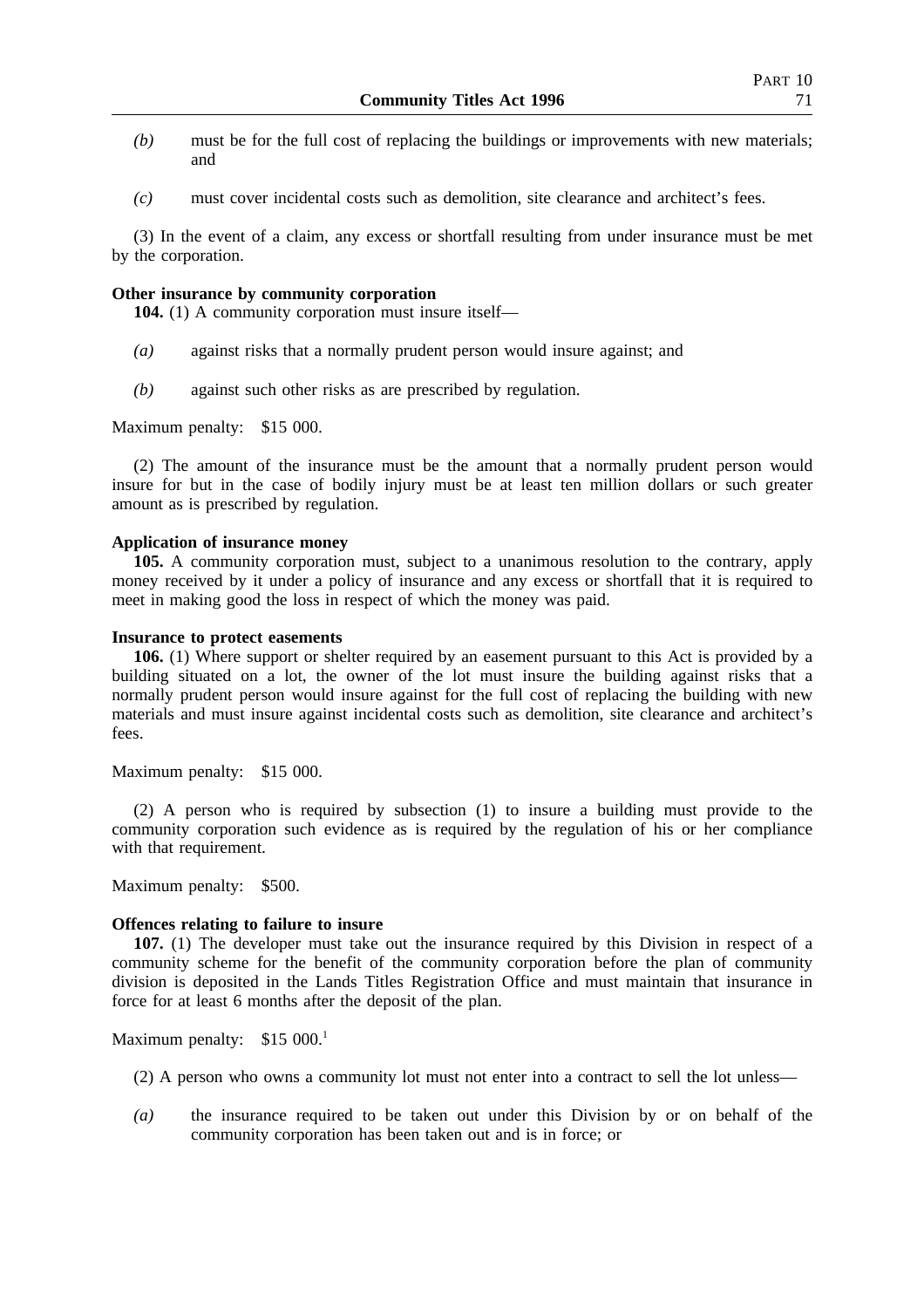*(b)* the owner, or a person acting on behalf of the owner, has, before the purchaser signs the contract, served personally on the purchaser a written statement that the insurance required to be taken out under this Division by or on behalf of the corporation has not been taken out or is no longer in force.

Maximum penalty:  $$15,000$ <sup>1</sup>

- (3) The owner of a secondary lot must not enter into a contract to sell the lot unless—
- *(a)* the insurance required to be taken out under this Division by or on behalf of the primary community corporation has been taken out and is in force; or
- *(b)* the owner, or a person acting on behalf of the owner, has, before the purchaser signs the contract, served personally on the purchaser a written statement that the insurance required to be taken out under this Division by or on behalf of the primary corporation has not been taken out or is no longer in force.

Maximum penalty:  $$15\ 000$ <sup>1</sup>

- (4) The owner of a tertiary lot must not enter into a contract to sell the lot unless—
- *(a)* the insurance required to be taken out under this Division by or on behalf of the primary and secondary corporations has been taken out and is in force; or
- *(b)* the owner, or a person acting on behalf of the owner, has, before the purchaser signs the contract, served personally on the purchaser a written statement that the insurance required to be taken out under this Division by or on behalf of the primary and secondary corporations has not been taken out or is no longer in force.

Maximum penalty:  $$15\ 000$ <sup>1</sup>

 $1.$  It is a defence to a charge of an offence against this Act for the defendant to prove that the alleged offence was not committed intentionally and did not result from any failure on the part of the defendant to take reasonable care to avoid the commission of the offence—*see section 153*.

### **Right to inspect policies of insurance**

**108.** (1) The owner of a community lot or a development lot and the registered mortgagee of a community lot or a development lot are entitled to inspect policies of insurance that are in force and were taken out by or on behalf of the community corporation.

(2) The owner of a secondary lot or a development lot in a secondary scheme and the registered mortgagee of a secondary lot or a development lot in a secondary scheme are entitled to inspect policies of insurance that are in force and were taken out by or on behalf of the primary community corporation.

(3) The owner of a tertiary lot or a development lot in a tertiary scheme and the registered mortgagee of a tertiary lot or a development lot in a tertiary scheme are entitled to inspect policies of insurance that are in force and were taken out by or on behalf of the primary or secondary corporation.

### **Insurance by owner of lot**

**109.** (1) Nothing in this Act limits the right of the owner of a lot to effect insurance in respect of the lot.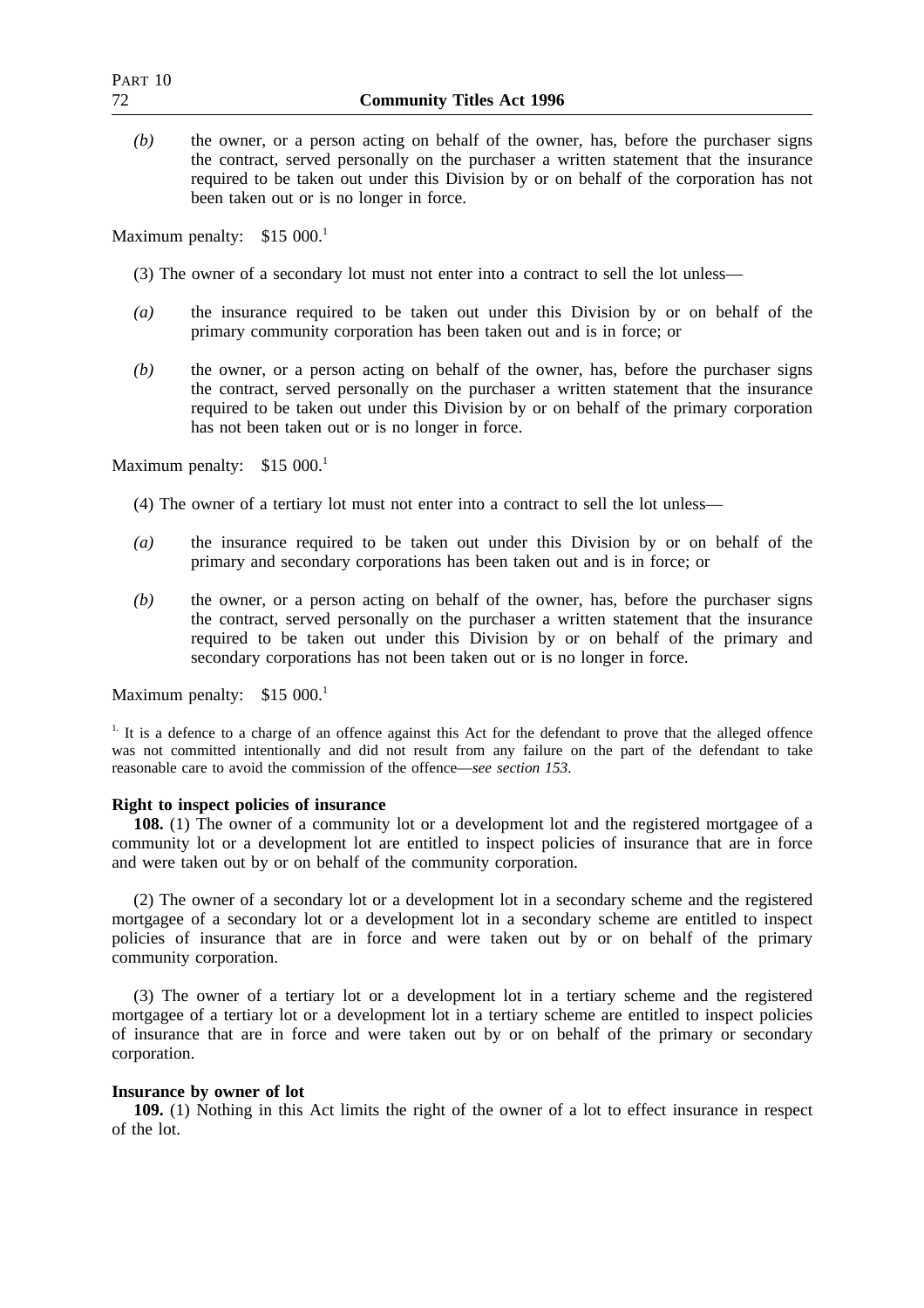(2) A contract of insurance may be entered into by the owner of a lot in respect of damage to the lot or to a building or other improvement on the lot for an amount equal to the amount secured at the date of the contract by mortgages over the lot.

- (3) Where a contract of insurance of the kind referred to in subsection (2) is in force—
- *(a)* payment must be made by the insurer under the contract to the mortgagees whose interests are noted in the contract in order of their respective priorities, subject to the terms and conditions of the contract;
- *(b)* subject to the terms and conditions of the contract, the insurer is liable to pay under the contract—
	- (i) the amount stated in the contract; or
	- (ii) the amount of the damage; or
	- (iii) the amount sufficient, at the date of the payment, to discharge the mortgages noted in the contract,

whichever is the least amount.

(4) Where the amount so paid by the insurer equals the amount necessary to discharge a mortgage over the lot, the insurer is entitled to an assignment of that mortgage and where the amount is less than the amount necessary to discharge a mortgage over the lot, the insurer is entitled to obtain from the mortgagee a transfer of a proportion of the mortgagee's interest in the mortgage equal to the proportion that the amount of the payment bears to the amount owing under the mortgage immediately before the payment.

(5) Money received under any such contract of insurance is not liable to be brought into contribution with any other money received under another contract of insurance, except where the other contract of insurance—

- *(a)* is in respect of damage to the same lot; and
- *(b)* relates to the same mortgage debt.

## **DIVISION 3—EASEMENTS**

#### **Easements**

**110.** (1) A community corporation may, if authorised to do so by a unanimous resolution of the corporation, grant an easement over the common property or consent to the extinguishment of an easement that was granted for the benefit of the common property.

(2) A corporation may, by ordinary resolution, accept the grant of an easement for the benefit of the common property or consent to the extinguishment of an easement over the common property.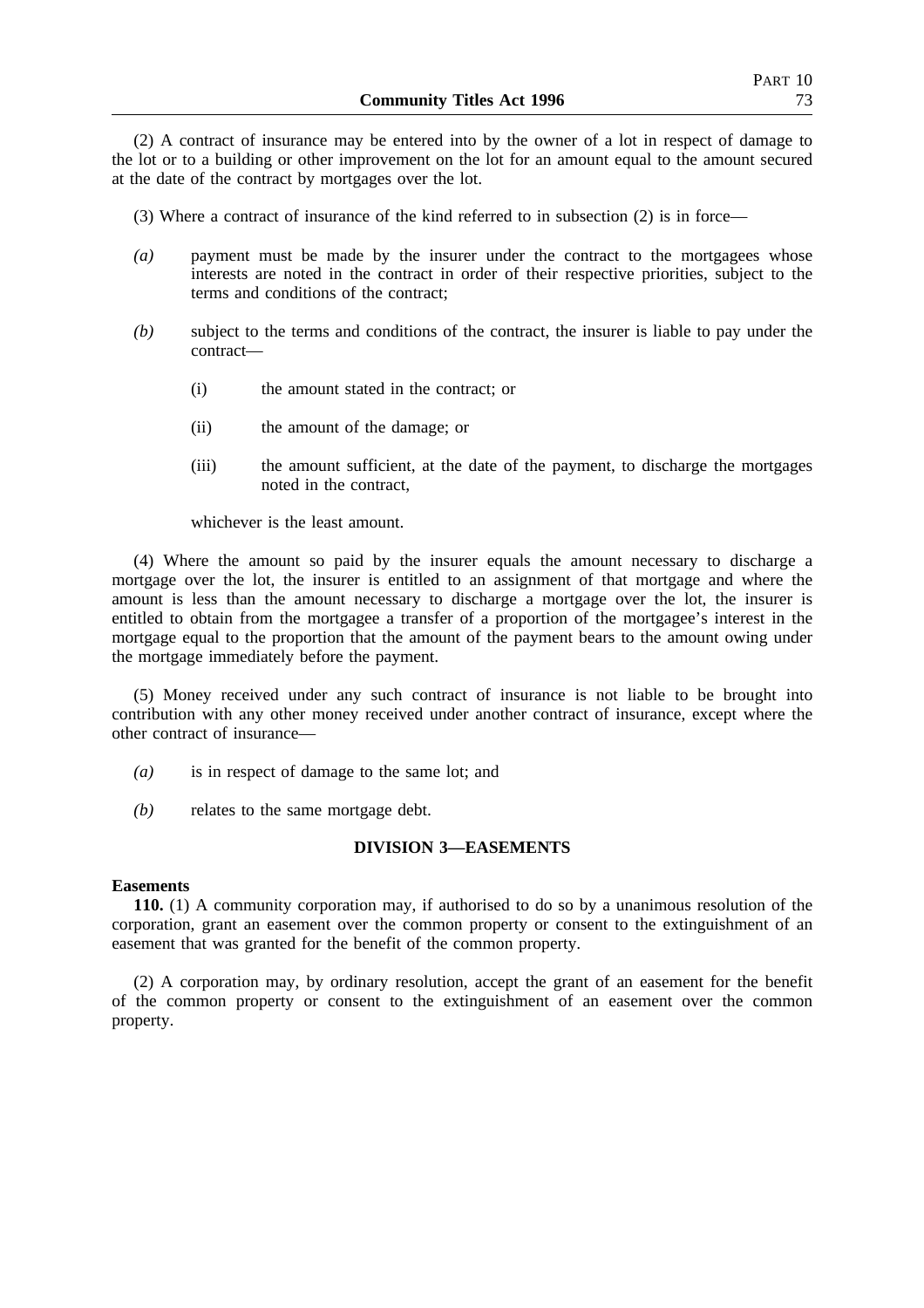## **DIVISION 4—LEASING OF COMMON PROPERTY AND LOTS**

## **Limitations on leasing of common property and lots**

**111.** (1) A right to occupy the whole or a part of the common property to the exclusion of all or some of the owners or occupiers of the community lots—

- *(a)* may be granted by the corporation pursuant to a unanimous resolution of the corporation; and
- *(b)* must not be granted contrary to the scheme description.

(2) A right to occupy the whole or a part of the common property or a lot—

- (a) must not be granted contrary to the by-laws;<sup>1</sup> and
- *(b)* in the case of the common property or a lot in a secondary scheme—must not be granted contrary to the by-laws of the primary scheme; and
- *(c)* in the case of the common property or a lot in a tertiary scheme—must not be granted contrary to the by-laws of the primary or secondary scheme.

<sup>1.</sup> The only restriction that the by-laws can impose in relation to the leasing or occupancy of a lot relates to short term occupancy—*see section 37(2)*.

## **DIVISION 5—ACQUISITION OF PROPERTY FOR BENEFIT OF OWNERS AND OCCUPIERS OF LOTS**

# **Acquisition of property**

**112.** (1) A community corporation may—

- *(a)* acquire a freehold or leasehold interest in land; or
- *(b)* acquire a licence or concession related to land; or
- *(c)* acquire an interest in personal property,

for the use and enjoyment of all or some of the owners and occupiers of its community lots and (where applicable) the community lots of a secondary or tertiary scheme that comprises part of its scheme.

(2) Where a corporation has acquired a freehold interest in land outside the community parcel it may (but is not obliged to) apply to the Registrar-General under Part 7 for the amendment of the community plan to include the land in the community parcel.

(3) An acquisition under subsection (1) must—

- *(a)* in the case of the acquisition of a freehold or leasehold interest in a lot—be authorised by a unanimous resolution of the corporation;
- *(b)* in any other case—be authorised by a unanimous resolution or a special resolution depending on—
	- (i) whether the cost of acquisition is above or below the amount prescribed by regulation;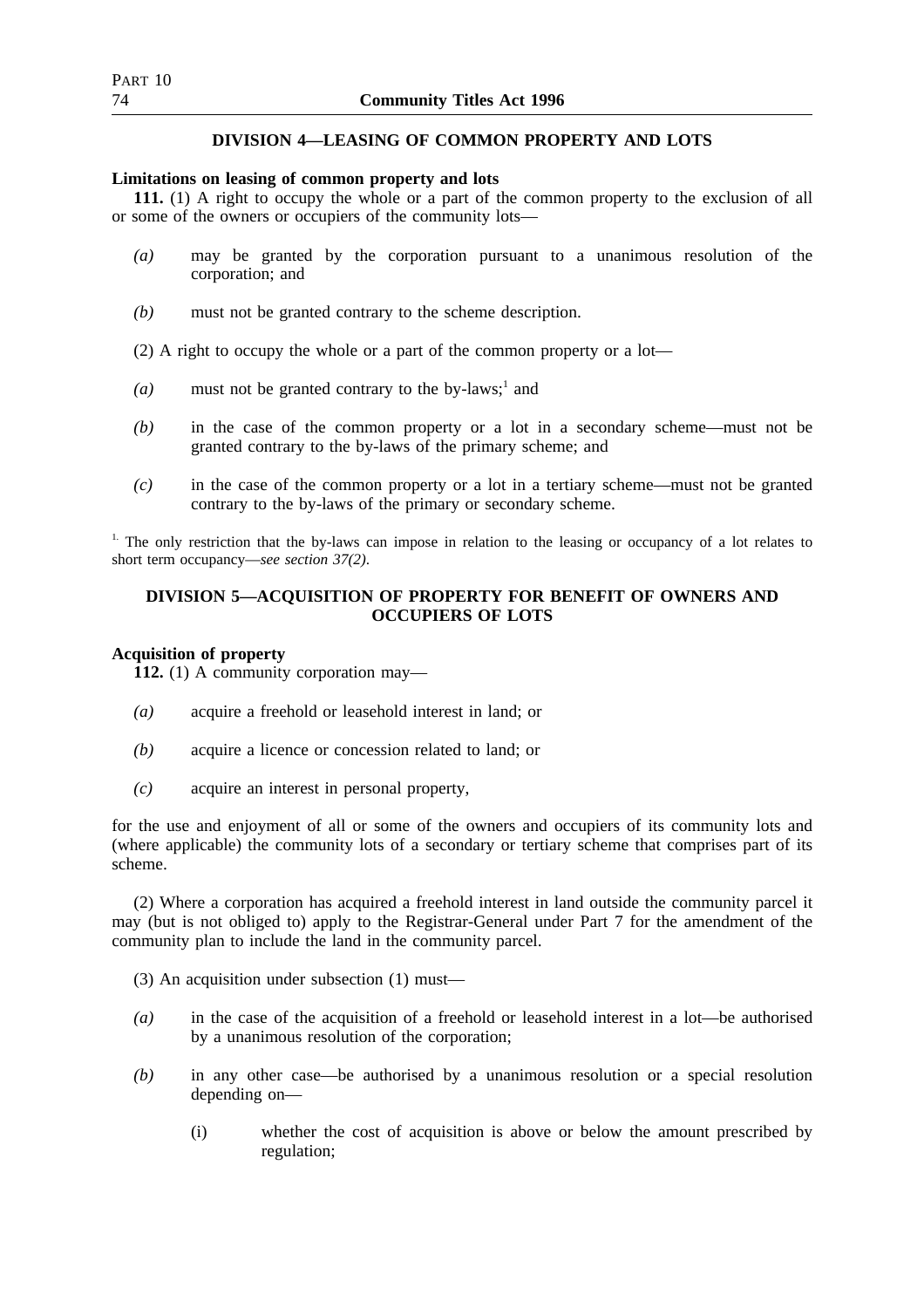(ii) any other factors prescribed by regulation.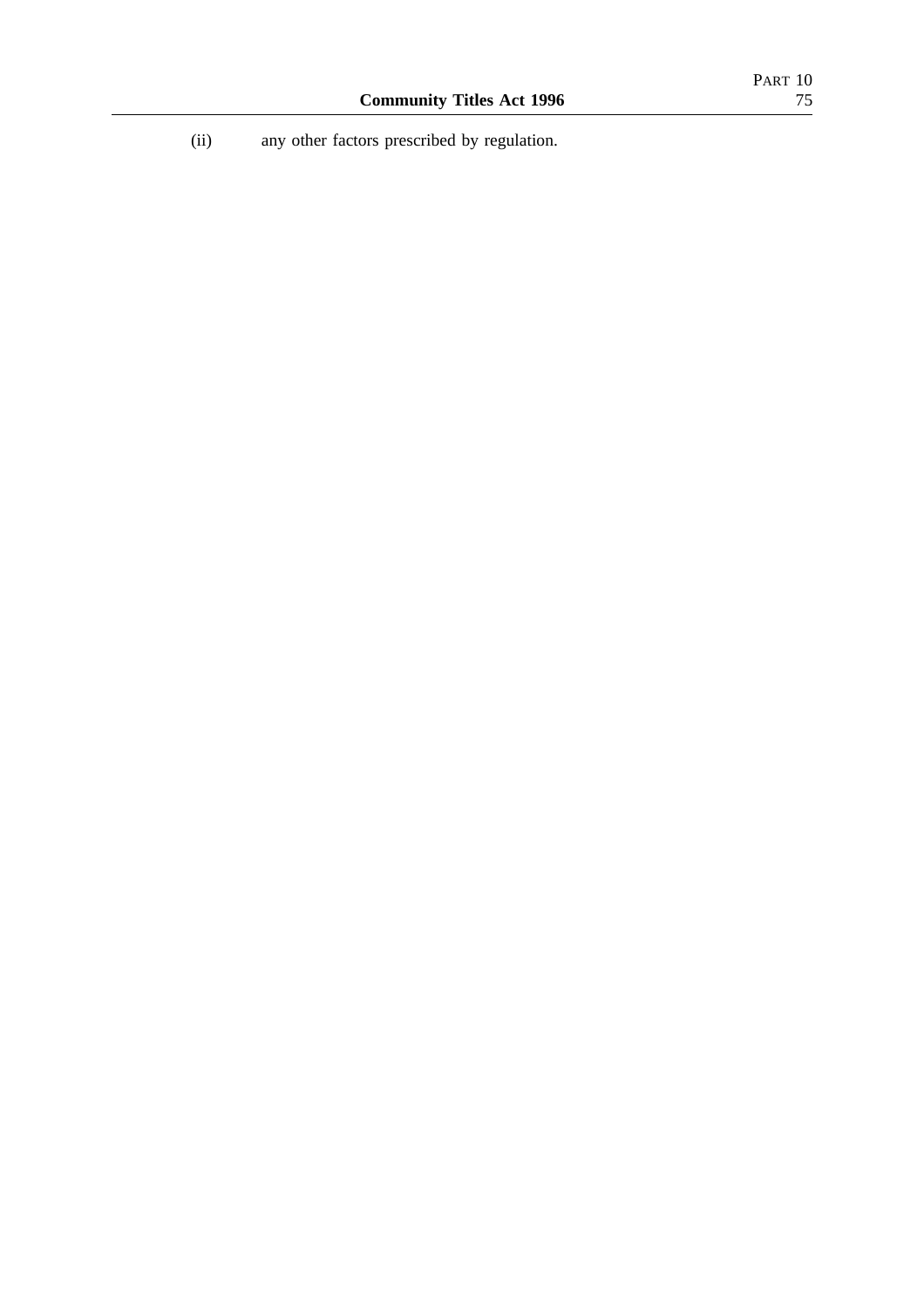## **PART 11 FINANCIAL MANAGEMENT**

## **DIVISION 1—GENERAL**

### **Statement of expenditure, etc.**

**113.** (1) A statement setting out the following information must be presented by a community corporation to each annual general meeting of the corporation—

- *(a)* the estimated expenditure of a recurrent nature and the estimated expenditure of a nonrecurrent nature to be made by the corporation in the current financial year; and
- *(b)* the estimated expenditure in future years for which funds should be raised now and held in reserve; and
- *(c)* the amount to be raised by way of contributions from the owners of community lots to cover the expenditure referred to in paragraphs *(a)* and *(b)*.

(2) The developer must present a statement in accordance with subsection (1) to the first general meeting of the community corporation.

## **Contributions by owners of lots**

**114.** (1) A community corporation must, in general meeting, fix the amount it requires by way of contributions from the owners of community lots.

(2) The amount must be fixed by an ordinary resolution of the corporation and not by the management committee.

(3) Subject to this Act, the share of an amount fixed under subsection (1) to be contributed by the owner of each lot is proportional to the lot entitlement of the lot unless otherwise provided by a unanimous resolution of the corporation.

- (4) A corporation may, by ordinary resolution—
- *(a)* permit contributions to be paid in instalments specified in the resolution;
- *(b)* fix (in accordance with the regulations) interest payable in respect of a contribution, or an instalment of a contribution, that is in arrears.

(5) A contribution, or an instalment of a contribution, is payable on the day specified for payment in a notice served by the corporation on the owner of the lot.

(6) The notice must—

- *(a)* include information required by regulation; and
- *(b)* be served on the owner at least 14 days before the date for payment.

(7) Payment of a contribution, instalment or interest is enforceable jointly and severally against the owner or owners of the lot and the subsequent owner or owners of the lot.

(8) A contribution, instalment or interest may be recovered as a debt.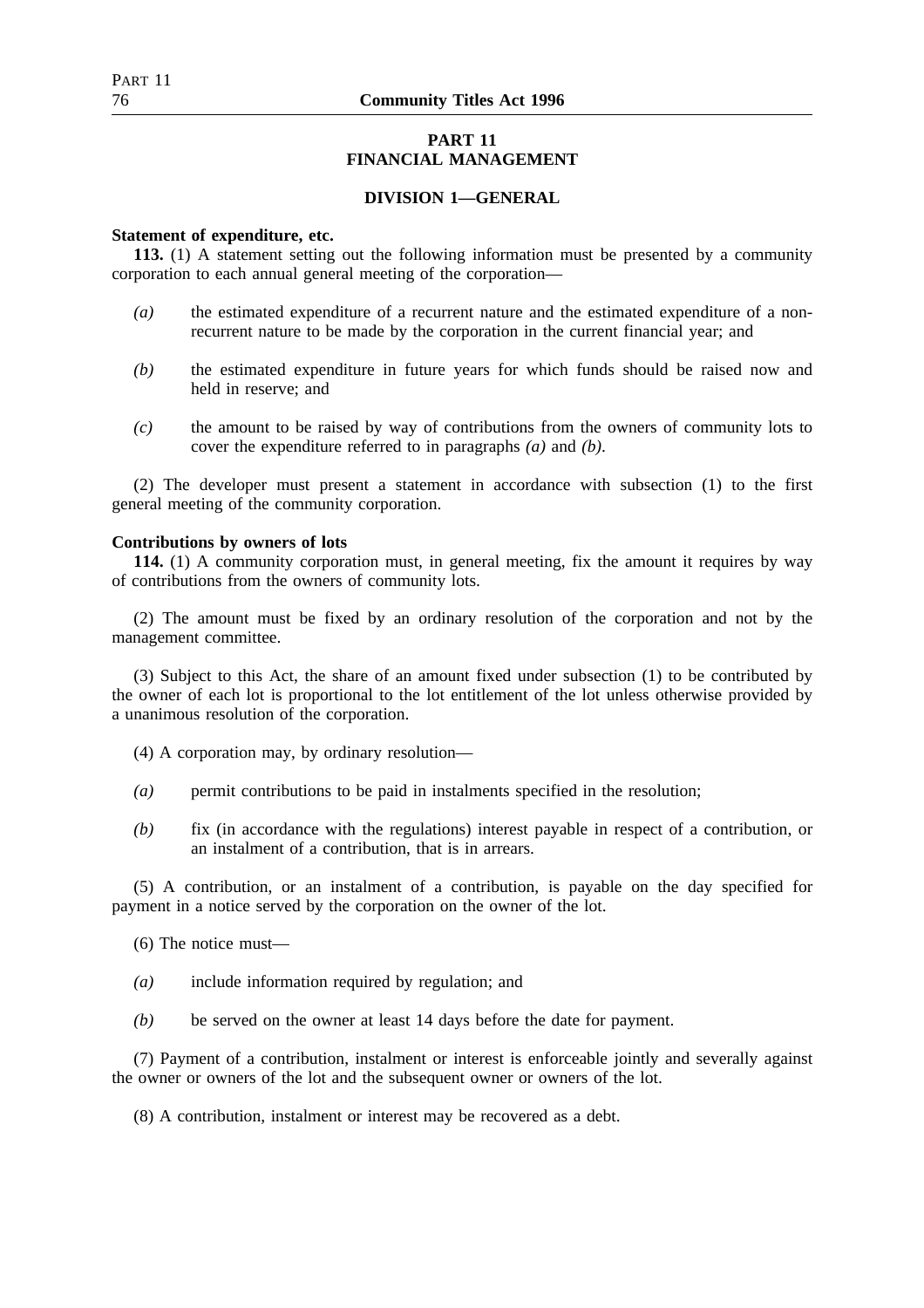(9) Where a leaseback arrangement is in force, the lessee and not the owners of the lots that are subject to the leases comprising the leaseback arrangement must pay the amount of the contribution.

(10) If the community corporation carries out work at the request, or with the consent, of the owner of a lot and the work wholly or substantially benefits that lot to the exclusion of the other lots, the corporation may, subject to any agreement to the contrary, recover the cost of that work as a debt from the owner of the lot.

(11) Where a debt referred to in subsection (10) is recoverable from the owners of two or more lots, they are liable jointly and severally for the debt and are entitled to contribution amongst each other in proportion to their respective lot entitlements.

(12) An amount paid by a person under this section is not recoverable by the person from the corporation when he or she ceases to be the owner of the lot.

#### **Cases where owner not liable to contribute**

**115.** (1) The owner of a community lot to whom the community corporation is under a financial or other obligation cannot be required to contribute to the satisfaction of that obligation by the corporation.

(2) Where a primary corporation is under a financial or other obligation to the owner of a secondary or tertiary lot comprising part of the primary scheme or a secondary corporation is under a financial or other obligation to the owner of a tertiary lot comprising part of the secondary scheme, the owner of the lot cannot be required to contribute to the contribution to be made by the secondary or tertiary corporation to the satisfaction of that obligation.

(3) Where the owner of a community lot and the community corporation were parties to proceedings before a court or other tribunal and the corporation has been ordered to pay the owner's costs or the corporation and the owner are to bear their own costs, the owner of the lot cannot be required to contribute to the payment by the corporation of the corporation's costs in those proceedings.

(4) Where a primary corporation and the owner of a secondary or tertiary lot comprising part of the primary scheme or a secondary corporation and the owner of a tertiary lot comprising part of the secondary scheme were parties to proceedings before a court or other tribunal and the corporation has been ordered to pay the owners costs or the corporation and the owner are to bear their own costs, the owner of the lot cannot be required to contribute to any contribution to be made by the secondary or tertiary corporation to the payment of the corporation's costs.

#### **Administrative and sinking funds**

**116.** (1) A community corporation must establish an administrative fund and a sinking fund.

(2) Subject to subsection (3), non-recurrent expenditure<sup>1</sup> must be made from the sinking fund and all other expenditure of the corporation must be made from the administrative fund.

<sup>1.</sup> Non-recurrent expenditure is expenditure for a particular purpose that is normally made less frequently than once a year. See the definitions of "*recurrent*" and "*non-recurrent*" in section 3.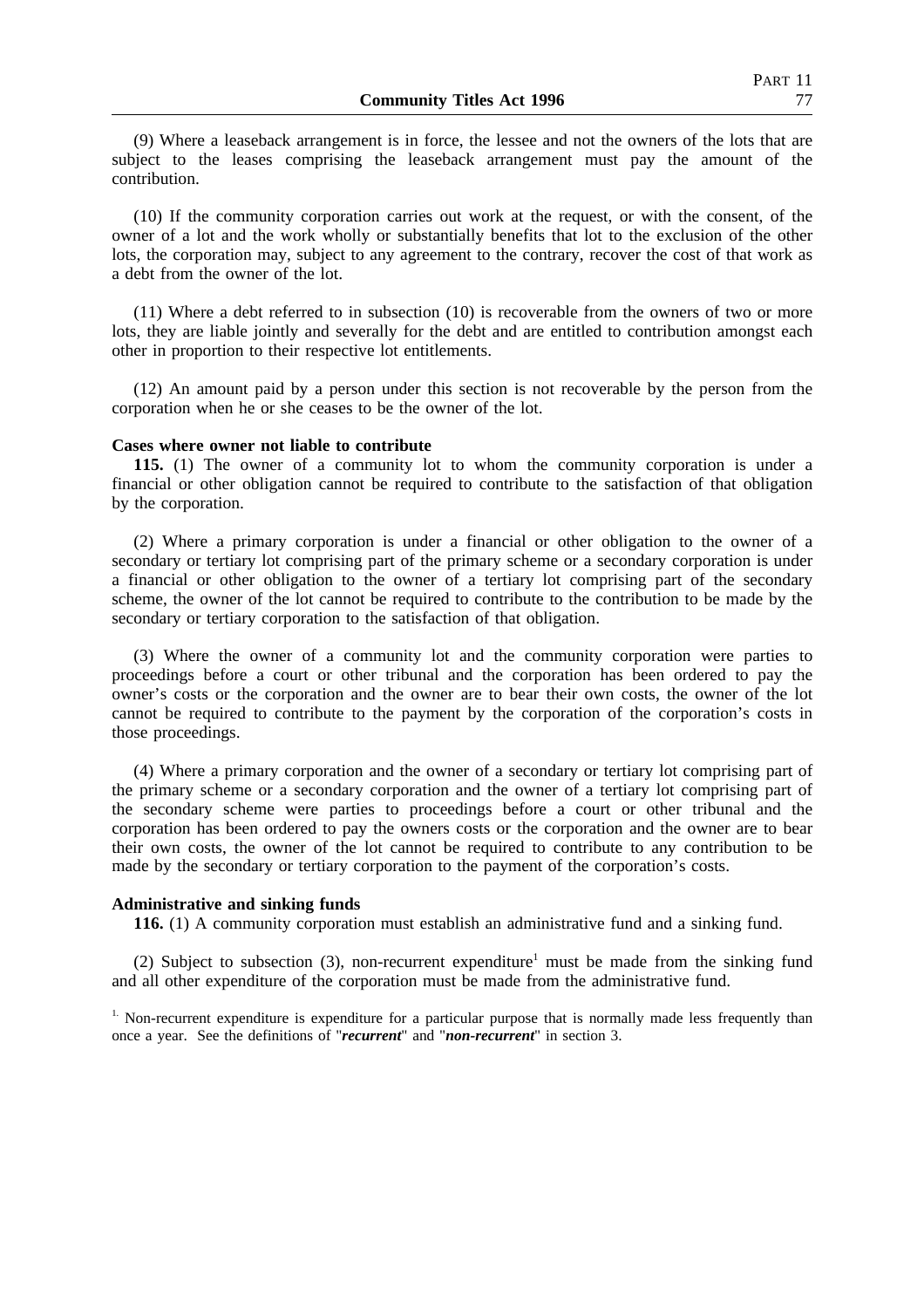(3) Expenditure must not be made from a fund to satisfy a financial or other obligation to the owner of a lot who cannot be required to contribute to that expenditure<sup>1</sup> or to pay legal costs that the owner of the lot cannot be required to contribute to<sup>2</sup>, if the expenditure, or part of the expenditure can be traced to a contribution made by the owner of the lot directly or, where he or she is the owner of a secondary or tertiary lot, by way of a contribution made by the secondary or tertiary corporation.

1. *See section 115(1)*.

2. *See section 115(3)*.

(4) Subject to this section, contributions of owners of lots and other money3 received by a corporation must be credited to the administrative or sinking fund according to the purpose for which the money will be used.

<sup>3.</sup> For example, an insurance claim or income received from investment of the fund.

- (5) Money received on sale of assets of a corporation must be credited to the sinking fund.
- (6) All money to be credited to a fund must—
- *(a)* be paid into an account in the corporation's name at a bank, building society or credit union or at any other financial institution prescribed by regulation; or
- *(b)* if the corporation has delegated its power to receive and hold money to another person, be paid into a trust account held by that person at a bank, building society or credit union or at any other financial institution prescribed by regulation.

## **Disposal of excess money in funds**

**117.** If, in the opinion of a community corporation, more money than is required by the corporation is held in the administrative fund or the sinking fund, the excess may, by special resolution of the corporation, be—

- *(a)* transferred to the other fund; or
- *(b)* distributed between the owners of the community lots in proportion to the lot entitlements of their respective lots.

## **Power to borrow**

**118.** A community corporation may borrow money or obtain other forms of financial accommodation and may, subject to this Act or to the regulations, give such security for that purpose as it thinks fit.

## **Limitation on expenditure**

**119.** Expenditure of an amount exceeding the amount prescribed for that purpose by regulation must not be made by a corporation unless the expenditure has been specifically authorised by an ordinary, special or unanimous resolution of the corporation depending upon the amount involved.

# **DIVISION 2—AGENT'S TRUST ACCOUNTS**

## **Application of Division**

**120.** This Division applies where a community corporation has delegated to a person ("**the agent**") (not being a bank, building society, credit union or other financial institution) power to receive and hold money on its behalf.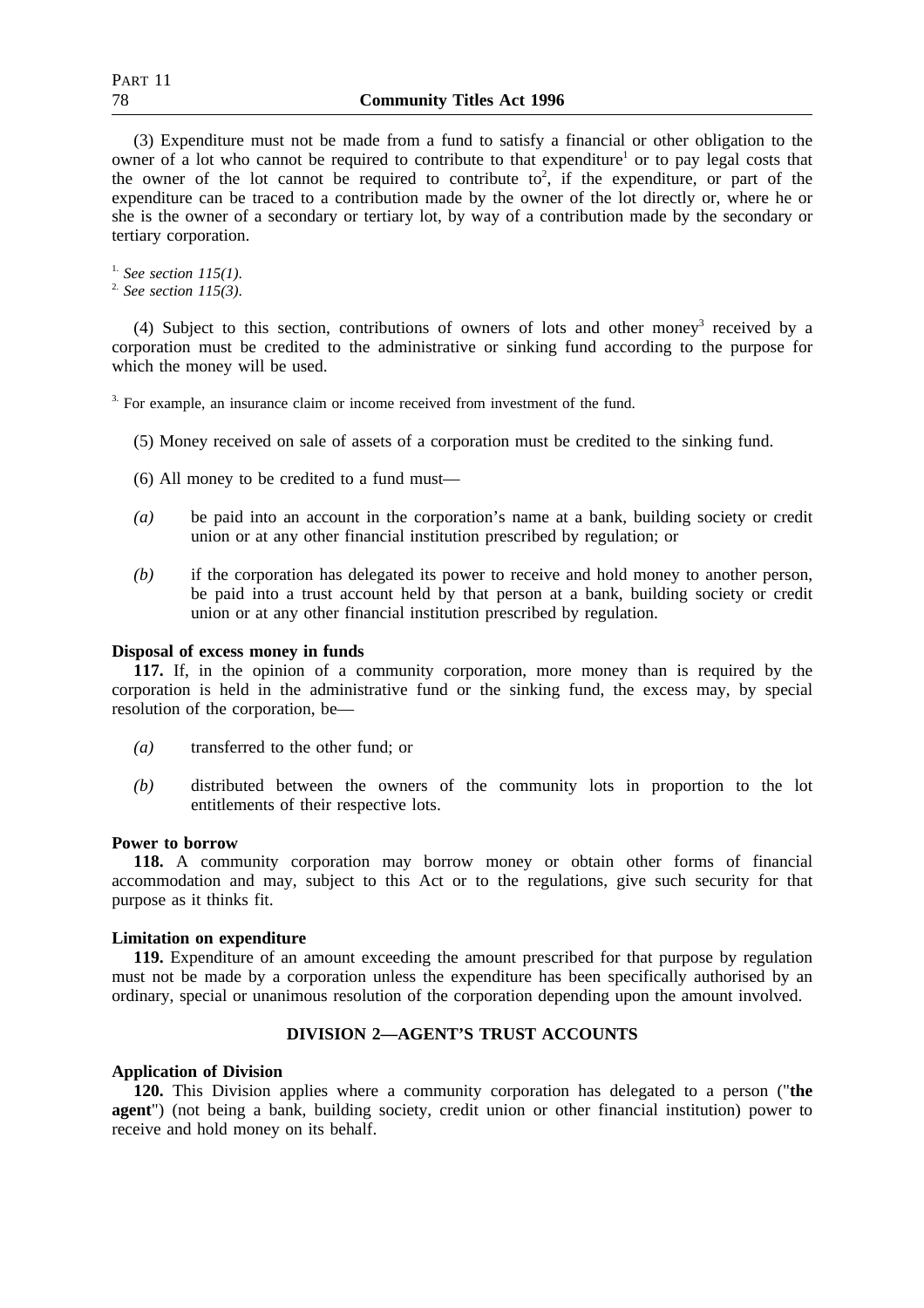### **Interpretation**

**121.** In this Division, unless the contrary intention appears—

"**agent**" means a person to whom a community corporation has delegated power to receive and hold money on its behalf;

"**auditor**" means a registered company auditor within the meaning of the Corporations Law;

"**trust account**" means an account in which trust money is required to be deposited by an agent;

"**trust money**" means money received by an agent on behalf of a community corporation.

### **Trust money to be deposited in trust account**

**122.** (1) An agent must, as soon as practicable after receiving trust money, deposit the money in an account authorised by this Division in the name of the agent.

Maximum penalty: \$8 000.

(2) An agent must not pay any money except trust money into the agent's trust account.

Maximum penalty: \$8 000.

(3) An agent must not withdraw, or permit another person to withdraw, money from a trust account except in accordance with this Part.

Maximum penalty: \$8 000.

(4) An agent must, when applying to open a trust account, inform the bank, building society, credit union or other financial institution that the account is to be a trust account for the purposes of this Division.

Maximum penalty: \$8 000.

## **Withdrawal of money from trust account**

**123.** An agent may withdraw money from a trust account—

- *(a)* in exercise of powers delegated to the agent by the community corporation; or
- *(b)* in satisfaction of a claim for fees, costs or disbursements (that are authorised by the regulations) that the agent has against the corporation; or
- *(c)* to satisfy an order of a court against the corporation; or
- *(d)* for making any other payment authorised by law.

### **Authorised trust accounts**

**124.** An account at a bank, building society or credit union or at any other financial institution prescribed by regulation that provides for the payment of interest on money held in the account in accordance with the regulations is authorised for the purposes of this Division.

### **Application of interest**

**125.** If an agent receives money on behalf of two or more community corporations and holds the money in one trust account, interest credited to the trust account must be credited by the agent proportionately to the community corporations on whose behalf the money is held.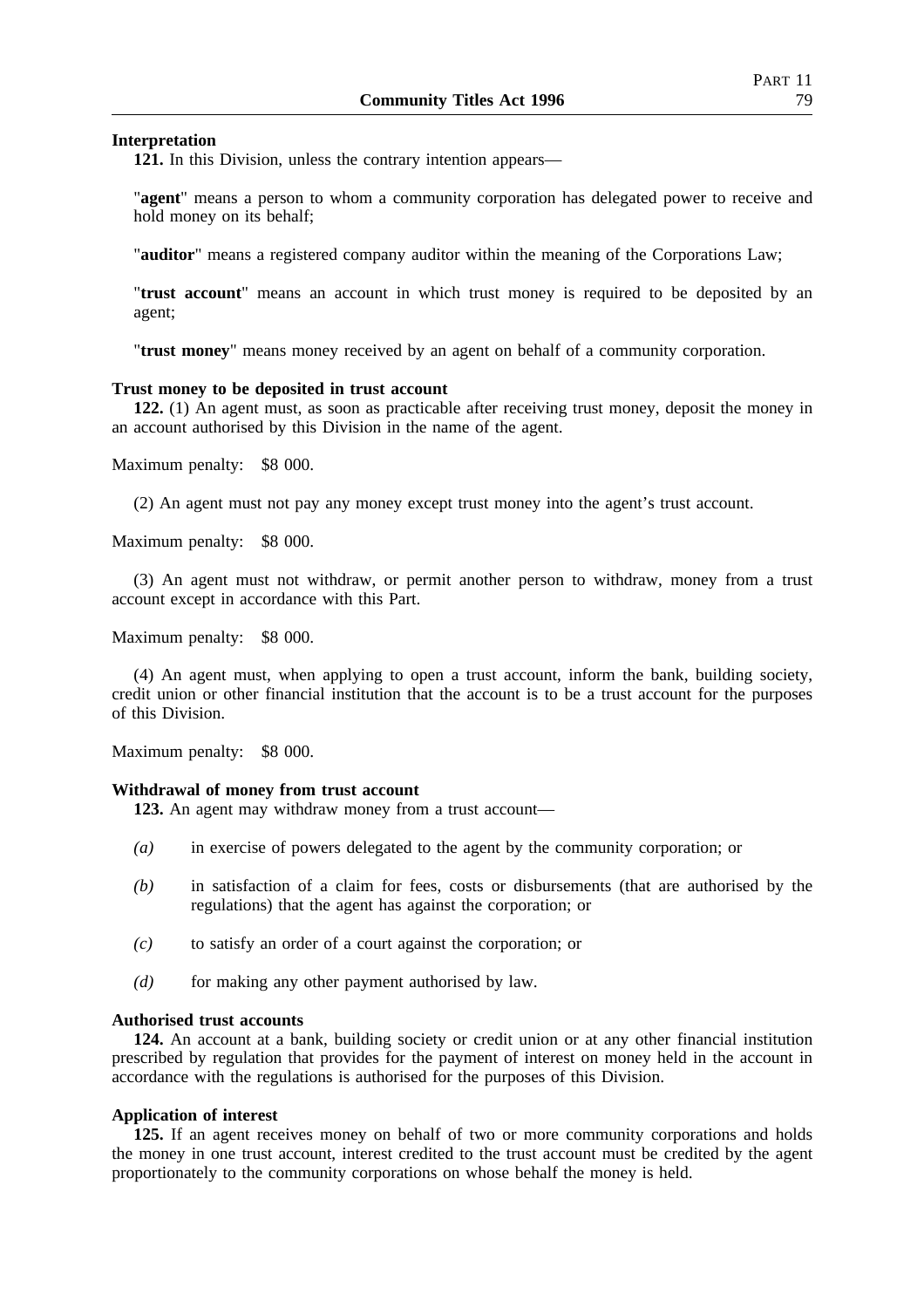## **Keeping of records**

**126.** (1) An agent must keep detailed records of all trust money received by the agent and of any disbursement of, or other dealing with, that money and must compile detailed accounts of those receipts and disbursements that—

- *(a)* accurately disclose the state of the trust account maintained by the agent; and
- *(b)* enable the receipt and disposition of trust money to be conveniently and properly audited; and
- *(c)* comply with all other requirements specified by regulation.

Maximum penalty: \$8 000.

(2) In particular, the agent must, in respect of the receipt of trust money—

- *(a)* make available to the person making payment a receipt that sets out the information specified by regulation in the form specified by regulation; and
- *(b)* make and retain a copy of the receipt as part of the agent's records.

Maximum penalty: \$8 000.

(3) An agent must, at the request of a community corporation, provide the corporation with a statement setting out details of dealings by the agent with the corporation's money.

Maximum penalty: \$8 000.

(4) An agent must keep the accounts and records referred to in this section in a legible written form, or so as to be readily convertible into such a form, for at least five years.

Maximum penalty: \$8 000.

## **Audit of trust accounts**

**127.** (1) An agent who maintains a trust account must—

- *(a)* have the accounts and records kept under this Division audited by an auditor in respect of each audit period specified by regulation; and
- *(b)* lodge with the community corporation a statement relating to the audit that sets out the information specified by regulation.
- (2) An agent who—
- *(a)* fails to have accounts and records audited as required; or
- *(b)* fails to lodge the audit statement within the time allowed by or under the regulations,

is guilty of an offence.

Maximum penalty: \$8 000.

## **Obtaining information for purposes of audit**

**128.** (1) An auditor employed by an agent to make an audit of the trust accounts of the agent, may require the agent or any other person in a position to do so—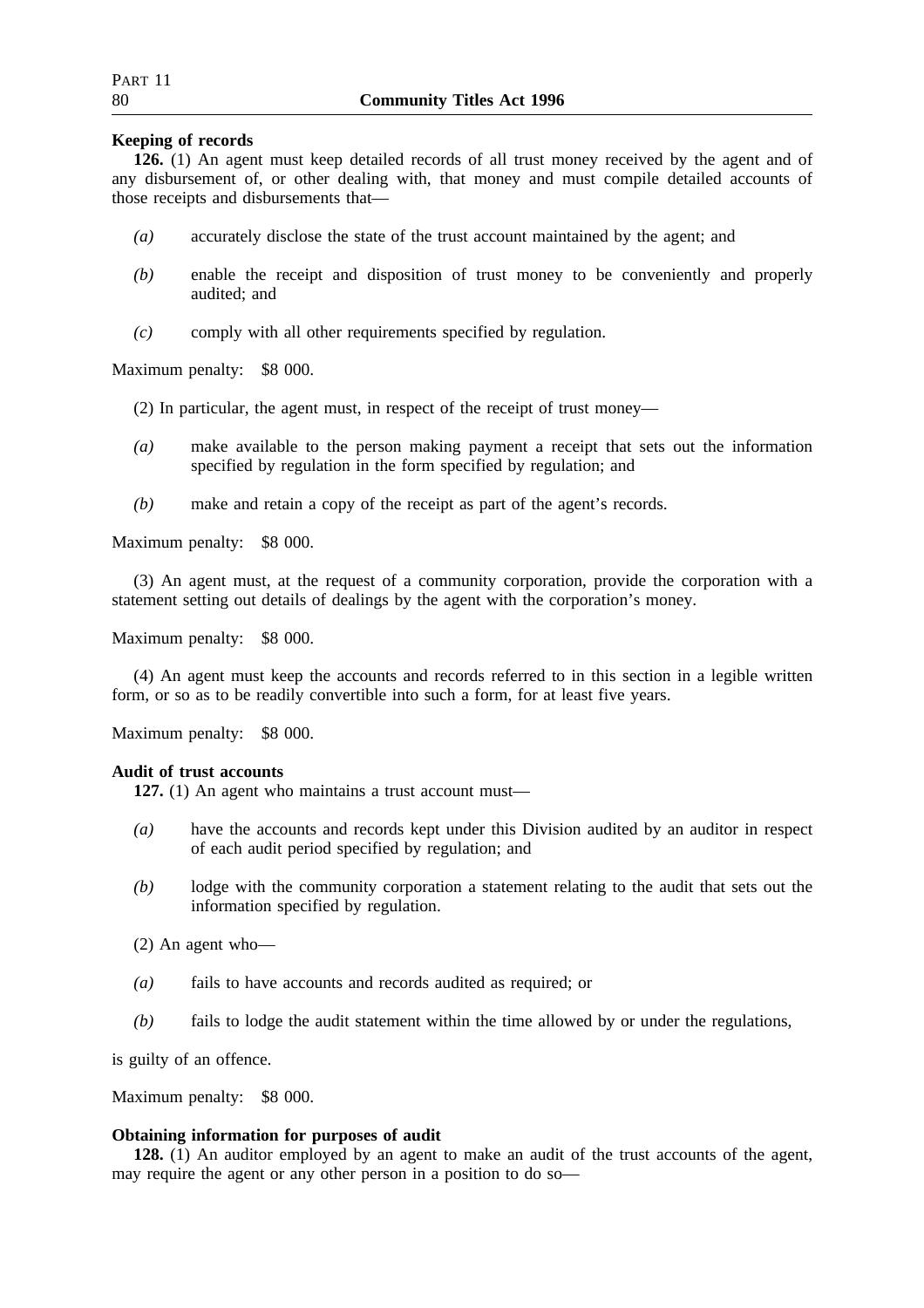- *(a)* to produce all the accounts (including accounts that are not trust accounts) relating to the business of the agent and all documents and records relating to those accounts, including written records that reproduce in a readily understandable form information kept by computer, microfilm or other process; and
- *(b)* to provide any relevant information relating to the operation of the accounts.

(2) The manager or other principal officer of a bank, building society, credit union or other financial institution with which an agent has deposited money, whether in his or her own account or in a general or separate trust account, must, on being required to do so by an auditor employed or appointed to make an audit under this Division, disclose every such account (including all deposit slips, cancelled cheques and other documents relating to the operation of the account) to the auditor.

Maximum penalty: \$8 000.

(3) A person who is required by this section to produce documents to an auditor must permit the auditor to make a copy of the whole, or any part, of those documents.

Maximum penalty: \$8 000.

(4) In this section—

"**account**" includes a record required to be kept under this Division in relation to the receipt and disposition of trust money;

"**agent**" includes a former agent.

### **Banks, etc., to report deficiencies in trust accounts**

**129.** A bank, building society, credit union or other financial institution with which a trust account has been established must, as soon as practicable, and in any event within 14 days, after becoming aware of a deficiency in that account, report the deficiency to the Minister.

Maximum penalty: \$8 000.

### **Confidentiality**

**130.** An auditor must not divulge information that has come to his or her knowledge in the course of performing functions under this Act except—

- *(a)* to the agent; or
- *(b)* to the Minister; or
- *(c)* as otherwise required by law.

Maximum penalty: \$8 000.

### **Banks, etc., not affected by notice of trust**

**131.** (1) Subject to subsection (2), a bank, building society, credit union or other financial institution is not affected by notice of a specific trust to which money deposited in a trust account is subject, and is not bound to satisfy itself of the due application of that money.

(2) This section does not relieve a bank, building society, credit union or other financial institution of liability for negligence.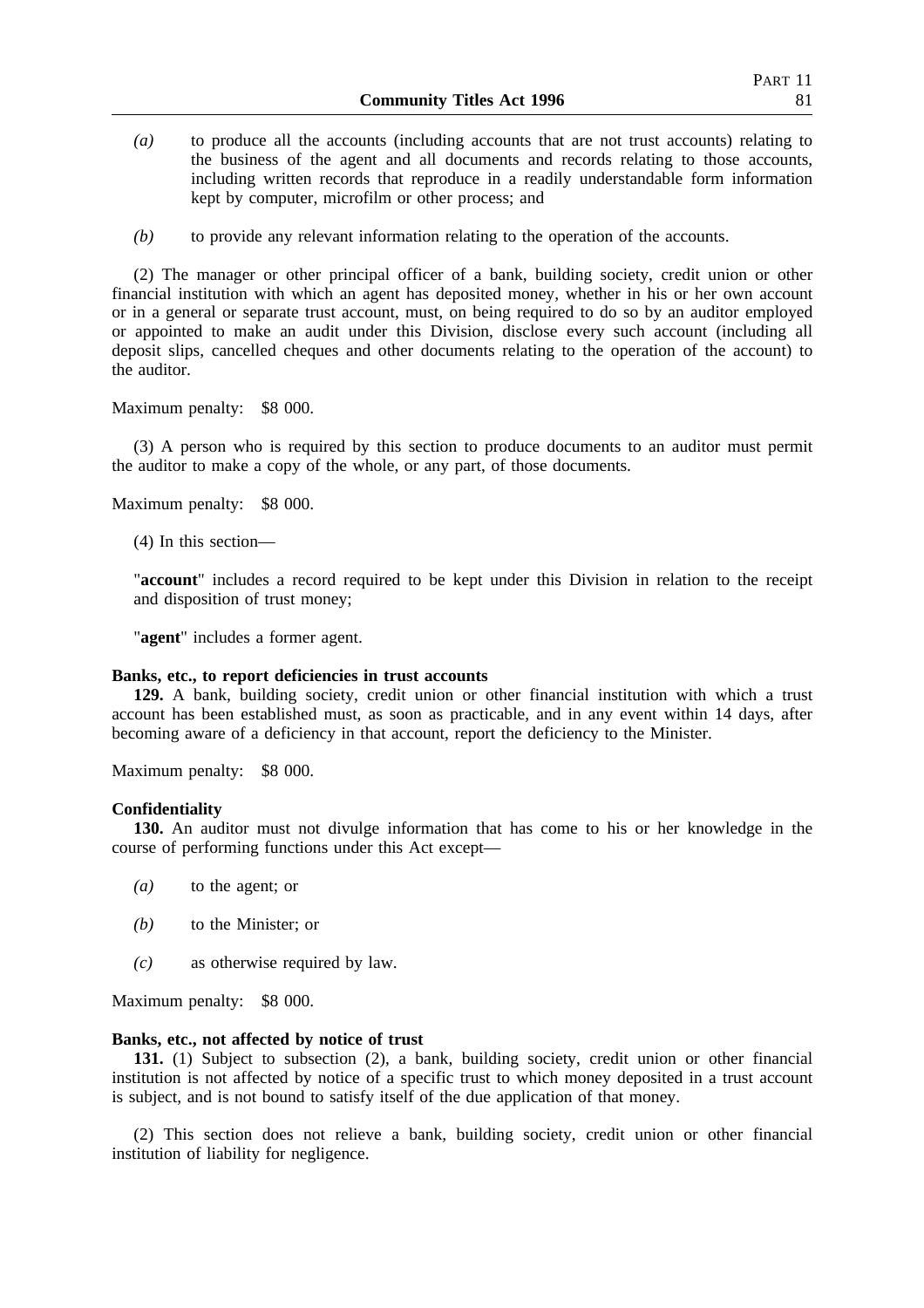# **PART 12**

## **OBLIGATIONS OF OWNERS AND OCCUPIERS**

### **Interference with easements and services**

**132.** (1) An owner or occupier of a lot must not interfere, or permit interference, with support or shelter provided for another lot or for the common property.

(2) An owner or occupier of a lot must not, either within or outside the lot, interfere or permit interference with the service infrastructure or a service provided by means of the service infrastructure in a way that may prejudice the use or enjoyment of another lot or the common property.

### **Nuisance**

**133.** An owner or occupier of a lot must not use, or permit the use of, the lot or the common property in a way that—

- *(a)* causes a nuisance; or
- *(b)* interferes unreasonably with the use or enjoyment of another lot or the common property by another person who is lawfully on the lot or common property.

### **Maintenance of lots**

**134.** (1) Subject to this section, the owner of a lot must keep it, and any building or other improvement on the lot, in good order and condition.

(2) The by-laws may require the community corporation and not the owner to undertake the obligations referred to in subsection (1).

(3) If a community parcel is subject to a leaseback arrangement, the lessee and not the owner of a community lot that is subject to a lease comprising the leaseback arrangement must comply with subsection  $(1)$ .

(4) An occupier of a lot must keep the external part of the lot and of any building or other improvement on the lot in a clean and tidy condition.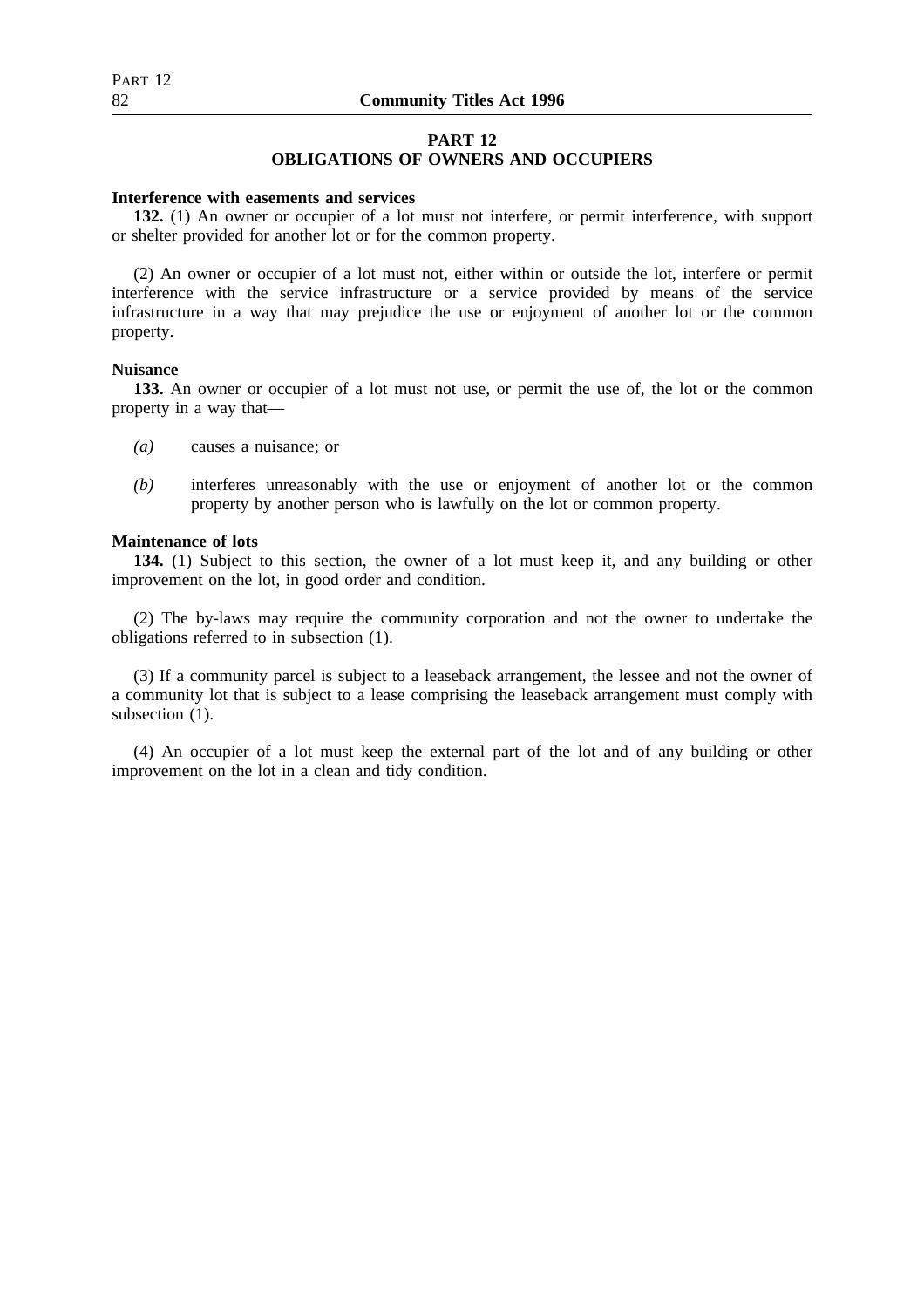## **PART 13**

## **RECORDS, AUDIT AND INFORMATION TO BE PROVIDED BY CORPORATION**

## **DIVISION 1—RECORDS**

### **Register of owners of lots**

**135.** (1) A community corporation must maintain a register of the names of the owners of the community lots which shows the last address known to the corporation of each owner.

(2) A corporation must keep a record of the information used to compile the register for the period required by the regulations.

### **Records**

**136.** A community corporation must—

- *(a)* make proper accounting records of its receipts and expenditure; and
- *(b)* make a record of any notice or order served on the corporation; and
- *(c)* make such other records as are prescribed by the regulations,

### and must keep—

- *(d)* the records referred to in paragraphs *(a)*, *(b)* and *(c)*; and
- *(e)* the minutes of meetings of the corporation; and
- *(f)* a copy of all correspondence received or sent by the corporation; and
- *(g)* copies of all notices of meetings of the corporation and its management committee (if any); and
- *(h)* such other documentary material as may be prescribed by the regulations,

for the period or periods required by the regulations.

### **Statement of accounts**

**137.** (1) A community corporation must prepare a statement of accounts in respect of each financial year showing—

- *(a)* the assets and liabilities of the corporation at the end of the financial year;
- *(b)* the income and expenditure of the corporation for the financial year.

(2) Copies of statements prepared under subsection (1) must be kept by the corporation for the period prescribed by regulation.

### **DIVISION 2—AUDIT**

## **Audit**

**138.** (1) Subject to subsection (4), a community corporation must have the annual statement of accounts audited unless it is exempted from this requirement by the regulations.

(2) The auditor must be a registered company auditor within the meaning of the Corporations Law.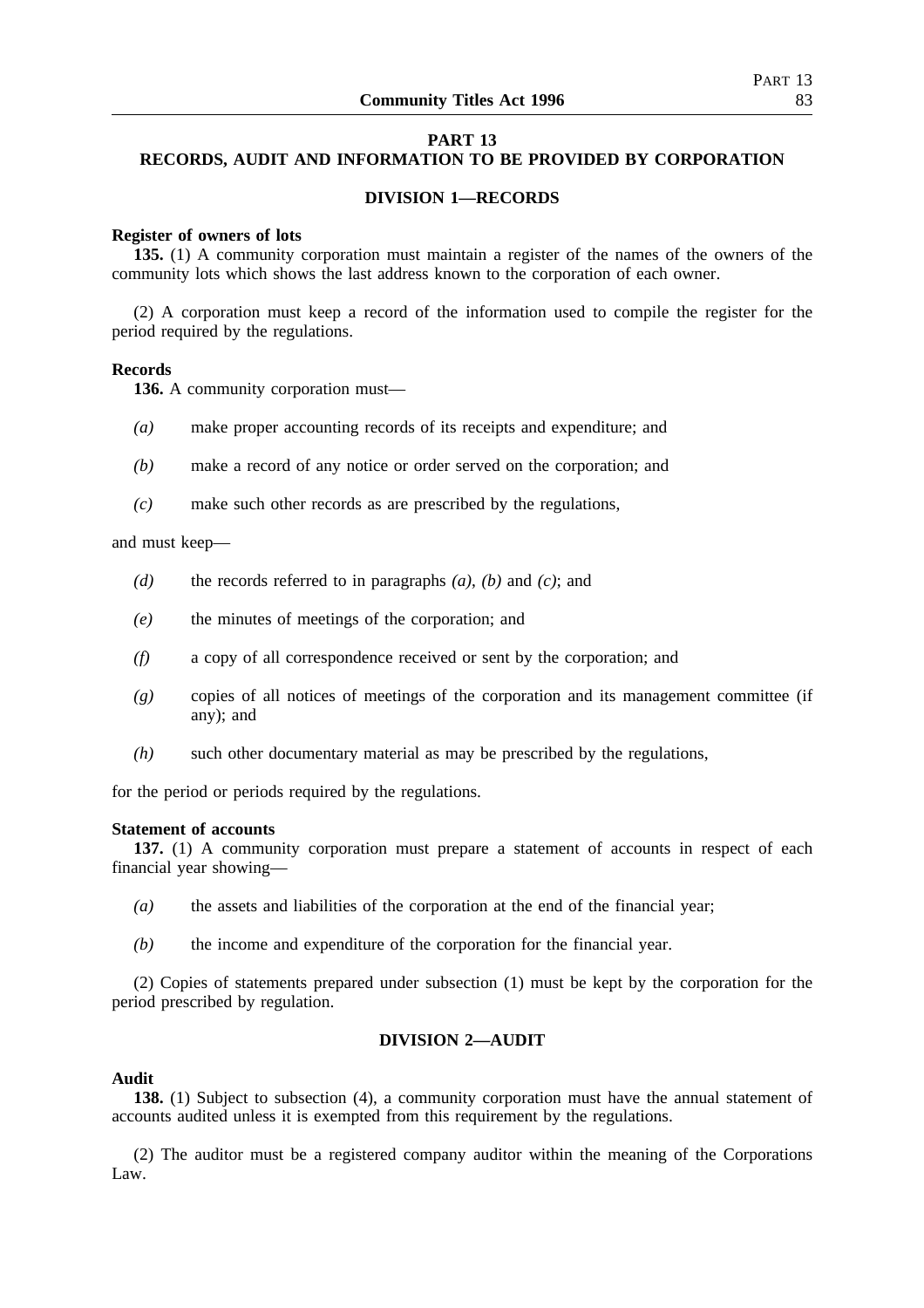(3) A member of the corporation and any person who has a personal or pecuniary interest in the results of an audit must not be appointed as auditor.

- (4) An annual statement of accounts in respect of a financial year need not be audited if—
- *(a)* the aggregate of the contributions made or to be made by members of the corporation in respect of that year does not exceed the amount prescribed by regulation; and
- *(b)* the balance standing to the credit of the administrative fund and the sinking fund at the commencement of that year does not exceed the amounts prescribed by regulation.

## **DIVISION 3—INFORMATION TO BE PROVIDED BY CORPORATION**

# **Information to be provided by corporation**

**139.** (1) A community corporation must, on application by or on behalf of the owner or prospective owner or the registered mortgagee or prospective mortgagee of a community lot or a development lot—

- *(a)* provide a statement setting out—
	- (i) particulars of any contribution payable in relation to the lot (including details of any arrears of contributions in relation to the lot); and
	- (ii) particulars of the assets and liabilities of the corporation; and
	- (iii) particulars of any expenditure that the corporation has incurred, or has resolved to incur, and to which the owner of the lot must contribute, or is likely to be required to contribute; and
	- (iv) particulars in relation to any other matter prescribed by regulation; and
- *(b)* provide copies of—
	- (i) the minutes of general meetings of the corporation and meetings of its management committee (if any) for such period, not exceeding two years, specified in the application; and
	- (ii) the statement of accounts of the corporation last prepared by the corporation; and
	- (iii) current policies of insurance taken out by the corporation; and
- *(c)* make available for inspection such information as is required to establish the current financial position of the corporation including—
	- (i) a copy of the accounting records of the corporation; and
	- (ii) the minute books of the corporation; and
	- (iii) any other documentary material prescribed by regulation.

Maximum penalty: \$500.

(2) An application under this section must be accompanied by the fee prescribed by regulation.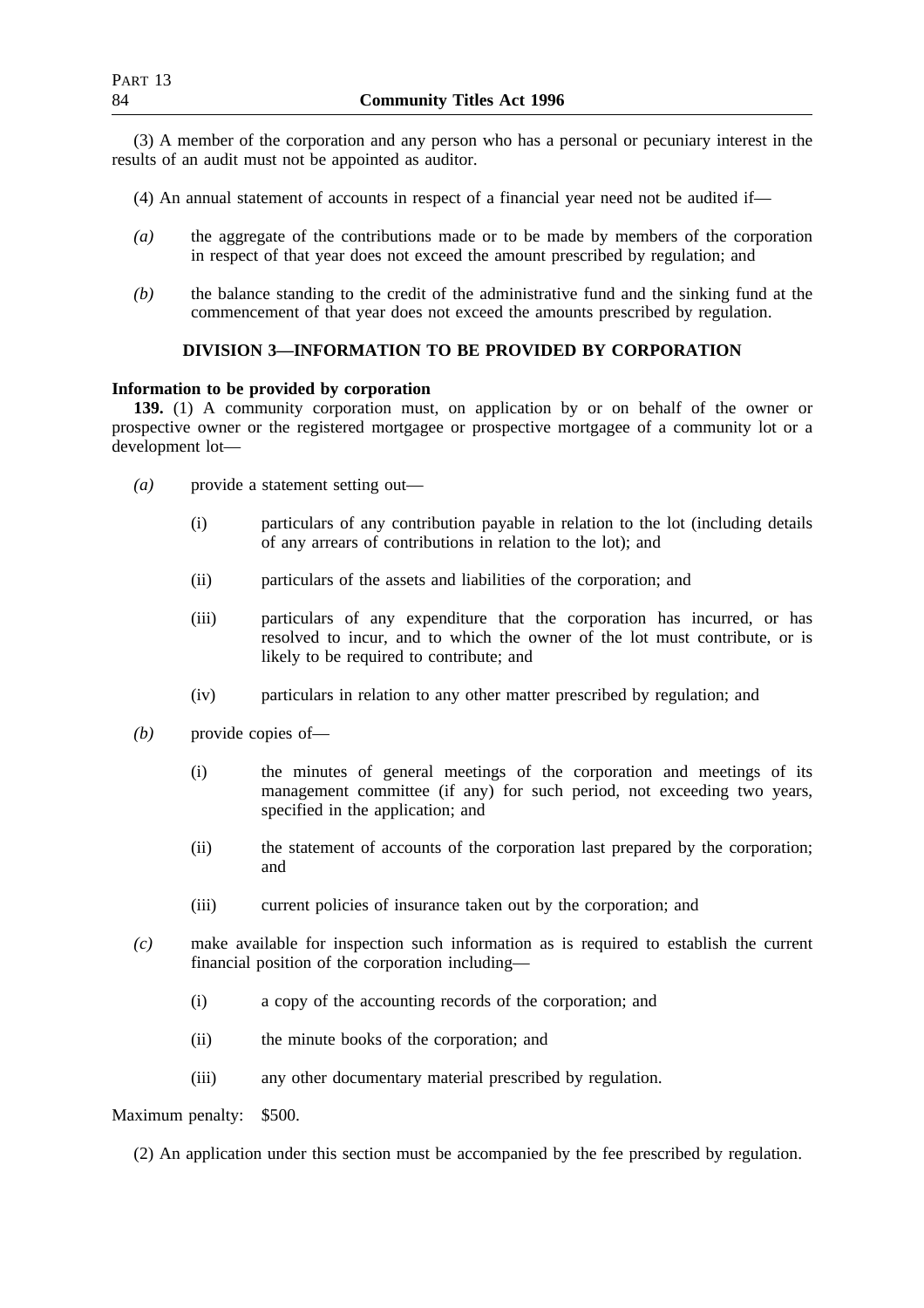(3) A community corporation must not charge more than the fee prescribed by regulation in respect of a service provided in pursuance of an application under this section.

Maximum penalty: \$500.

(4) The application is duly made if given or sent to—

- *(a)* the secretary of the community corporation;
- *(b)* if the community corporation has a management committee—any member of the management committee.

(5) A person to whom a statement of a community corporation is provided under subsection  $(1)(a)$  may, as against the corporation, rely on the statement as conclusive evidence (as at the date of the statement) of the matters contained in the statement.

### **Information as to higher tier of community scheme**

**140.** (1) The owner or prospective owner or the registered mortgagee or prospective mortgagee of a secondary lot or a development lot in a secondary scheme may apply to the primary corporation for information under section 139.

(2) The owner or prospective owner or the registered mortgagee or prospective mortgagee of a tertiary lot or a development lot in a tertiary scheme may apply to the primary or secondary corporation for information under section 139.

(3) Section 139 will apply to and in relation to an application referred to in subsection (1) or (2) as though the lot concerned were a primary lot instead of a secondary lot or a development lot in a secondary scheme or a primary or secondary lot instead of a tertiary lot or a development lot in a tertiary scheme.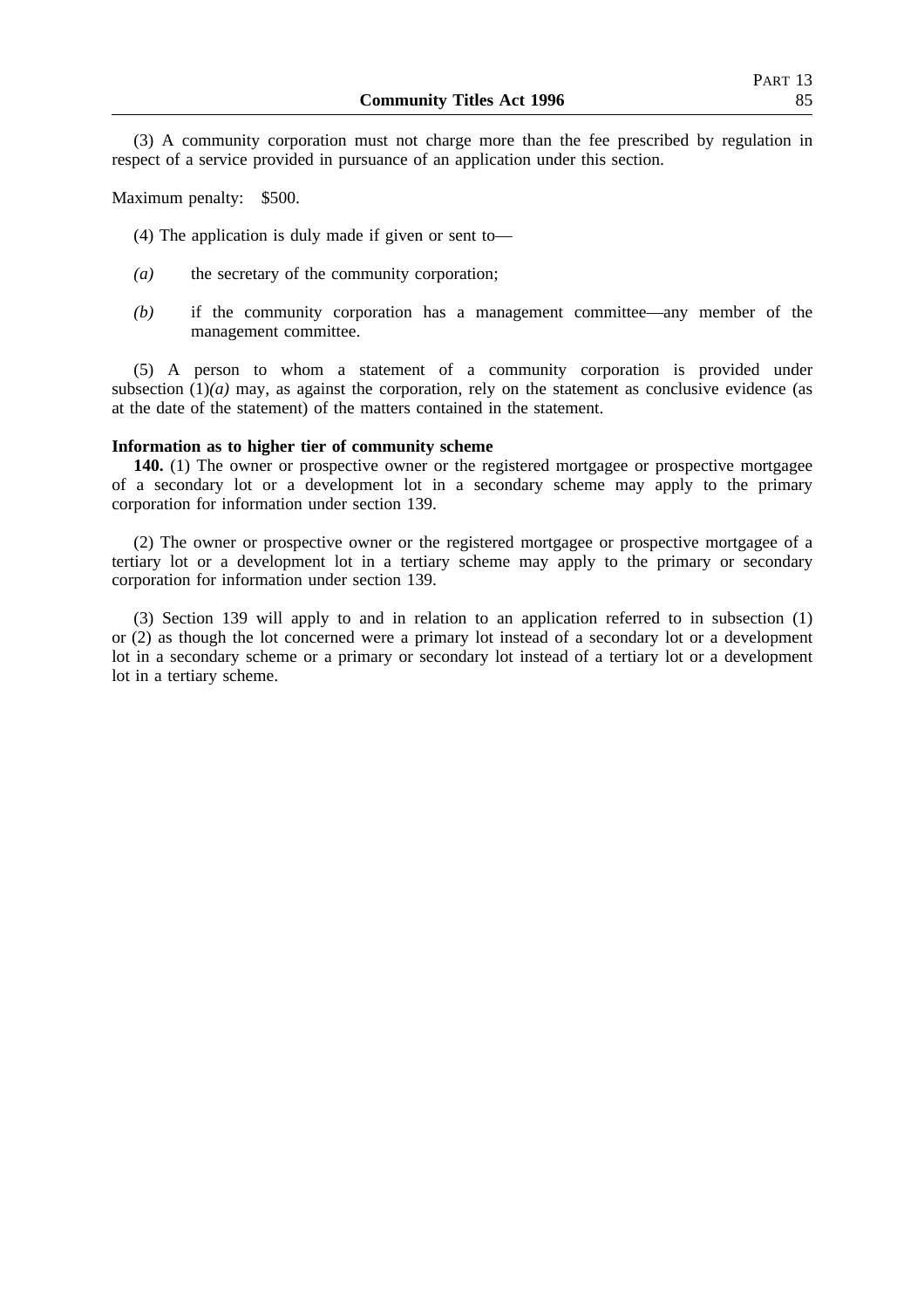# **PART 14 RESOLUTION OF DISPUTES**

## **Persons who may apply for relief**

**141.** The following persons may apply for relief under this Part—

- *(a)* a community corporation; or
- *(b)* the owner or occupier of a community lot; or
- *(c)* the owner or occupier of a development lot; or
- *(d)* any other person bound by the by-laws of a community scheme except for persons invited to or visiting the community parcel.

### **Resolution of disputes, etc.**

**142.** (1) An application may be made under this section—

- *(a)* if the applicant claims that a breach of this Act or of the by-laws of the community scheme has occurred; or
- *(b)* if the applicant claims to have been prejudiced, as occupier of a lot, by the wrongful act or default of the community corporation or of a delegate or the management committee of the corporation or of the owner or occupier of another lot; or
- *(c)* if a member of a community corporation claims that a decision of the corporation or a delegate or the management committee of the corporation is unreasonable, oppressive or unjust; or
- *(d)* if a dispute arises—
	- (i) between a community corporation and a member of the corporation; or
	- (ii) between two or more members of a corporation,

in relation to—

- (iii) any aspect of the occupation or use of a lot; or
- (iv) the position in which a cable, wire, pipe, sewer, drain, duct, plant or equipment should be laid or installed; or
- *(e)* for an order authorising a person to use force to enter a lot or a building on a lot.

(2) Subject to this section, an application must be made to the Magistrates Court and the *Magistrates Court Act 1991* applies, with such modifications as may be necessary for the purpose or as may be prescribed by regulation, in relation to the application as if the proceedings were a minor civil action within the meaning of that Act.

(3) A person may, with leave of the District Court, bring an application under this section in the District Court.

(4) The District Court may, on the application of a party to proceedings under this section that have been commenced in the Magistrates Court, order that the proceedings be transferred to the District Court (and such an order will have effect according to its terms).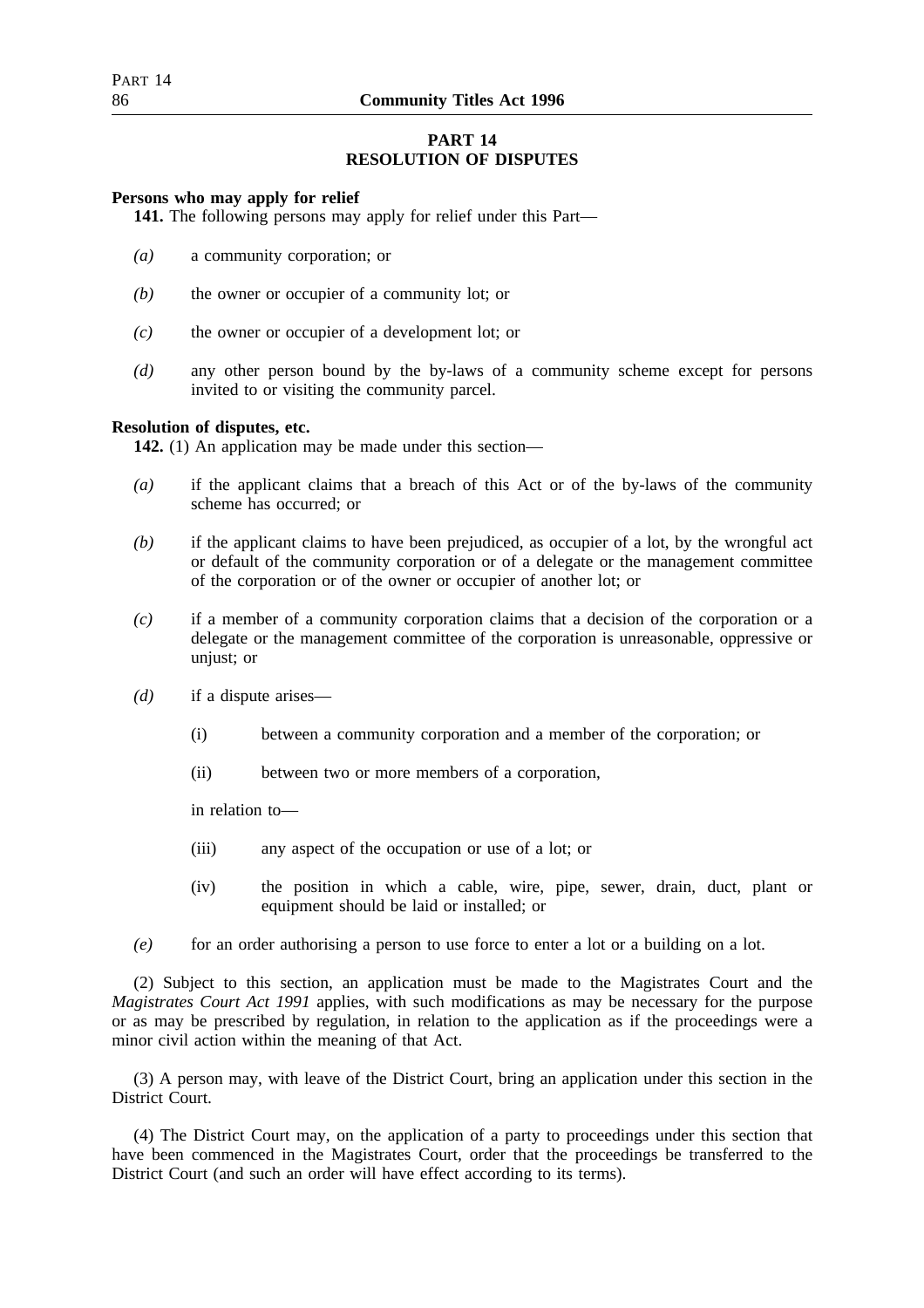(5) Proceedings should not be commenced in, or transferred to, the District Court under subsections (3) or (4) unless the District Court considers that it is appropriate for the court to deal with the matter by reason of the complexity or significance of the matter.

(6) A court may, on its own initiative or on an application by a party to the proceedings—

- *(a)* transfer an application under this section to the Supreme Court on the ground that the application raises a matter of general importance; or
- *(b)* state a question of law for the opinion of the Supreme Court.

(7) A court, in hearing and determining an application under this section, should act according to equity, good conscience and the substantial merits of the case, without regard to technicalities and legal forms, and is not bound by the rules of evidence but may inform itself on any matter in such manner as it thinks fit.

(8) A court may, in respect of an application under this section—

- *(a)* attempt to achieve settlement of the proceedings by agreement between the parties; or
- *(b)* require a party to provide reports or other information for the purposes of the proceedings; or
- *(c)* order that a party take such action as is, in the opinion of the court, necessary to remedy any default, or to resolve any dispute, and is specified in the order; or
- *(d)* order that a party refrain from any further action of a kind specified in the order; or
- *(e)* by order—
	- (i) alter the by-laws of the community scheme; or
	- (ii) vary or reverse any decision of the corporation, or of the management committee of the corporation or of a delegate of the corporation; or
- *(f)* give judgment on any monetary claim; or
- *(g)* by order determine the position in which a cable, wire, pipe, sewer, drain, duct, plant or equipment is to be laid or installed; or
- *(h)* make orders as to costs; or
- *(i)* make any incidental or ancillary orders.
- (9) A court should not make an order to alter the by-laws of a community scheme unless—
- *(a)* the corporation is a party to the proceedings or the court is satisfied that the corporation has been given a reasonable opportunity to become a party to the proceedings; and
- *(b)* if it appears to the court that the alteration could adversely affect a member of the corporation who is not a party to the proceedings—the court is satisfied that the member has been notified of the possibility that such an order could be made and has been given a reasonable opportunity to make submissions to the court in relation to the matter; and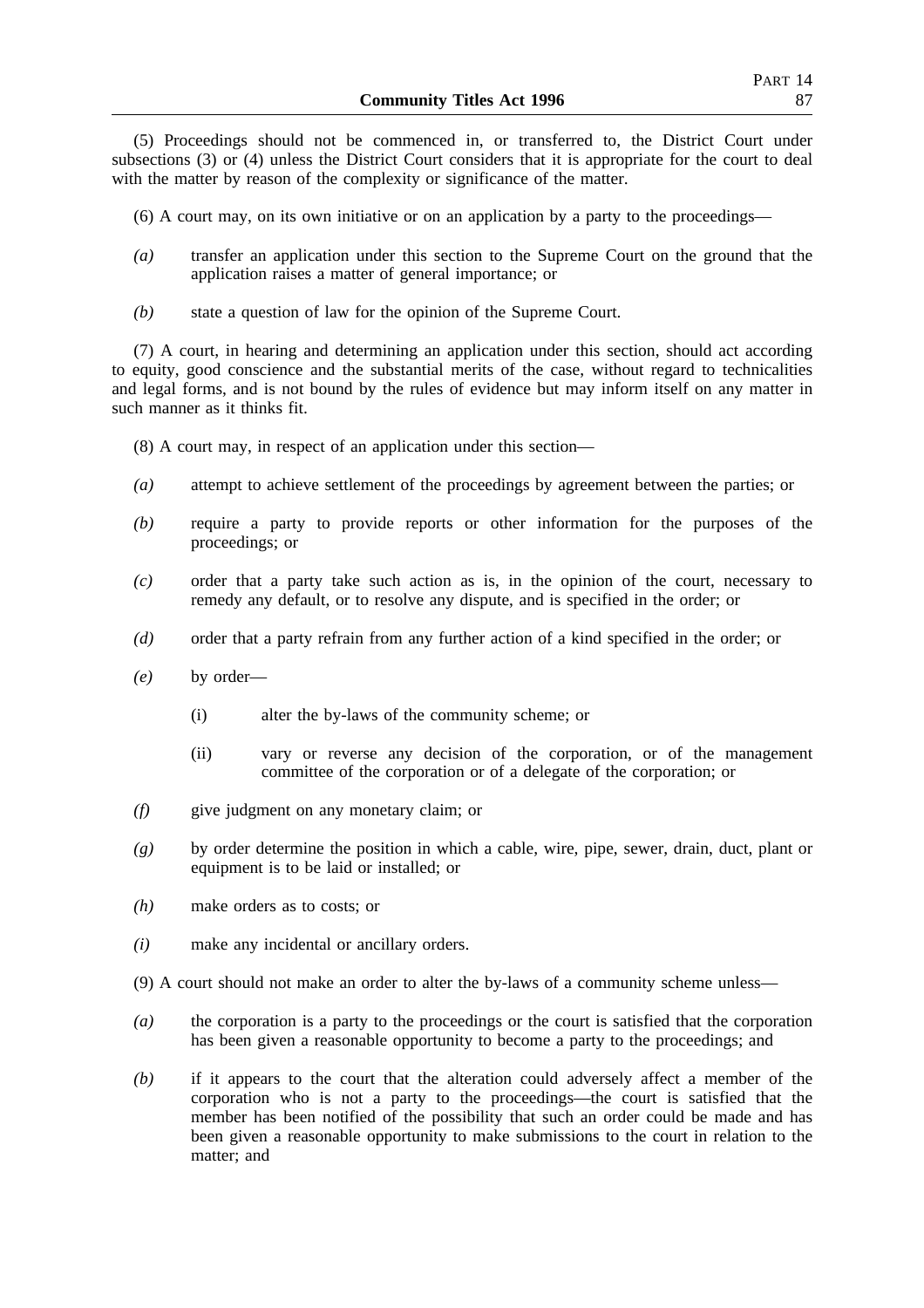*(c)* in any event—the court is satisfied that the order is essential to achieving a fair and equitable resolution of the matters in dispute.

(10) Where an application is made under this section and the court is satisfied that an interim order is justified by the urgency of the case, the court may make an interim order to safeguard the position of any person pending its final resolution.

(11) An interim order—

- *(a)* has effect for such period as the court may determine and specifies in the order, and may be renewed by the court from time to time; and
- *(b)* may be made or renewed whether or not notice of the application has been given to a respondent; and
- *(c)* unless sooner revoked, ceases to have effect on the determination or resolution of an application under this section.

(12) The power to make an order under this section includes the power to vary or revoke an order.

(13) A person who fails to comply with an order under this section is guilty of an offence.

Maximum penalty: \$2 000.

(14) Subsection (13) does not limit the court's power to punish a person who fails to comply with an order for contempt.

(15) A court may decline to proceed with an application under this section if it considers that it would be more appropriate for proceedings to be taken in another court or tribunal constituted by law.

(16) Rules of court may be made dealing with any matter necessary or expedient for the effective and efficient operation of this section.

(17) The rules for a particular court will be made in the same manner as ordinary rules are made for that court.

(18) This section does not limit or derogate from any civil remedy at law or in equity.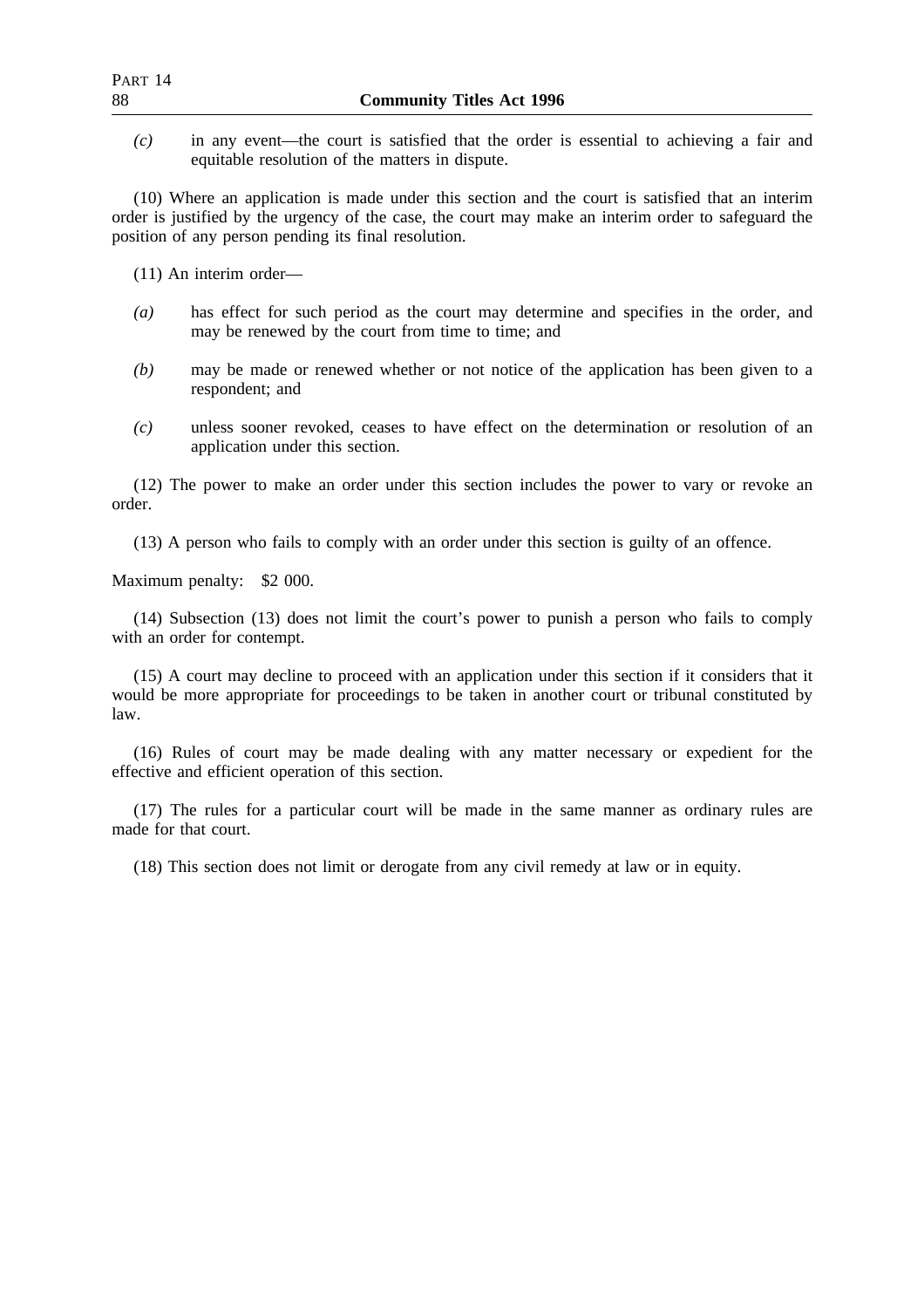# **PART 15 MISCELLANEOUS**

## **Corporation may provide services**

**143.** (1) A community corporation may provide services of a class prescribed by regulation for the benefit of owners and occupiers of the lots of its scheme and the lots of a secondary or tertiary scheme that comprises part of its scheme.

(2) The corporation may charge for the provision of those services subject to any limitations imposed by the regulations.

### **Preliminary examination of plan by Registrar-General**

**144.** The Registrar-General may, on payment of the fee prescribed by regulation, examine a plan to be lodged with an application under this Act before the application is lodged, to determine whether the plan is in an appropriate form.

### **Filing of documents with plan**

**145.** The Registrar-General complies with a requirement of this Act to file a document with a plan of community division if he or she makes the document and the plan (or an electronic copy of the document or plan) available for public inspection at the Lands Titles Registration Office.

## **Entry onto lot or common property**

**146.** (1) Where the owner of a lot needs to enter another lot or the common property, or the community corporation needs to enter a lot, in order to exercise rights under an easement for the establishment, maintenance and repair of part of the service infrastructure—

- *(a)* the owner or the corporation must give notice to the owner of the lot to be entered; or
- *(b)* where it is necessary to enter the common property, the owner must give notice to the corporation.
- (2) Notice is unnecessary—
- *(a)* in an emergency if there is insufficient time to give notice;
- *(b)* if the owner of the lot to be entered dispenses with the requirement for notice; or
- *(c)* if, in the case of entry to the common property—
	- (i) the owner has the right to enter; or
	- (ii) the corporation has dispensed with the requirement for notice.

(3) The length of the notice must be reasonable in the circumstances of the particular case.

(4) If notice is not given (in an emergency) or the period of the notice has expired and it is not possible for the owner or the corporation, or a person acting on his, her or its behalf, to gain entry without using force, the person wishing to enter may use such force as is reasonable in the circumstances.

(5) Any damage caused by the use of force must be made good as soon as practicable by the owner or corporation entering the lot or common property unless the need for force was the result of an unreasonable act or omission on the part of the owner of the lot that was entered or, in the case of entry to the common property, on the part of the corporation.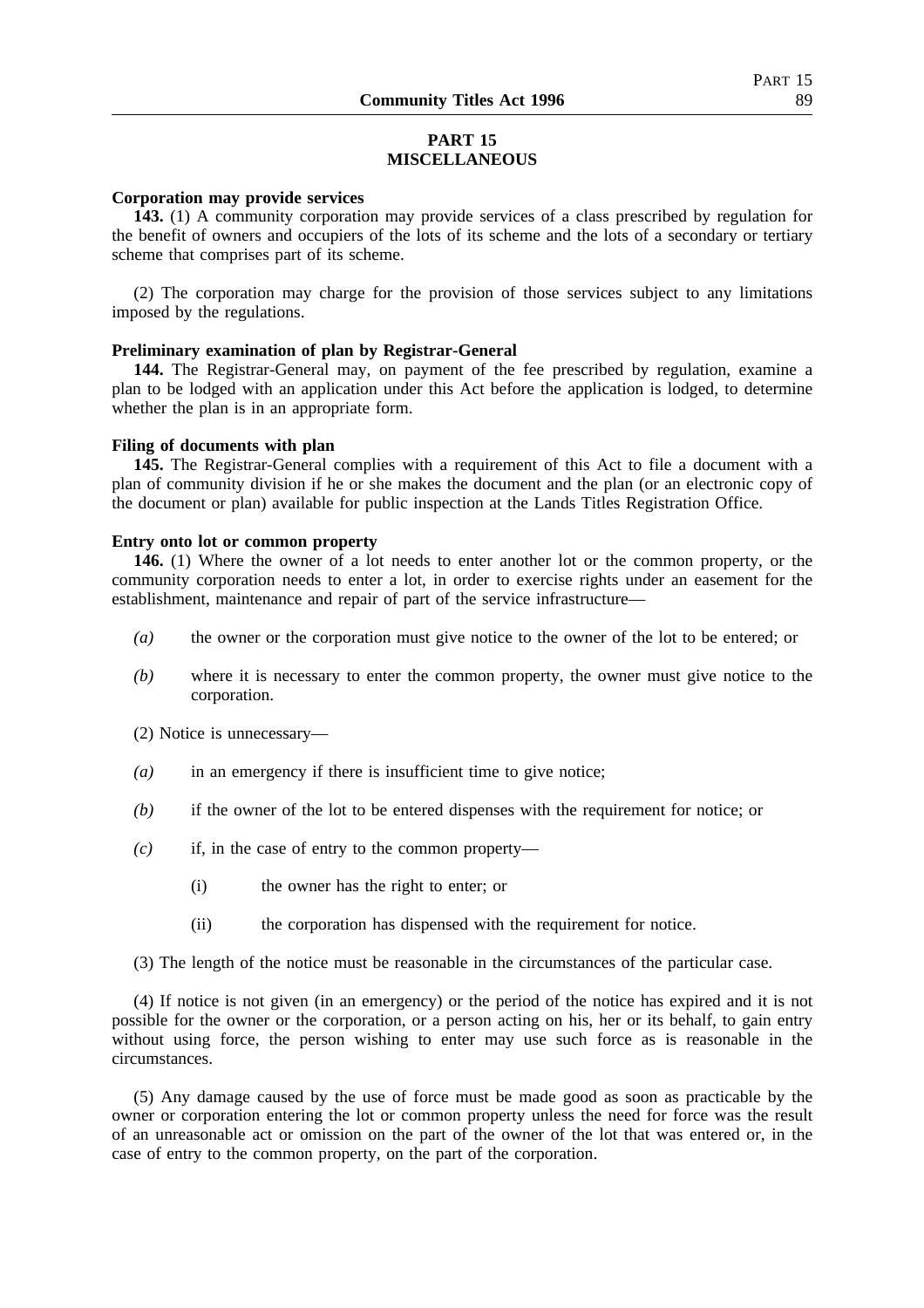(6) In an emergency the owner or occupier of a lot may enter another lot or the common property to assist a person on the lot or common property or to prevent or reduce damage to the lot or another lot or to the common property.

(7) A person who uses force when entering a lot or the common property or a building on a lot or the common property under subsection (6) is not liable for the damage caused if he or she acted reasonably in the circumstances.

(8) Where a primary scheme includes a secondary scheme or a secondary and tertiary scheme, a reference in this section to a lot or common property is a reference to a lot or common property in the primary, secondary or tertiary scheme.

(9) A person who is entitled under an Act or any other law to enter a lot is entitled where reasonably necessary to enter the common property in order to gain access to the lot.

### **Power to require handing over of property**

**147.** (1) A community corporation may by notice in writing to a person who has possession of any record, key, or other property of the corporation require that person to deliver it to an officer of the corporation named in the notice on or before a specified time.

(2) A person who fails to comply with a requirement under subsection (1) is guilty of an offence.

Maximum penalty: \$2 000.

### **Owner of lot under a legal disability**

**148.** (1) The rights and powers under this Act of the owner of a lot who is under a legal disability may be exercised on his or her behalf by a guardian.

- (2) If the owner of a lot—
- *(a)* is under a legal disability and does not have a guardian to act on his or her behalf; or
- *(b)* cannot be found,

the District Court may, on application by the community corporation or any other person with a proper interest, dispense with any consent, approval or vote that would otherwise be required from that person under this Act.

### **Relief where unanimous or special resolution required**

**149.** (1) Where—

- *(a)* this Act or the by-laws require the passing of a unanimous resolution and the community corporation passes a special or ordinary resolution but not a unanimous resolution; or
- *(b)* this Act or the by-laws require the passing of a special resolution and the corporation passes an ordinary resolution but not a special resolution,

the corporation, or a member of the corporation who voted for the resolution or whose vote was cast by another person for the resolution, may apply to the District Court to have the resolution declared sufficient for the purposes of this Act and, if the Court makes that order, the resolution will be taken to be a resolution of the kind required by this Act or the by-laws.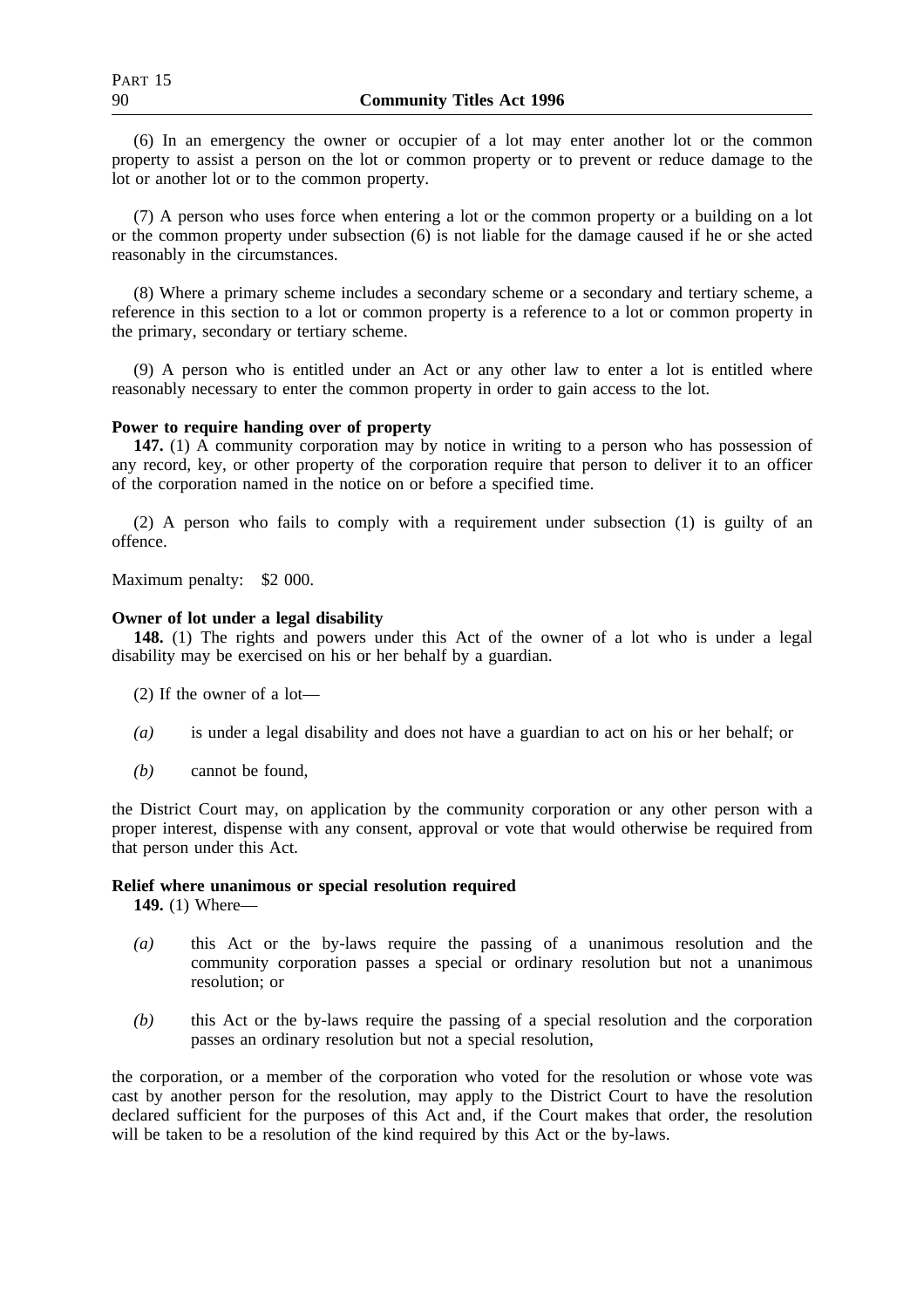(2) Notice of an application must be served on—

- *(a)* every person who voted against the resolution and every person who was entitled to exercise the power of voting conferred under this Act but who did not exercise that power in relation to the resolution; and
- *(b)* any other person whom the Court declares to have a sufficient interest in the proceedings to require that the person should be served with notice of the application,

and the Court may direct that any person served with, or to be served with, notice of the application be joined as a party to the proceedings.

(3) The Court should not order a party who opposes an application under this section to pay the costs of a successful applicant unless the Court considers the actions of that party in relation to the application were unreasonable.

### **Stamp duty not payable in certain circumstances**

**150.** Duty is not payable under the *Stamp Duties Act 1923*—

- *(a)* in respect of the vesting of common property on the amalgamation of community plans under Part 7 Division 2; or
- *(b)* in respect of the vesting of property on the dissolution of a community corporation under Part 7 Division 2 or 3; or
- *(c)* in respect of the vesting of land in the owners of the community lots when the land becomes common property on its inclusion in the community parcel under section 112(2).

## **Destruction or disposal of certain documents**

**151.** Any document that is required by this Act to be filed with a plan of community division must be kept by the Registrar-General for at least six years after another document has been substituted in its place or the plan has been cancelled, but after that period has expired the Registrar-General may destroy the document or dispose of it in such manner as he or she thinks fit.

### **Vicarious liability of management committee members**

**152.** Where a management committee has been established in respect of a community corporation and the corporation is guilty of an offence against this Act, a person who was a member of the committee when the offence was committed is, subject to the general defence under this Part, guilty of an offence and subject to the same penalty as is prescribed for the principal offence.

### **General defence**

**153.** It is a defence to a charge of an offence against this Act if the defendant proves that the alleged offence was not committed intentionally and did not result from any failure on the part of the defendant to take reasonable care to avoid the commission of the offence.

### **Procedure where the whereabouts of certain persons are unknown**

**154.** (1) Where—

- *(a)* application is made to the Registrar-General under this Act; and
- *(b)* a person's consent to the application, or in respect of some other related matter is required; and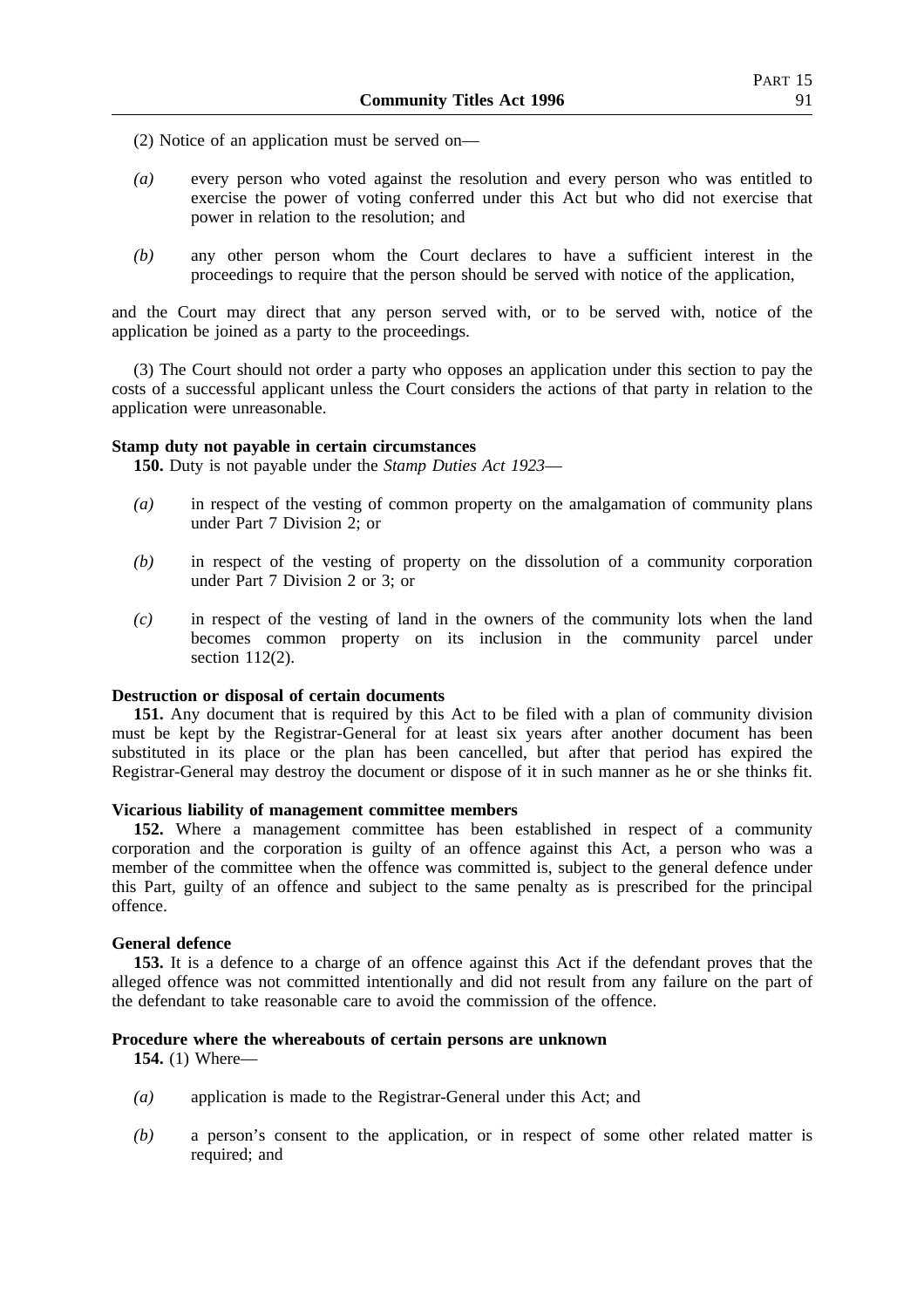- *(c)* the Registrar-General is satisfied by such evidence as the Registrar-General may require—
	- (i) that the applicant has been unable, after making reasonable inquiries, to ascertain the whereabouts of the person; and
	- (ii) that the applicant has complied with the notice requirements under subsection (2); and
	- (iii) that at least 28 days have elapsed since the applicant complied with those requirements; and
	- (iv) that no objection has been lodged by the person; and
- *(d)* the Registrar-General determines (in his or her absolute discretion) that it is reasonable to proceed without the consent,

the person will be taken to have given his or her consent, and, notwithstanding the *Real Property Act 1886*, the Registrar-General may, if he or she thinks fit, dispense with the requirement that a duplicate certificate of title be produced for the purpose of any dealing to which the person's consent is taken to have been given if the duplicate certificate of title would normally be produced by that person.

- (2) The notice requirements referred to in subsection  $(1)(c)(ii)$  are that the applicant has—
- *(a)* posted to the person whose consent is required, at the last address of the person known to the Registrar-General, a notice containing the information prescribed by regulation; and
- *(b)* published a copy of the notice in a newspaper circulating generally throughout the State; and
- *(c)* in a case involving an encroachment, left a copy of the notice in a conspicuous place on or near the land over which the encroachment has occurred.

### **Service**

**155.** (1) A notice to be served on a person under this Act may be served as follows—

- *(a)* by giving it to the person or an agent of the person; or
- *(b)* by leaving it for the person with someone apparently over the age of 16 years at his or her place of residence or at any place at which he or she carries on business; or
- *(c)* by posting it to the person at his or her last known address; or
- *(d)* where the person is the owner or occupier of a lot—by fixing the notice in the manner prescribed by regulation in a prominent position on the lot.

(2) Where a notice is to be served on the owner of a lot and the owner has died, the notice may be served on the executor or administrator of the owner's estate or, where an executor or administrator has not been appointed, by fixing the notice in the manner prescribed by regulation in a prominent position on the lot.

(3) If there are two or more owners or occupiers of a lot, a notice will be taken to have been served on all of them if it is served on any one of them.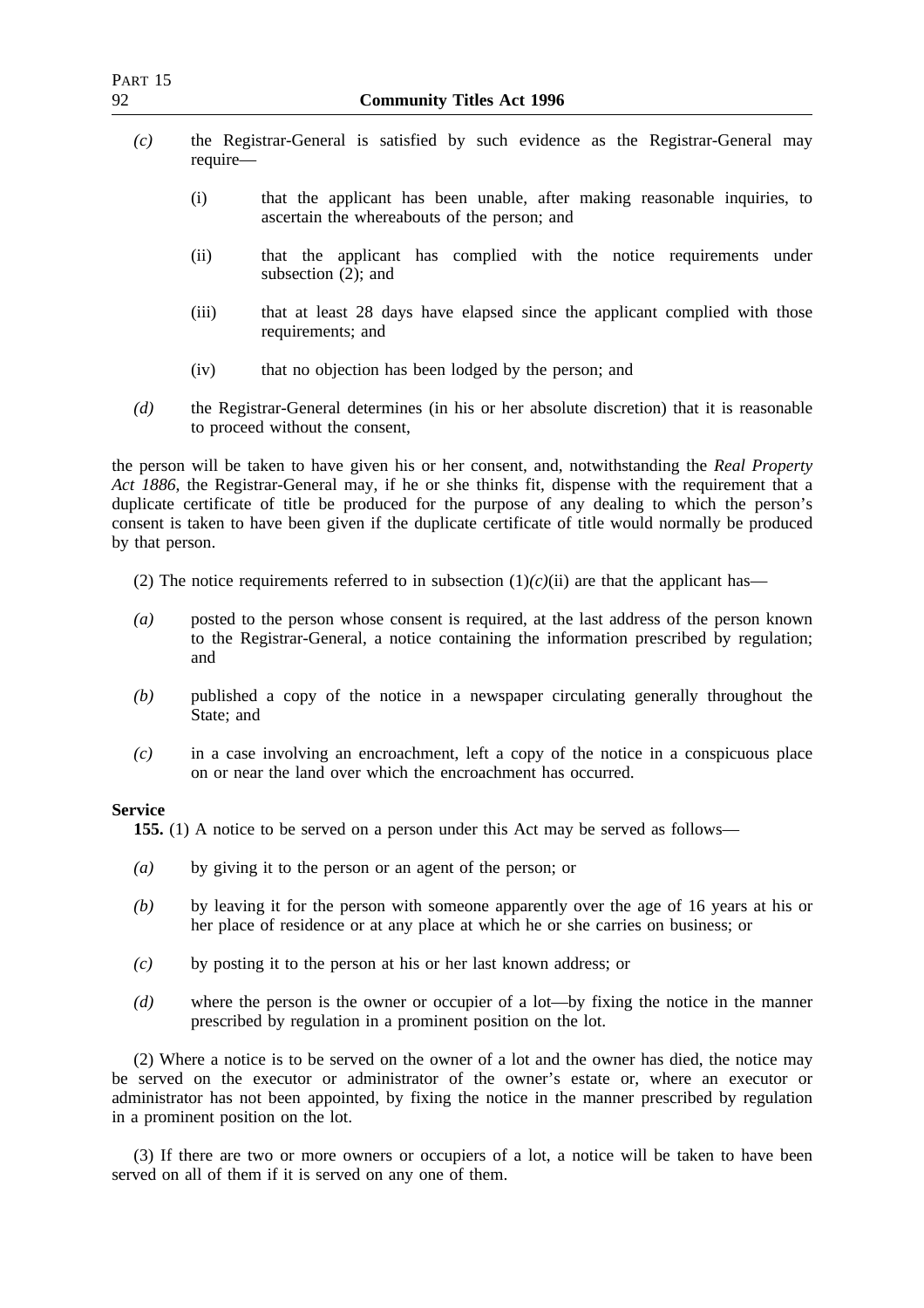- (4) A community corporation must keep—
- *(a)* a letter box, with the name of the corporation clearly shown on it, for postal delivery to the corporation at the community parcel; or
- *(b)* where there is no postal delivery to the community parcel—a post office box.
- (5) A document may be served on the community corporation—
- *(a)* by placing it in the corporation's letter box; or
- *(b)* by post addressed to the corporation or to the presiding officer, treasurer or secretary at the postal address of the corporation.

### **Regulations**

**156.** (1) The Governor may make such regulations as are contemplated by this Act or as are necessary or expedient for the purposes of this Act.

(2) Without limiting subsection (1) the regulations may—

- *(a)* prescribe fees payable to the Registrar-General in relation to an application under this Act or in relation to anything to be done by the Registrar-General under this Act;
- *(b)* require a particular provision or a provision of a particular class to be included in, or excluded from, the by-laws of community schemes generally or of a specified class of community scheme;
- *(c)* be of general or restricted application;
- *(d)* may confer discretionary powers;
- *(e)* may impose a fine (not exceeding \$500) for breach of, or non-compliance with, the regulations.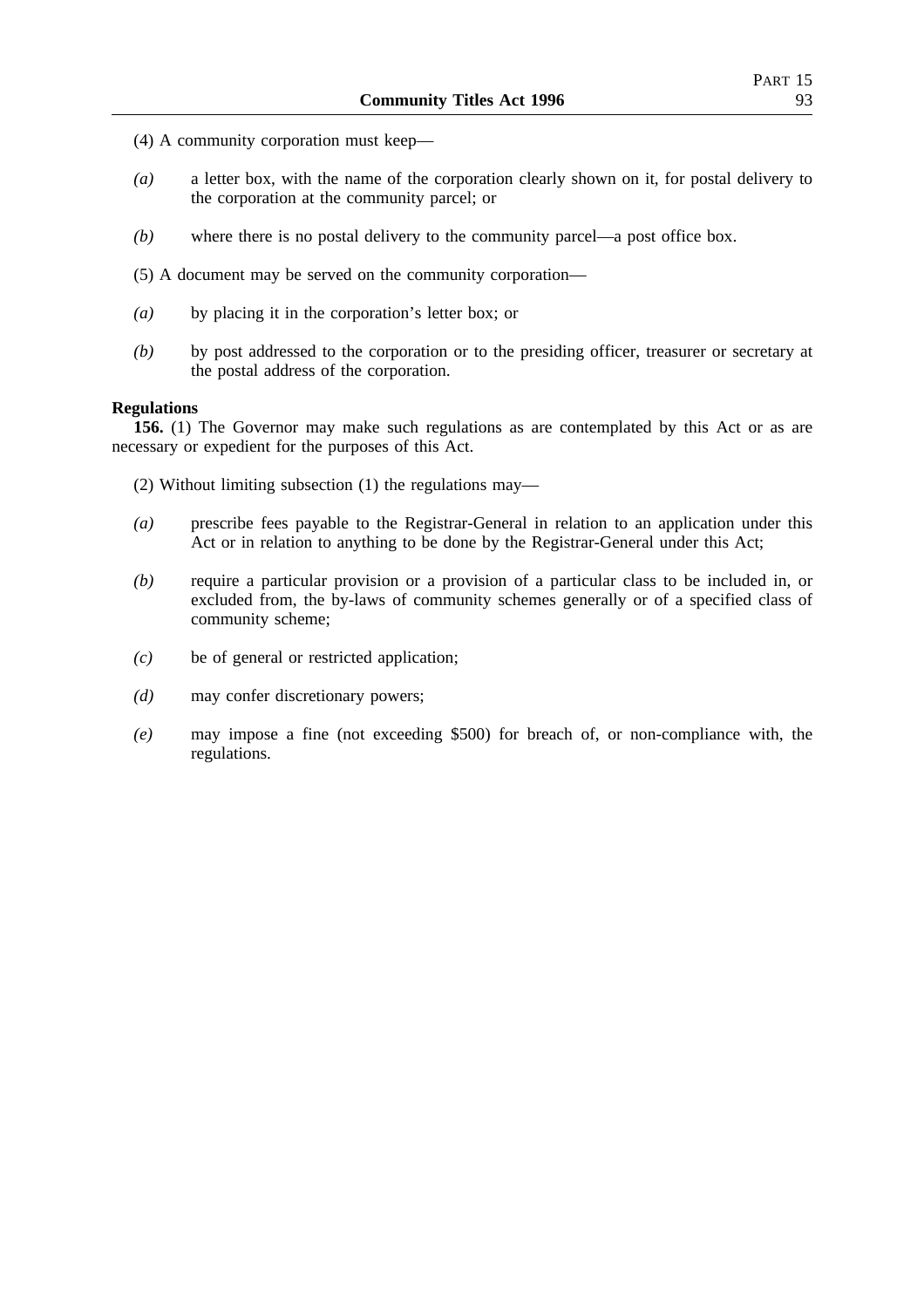#### **SCHEDULE**

*Transitional Provisions*

### **Interpretation**

**1.** In this schedule—

"**ordinary resolution**" of a strata corporation means a resolution passed at a properly convened meeting of the corporation by a simple majority of the votes of members present and voting on the resolution.

### **Election as to application of this Act**

**2.** (1) A strata corporation under the *Strata Titles Act 1988* may, by ordinary resolution, decide that this Act and not the *Strata Titles Act 1988* will apply to, and in relation to, the corporation and the strata scheme.

(2) The corporation must lodge with the Registrar-General a copy of the resolution (certified in accordance with the regulations to be a true copy) and the Registrar-General must file the resolution with the strata plan.

- (3) The following provisions apply from the time at which the resolution is filed with the strata plan—
- *(a)* subject to subclause (5), this Act and not the *Strata Titles Act 1988* applies to, and in relation to, the corporation and the strata scheme; and
- *(b)* the strata plan will be taken to be a primary strata plan of community division deposited under this Act and the units created by the plan (including the unit subsidiaries (if any)) will be taken to be primary strata lots having the same boundaries as the units; and
- *(c)* the common property vests in the owners of the lots but duty is not payable under the *Stamp Duties Act 1923* in respect of that vesting;
- *(d)* the strata corporation continues in existence as a primary community corporation under this Act; and
- *(e)* the articles of the strata corporation continue as the by-laws of the community scheme; and
- *(f)* the number of votes that may be cast in respect of each community lot will be determined in accordance with section 87 except where, immediately before the application of this Act, the number of votes in respect of each unit was equivalent to the unit entitlement of the unit and, in that case, the voting entitlement will remain unchanged until one or more of the lots is used solely or predominantly for residential purposes or the by-laws are amended to change the voting entitlement;
- *(g)* the presiding officer, treasurer and secretary and the members of the management committee (if any) of the strata corporation will continue to hold office after the application of this Act as though this Act were in force when they were appointed and they had been appointed under it; and
- *(h)* if an administrator of the strata corporation has been appointed, the administrator will continue to hold office after the application of this Act as though this Act were in force when he or she was appointed and he or she had been appointed under it; and
- *(i)* money held by the strata corporation immediately before the application of this Act must be paid into the corporation's administrative or sinking fund under this Act according to the purpose for which the money will be used.

(4) The Registrar-General must make endorsements on the original certificates for the strata lots and common property to the effect that this Act and not the *Strata Titles Act 1988* applies to, and in relation to, the strata scheme.

(5) Proceedings commenced under the *Strata Titles Act 1988* in relation to, a strata corporation or strata scheme before the application of this Act to, or in relation to the corporation or scheme, may be continued and completed under that Act.